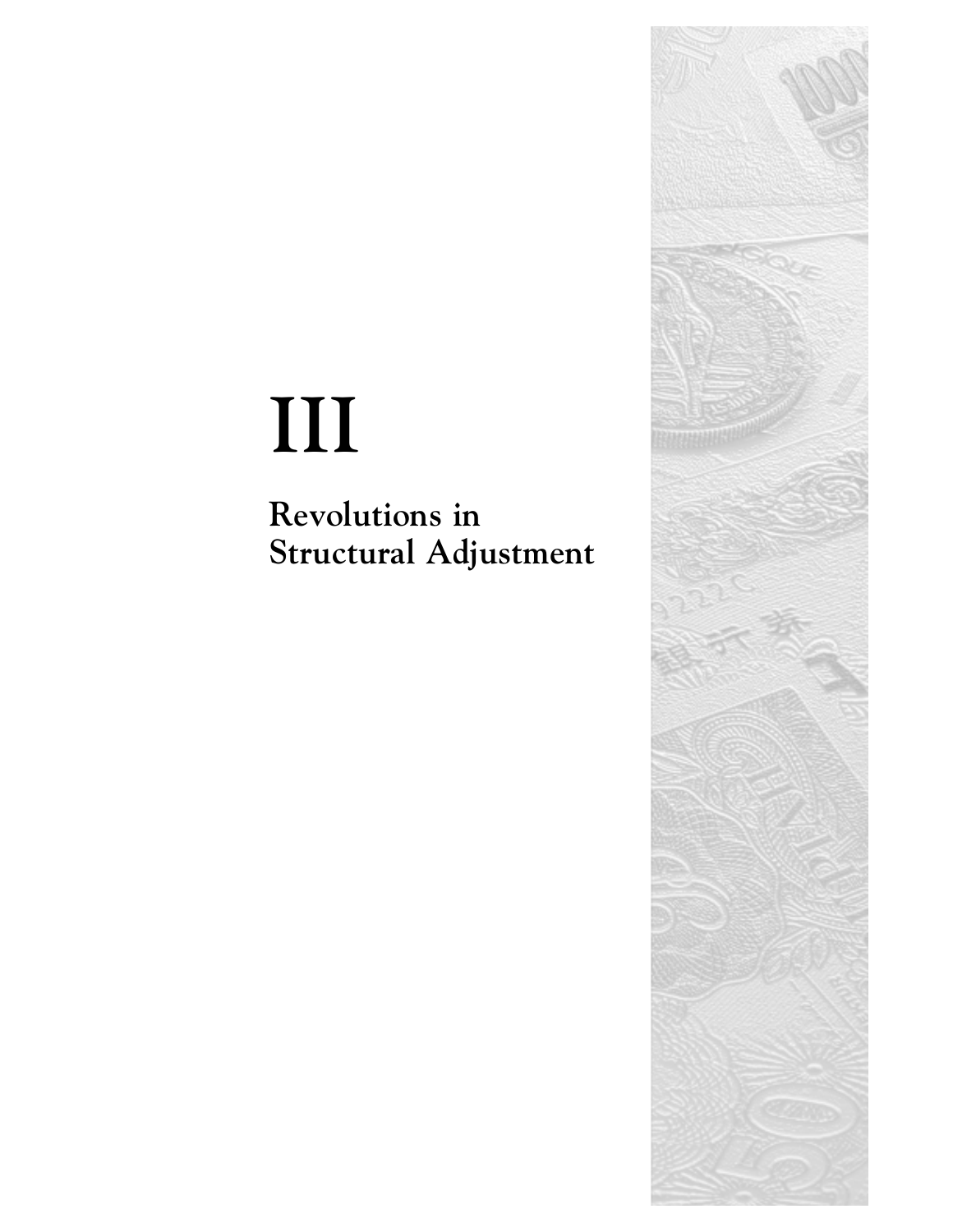## **13**

### **Lending for Adjustment and Growth**

The goal of conditionality on IMF credit arrangements is to promote a combi-<br>nation of internal and external economic balance in borrowing countries. In its lending practices, the Fund seeks "to help members to attain, over the medium term, a viable payments position in a context of reasonable price and exchange rate stability, a sustainable level and growth rate of economic activity, and a liberal system of multilateral payments" (Guitián, 1981, p. 3). This description is essentially similar to the accepted definition of overall macroeconomic equilibrium. John Williamson, for example, has defined an exchange rate as being in "fundamental equilibrium" when it "is expected to generate a current account surplus or deficit equal to the underlying capital flow over the cycle, given that the country is pursuing 'internal balance' as best it can and not restricting trade for balance of payments reasons" (Williamson, 1985, p. 14). Of all the complex relationships embodied in these descriptions, the most difficult to model and analyze is also the most important: the linkage between adjustment and economic growth.

The Fund did not always make its credits conditional on the conduct of economic policy.1 The Fund's first credits, starting with a drawing by France in March 1947, were disbursed immediately and without further conditions, subject only to an agreed schedule of repayments. When the Fund began entering into stand-by arrangements in 1952, the typical arrangement was only for six months and included no policy conditions. The first example of a conditional arrangement came in February 1954, when the Executive Board approved a stand-by arrangement for Peru in which the authorities agreed not to draw if certain conditions were not met, notably if they changed their policy regarding intervention in the foreign exchange market. Two years later, an arrangement was approved in which Chile's right to draw was "phased"; that is, the country could draw up to specified amounts every 30 days for

<sup>1</sup>In addition to this summary and the earlier IMF Histories, sources on the evolution of Fund conditionality include Guitián (1981, 1995), Mohammed (1991), Polak (1991), and references therein. The general practice of Fund conditionality in the 1980s is analyzed in detail in IMF Assessment Project (1992). For an introduction, see Rajcoomar and others (1996), especially Chapter 3. For an external critique of conditionality, see Dell (1981). Also see Robichek (1984), which notes that it "is no secret that the argument [in favor of making IMF credits conditional] was settled under pressure from the U.S. Government, against the solid opposition of the rest of the Fund's membership" (p. 68).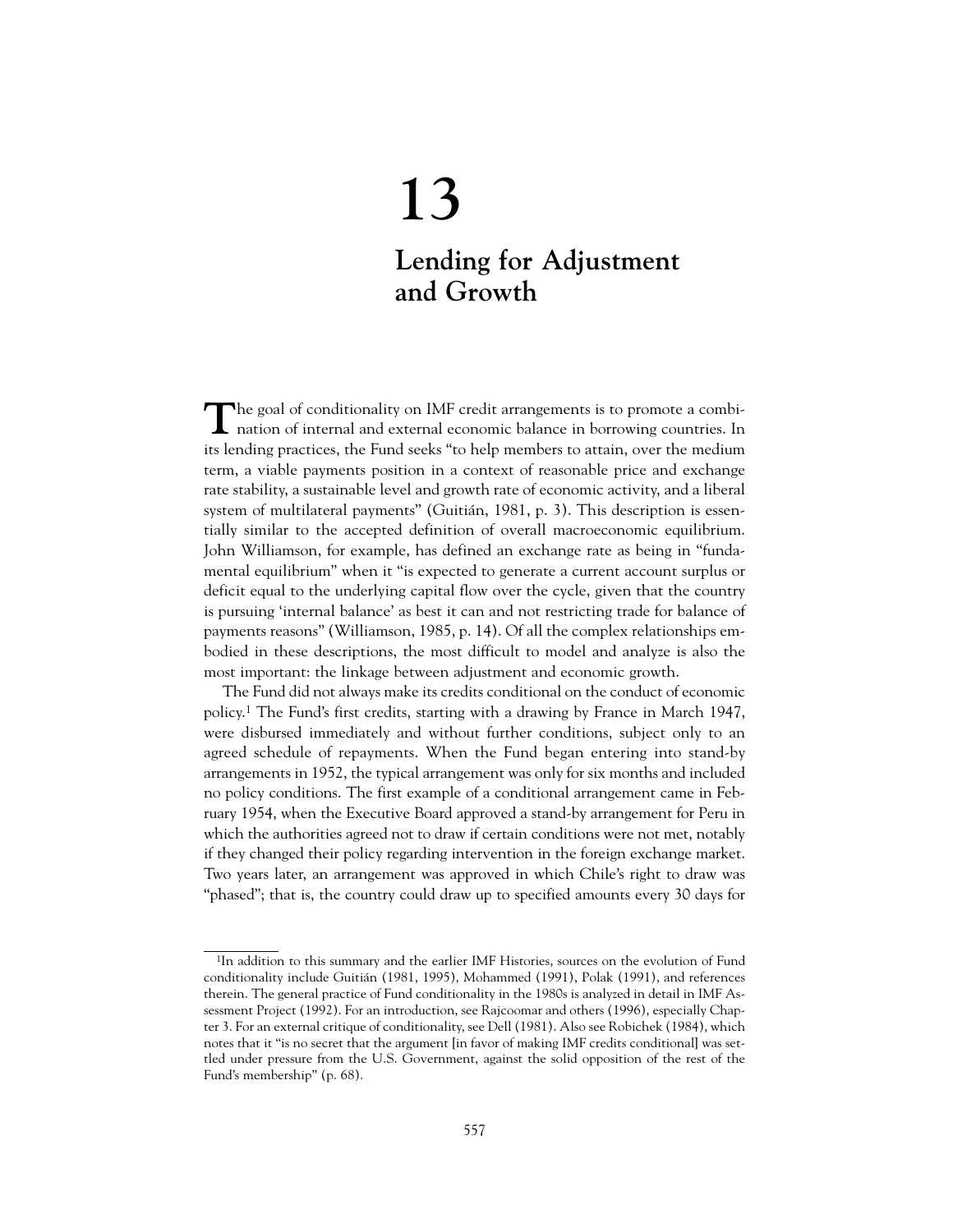the life of the arrangement. Most lending arrangements in that period, however, were still unconditional (Horsefield, 1969, Vol. 1, pp. 373–75 and 430–31).

In July 1957, a stand-by arrangement for Paraguay introduced the "performance clause," under which failure to satisfy certain "performance criteria" would result automatically in suspension of drawing rights. In this seminal case, three ceilings were specified: on domestic assets of the central bank and on both current and capital spending by the government.<sup>2</sup> By 1964, the practice of imposing performance criteria became virtually universal for arrangements that would extend a country's indebtedness beyond the first credit tranche.3 To make the government's more general policy intentions as explicit and as comprehensive as possible, the authorities were required to submit a Letter of Intent to the Fund, which was appended to the text of the stand-by arrangement. That practice began with an arrangement for Peru in February 1958. Also in 1958 (starting with an arrangement for Brazil in June), the Fund began requiring the completion of periodic reviews before the later drawings could be made.

These various practices that evolved during the first two decades were formalized following a comprehensive review of Fund lending policies in 1968. That review established that performance clauses and phasing of drawings should be standard practice in all upper-tranche arrangements. It also reacted to the large number of performance criteria (as many as 15) that had crept into some programs by establishing the (slightly hedged) principle that the Fund should not attempt to micromanage a country's economic policies:

Performance clauses will cover those performance criteria necessary to evaluate implementation of the program with a view to ensuring the achievement of its objectives, but no others. No general rule as to the number and content of performance criteria can be adopted in view of the diversity of problems and institutional arrangements of members. (Decision No. 2620-(68/141), November 1, 1968; reproduced in de Vries (1976), Vol. 2, pp. 197–98)

While the Executive Board was developing broad policies on Fund lending in the 1950s and 1960s, the staff was developing the theoretical and empirical underpinning for conditionality. As noted above, the seminal Paraguay program included constraints on both monetary policy (domestic credit expansion) and fiscal policy (current and capital spending). This shotgun approach, which was aimed at reducing domestic expenditure to a level commensurate with the value

<sup>2</sup>Paraguay succeeded in staying within the ceilings. The dubious honor of being the first country to be (temporarily) denied a scheduled drawing because it had failed to carry out the agreed policies goes to Bolivia, in September 1958 (Horsefield, 1969, Vol. 1, p. 433).

<sup>3</sup>From 1964 on, the only upper-tranche stand-by arrangement without a performance clause was for the United Kingdom in November 1967. Stand-by arrangements for 1964–67 are summarized in "Fund Policy with Respect to Use of Its Resources and Stand-by Arrangement," SM/68/128 (July 23, 1968). The last time that the Fund permitted an upper-tranche drawing without a stand-by arrangement and not linked to a specialized facility or emergency assistance was for Egypt in March 1968 (de Vries, 1976, Vol. 1, p. 319). Readers unfamiliar with the "tranche" policies of the Fund will find a brief introduction in the Preface to this History.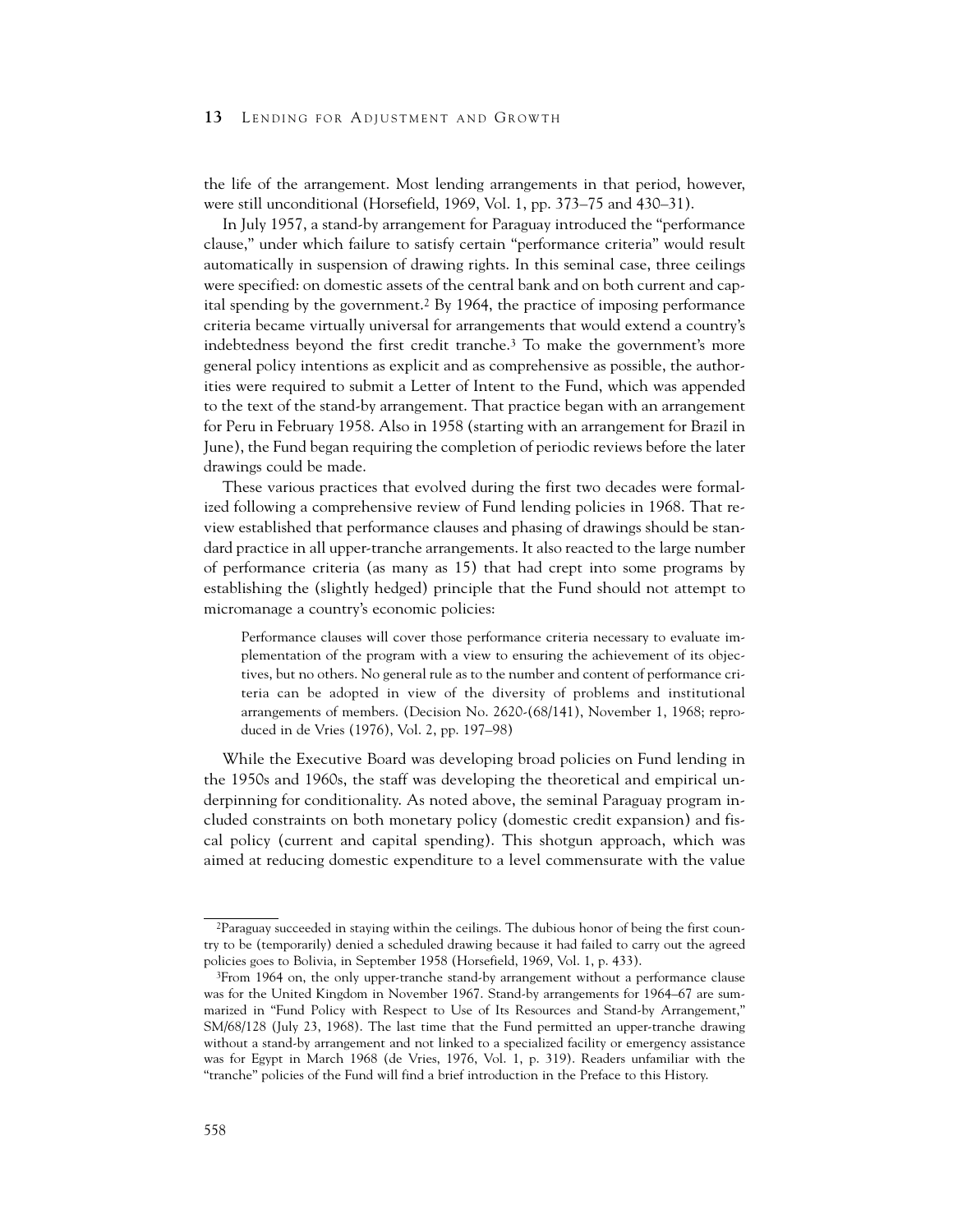of national income, reflected two major theoretical developments to which the Fund staff made key contributions in the 1950s. The first contribution was the "absorption approach" expounded in early *Staff Papers* articles, notably Tsiang (1950) and Alexander (1952).4 An implication of that approach was that excess domestic spending ("absorption"), whether fed directly by the government or indirectly by monetary expansion, would worsen the external current account balance. The second contribution was the monetary approach to the balance of payments, to which Jacques J. Polak (who succeeded Edward M. Bernstein as Director of Research in 1956) made a pivotal contribution by setting out a dynamic general equilibrium model in which the primary cause of a weak external balance is domestic credit expansion (Polak, 1957).<sup>5</sup> Empirical verification of the importance and reliability of the monetary approach required several years of research, but the Polak model quickly took root as the foundation of all financial programming in the Fund.

Although both the principles and the practice of Fund conditionality came under heavy criticism in the 1970s, the Fund essentially reconfirmed the 1968 guidelines after an extended review in 1978–79. Criticisms from actual or potential borrowers quite naturally focused on both the harshness and the extensiveness of the conditions, but the standardized application of the monetary approach also came under fire from those who favored flexibility or who wanted the Fund to pay greater attention to social concerns. Nonetheless, when the Executive Board approved new guidelines in March 1979, the main effect was to enshrine the concept that countries should not wait until their economic prospects became desperate before seeking assistance. In other words, the Fund should be a lender of *first*, not last resort. (See de Vries, 1985, Chapters 25 and 26.) The 1979 guidelines, which were confirmed again in the comprehensive review of 1988, are reproduced in the Appendix to this chapter.

The first section of this chapter examines the controversy that flared up in the early 1980s about whether the Fund was inappropriately weakening its conditionality. The second section covers several specific issues that were raised about con-

<sup>4</sup>For a review of the contributions of Fund staff to the theoretical development of balance of payments theory, see Blejer, Khan, and Masson (1995).

<sup>&</sup>lt;sup>5</sup>The stock of money is endogenous in this model and reflects the effects of the balance of payments on the foreign assets of the banking system. For the development of the modern monetary approach outside and within the Fund, see Frenkel and Johnson (1976) and IMF (1977). Polak (1991), pp. 33–36, summarizes the application of the approach in Fund programs, and Polak (1998) reviews the evolution of the model over 40 years. The origins of the monetary approach date back at least two centuries, to an essay by David Hume:

<sup>...</sup> suppose that all the money of Great Britain were multiplied fivefold in a night ...? Must not [the prices of] all labour and commodities rise to such an exorbitant height, that no neighbouring nations could afford to buy from us; while their commodities, on the other hand, became comparatively so cheap, that, in spite of all the laws which could be formed, they would be run in upon us, and our money flow out; till we fall to a level with foreigners, and lose that great superiority of riches, which had laid us under such disadvantages? (Hume [1752], p. 63)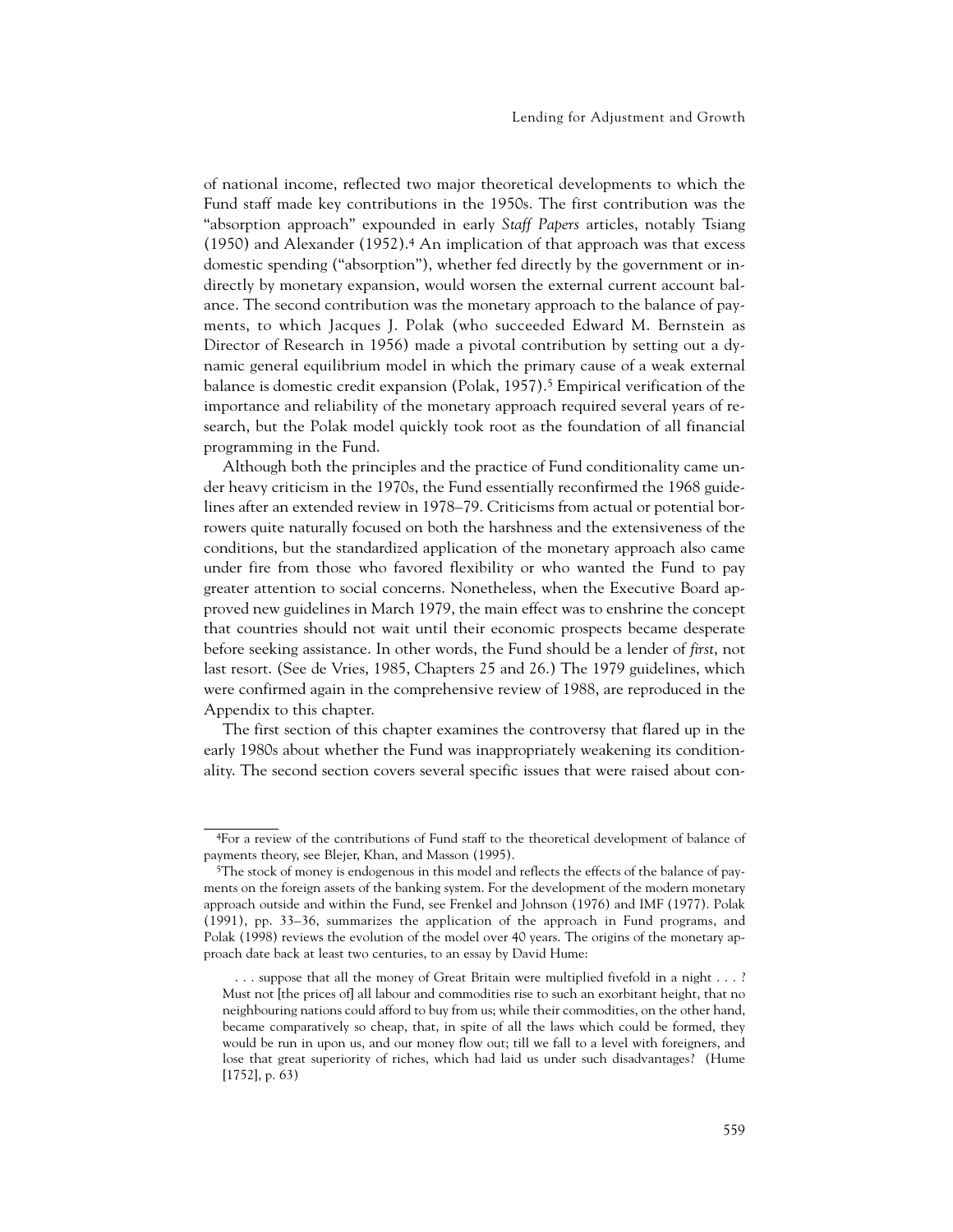ditionality and the design of Fund-supported adjustment programs and then reviews the evidence on the success of programs. The final section takes up the overarching issue, the relationship between Fund conditionality and economic growth.

#### **How Much Conditionality?**

Although the Fund began conditional lending to developing countries in the late 1950s, this was hardly its principal financial activity. Conditionality moved to center stage only in 1979, and the following years witnessed a prolonged and sometimes bitter debate about how extensive the Fund's conditions should be.

Most of the Fund's lending in the five years between the first and second oil shocks was either to industrial countries or on terms that required little or no policy adjustment. For fiscal years 1975 through 1979, low-conditionality credits through the first credit tranche, the oil facilities, the Compensatory Financing Facility (CFF), and the Buffer Stock Financing Facility totaled SDR 11.7 billion (\$14 billion). Another SDR 5.1 billion (\$6 billion) in funds were provided through unconditional reserve-tranche purchases, and SDR 1.3 billion ( $$1\frac{1}{2}$  billion) through the Trust Fund (either as loans or as distributed profits from the sale of part of the Fund's stock of gold) and as grants to subsidize interest payments. These amounts far exceeded the SDR 6.1 billion (\$7\% billion) in credits extended via regular and extended upper-tranche stand-by arrangements, SDR 4 billion of which went to two large industrial countries (Italy and the United Kingdom). Overall, only 25 percent of the Fund's disbursements in those years was subject to high conditionality (Table 13.1).

Not only was lending low in conditionality in that era; it also slowed in volume after the initial burst of activity in response to the first big increase in oil prices. In calendar years 1974–76, gross disbursements from the General Resources Account averaged SDR 4.3 billion a year; in 1977–79, just 2.1 billion. By the end of the decade, reflecting the normal cycle of flows from the Fund's shortterm lending, repayments of earlier credits exceeded new lending. Consequently, at a time when Fund quotas were being raised sharply, total Fund credit outstanding fell from a peak of SDR 13.2 billion at the end of 1977 to 9.3 billion two years later (Figure 13.1).

When the second oil shock hit in 1979, the Fund came under pressure from both borrowers and creditors to play a more active role in helping the oil-importing developing countries cope. That pressure came to a head at the Annual Meetings of Fund and Bank governors in Belgrade, Yugoslavia, that October, where the Fund was heavily criticized for standing on the sidelines while an increasing number of developing countries urgently needed external financing. Criticism from creditors was as widespread as it was unexpected. The French finance minister, René Monory, representing Giscard's center-right government, put the case bluntly:

. . . the possibilities of access to the Fund for countries in difficulty have been expanded: conditionality has been eased so as to take better account of the adjust-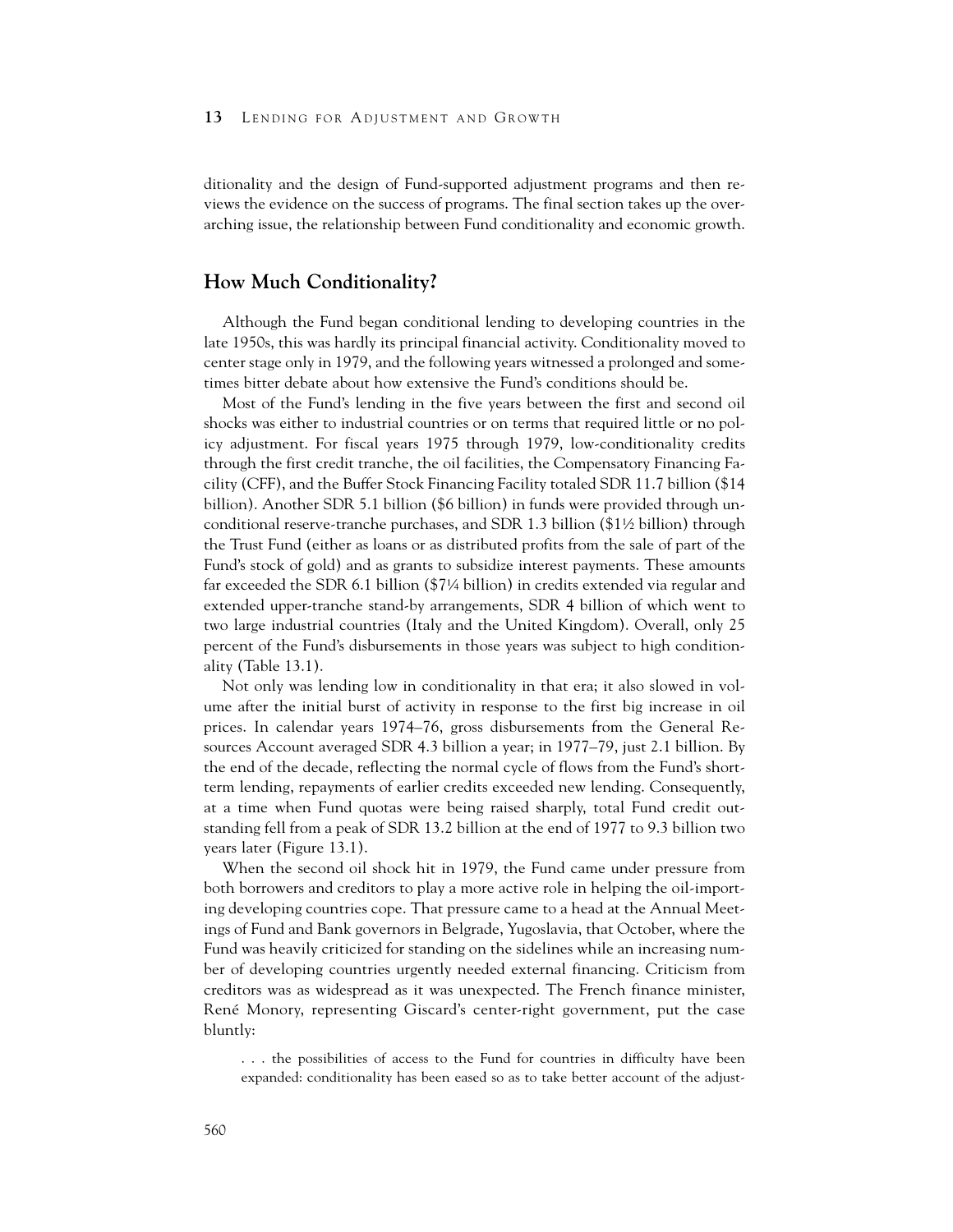|                                             | 1975-79 | 1980-84  | 1985-89 |
|---------------------------------------------|---------|----------|---------|
| I. General Department                       | 22,867  | 38,231   | 21,644  |
| A. Low (or no) conditionality               | 16,753  | 13,936   | 6,373   |
| Reserve tranche drawings                    | 5,082   | 4,264    | 1,353   |
| First credit tranche drawings <sup>a</sup>  | 1,290   | 990      | 799     |
| Oil facilities                              | 6,902   | $\Omega$ | 0       |
| Other special facilities <sup>b</sup>       | 3,479   | 8,682    | 4,221   |
| B. Higher conditionality                    | 6,114   | 24,295   | 15,271  |
| Upper-tranche stand-by arrangements         | 5,565   | 13,400   | 11,157  |
| EFF arrangements                            | 549     | 10,895   | 3,240   |
| SAF loans                                   | Ω       |          | 874     |
| II. Administered accounts                   | 1,055   | 2,259    | 1,860   |
| A. Trust Fund                               | 970     | 2,022    | O       |
| B. Grants <sup>c</sup>                      | 85      | 237      | 1,596   |
| $C.$ ESAF loans <sup>d</sup>                | 0       | $\Omega$ | 264     |
| Total (General Department plus              |         |          |         |
| administered accounts)                      | 23,922  | 40,490   | 23,504  |
| Percent of total with high conditionality   |         |          |         |
| Total disbursements $[(I.B + I.I.C)/total]$ | 26      | 60       | 66      |
| General Department credits onlye            | 34      | 72       | 75      |

#### **Table 13.1. Conditionality of IMF Disbursements, 1975–89**

*(Fiscal years; in SDR millions)*

*<sup>a</sup>*Includes emergency assistance for natural disaster relief.

*<sup>b</sup>*Compensatory, contingency, and buffer stock financing.

*<sup>c</sup>*Subsidies for selected users of the oil facilities and the Supplementary Financing Facility.

*<sup>d</sup>*Includes SAF resources committed under ESAF arrangements.

*e*Excludes reserve tranche purchases.

ment problems peculiar to developing countries. . . . [The] IMF has sufficient resources today to double or triple the annual volume of its assistance. In the present situation, it therefore has the necessary resources to play a central role in financing developing countries' balance of payments deficits (IMF, *Summary Proceedings,* 1979, p. 62).

Monory's reference to conditionality having been eased appears to have been an allusion to the adoption of revised guidelines earlier in the year. Although on paper the 1979 guidelines made little substantive change, the fact that they were adopted in response to criticisms of the Fund's practices raised expectations in some quarters that conditionality would become simpler and less burdensome.

Even representatives of some quite conservative creditor governments urged the Fund to lend more without worrying too much about conditionality. Witness Geoffrey Howe, the U.K. Chancellor of the Exchequer:

Now that the rules governing conditionality have been liberalized, I hope that developing countries will find it acceptable to work closely with the Fund and exploit to the full the resources now available to help them overcome their problems (IMF, *Summary Proceedings,* 1979, p. 100).

This general viewpoint was given official sanction in the communiqué issued by the Interim Committee a few days earlier: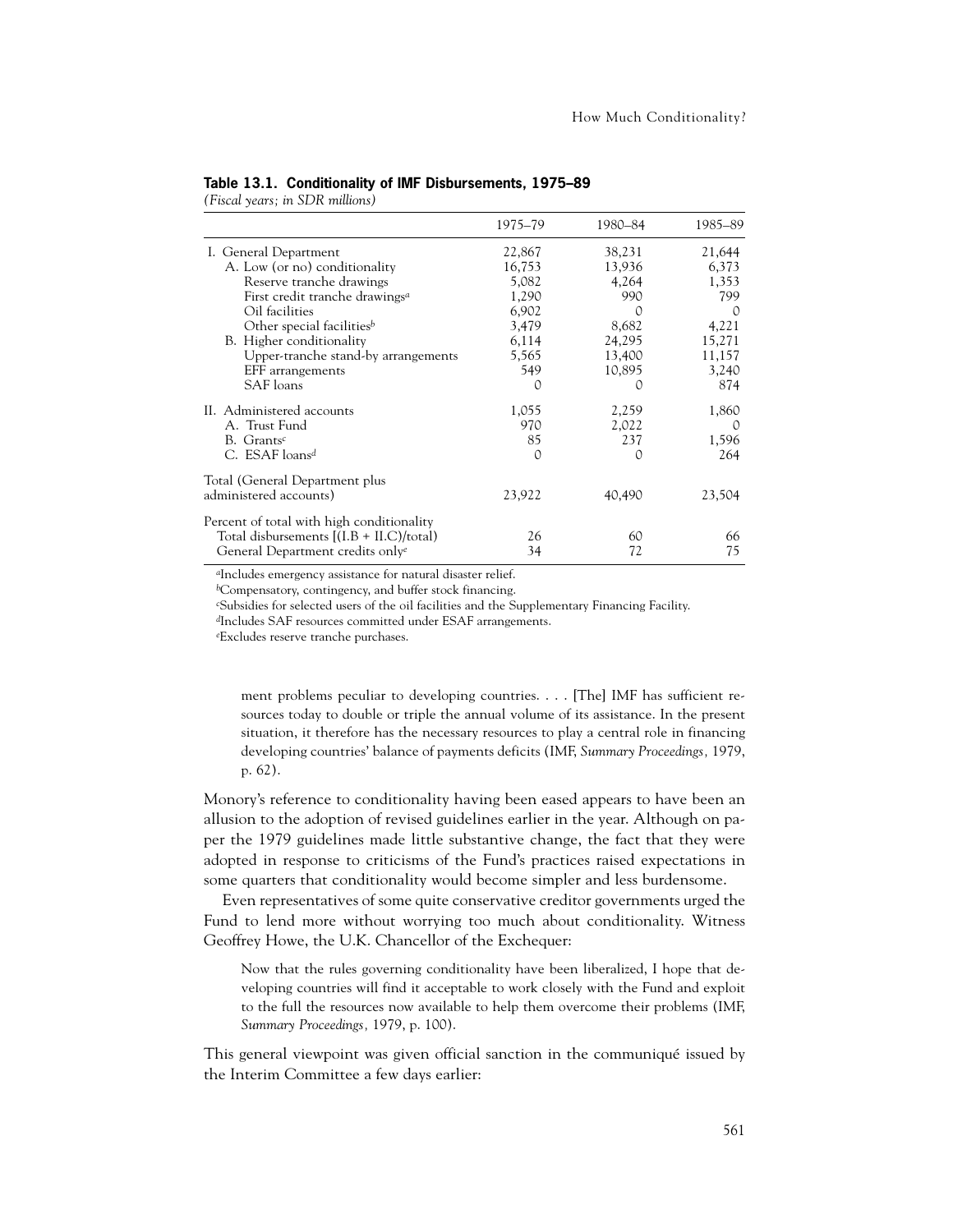

**Figure 13.1. Availability and Use of Fund Resources, 1973–89**

The situation of the non-oil developing countries . . . underlined the need for a larger flow of external resources. . . . The Committee noted with satisfaction that . . . a number of developments [had] enhanced the Fund's ability to provide balance of payments assistance to its members. [paragraphs 2 and 4]

The communiqué cited several contributing developments, including the new conditionality guidelines, the liberalization of the CFF, the establishment of the Supplementary Financing Facility (SFF), and the impending creation of an interest subsidization mechanism.

It was standard practice in those days for the Managing Director to gather his senior staff together in the Executive Boardroom after each Annual Meeting, for a debriefing on the implications for the work program in the coming months.<sup>6</sup> The post-Belgrade meeting was long remembered by many participants as especially significant because the Managing Director, Jacques de Larosière, used it as the occasion to lay out the plight of the developing world—particularly of low-income countries—and to exhort the staff to respond positively to the calls for more lending. Although he also cautioned that more lending should not imply less conditionality, and although official policy of the Fund stressed that "adjustment and financing have to go hand in hand," the demand for heightened

<sup>6</sup>By the late 1980s, the increased size of the institution forced a choice between squeezing out division chiefs from these meetings or moving the meetings to a larger hall. The latter option won out, and the new forum was large enough that deputy chiefs and senior economists could also be included. Consequently, the debriefings lost much of their operational significance.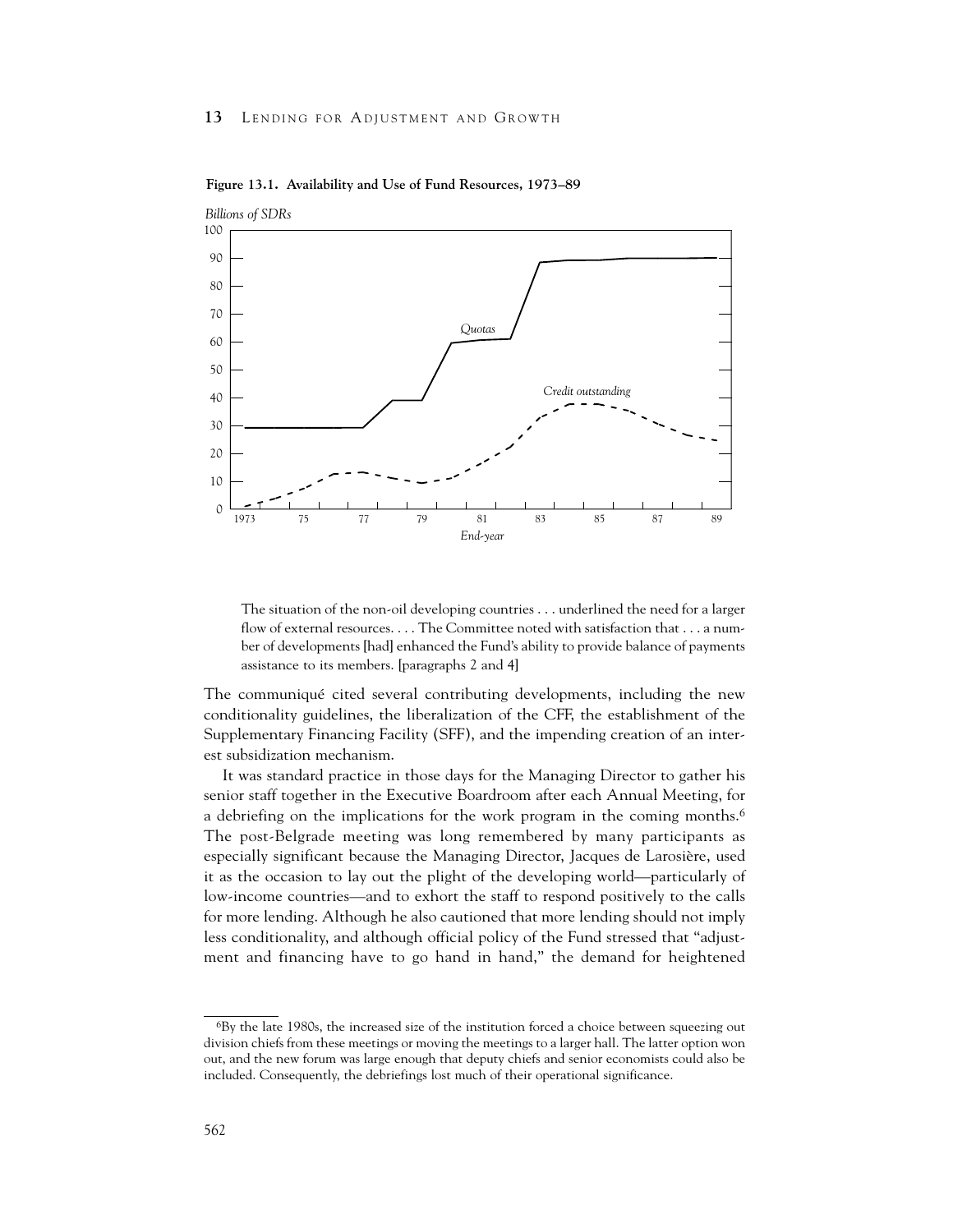activity was widely interpreted as having the higher priority. It was not at all clear to many on the staff how lending could be increased without loosening conditions.

De Larosière subsequently stressed again to the staff that what he had in mind was conditional lending. When the Economic Counsellor, Jacques Polak, submitted a proposal a few weeks later for a "temporary intermediation facility" that would provide more or less automatic credits for deficit countries to replace an expected decline in the availability of bank lending, the Managing Director quickly quashed it: "What the world needs is, in my view, (1) conditionality and (2) appropriate conditions (because of the debt service problems), and not an Oil Facility No. 2." Nonetheless, de Larosière's greater stress in that period was on the importance of increasing the volume of lending. At a staff retreat in 1981, he recalled his earlier views: "So what I tried to do at the beginning of my stay here was to ask you to put the emphasis on showing the countries in which we were operating how the Fund could help. I remember telling a large staff committee: 'You have to be sellers.' I thought that it was important to try to persuade countries that there was something we could offer them." He went on to note the importance of conditionality and admitted that the two views seemed to conflict. His point, he concluded, was that "if an organization wishes to be effective, it must not turn people down before they start listening to its advice."7

What is clear is that Fund lending accelerated markedly, beginning in the second half of 1979, predominantly through a rise in conditional credits enabled by a policy of expanding members' access to Fund resources. (On enlarged access, see Chapter 17.) For the five fiscal years through April 1979, upper-tranche conditional lending averaged SDR 1.1 billion  $(\frac{1}{4} \text{ billion})$  a year; for the next five years, SDR 2.7 billion (\$3¼ billion), as the Fund sought to play a major role in the process of "recycling petrodollars." As a portion of total disbursements, uppertranche arrangements rose from 26 percent in the earlier period to 59 percent in fiscal years 1980–84 and to 66 percent in the second half of the decade (see Table 13.1). Was this surge in conditional lending achieved by easing up on the conditions?

John Williamson (1983, Chapter 24) examined the increase in lending to evaluate what he characterized as "hearsay evidence" (i.e., anecdotes told to him by Fund staff) that a "major loosening" in "the toughness of IMF conditionality . . . occurred after . . . Belgrade" (p. 641). Williamson was working with one hand tied behind his back, in that he did not have access to data on performance criteria in the Fund's lending agreements. His often-cited study therefore relied on two indirect indicators, neither of which provides unambiguous information. First, he

<sup>7</sup>Memorandum from Polak to the Managing Director (January 15, 1980), with handwritten response in the margin (January 16); in IMF CF (S 651); and opening remarks at the Seminar on Adjustment Policies, Annapolis, Maryland (July 16, 1981), pp. 2–3; in IMF/RD Managing Director file, "Use of Fund Resources/Conditionality (Memos), 1980–1981" (Accession 84/188 A–2 (15), Box 1, Section 343).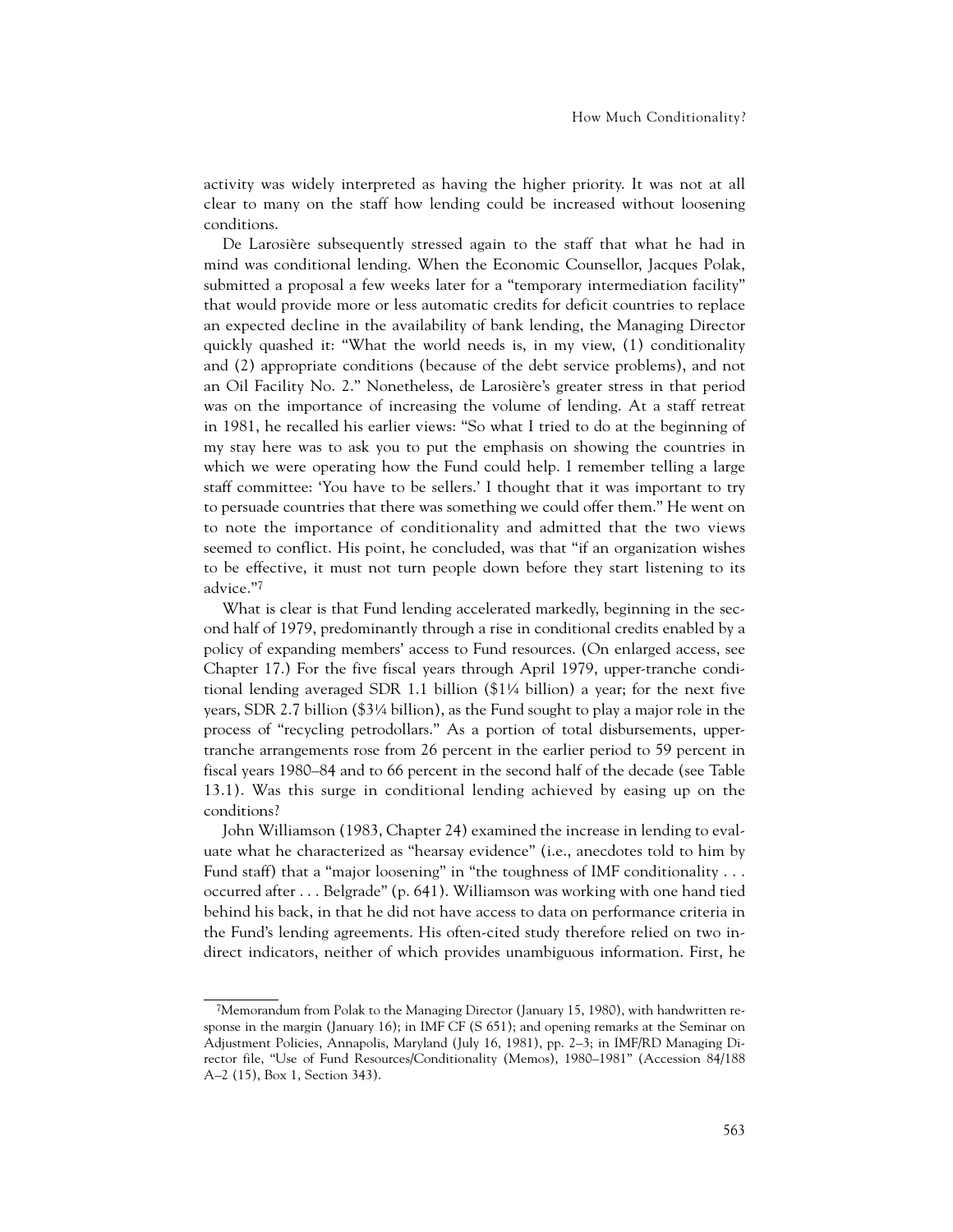noted that an unusually large portion of the programs approved during the 18 months after the Belgrade meetings covered more than one year, which he regarded as implying a tolerance for more gradual adjustment and thus weaker conditionality. (An alternative interpretation would be that longer programs reflect more extensive adjustment, including structural reforms that take longer to carry out.)8 Second, he calculated that this period was marked by a tendency for borrowing countries to experience exchange rate appreciation in real terms, which he interpreted as a weakening of the Fund's insistence on devaluation as a policy condition. (An alternative interpretation would be that economic conditions made it more difficult for countries to realize real gains in competitiveness.) On that basis, Williamson concluded that the "evidence seems to confirm that Fund conditionality was eased in mid-1979 (though before the Belgrade Annual Meetings) and retightened in mid-1981" (p. 646).

The case studies given below and in the next three chapters, as well as a large number of interviews with the staff who were involved, illustrate plainly that the Fund was eager to meet financing requests around 1979–81 and that conditionality was not as strong or as effective as it later became. To understand that development, one must take account of a crucial development not stressed by Williamson: the increase in lending to countries with deep-seated long-term structural problems, countries that needed to undertake major structural reforms to have any hope of graduating from dependence on continued official financing. Low-income countries, which until then had not been a major locus of Fund lending, were facing particularly desperate circumstances and were coming to the Fund for help in increasing numbers. In 1975–79, low-income countries borrowed an average of SDR 630 million a year from the Fund, 19 percent of the total. In the next five years, annual borrowings by this group quadrupled to SDR 2.5 billion, or 33 percent of the total (Figure 13.2). When the necessary reforms were not forthcoming, and when external economic conditions turned out worse than expected, a large portion of stand-by arrangements was suspended, many countries required repeated and prolonged access to Fund resources, and several went into arrears to the Fund and other external creditors. Whatever effect on the quality of the Fund's portfolio might have resulted from weak conditionality, the predominant factor was this shift in the nature of the demand for the Fund's resources. (The problem of arrears to the Fund is discussed in detail in Chapter 16.)

As Figure 13.1 illustrates, the surge in lending continued until 1984. By Williamson's indicators, however, conditionality effectively "retightened" after

<sup>8</sup>In setting out this issue for the Interim Committee in April 1980, de Larosière argued that "the structural problems faced by many countries may require that adjustment take place over a longer period than has been typical in the framework of our programs in the past. . . . Our putting forward increased resources for balance of payments financing would of course facilitate adjustment and stretch it over a realistic period." (For the full paragraph, see Appendix IV of Chapter 17.) The central question is whether the increase in lending served primarily to facilitate adjustment or to stretch it out.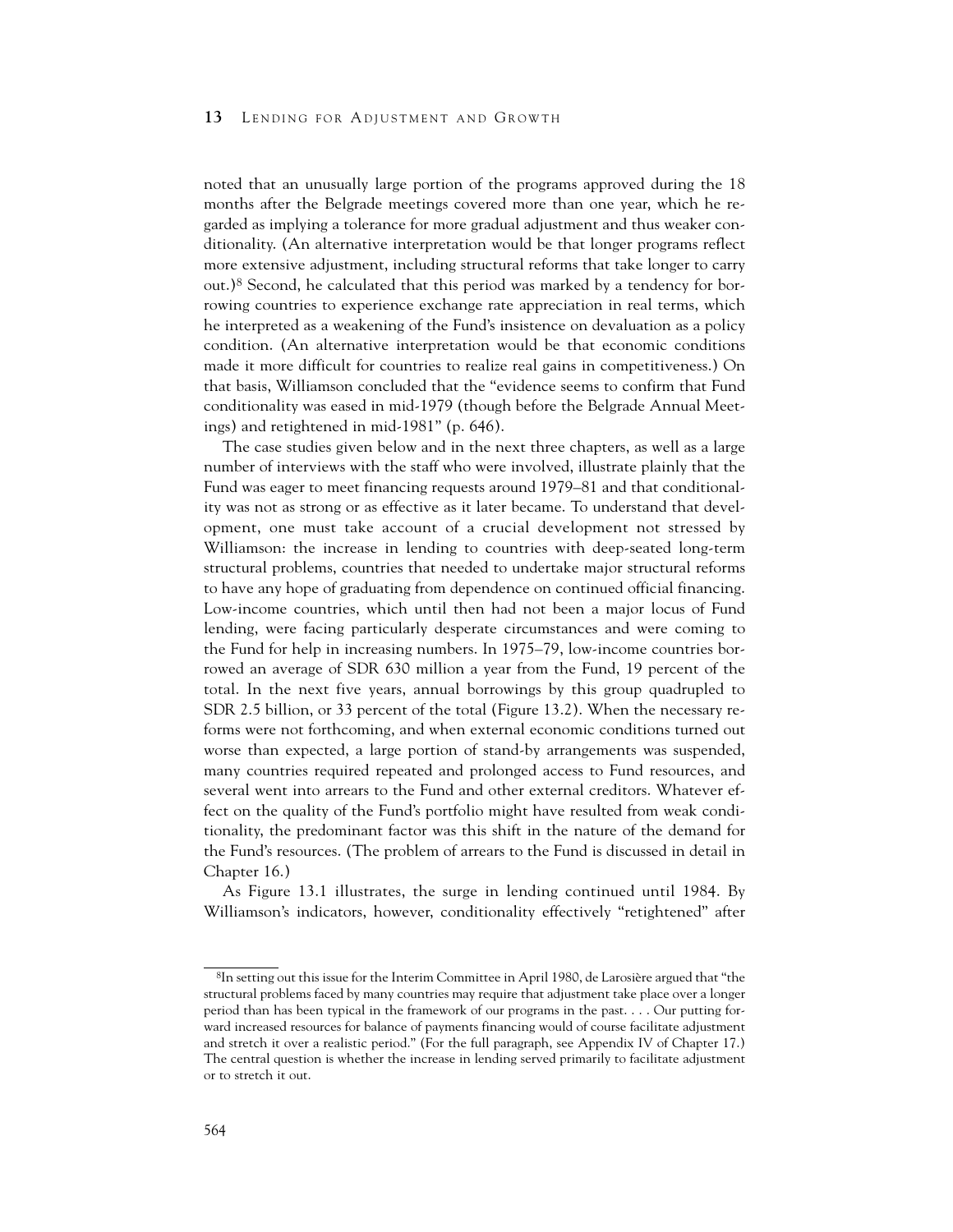

**Figure 13.2. Drawings from the IMF, 1973–89**

Source: IMF, *IFS.* Includes all drawings from the General Department except reserve tranche purchases. Low-income countries include the 47 developing countries classified as low-income in the 1989 WEO, plus 18 others that were eligible for ESAF loans.

mid-1981. That assessment, which is consistent with the evidence discussed below, is striking because the views expressed at that time in the main policy discussions about conditionality were still mixed. When the Interim Committee met in May 1981 in Libreville, Gabon, a few speakers (notably Howe, and Horst Schulmann, representing Germany) cautioned that the Fund should continue applying conditionality to its lending, but no one argued for a tightening.9 At home and in the field, however, both staff and management were beginning to realize that they might have gone too far too fast in responding to calls for help.10

Much has been made of the fact that the Reagan administration, which took office in the United States in January 1981, viewed Fund conditionality as insufficient and pushed for it to be tightened. Criticizing a proposed stand-by arrangement for Grenada in May of that year, Donald Syvrud (Alternate—United

<sup>9</sup>Minutes of the Sixteenth Meeting of the Interim Committee (May 21, 1981), Second Session, pp. 37 (Howe) and 55 (Schulmann).

<sup>10</sup>An early indication of the retightening is a January 1981 memorandum from the Managing Director to department heads, noting the increased number, size, complexity, and political sensitivity of upper-tranche programs; and calling for special clearing procedures by his office whenever program negotiations were expected to involve "novel or difficult issues." See "Strengthened Procedures for Dealing with Country Program Issues" (January 14, 1981); IMF/RD Managing Director file "Extended Fund Facility, 1981–1983" (Accession 86/32, Box 3, Section 379).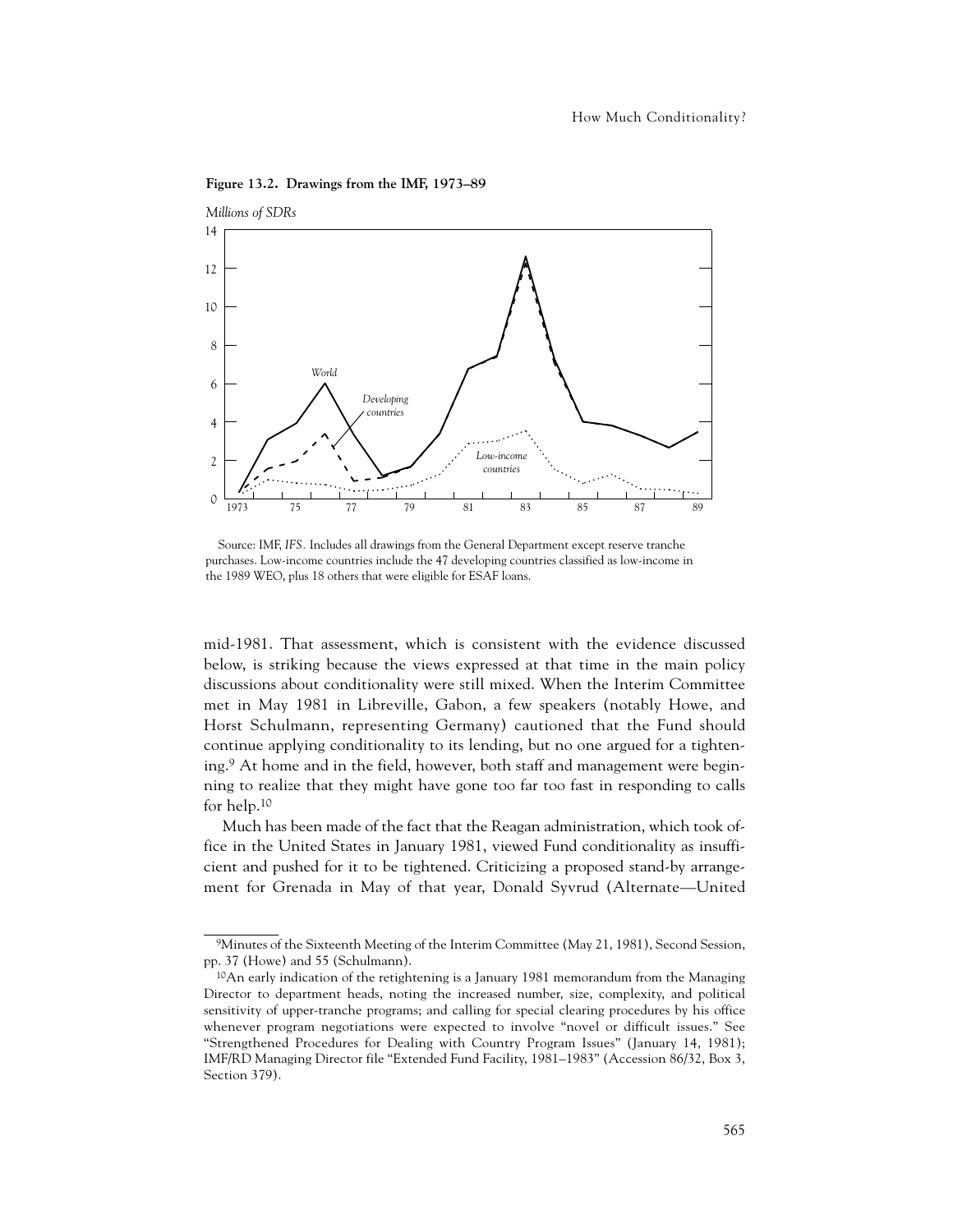States)11 complained that "while Executive Directors talked a great deal about the need for adjustment and financing to go hand in hand, in practice he saw more and more financing and less and less adjustment."12 The United States withheld support for that small arrangement (see Chapter 15), and later in the year made a more dramatic and more public flourish by abstaining from very large requests from India and Pakistan on similar grounds (Chapters 15 and 14, respectively).

Less well known is that Directors from industrial countries, especially from Europe, expressed similar concerns about what they viewed as weak programs almost as soon as the Fund began lending more frequently to low-income countries. A particularly dramatic example came just a month after Belgrade.

#### **Sierra Leone**

On the surface, Sierra Leone's 1979 request for a one-year stand-by arrangement for SDR 17 million (\$22 million, or 55 percent of quota), plus a loan of SDR 10 million (\$13 million) from the Trust Fund, was routine. The country faced a severe balance of payments problem that had resulted mainly from weak control over domestic spending over an extended period. The payments deficit now was exacerbated by the need for large capital outlays in anticipation of a major conference of the Organization of African Unity, which was to be held in Freetown in July 1980. Sierra Leone had some outstanding obligations to the Fund, primarily from drawings on the oil facility and the CFF, but they were not unusually large.13 The only question was whether the authorities were prepared to adjust economic policies by enough to restore viability to their external accounts.

The prior record was not promising. In 1977, a stand-by arrangement was approved for Sierra Leone following negotiations in which the authorities successfully resisted the pleas of the Fund staff for a devaluation. (The currency, the leone, was pegged to the pound sterling at the time.) While that arrangement was in effect, the authorities failed to control government spending as planned, and they did not make the final scheduled drawing.14 Fiscal overruns continued into 1978 while the authorities negotiated with the Fund staff on a new, larger, stand-by arrangement. Throughout 1978, the Fund again insisted on an up-front devaluation of the currency, partly because of doubts regarding the authorities' ability to carry out the large spending cuts that otherwise would be required to balance the

<sup>11</sup>Syvrud was appointed in 1979 as the Alternate for Sam Y. Cross. In May 1981, he was Acting Executive Director pending the appointment of Cross's replacement by the Reagan administration.

<sup>12</sup>Minutes of EBM/81/79 (May 11, 1981), p. 5.

<sup>13</sup>At the time of the request, Sierra Leone's obligations to the Fund amounted to 73 percent of quota (slightly below the mean for all countries with outstanding obligations), of which all but 8 percent of quota was from the CFF or the oil facility.

<sup>14</sup>The 1977 arrangement, which covered only the "enlarged" first credit tranche (36.25 percent of quota), called for three drawings spread over 12 months. The first two were made on schedule. Following a review that concluded that policies were unsustainable, the third drawing was not made.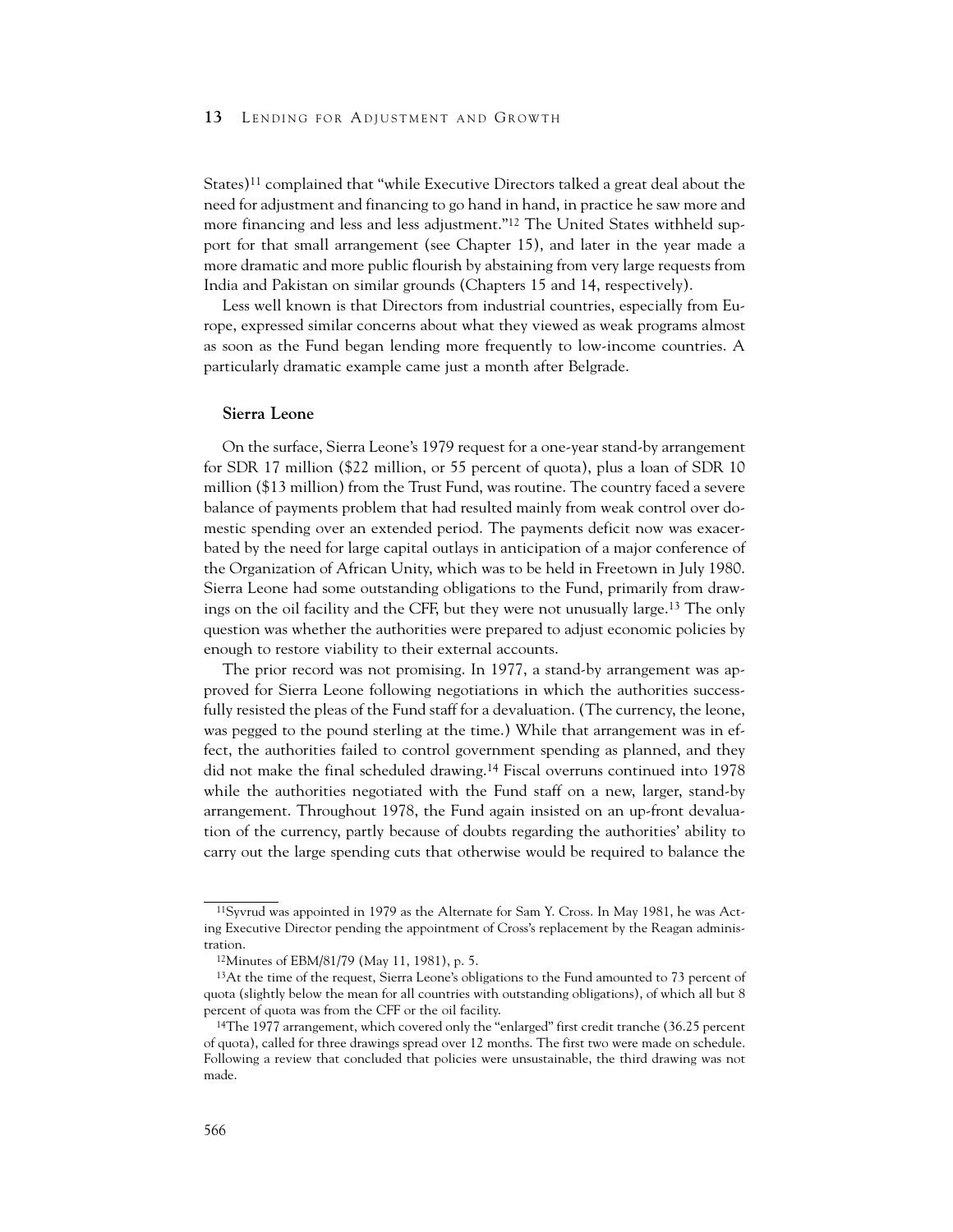external accounts, and partly because of a view that the authorities had to show a willingness to set out on a new policy course. Following a meeting in Washington between the President of the Republic, Siaka Stevens, and the Acting Managing Director, William B. Dale, the authorities agreed to devalue the leone by 5 percent at the end of October 1978, to change the peg from the pound sterling to the SDR, and to devalue by a further 15 percent over the next two months. The first two actions were taken immediately, but the authorities backed away from their commitment to devalue further, "for political and social reasons," and continued to focus on making selected cuts in government spending.15

Negotiations continued along these lines throughout the first half of 1979. As late as June, the Managing Director supported the view that any agreement had to include a further devaluation. Finally, however, after a July mission and a meeting with Stevens in Zurich failed to budge the authorities from their position, de Larosière went along with a suggestion from the mission chief (Rattan Bhatia, Senior Advisor in the African Department) that the Fund agree to accept the authorities' program.16 Thus, for the second time in just over two years, the Fund's management approved Sierra Leone's request for a stand-by arrangement in which policy adjustment was to be effected through promised spending cuts without an initial devaluation, even though everyone in the Fund regarded the program as a risky and decidedly inferior solution to the country's economic problems.

When the Executive Board met to consider the request at the beginning of November (just a few weeks after the Belgrade Interim Committee meeting), some industrial country Directors chose the occasion to make a stand for stronger conditionality, and Sierra Leone's case was defended by several Directors from developing countries.17 The meeting developed into a dramatic confrontation in which, as Byanti Kharmawan (Indonesia) noted, "principles were at stake."

Knowing that the arrangement would be criticized, the authorities had taken measures before the meeting to cut spending and credit growth, and they had agreed to schedule an early review—to be held in January 1980—of progress in carrying out the program. Several Directors, however, remained unimpressed. H. Onno Ruding (Netherlands) argued that "the proposed program did not meet the

<sup>15</sup>See the statement by the mission chief (Bhatia) at EBM/79/168 (November 2, 1979), pp. 3–6. The "political and social" quotation is from p. 3.

<sup>16</sup>In IMF/CF (C/Sierra Leone/810 "Mission, Bhatia and Staff, June–July 1979"), see memorandum from J.B. Zulu (Director of the African Department) to the Managing Director (June 22, 1979), with undated handwritten reply from the Managing Director; and memorandum from Bhatia to the Managing Director (July 12), with handwritten reply the same date. In IMF/RD African Department file "Sierra Leone, 1979" (Accession 82/13, Box 2, Section 211), see file memorandum by Bhatia (June 26).

<sup>17</sup>Also see Polak (1997), p. 496 and note 60, where this case is presented as a rare example of the Executive Board overruling the Managing Director; and Sampson (1981), p. 305. Polak incorrectly suggests that the Sierra Leone case may have been the only time that the Executive Board overruled a financing request from the Managing Director. Two instances occurred in 1981, involving a CFF rescheduling requested by Sudan and an extended arrangement requested by Grenada (see Chapter 15). Sampson incorrectly interprets the Board meeting as a debate over the specifics of conditionality.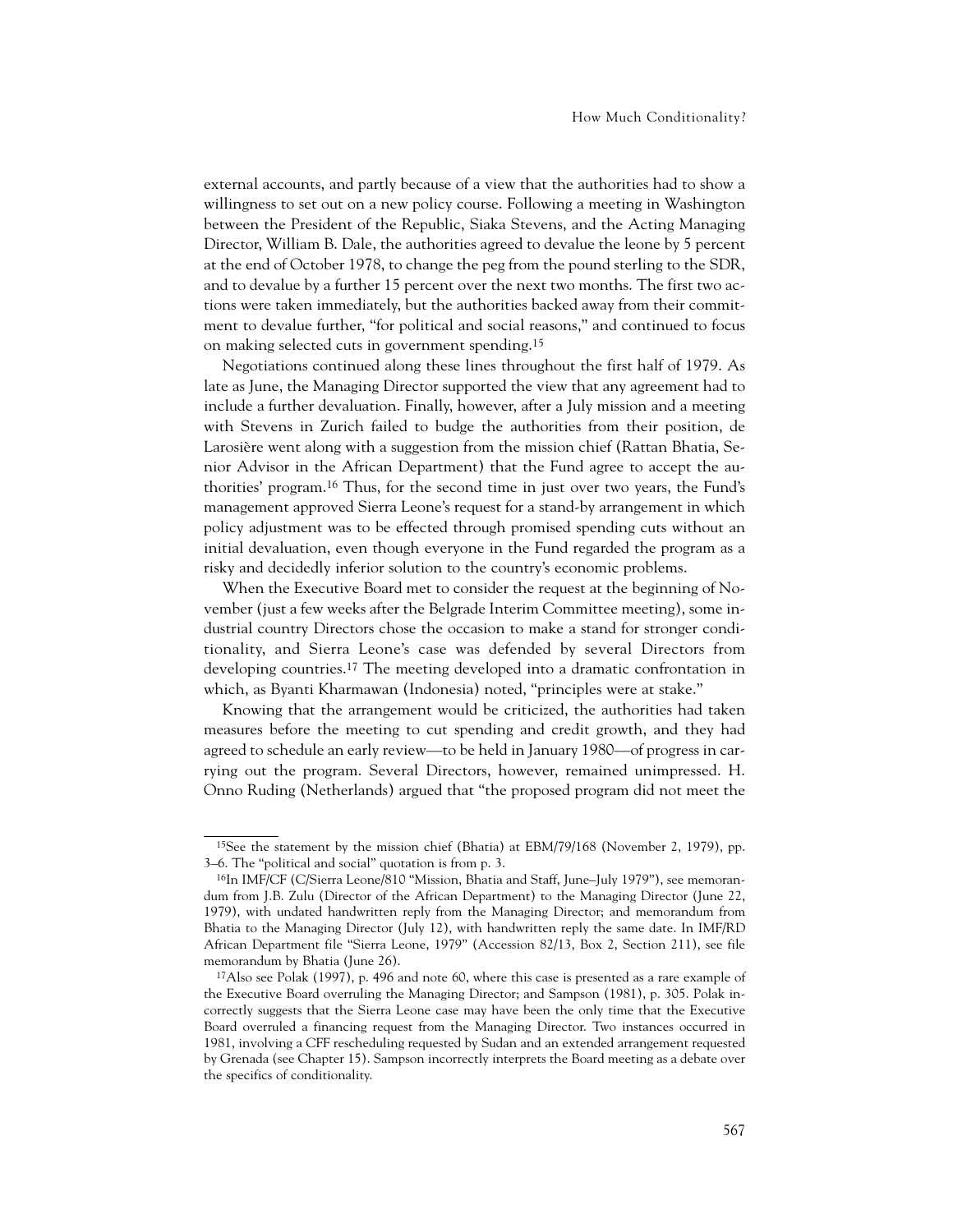standards normally applied to drawings in the higher credit tranches" and thus might encourage other countries to seek lenient terms. He also worried that the record suggested that the authorities "might not be able" to carry out their expressed policy intentions. On that basis, he asked that Sierra Leone not be allowed to draw beyond the first credit tranche until after the January review. This amendment would reduce the funds immediately available to the country only by SDR 2.1 million (from SDR 9 million to 6.9), but it would send a message that the Board was not prepared to approve upper-tranche arrangements without strong justification.

Ruding felt strongly enough about setting an example with this case that he had prepared for the Board meeting by lobbying many of his colleagues for support. As the meeting progressed, all of the Directors representing the Group of Seven (G-7) industrial countries supported his amendment. Akira Nagashima (Alternate—Japan) averred that he "was beginning to feel uneasy about the gradual shift toward easier conditionality, which might undermine the basic principles and the credibility of the Fund." Similarly, Costa P. Caranicas (Alternate— Greece), after detailing what he believed to be weak elements in the program, noted that this "case was not the first in which a weak or inadequate program had been brought to the Board for approval, and his chair [i.e., the constituency headed by Italy] in the past had voiced dissatisfaction with the trend, seen particularly in Trust Fund loan approvals."18

Other Directors, defending the proposed arrangement, pointed out that Ruding's amendment seemed inconsistent with the Fund's tranche policies, which limited the use of performance criteria to the upper credit tranches. Jacques de Groote (Belgium), for example, observed that if Sierra Leone was permitted only to draw on its first credit tranche, it would "seem a little odd" for the Fund to require the authorities to implement an adjustment program. Joaquín Muns (Spain) added that the amendment would represent a "fundamental departure from what had been negotiated with the country." And Samuel Nana-Sinkam (Cameroon) pointed out that requiring a country to meet preconditions was unprecedented for the Board before it could draw in the upper credit tranches.19 De Larosière, who was chairing the meeting, also defended the strength of the authorities' program. Echoing the Fund's long-standing concerns about trying to adjust only through fiscal contraction without a devaluation, he warned that the proposed cuts could lead the Sierra Leonean economy "to the verge of very great difficulties. Indeed, the one weakness of the program might well be that it would be almost impossible for the authorities to adhere to it."

<sup>18</sup>For the quotations in these three paragraphs, see the minutes of EBM/79/168 (November 2, 1979), pp. 3 (Kharmawan), 10–12 (Ruding), 19 (Caranicas), and 28 (Nagashima).

<sup>19</sup>George Nicoletopoulos, Director of the Legal Department, confirmed that the Fund had not imposed preconditions in any case in the previous ten years (i.e., since the adoption of formal conditionality guidelines in 1968). See also the discussion below on the distinct practice of requiring "prior actions" (p. 605–06).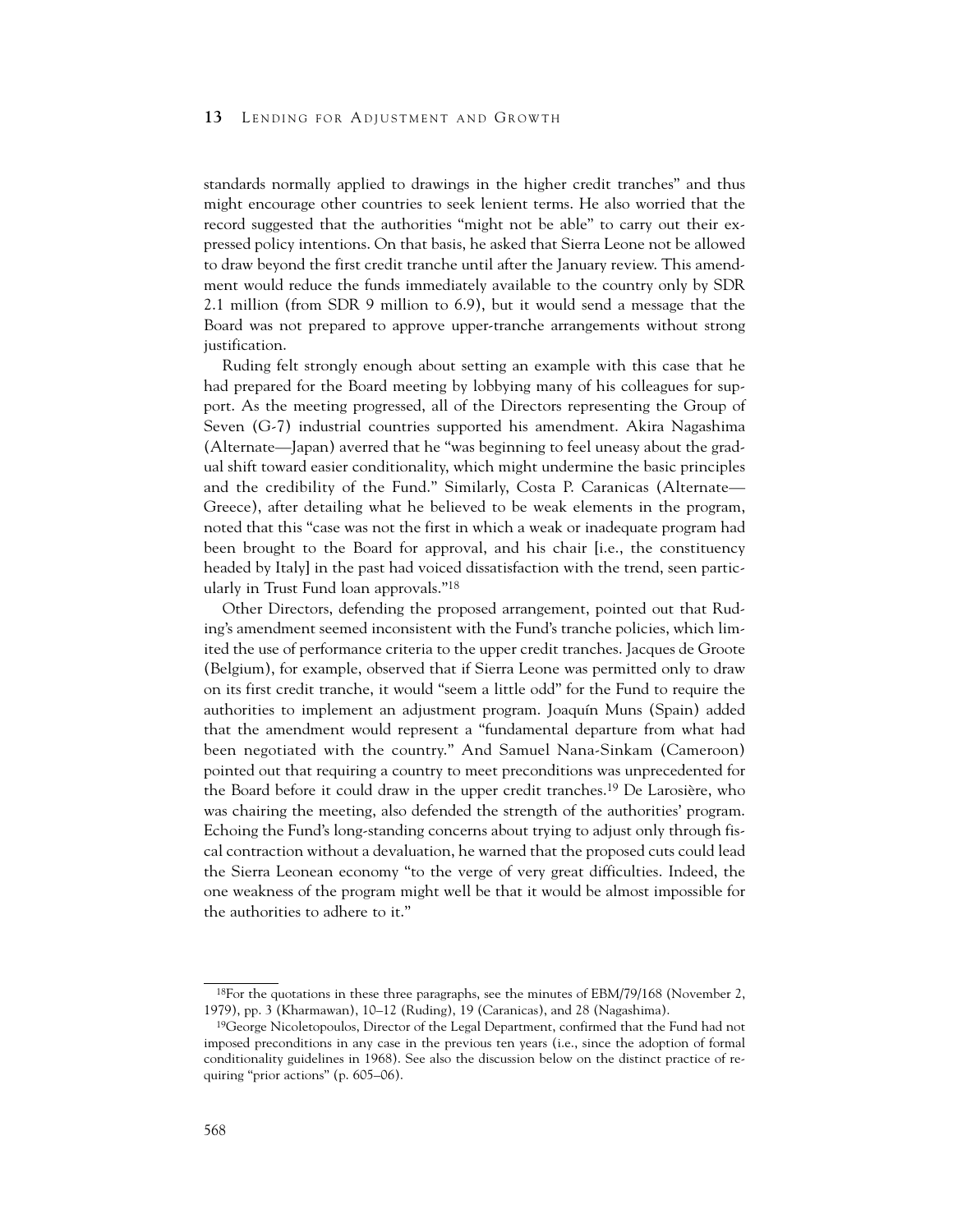With eight chairs holding 53 percent of the voting power lined up against the original proposal and most others strongly opposed to Ruding's amendment, de Larosière sought to forge a consensus. He suggested that the Board could lower the amount to be made available immediately, but to keep it above the first credit tranche by at least a token amount. Ruding and Syvrud initially demurred, but after further discussion the Board unanimously accepted a specific compromise by Kharmawan to set the initial drawing at SDR 7.5 million.<sup>20</sup> It had been a long and often bitter debate over a small financial matter, but the outcome preserved all of the principles that had been raised. The stand-by arrangement would provide immediate access to upper-tranche credit; the Board's approval of an arrangement could not be presumed, especially when the conditionality was suspect; and yet the Fund was prepared to show flexibility in responding to a country's circumstances.

Whatever general effect this debate might or might not have had on the evolution of Fund conditionality, it did mark the beginning of a more positive period in economic policymaking in Sierra Leone. The adjustment program was successfully carried out and reviewed, and the full amount of the stand-by arrangement was drawn and later repaid on schedule.

#### **Program Design Issues**

The most comprehensive review of the design of Fund-supported programs undertaken in the 1980s came in response to a series of studies finding that a large portion of programs had failed. One of the most exhaustive studies, prepared by the staff around the beginning of 1987, examined results for 34 countries that had borrowed from the Fund under conditional arrangements in 1983.21 From then through 1986, those countries had entered into a total of 71 stand-by or extended arrangements, many of which had gone off track. More often than not, these countries were not much closer to achieving "external viability" (broadly speaking, a sustainable balance of payments, achieved at a sustainable rate of economic growth) than they had been four years earlier, and their prospects for economic growth were bleak.22

<sup>20</sup>Minutes of EBM/79/169 (November 2, 1979), pp. 5–22. For the statements quoted in the preceding paragraph, see pp. 8–11.

<sup>21</sup>The sample covered all countries with stand-by or extended arrangements (i.e., longer-term arrangements under the Extended Fund Facility, or EFF) approved in 1983 except for Grenada, whose extended arrangement was canceled soon after approval. The EFF and the Grenadian case are discussed in Chapter 15.

<sup>22</sup>Only 7 of the 34 countries were judged to be "relatively close to achieving viability"; 21 others were thought to be in a position where they could achieve viability within five years, although some of those would need "major further shifts in policies." Of the seven "successful" cases, four (Korea, Mauritius, Portugal, and Turkey) had no further need of Fund resources in the next seven years; two (Bangladesh and Togo) drew only on the concessional structural adjustment facilities; only one (Uruguay, in 1990 and 1992) had a new stand-by arrangement. Of the six with the most deep-seated problems (Haiti, Liberia, Sudan, Uganda, Zaïre, and Zambia), all either were or soon would be in arrears to the Fund and would remain in serious difficulty for several years.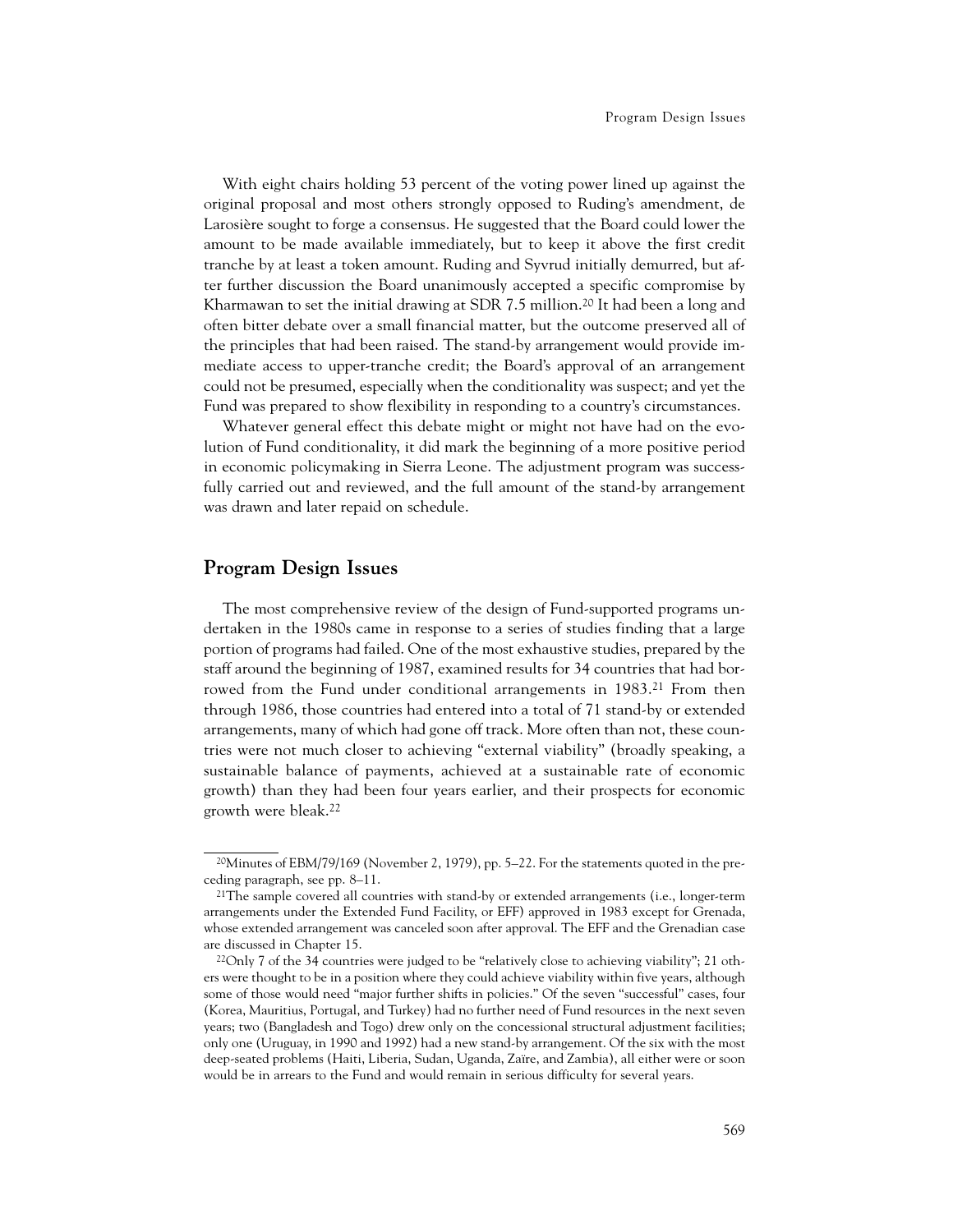What had gone wrong? Almost everything imaginable. First, most borrowers had started off in dreadful circumstances, having taken on large external debts in the 1970s only to watch their markets and their terms of trade weaken while the interest rates on their debts soared. Many of these countries had also experienced droughts, floods, storms, or other natural disasters. Second, to a large extent, the mid-1980s brought an even more hostile external environment: very high real interest rates, an expensive U.S. dollar, $2<sup>3</sup>$  collapsing prices for export commodities, and sluggish market growth. Third, for the poorer countries that depended on concessional lending and other forms of aid, the declining willingness of many industrial countries to provide official assistance weakened these borrowers' ability to service debts and obtain essential imports. Fourth, many countries, especially those with weak governments, had difficulty carrying out their policy commitments.<sup>24</sup> The question for the Fund, however, was whether a fifth problem was also important: Were the adjustment programs poorly designed, and if so, was there an alternative paradigm that could be expected to raise the rate of success?

The staff had already prepared a preliminary report on this crucial question (published later as Research Department, 1987) and had concluded that the Fund's adjustment strategy was appropriate, partly because the basic monetary model was applicable to a wide range of circumstances and partly because the model was applied flexibly to take account of the specific circumstances facing each country. Executive Directors, however, were more skeptical and suggested that programs could be made more flexible, more structural, and more growth-oriented.25

Developing countries, represented by the Group of Twenty-Four (G-24), were especially critical, but in retrospect their recommendations for reform seem surprisingly mild. A Working Group of the Deputies of the G-24 prepared a report (Sengupta and others, 1987) that suggested two changes in Fund conditionality procedures.26 First, the Fund should use ranges, not single points, for performance criteria, to give borrowers more flexibility in setting macroeconomic policies. For example, instead of requiring a country to keep the net domestic assets of the banking system below a specific ceiling, the country would be allowed a margin of error. Second, the Fund should allow drawings to continue when specific performance criteria were not satisfied, as long as the overall program objectives were being met. For example, excessive domestic credit creation might not disqualify a country from borrowing unless its current account deficit was also too large.

<sup>&</sup>lt;sup>23</sup>The appreciation of the dollar against other key currencies in the mid-1980s adversely affected most developing countries because their debts were larger and more heavily concentrated in dollars than their financial claims.

<sup>24</sup>See "External Adjustments, Financing, and Growth—Issues in Conditionality," EBS/87/40 (February 25, 1987).

<sup>25&</sup>quot;Theoretical Aspects of the Design of Fund-Supported Adjustment Programs," SM/86/162 (July 2, 1986); and minutes of Executive Board Seminar 86/11 (October 20, 1986).

<sup>&</sup>lt;sup>26</sup>In addition to these specific suggestions, the report also endorsed the principle that the number of performance criteria should be kept to a minimum; see below, pp. 602–05. The report also dealt with broader issues, particularly the challenge of endogenizing growth in Fund programming, on which it offered more sweeping recommendations; see below, p. 612.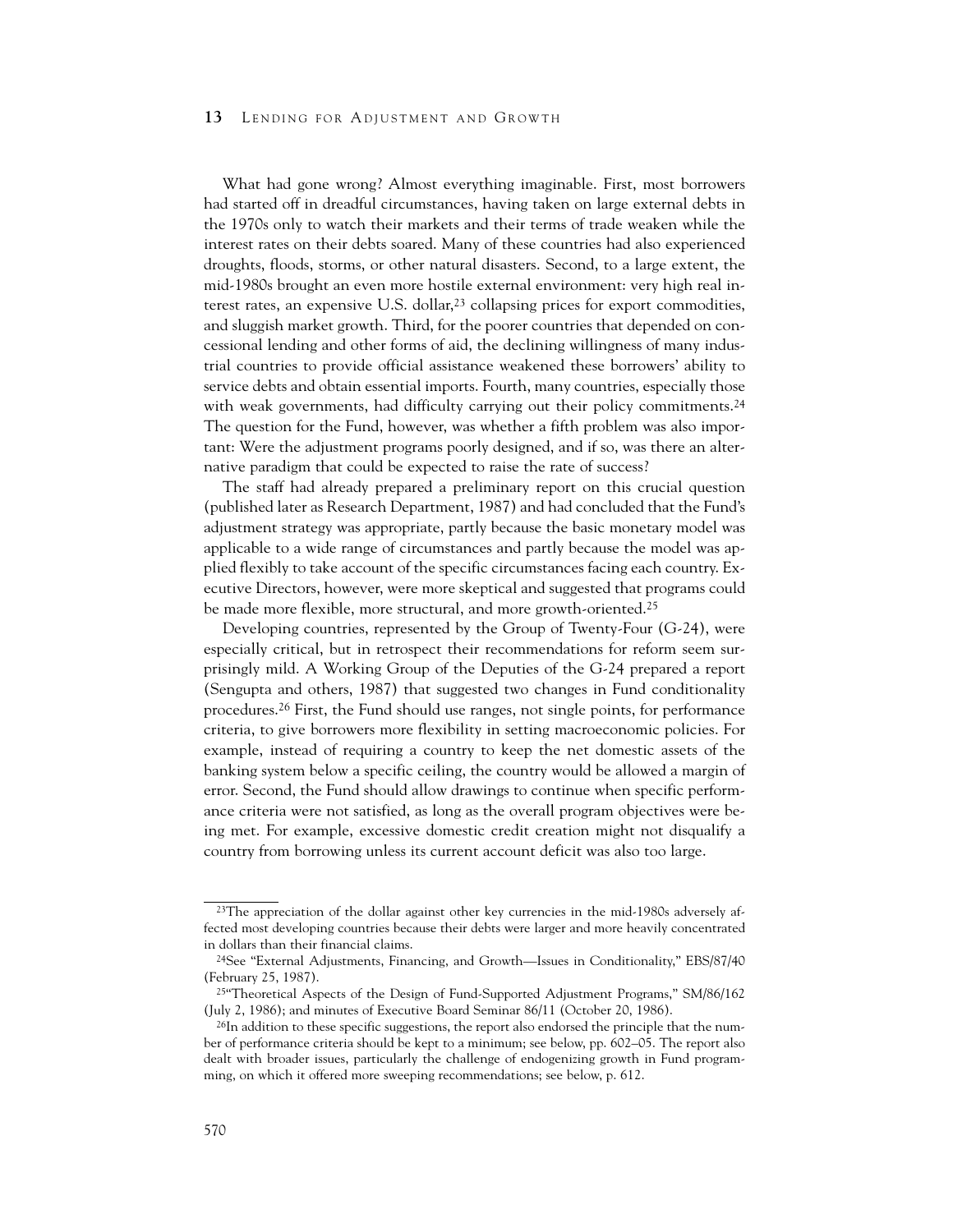The U.S. authorities offered a similarly technical suggestion for reform. Treasury Secretary James A. Baker III, in his address to the 1987 Annual Meetings (IMF, *Summary Proceedings,* 1987, p. 111), proposed that the Fund use semiannual rather than quarterly intervals for performance criteria. Reasoning that macroeconomic deviations are inherently difficult to correct within a calendar quarter and that even to try can force a government or central bank to pursue a disruptively erratic policy course, Baker sought both to give borrowers more flexibility and to promote a steadier medium-term strategy.

The Executive Board discussed these "monitoring" proposals as part of a general review of conditionality in April 1988.27 As in all discussions of Fund conditionality, most actual and potential borrowers lined up on one side and most creditors on the other, though the lines became a little ragged at times. On the question of whether to move to ranges rather than specific values for performance criteria, several Directors from both camps—including Hélène Ploix (France) and Alexandre Kafka (Brazil)—recognized that the issue was a red herring ("more apparent than real," in Ploix's phrase). If the staff judged that a given degree of restriction was needed, it would simply aim to set the ceiling lower if it had to allow for a margin of error.28 Similarly, the proposal to waive small violations automatically drew little support; most Directors were satisfied that the Fund was already flexible enough in waiving minor breaches. The U.S. proposal for semiannual monitoring was embraced by Directors from developing countries and supported much more reluctantly by a few Directors representing industrial countries. Summing up the discussion, the Managing Director suggested that the idea could be tried experimentally in cases involving longer-term arrangements for countries with a well-established "track record" on policy implementation. In practice, however, few such cases were ever found.

Despite the nearly universal dissatisfaction with experience in the field, the Fund thus decided in 1988 not to make any radical departures in the design or monitoring of conditional adjustment programs. Far from being a reluctance to fix a system that was not broken, the conclusion instead was that the Fund was hemmed in by the need to balance several conflicting objectives. The Fund required a borrower to develop a program to restore external viability but encouraged it to do so in a way that would promote sustainable growth. The Fund wished to promote structural reforms while respecting the social and political choices of the country. The Fund tried to design programs that were politically feasible but that could be carried out quickly and strongly. The Fund tried to take account of the special circumstances facing each country while ensuring uniformity of treatment. The Fund sought to collaborate with the World Bank in recommending structural reforms while avoiding cross-conditionality. The Fund had to monitor the implementation of programs but tried to minimize interference with the authorities'

<sup>27</sup>Minutes of EBM/88/58–59 (April 6, 1988). The Chairman's summing up of the discussion was presented at EBM/88/60 (April 8, 1988).

<sup>&</sup>lt;sup>28</sup>The proposal for ranges was originally made by the staff, in the background paper for the 1968 review of conditionality. The idea was abandoned at that time because it was thought to be unnecessarily complex.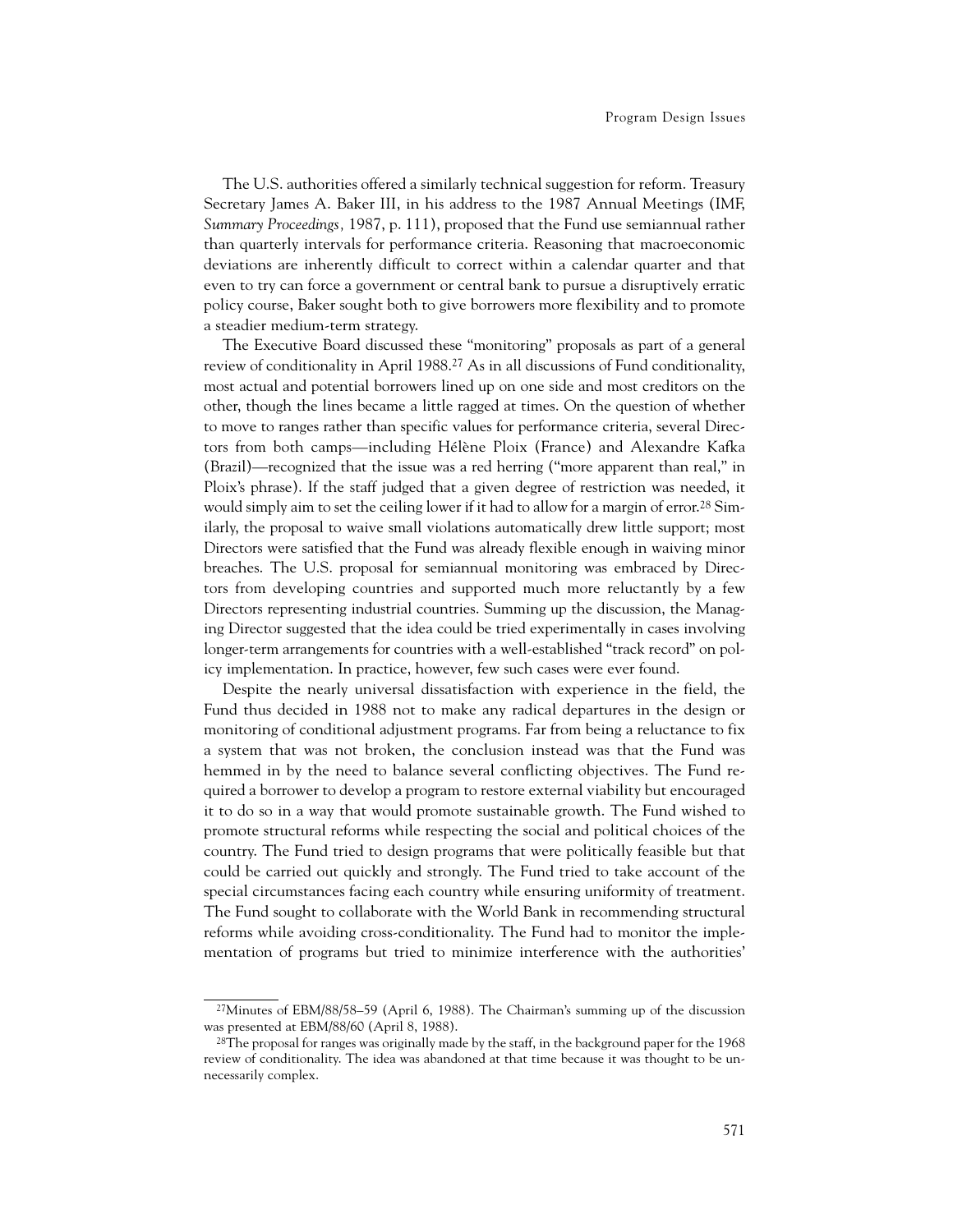management of the economy. Changing the guidelines or the procedures would do little to resolve these conflicts, all of which were cited by the Managing Director in his summing up of the 1988 review.

The Fund did devote considerable effort throughout the 1980s to examining specific technical features of conditionality, with an eye toward improving implementation and performance. The cumulative effect was not just to refine conditionality but to extend its reach. As Jacques Polak phrased it (with a modicum of exaggeration) in his 1991 essay, the "restraining provisions have not prevented the intensification of conditionality in every direction that the guidelines attempted to block" (p. 54). The remainder of this section reviews several of the main issues.

#### **Exchange Rate Policy**

Although a basic tenet of the Fund's approach on macroeconomic stabilization is that countries should aim to maintain a competitive exchange rate, that premise does not imply that overvaluation should necessarily be corrected by depreciation. If the real exchange rate (the country's price level relative to prices abroad, expressed in a common currency) is overvalued, it can be reduced either by depreciation or by price reductions. The Fund's long-standing emphasis on exchange rate depreciation was based on the empirical assessment that price reductions are difficult to achieve and sustain and are less likely to lead to a broadly based strengthening of economic efficiency and international competitiveness. Moreover, although the Fund often recommended floating exchange rates in the context of its surveillance activities (see Chapter 2, p. 86), that option was seldom viable in the context of conditionality. Countries seeking to borrow from the Fund often lacked the institutional soundness and macroeconomic policy strength that are required for exchange rate stability in a floating-rate regime.

During the first half of the 1980s, the great majority of countries borrowing from the Fund undertook to depreciate their exchange rates, most often shortly before beginning a stand-by arrangement. In 1985, the Exchange and Trade Relations Department (ETR: the department that was responsible for reviewing the Fund's policy advice to countries) prepared a review of the Fund's experience in recommending currency devaluation or depreciation as a condition for borrowing from the Fund (Johnson and others, 1985). The study revealed that in 1983, almost all countries that could adjust the exchange rate had done so as part of their Fund-supported adjustment programs.29 Although the consequences of exchange rate adjustment were not easy to separate from other determinants of economic performance, a number of Executive Directors expressed concerns when the paper was discussed that it did not appear that depreciation had generally led to better outcomes.30

<sup>29</sup>Out of 35 cases reviewed, 25 had involved devaluation or managed depreciation. Eight of the exceptions were countries that were participating in currency unions or were using the U.S. dollar as the domestic currency. In the other two cases (Guatemala and Haiti), the Fund staff had concluded that the countries could undertake adjustment in domestic policies while keeping their currencies pegged to the dollar. See Johnson and others (1985), p. 13.

<sup>30</sup>See the minutes of EBM/84/174–175 (December 5, 1984).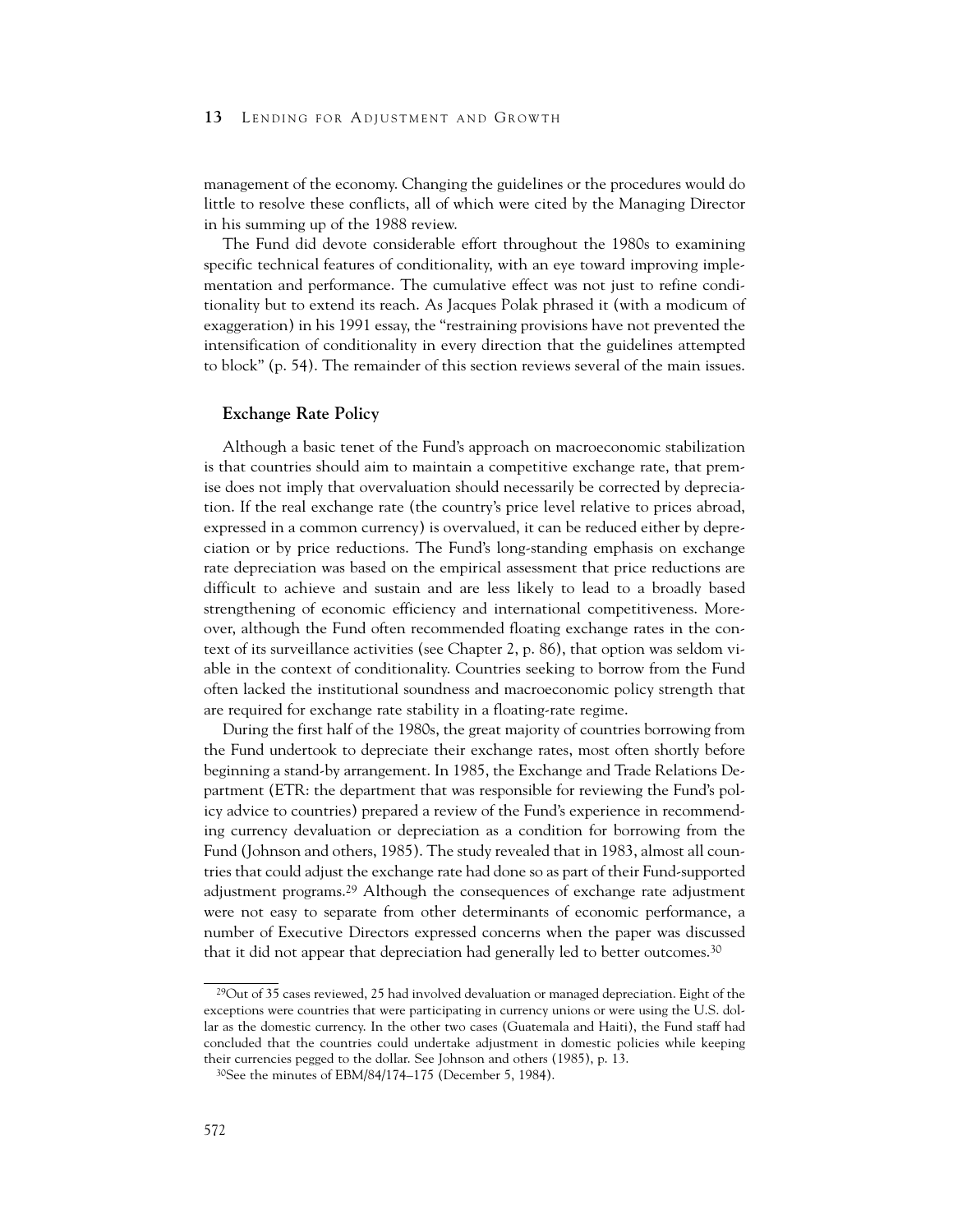Because the initial gains from depreciation often were frittered away through subsequent wage and price inflation, the staff frequently recommended that countries adopt what became known as a "real exchange rate rule." In that framework, the use of which peaked in the first half of the 1980s, the authorities would adjust the exchange rate continually or periodically during the program so as to keep compensating for any remaining differences in inflation.<sup>31</sup> That is, they would peg (or try to peg) the real rather than the nominal exchange rate. In a typical case, at the outset of a Fund-supported adjustment program, the authorities would announce a big enough devaluation to restore international competitiveness after an extended period of erosion resulting from a combination of loose monetary and fiscal policies and a fixed or inflexibly managed exchange rate. Following the devaluation and the adoption of more disciplined financial policies, the rate might still be pegged to a major currency such as the U.S. dollar, or to a currency basket, but the rate would be adjusted—possibly daily, perhaps monthly—to offset any excess of domestic over international inflation.32

In 1986, Charles Adams and Daniel Gros (both Economists in the Research Department) published a critique of the real-rate rule (Adams and Gros, 1986) that helped persuade at least some operations staff to have second thoughts about the efficacy of the practice. Their argument was that the adoption of such a rule may negate the effectiveness of monetary discipline for stabilizing the price level; in extreme cases, the authorities could completely lose control over inflation. Although the Fund recommended real-rate rules on the understanding that monetary restraint would eventually stabilize prices, Adams and Gros argued that capital inflows could be quite difficult to sterilize and could undermine monetary control. Experience soon validated that proposition in several cases. When Yugoslavia, attempting to operate a real-rate rule at a time when it was experiencing severe internal and external shocks, saw its inflation balloon and then explode, the realism of the Adams-Gros model became all too clear.33 By the end of the 1980s, the Fund had greatly reduced its advocacy of real-rate rules.

Adjustment of economic policies away from an unsustainable course was often extremely difficult, regardless of how the exchange rate was managed. Although the choice of exchange regime was important, it was not a substitute for making hard choices in monetary, fiscal, and structural policies. This point may be illustrated by reviewing two cases of adjustment in the 1980s: Yugoslavia, where ag-

<sup>31</sup>Quirk and others (1987), pp. 16–17, lists 106 Fund-supported programs approved during 1983–86, nearly two-thirds of which included "frequent adjustment to the exchange rate under managed floating arrangements with the aim of maintaining or increasing competitiveness."

 $32$ See Johnson and others (1985), Table 3, for descriptions of eight cases implemented in 1983; and Quirk and others (1987), Table 2, for a list of 48 cases implemented in 1983 through 1986. A 1990 internal review listed 15 cases during 1988–89; see "Analytical Issues Relating to Fund Advice on Exchange Rate Policy," SM/90/198 (October 16, 1990).

<sup>33</sup>Overall, according to Quirk and others (1987), p. 31, more than 60 percent of countries that adopted real-rate rules in conjunction with Fund-supported programs in 1983–86 experienced an acceleration of inflation. For analyses of the problem, see the series of articles by Montiel and Ostry (1991, 1992, and 1993).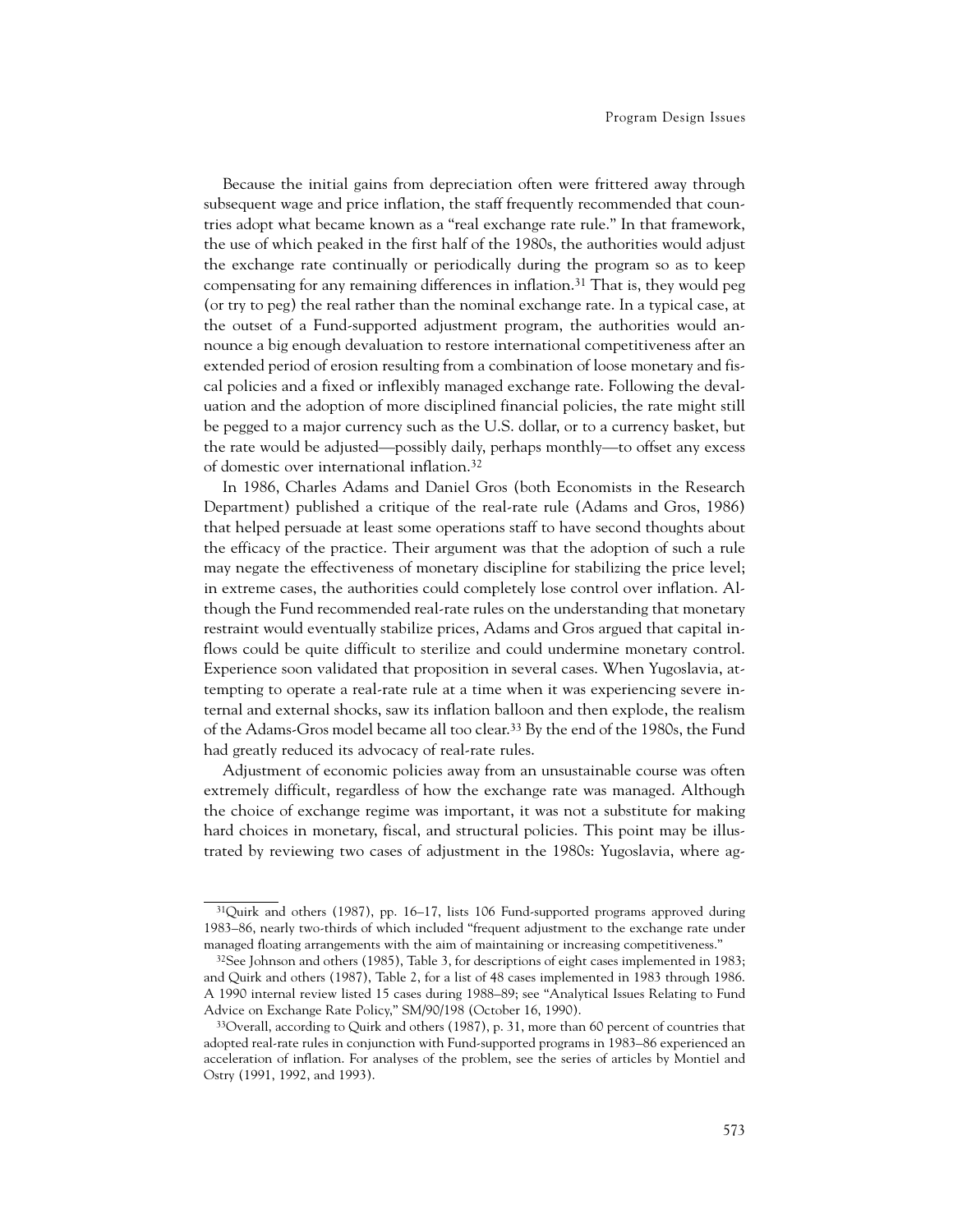gressive depreciation eventually led to hyperinflation, and Côte d'Ivoire, where a reluctance to consider devaluation also eventually led to economic collapse.

#### *Yugoslavia: Targeting the Real Exchange Rate*

The prototypical real-rate rule, employed as part of a Fund-supported adjustment program, occurred in Yugoslavia beginning in 1980.<sup>34</sup> At the time, the Yugoslav economy was suffering from a combination of macroeconomic imbalances, a large and growing external deficit, and structural rigidities, which everyone understood would take at least several years to fix. The process of adjustment had begun tentatively in 1979, supported by financing from the Fund in the amount of the first credit tranche (SDR 69.25 million, or \$95 million, fully drawn in June). A key element in the government's strategy—taken on its own initiative, not imposed by the Fund—was to reverse the deterioration in the trade balance by depreciating the exchange rate aggressively. Over the next year, the dinar was depreciated by 9 percent against the U.S. dollar and by 17 percent in effective (trade-weighted) terms. Allowing for Yugoslavia's relatively high inflation rate, however, the real effective exchange rate was estimated to have depreciated by just 5 percent. The death in May 1980 of President Josip Broz Tito, who had led Yugoslavia since liberation in 1945 and who was widely acknowledged to be the only real glue holding the fragile federation together, significantly raised the uncertainty about the future of the economy. Consequently, in June, the authorities announced a large additional devaluation, by 23 percent in terms of dollars.

An upper-tranche 18-month stand-by arrangement was approved by the Fund in June 1980 in support of this adjustment program,<sup>35</sup> and it was soon superseded by a larger and even longer-term deal: a three-year stand-by arrangement for 1981–83, under which the authorities would borrow another SDR 1,662 million (\$1.9 billion, or 400 percent of quota).36 With that arrangement, the emphasis shifted toward a more sustained effort to remedy the formidable structural weaknesses in the economy. The current account was already improving in response to

<sup>34</sup>All references to Yugoslavia are to the Socialist Federation of Yugoslavia, which was dissolved as a country in 1992. See Chapter 19.

<sup>&</sup>lt;sup>35</sup>The June 1980 devaluation, announced the day after the Executive Board approved the stand-by arrangement, was not part of the program agreed between the staff and the authorities and was not expected by the staff. When, as a result, inflationary pressures intensified, the monetary and credit ceilings were soon breached. The Fund nonetheless welcomed the move. In December, the Board approved a waiver for the missed criteria, permitting Yugoslavia to make the second scheduled drawing under the terms of the arrangement.

<sup>36</sup>Prior to 1979, Yugoslavia (an original member of the Fund) had had five stand-by arrangements: three in the 1960s and two in the early 1970s. The authorities then drew on the oil facility in 1974–76, and by mid-1979 had a small level of outstanding obligations to the Fund (equivalent to about 40 percent of quota) resulting only from those purchases. Over the next year, the authorities drew the equivalent of 100 percent of their quota under the CFF, in addition to drawing on their reserve tranche and taking out the first-tranche arrangement. Under the June 1980 arrangement, the authorities borrowed SDR 200 million out of an approved total of SDR 339.33 million, bringing their outstanding obligations to just under SDR 600 million (\$760 million; 143 percent of quota) at the end of 1980.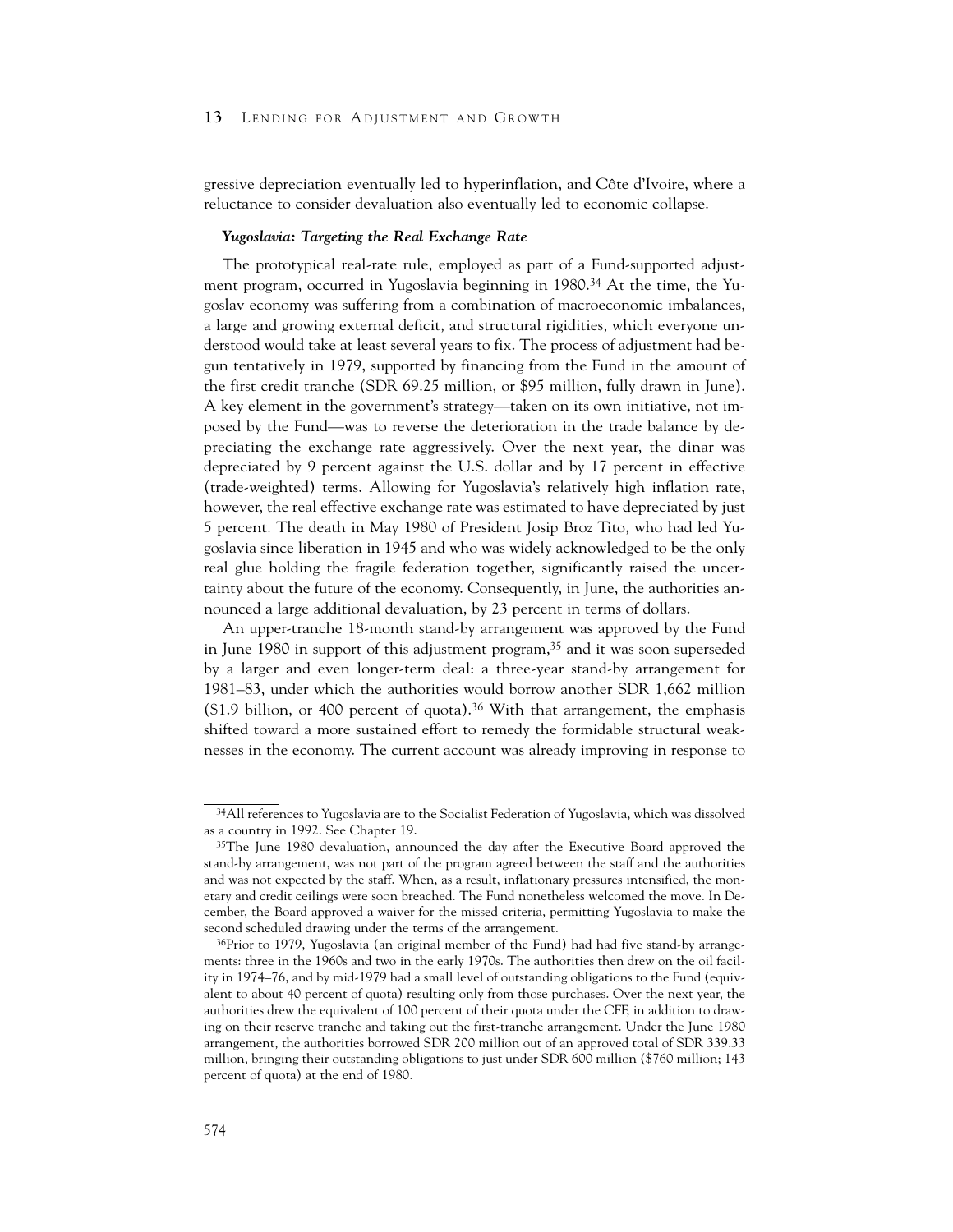the depreciation strategy, but inflation was already rising for the same reason. The staff—led by mission chief Geoffrey Tyler, Assistant Director of the European Department—was perfectly aware of the inflation effect but regarded it as a controllable problem. As summarized in the January 1981 staff report:

The least satisfactory area was prices. However, it is important to note that the acceleration in inflation [from 16 percent during 1978 to 24 percent in 1979 and 37 percent in 1980] reflected to a considerable extent deliberate and desirable policy actions such as the depreciation of the dinar and structural price increases, combined with the unexpected rapid increase in world prices of oil and other raw materials. There are grounds for hoping that not all such factors will be so adverse in 1981.<sup>37</sup>

The goal of the depreciation strategy, and of the whole adjustment program, was not just to eliminate the current account deficit but more importantly to strengthen exports by providing incentives for firms to shift production into competitive export activities. Depreciation therefore was accompanied by direct government actions to promote and finance investment in export industries and by a restructuring of administered pricing policies to encourage agricultural exports. To combat inflation, monetary and fiscal policies were to be tightened. Moreover, growth in aggregate demand was expected to weaken and, in any event, high inflation was a fact of life in the world economy in 1980. The government even partially dismantled price controls in a further effort to encourage the growth of market activity.

The 1981 stand-by arrangement was based on a commitment initiated by the authorities to "continue to aim at maintaining external competitiveness through any necessary adjustments in the exchange rate of the Yugoslav dinar in accordance with relative price and cost movements and the evolution of the current account."38 During 1981, the exchange rate was depreciated by 23 percent in nominal effective terms, which almost exactly offset the estimated difference between domestic and partner-country inflation.<sup>39</sup> Retail price inflation in Yugoslavia, rather than decelerating to 25 percent or less as forecast by both the authorities and the staff, rose slightly to 39 percent.

Aside from a few slippages, the Yugoslav government carried out the agreed program through 1981 and 1982, but it did not succeed in resolving the underlying imbalances or in convincing international creditors that it was still a good credit risk in the less-friendly environment of the 1980s. By the second half of 1982, the reexamination of risks by bankers in the aftermath of the crises in Poland and Mexico simply dried up the provision of commercial loans to Yugoslavia. When

<sup>37&</sup>quot;Yugoslavia—Request for Stand-by Arrangement," EBS/81/5 (January 16, 1981), p. 17.

<sup>38</sup>This language is from "Yugoslavia—Request for Stand-by Arrangement," EBS/81/5 (January 16, 1981), pp. 15 and 57. The Letter of Intent submitted by the authorities included only a more general statement: "Exchange rate policy will be implemented to ensure that the Yugoslav economy is competitive." Later staff papers omitted the vague reference to changes based on the evolution of the current account.

 $39$ In October 1982, the staff estimated that the real effective exchange rate had appreciated by 1 percent during 1981. See "Yugoslavia—Stand-by Arrangement—Review of Developments," EBS/82/181 (October 7, 1982), p. 17.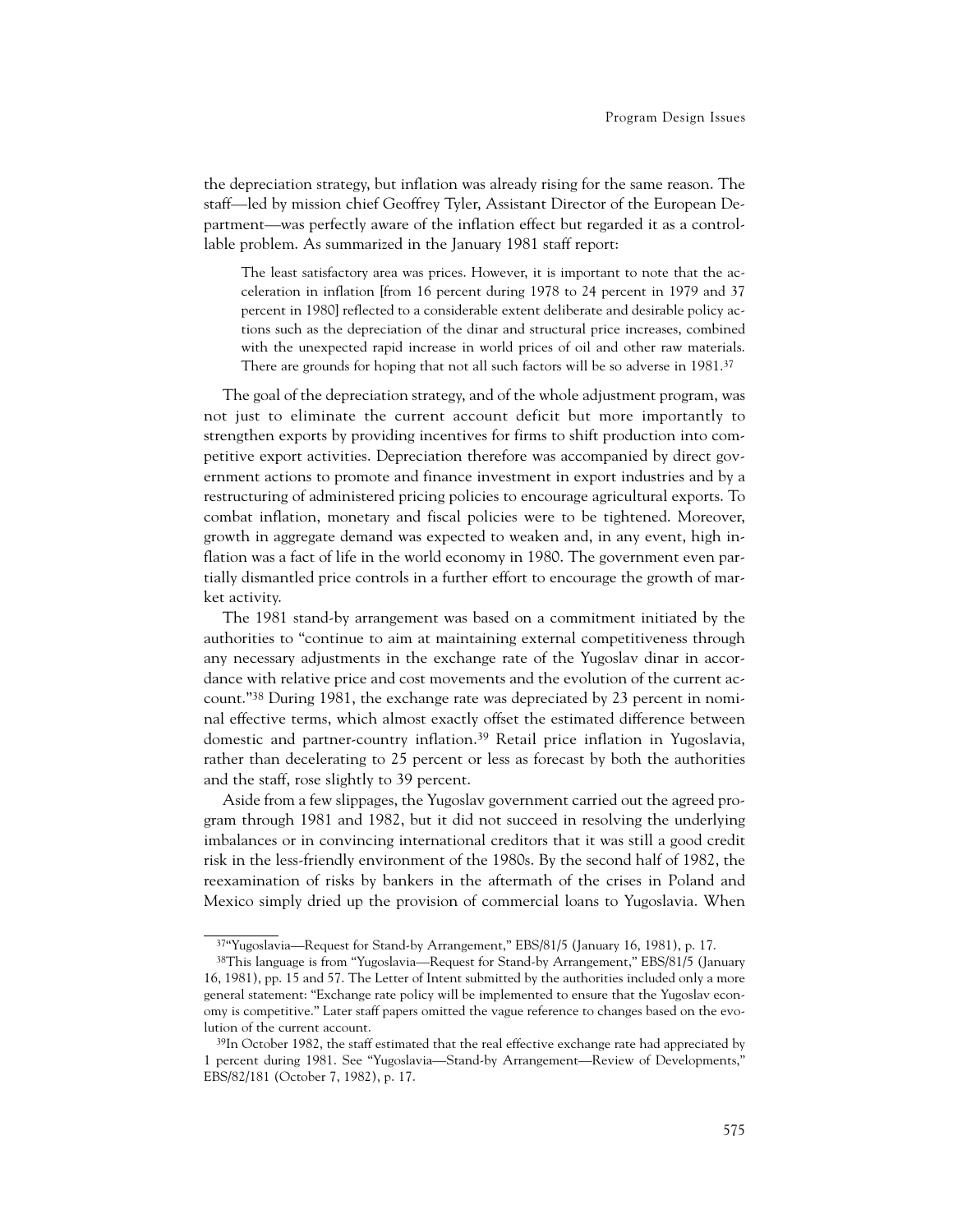the Fund staff (now headed by Helen Junz, Senior Advisor in the European Department) arrived in Belgrade in November 1982 to negotiate terms for the third year of the stand-by arrangement, they knew that they would have to insist on toughening the program.

Inflation in Yugoslavia was aggravated by structural inconsistencies created by the government's attempt to decentralize decision making within a planned economy. In contrast to economies with central planning, firms had the right to set their own output prices; in contrast to market economies, those pricing decisions were not subject to hard budget constraints because firms normally could sell all of their output in the domestic market. An exogenous shock such as a depreciation would provide an excuse for workers to demand wage increases to compensate for the higher cost of imported goods. Firms would readily grant those demands and then would raise output prices commensurately, triggering a spiraling effect on wages and prices throughout the economy. The central bank would provide the credit that was needed to validate the resulting claims on national income.

To short-circuit the inflationary spiral, the Fund imposed ceilings on credit creation and encouraged the adoption of policies aimed at supporting productive investment while controlling wage increases. At the same time, the authorities were gradually liberalizing the trade and exchange system as part of an effort to position the economy for trading more and more with western markets rather than within the Soviet-centered region.40 The process of liberalization frequently required price increases that aggravated the inflationary spiral and frustrated the effort to become more competitive. By 1982, the authorities were trying to dampen inflation by slowing the rate of currency depreciation, which of course was eroding the earlier gains in international competitiveness. For the 1983 program, the Fund imposed a very detailed rule for managing the exchange rate through a formal stabilization of the real effective exchange rate. It was not different in substance from the policy that the Yugoslavs themselves had begun in 1980, except that it took away the authorities' discretion to trade off competitiveness against price stability.41

A few Executive Directors expressed reservations when the program was reviewed by the Board in March 1983. Notably, Caranicas complained that it was not clear to him how a complete pass-through of depreciation into higher prices could be avoided, and Gerhard Laske (Germany) worried that excessive depreciation was simply covering up more fundamental deficiencies in the quality of the products that Yugoslavia was trying to sell in western markets. Overall, however, the Board welcomed the design of the adjustment program.42

<sup>40</sup>Yugoslavia, which conducted much more trade with the west than did other countries in central and eastern Europe, was an associate member of the Soviet-dominated Council for Mutual Economic Assistance (CMEA). See Chapter 19.

<sup>41&</sup>quot;Yugoslavia—Staff Report for the 1982 Article IV Consultation and Review Under Stand-by Arrangement," EBS/83/46 (February 24, 1983), especially pp. 8, 24, 26, 45, and 49.

<sup>42</sup>Minutes of EBM/83/46–47 (March 11, 1983); for the cited remarks, see pp. 21 (Caranicas) and 25 (Laske) of meeting 83/46.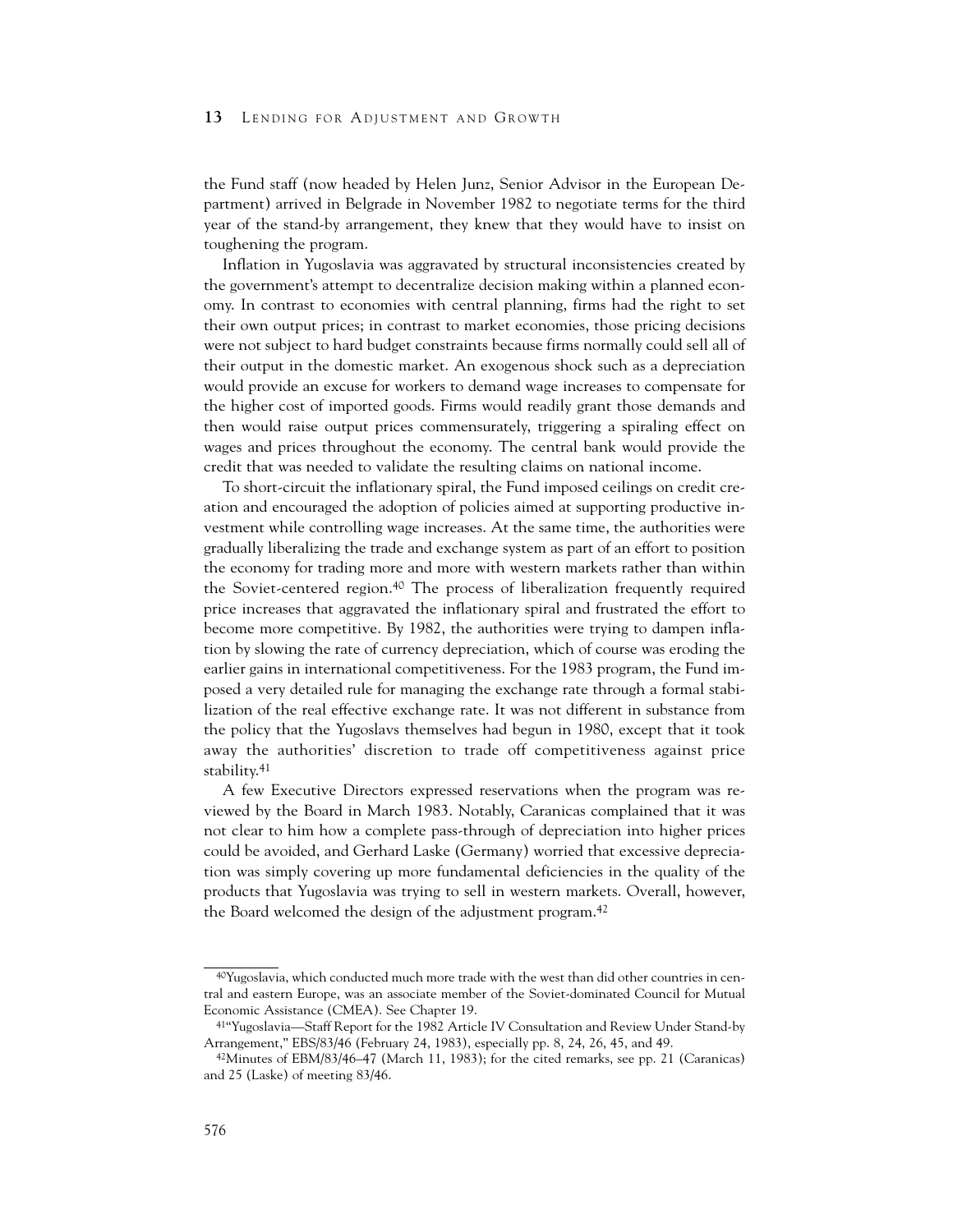

**Figure 13.3. Yugoslavia: Nominal and Real Effective Exchange Rates and Inflation, 1980–90**

In the event, the Yugoslav authorities began anew to depreciate the dinar aggressively in 1983 and achieved a 25 percent drop in real effective terms during the year. That level then became the benchmark for subsequent programs and standby arrangements during the next five years.<sup>43</sup> On its own terms, the real exchange rate rule was spectacularly successful. Throughout the rest of the 1980s, international competitiveness as measured by the real effective exchange rate averaged about 25–30 percent better than it had been at the start of the adjustment process in 1980. The improvement eroded in 1986 and the first half of 1987, but another large devaluation in May 1987 more than offset that loss and brought a permanent strengthening (Figure 13.3). The current account deficit (excluding CMEA trade), which had been as large as 6 percent of national output in 1979, was eliminated by 1983, and a surplus equivalent to  $4\frac{1}{2}$  percent of output was recorded in 1988.

Throughout the 10 years that the real-rate rule was in effect, both the Yugoslav authorities and the Fund staff consistently underpredicted inflation. From an initial level of 16 percent in 1978 (well below the average for non-oil developing countries), retail price inflation in Yugoslavia rose to a plateau of 30–40 percent in the early 1980s, to 80–90 percent in the mid-1980s, and to more than 200 percent

<sup>43</sup>Following the 1981–83 stand-by arrangement, two 12-month arrangements were approved in 1984 and 1985. Yugoslavia then became the first country to have a formal "enhanced surveillance" relationship with the Fund, as described in Chapter 10. That relationship, in which the Fund staff continued to monitor progress in adjustment, was in effect for two years, until the Fund approved a new 12-month stand-by arrangement in June 1988.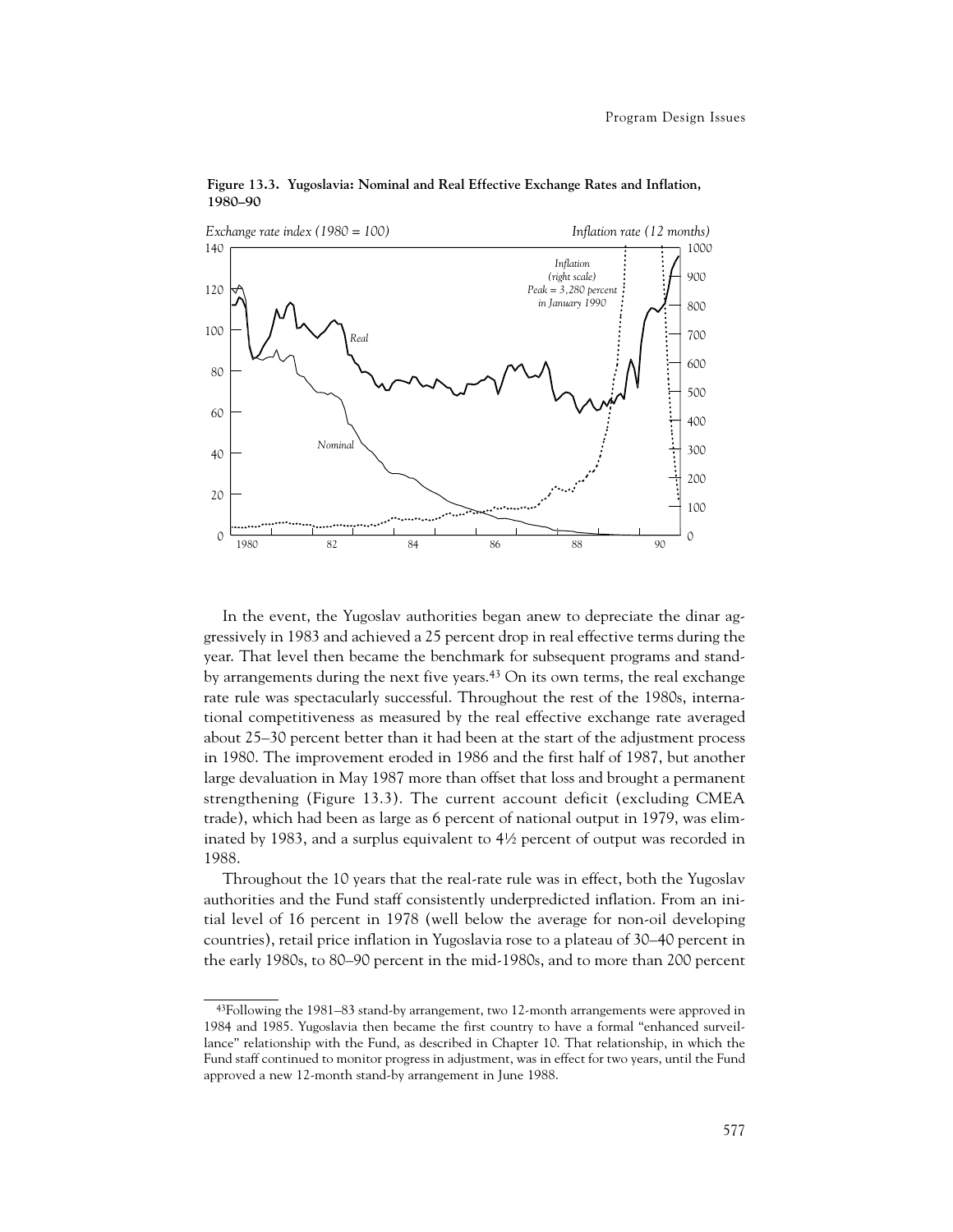by the time of the 1988 stand-by arrangement (Figure 13.3). Each year, inflation was forecast to fall; each year but one, it rose. When the country's already weak federal cohesion began to unravel completely in 1989, high inflation quickly exploded into hyperinflation. In the last four months of 1989, following Slovenia's announced intention to secede from the federation, prices were rising by 50 percent a *month*.

It would be too simplistic to blame Yugoslavia's inflation (especially the hyperinflation) on the application of a real exchange rate rule, but neither can the policy be absolved of blame.<sup>44</sup> If political cohesion had been stronger, if the government had given the central bank the authority and the means to control credit growth, if firms had been subject to hard budget constraints, if income policies had been applied more realistically and more consistently, and if financial liberalization had been coordinated with the development of an effective system of monetary control, then inflation certainly could have been better curtailed. Those conditions, however, were obviously not present, and the exchange rate policy interacted with an inefficient economic and political structure to produce hyperinflation.

Finally, in late 1989, the authorities and the Fund decided to try an entirely different strategy. Negotiations on a new economic program began in October (led by Jan van Houten, Assistant Director of the European Department, and initiated by a meeting in Washington between the Managing Director, Michel Camdessus, and the Prime Minister, Ante Marković), and on December 18, the government announced a comprehensive disinflation program. The dinar was replaced immediately by a new dinar at a ratio of 10,000:1, and the new currency was pegged to the deutsche mark. Wages and a wide range of prices were temporarily frozen, and residents were given the right to exchange dinars freely for foreign currency. Fiscal and monetary policies were both to be tightened sharply.

The Fund supported these policies in March 1990 by approving a new stand-by arrangement—Yugoslavia's last—for SDR 460 million (\$600 million; 75 percent of quota) payable over 18 months. It was, however, too late for stabilization. Yugoslavia in 1990 and 1991 was paralyzed by conflicts between those (especially in Slovenia and Croatia) seeking autonomy and those seeking to retain central control. The authorities made only the initial drawing on the stand-by arrangement, and by the time it expired in 1992 the political federation had been dissolved by civil war. Even the major economic questions—how to stabilize prices and competitiveness and how to apportion responsibility for Yugoslavia's outstanding debts among five successor states—were overwhelmed by the immense human tragedies that engulfed the region.

#### *Côte d'Ivoire: Adjusting Without the Exchange Rate*

In contrast to the case of Yugoslavia, where choosing an exchange rate policy was a critical element in designing an effective adjustment program, Côte d'Ivoire

<sup>44</sup>Pleskovic and Sachs (1994, p. 196) infer that the exchange rate policy was imposed by the Fund and imply that it was the cause of the hyperinflation.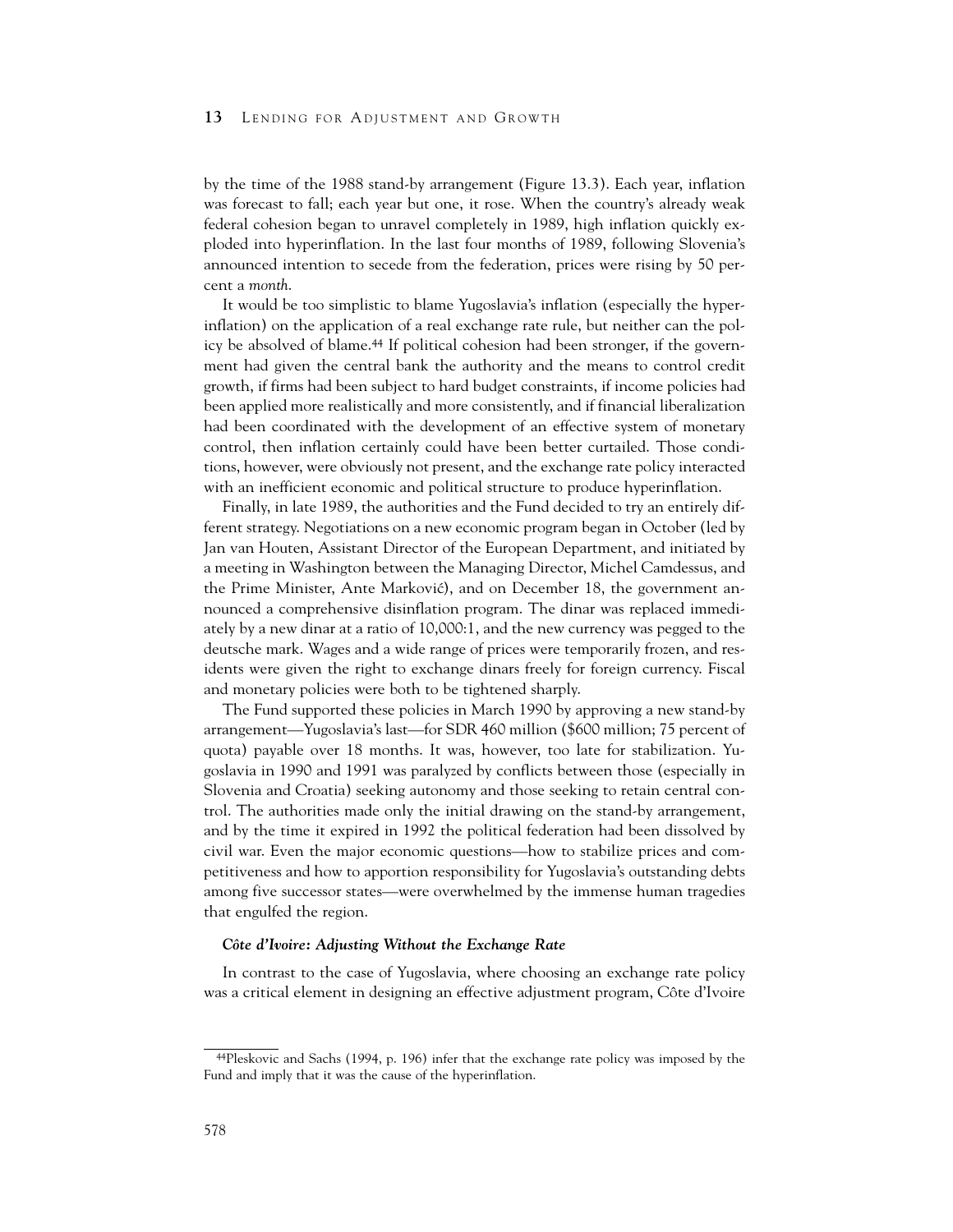illustrates a situation in which exchange rate adjustment was rejected as a policy instrument until quite late in the game. This situation arose because Côte d'Ivoire participated in a currency union, the CFA franc zone, that enabled the country to enjoy the benefits of both a freely convertible currency and stable domestic prices. Only after exhausting all other adjustment options were the authorities willing to undertake the considerable risk of tampering with the exchange rate.45

As a member of the CFA franc zone, Côte d'Ivoire was effectively precluded from using the exchange rate as a policy instrument and had only limited ability to use monetary and fiscal tools. The CFA franc was pegged to the French franc at a fixed rate (50:1) throughout this period, and that parity could be changed only through the unanimous consent of the participating countries.46 The rules of the system provided that France would guarantee the convertibility of the CFA franc by providing overdraft facilities with the French treasury, on condition that certain rules were observed. In particular, the stock of loans from the regional central bank (the BCEAO) to the government was not to exceed 20 percent of the government's fiscal revenues in the preceding year. Although this "20 percent rule" was designed to circumscribe the country's fiscal policy, it left open some loopholes by adopting a narrow definition of the government in which borrowing by public sector enterprises was not covered. In any case, fiscal policy was the main policy tool left for macroeconomic adjustment. Debit balances with the French treasury were subject to interest charges, and the central banks' charges on rediscounting of government obligations varied inversely with the government's deposit balance. While the overdraft and rediscounting system left some room to adjust monetary policy, it was intended only to prevent major inconsistencies between the regional exchange rate policy and each country's domestic credit conditions.

Côte d'Ivoire in the 1980s was the world's largest exporter of cocoa and the third largest exporter of coffee. Despite a diversification effort in the 1970s, the economy's fortunes remained highly dependent on the world markets for these two primary commodities. Following a coffee and cocoa boom of unprecedented scope in 1975–77, the government of Felix Houphouët-Boigny (the man who had led Côte d'Ivoire to independence in 1960 and had been its president ever since) undertook a massive program of capital investments. That strategy generated rapid growth but brought the country to a major financial crisis when commodity prices returned to normal levels in 1979 and 1980. At that point, Côte d'Ivoire—which

<sup>45</sup>For an analysis of the costs and benefits of participation in the CFA franc system, see Boughton (1993a, 1993b).

<sup>46</sup>The CFA franc zone comprises two distinct currency unions, each with its own currency and its own regional central bank: the West African Monetary Union, where the Central Bank of West African States (known by its French acronym, BCEAO) issues currency for Benin, Burkina Faso, Côte d'Ivoire, Mali, Niger, Senegal, and Togo; and a central African region where the Bank of Central African States (BEAC) issues a separate currency for Cameroon, the Central African Republic, Chad, Republic of Congo, Equatorial Guinea, and Gabon. Technically, the exchange rate of either currency could be modified independently of the other, but such action was never contemplated during the period reviewed here. For details on the history and operations of the system, see Boughton (1993a) and references therein.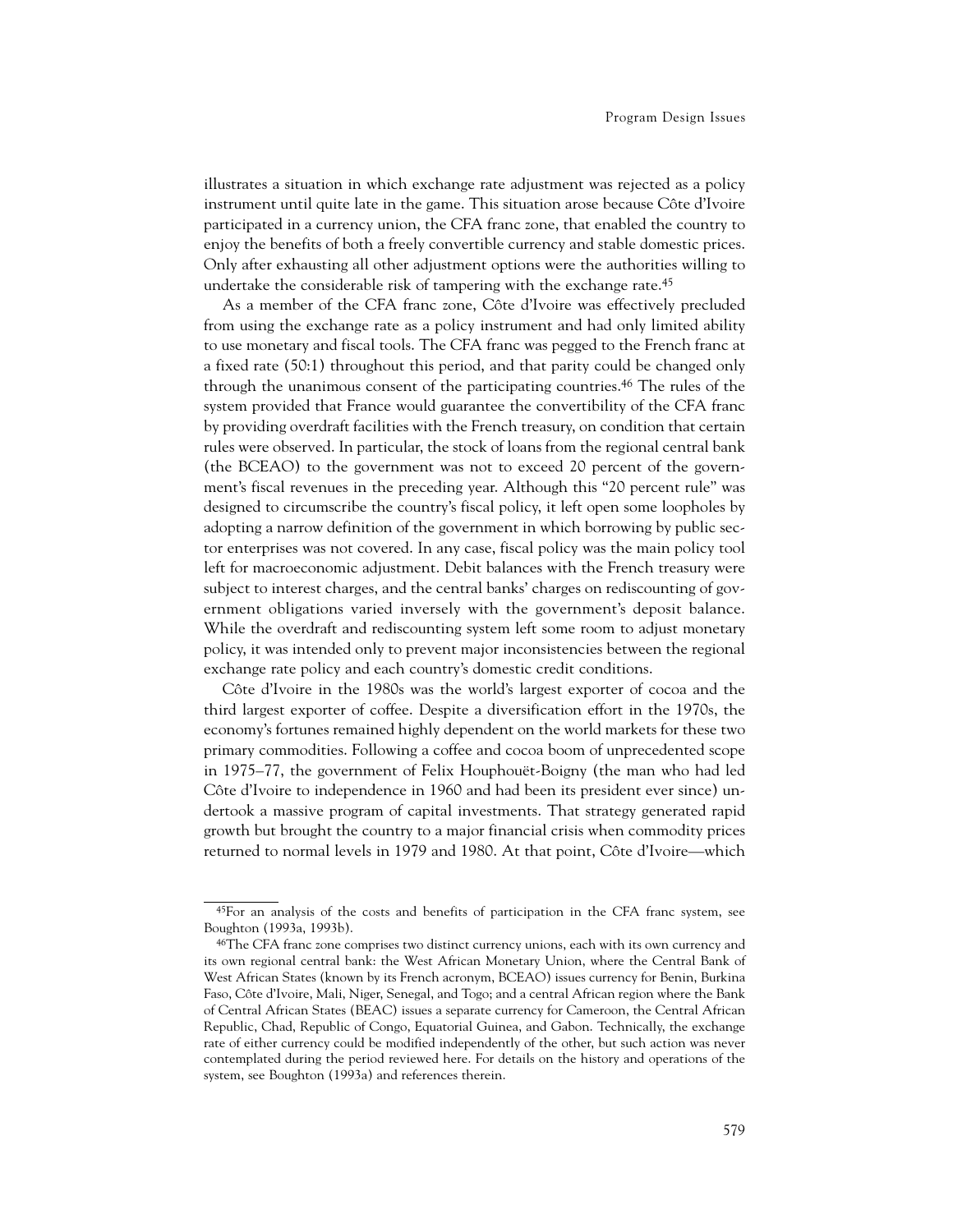had never before had a stand-by arrangement since joining the Fund in 1963 requested a three-year arrangement under the EFF.47

A staff team headed by Louis Goreux (Deputy Director of the African Department) quickly negotiated a program under which adjustment focused on cutbacks in several major categories of government spending, a redirection of public investment toward more efficient businesses, and a rationalization of government finances to bring parastatal enterprises under closer control. The Fund's Executive Directors agreed that the program was reasonable and ambitious, and only a few expressed reservations about the ability of the authorities to effect substantial adjustment without changing the exchange rate. The arrangement was readily approved in February 1981, giving Côte d'Ivoire a commitment totaling SDR 513 million (\$625 million, or 450 percent of quota).<sup>48</sup>

Côte d'Ivoire adhered to the terms of the EFF arrangement remarkably well, especially considering how adverse global conditions were. Coffee and cocoa prices were still depressed but import prices were rising rapidly, so the terms of trade fell sharply in 1981 and did not recover until 1984. Export market growth was weak, owing to an unexpectedly severe recession in industrial countries. Even though the strengthening of the U.S. dollar against the franc improved Côte d'Ivoire's international competitiveness, it also substantially raised the local-currency cost of servicing the country's huge and rapidly growing external debt (which was largely denominated in dollars). A sustained increase in world interest rates further exacerbated the debt-service problem.

The authorities responded by cutting back capital investment plans even more drastically than originally planned, and they managed to keep the fiscal and monetary accounts close to the agreed limits throughout most of the three years that the program was in effect. Economic growth ground to a halt and then turned negative, and the current account deficit remained large, but both the authorities and the staff believed that the groundwork had been completed for a return to sustainable growth.49

Prospects for external viability were less bright. Côte d'Ivoire's current account deficit in 1983 amounted to 10 percent of GDP, largely because of the high cost of servicing the external debts contracted during the late-1970s boom years. Even under optimistic assumptions about trade, the deficit was projected to remain large for the next few years. Consequently, the authorities requested a new stand-by arrangement for 1984, which the Executive Board approved with the understand-

<sup>47</sup>Côte d'Ivoire (then known as the Republic of Ivory Coast) borrowed through the Oil Facility in 1974–76, through the CFF in 1976, and from the Trust Fund in 1978–81. Aside from the long-term concessional Trust Fund loans, all borrowings were completely repaid by 1979.

<sup>48&</sup>quot;Côte D'Ivoire—Use of Fund Resources—Extended Fund Facility," EBS/81/34 (February 13, 1981); "Ivory Coast—Staff Report for the 1980 Article IV Consultation," SM/81/41 (February 17, 1981); and minutes of EBM/81/29 (February 27, 1981).

<sup>49</sup>Côte d'Ivoire made all scheduled drawings on the arrangement except for the very last one, which was disallowed owing to overruns on public sector borrowing in the second half of 1983. See "Ivory Coast—Staff Report for the 1983 Article IV Consultation and Request for Stand-by Arrangement," EBS/84/81 (April 6, 1984).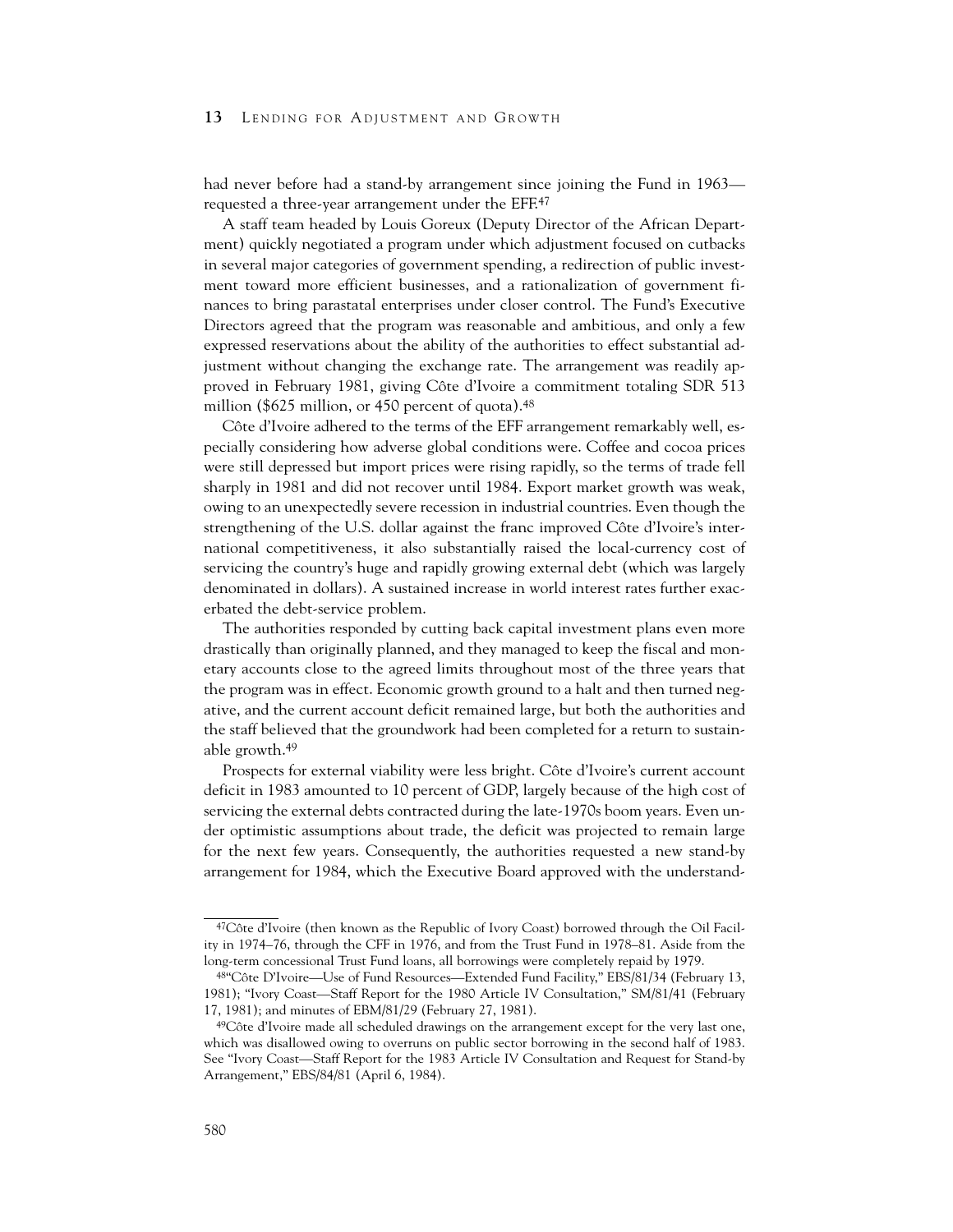ing that the country was likely to need continual financial support from the Fund for the foreseeable future.<sup>50</sup> That forecast proved to be depressingly accurate. Côte d'Ivoire would have five more stand-by arrangements virtually back-to-back, lasting through 1992, at the end of which it would still need major policy adjustments and external financing before it could hope to reach equilibrium.<sup>51</sup>

For the next few years, occasional difficulties arose that prevented the full amount of the stand-by arrangements being drawn, but Côte d'Ivoire's overall record of adjustment continued to look strong through 1986. Indeed, when the 1986 stand-by arrangement was approved, Executive Directors from creditor countries praised Côte d'Ivoire's efforts as exemplary. The authorities were "continually designing and successfully implementing far-reaching structural policies" (Hélène Ploix—France); their "program had been very successful in 1985" (J. de Beaufort Wijnholds—Alternate, Netherlands); "performance . . . had been excellent and the authorities deserved to be particularly commended" (Bernd Goos—Alternate, Germany); and that record "had helped to restore the confidence of the international financial community" (Mary K. Bush—Alternate, United States).52

Throughout those first six years of adjustment, Côte d'Ivoire's exchange rate was not a significant policy issue. In effective terms, the rate was quite stable until the U.S. dollar started reversing its appreciation in March 1985 (Figure 13.4). Moreover, the tightening of monetary and fiscal policies in Côte d'Ivoire gradually reduced the domestic inflation rate to well below world levels, so that the real effective exchange rate depreciated by 28 percent from 1980 to 1985. From that point on, however, circumstances severely deteriorated. Coffee and other export prices declined again, foreign aid dried up, and the authorities ran out of ways to generate the resources to keep servicing the external debt. Consequently, Côte d'Ivoire's arrears to foreign creditors (official and private, but mostly to commercial banks) skyrocketed from just \$21 million at the end of 1986 to nearly \$1.8 billion at the end of 1989.53

When the authorities requested a new stand-by arrangement in 1987, the staff concluded that exchange rate policy was still broadly appropriate. By then, the exchange rate was appreciating in both nominal and real terms (Figure 13.4), but the

<sup>50</sup>During the discussion of Côte d'Ivoire's request for the 1984 arrangement, the Managing Director observed that the "prospect was for long-term balance of payments difficulties, with relatively little hope of regaining a viable balance of payments position in the short term; . . . the Fund would probably be called upon to assist Ivory Coast for a number of years to come . . . "; minutes of EBM/84/70 (May 2, 1984), pp. 37–38.

<sup>51</sup>The financial effect of the stand-by arrangements was to offset a portion of Côte d'Ivoire's repayments of the 1981–83 extended arrangement and thus to limit the decline in the Fund's exposure. From a peak of SDR 670 million (\$675 million; 405 percent of quota) in August 1984, Côte d'Ivoire's outstanding obligations to the Fund declined gradually to approximately SDR 270 million (\$335 million; 160 percent of quota) by the fall of 1989 and then remained around that level until they began to decline further in 1992.

<sup>52</sup>Minutes of EBM/86/101 (June 23, 1986), pp. 6 (Ploix), 9 (Wijnholds), 12 (Bush), and 14 (Goos).

<sup>53</sup>Converted to U.S. dollars from data in CFA francs in "Côte D'Ivoire—Review Under Standby Arrangement," EBS/90/209 (December 6, 1990), p. 21.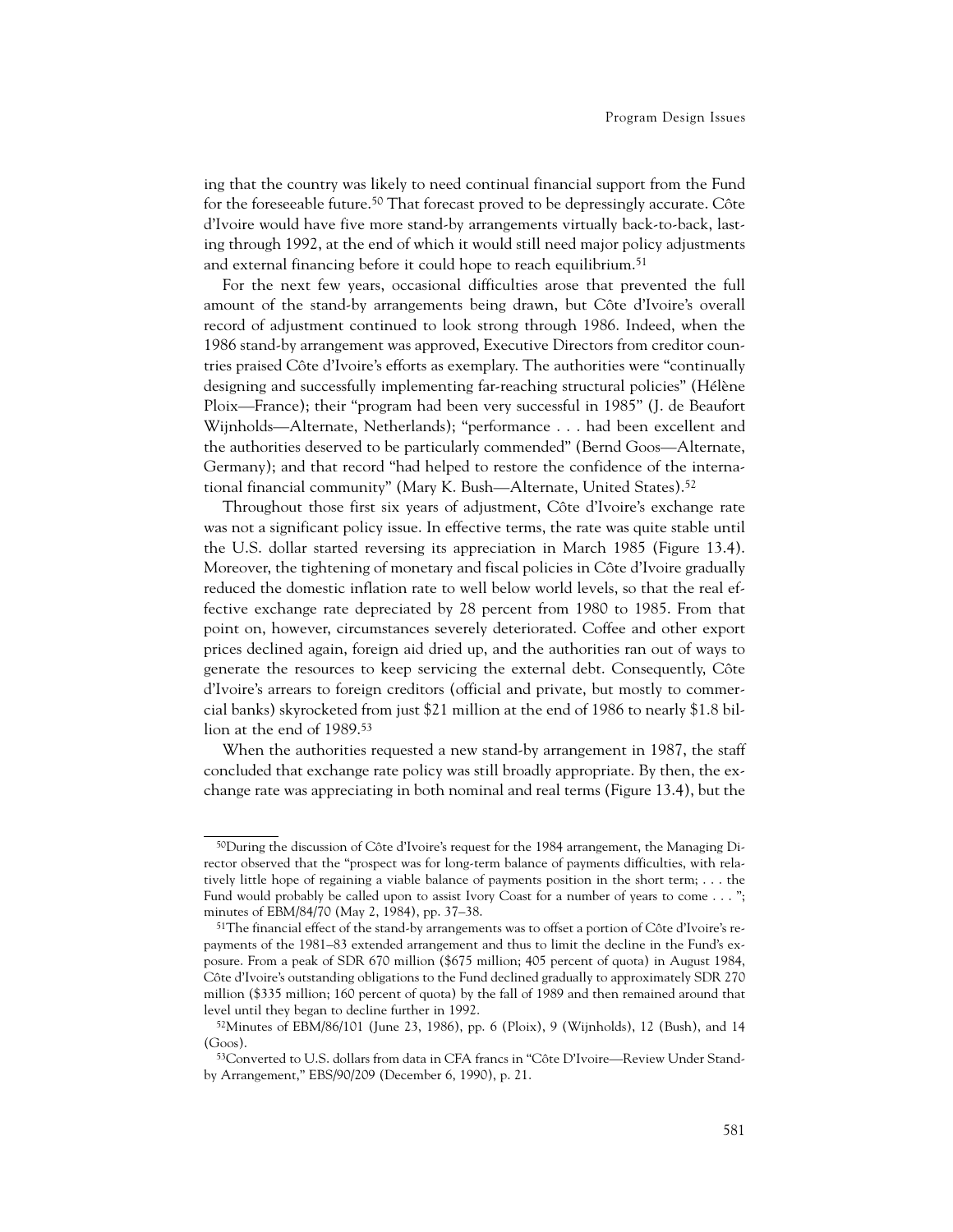

**Figure 13.4. Côte d'Ivoire: Nominal and Real Effective Exchange Rates and Inflation, 1979–90**

principal problem was the sharp drop in the terms of trade. Accordingly, the adjustment program incorporated "stringent domestic demand-management policies and increased efforts to improve productivity and reduce production costs." Moreover, participation in the currency union with neighboring countries and with France enabled Côte d'Ivoire to "maintain an open exchange and trade system" and to obtain "exceptional financing" (from France) to stay current on external payments obligations.54

In December 1987, the Fund's Executive Directors reacted skeptically to this optimistic assessment, and they directly examined Côte d'Ivoire's exchange rate policy for the first time. By then, this matter was becoming an international political issue, as some officials in the United States and other industrial countries had concluded that the tight link between the CFA and French francs was diverting trade away from their exporters and toward France.

The Board discussion was initiated by Charles Enoch (Alternate—United Kingdom), who expressed disappointment that the exchange rate had been largely ignored. Despite the difficulties, he argued, "the Board must recognize that it was being asked to approve a Fund-supported adjustment program that did not achieve balance of payments viability, while one instrument which could help in that regard—the exchange rate—had simply been set aside." Directors from the United States, Germany, Canada, and Australia also indicated their desire to see the authorities and the Fund take a fresh look at whether the level of the exchange rate

<sup>54&</sup>quot;Côte d'Ivoire—Staff Report for the 1987 Article IV Consultation and Request for a Standby Arrangement," EBS/87/249 (November 30, 1987), pp. 17–18 and 30.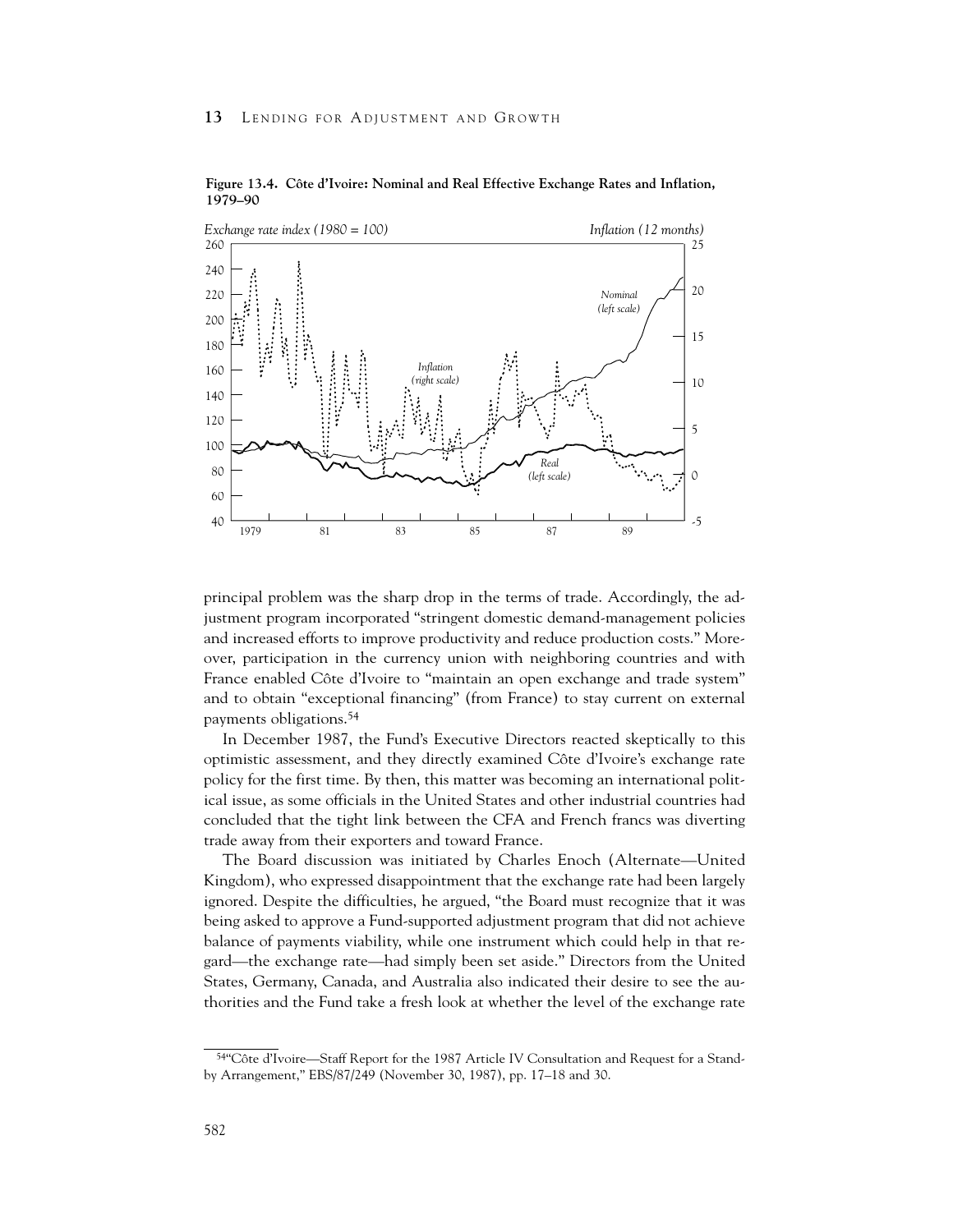was still appropriate. C.R. Rye (Australia) went so far as to claim that there was "clear evidence that Côte d'Ivoire's exchange rate is substantially overvalued. . . . The Ivoirien authorities cannot seriously address their country's balance of payments weakness . . . without early action on the exchange rate." Although both the staff and the Directors speaking for Côte d'Ivoire (Corentino V. Santos, from Cape Verde) and France (Hélène Ploix) defended the status quo, the summing up of the discussion sent a clear signal to the authorities: "Although it was clear that difficult issues were raised by Côte d'Ivoire's membership in a currency union, several Directors thought that, given Côte d'Ivoire's prospective external environment, consideration of adjustments in currency relationships should not be precluded."55

The requested stand-by arrangement was approved in principle that day, and it took effect at the end of February 1988.<sup>56</sup> The adjustment program, however, immediately went off track, largely because the authorities—who believed that the disastrous decline in world prices for coffee and cocoa would be temporary refused to cut the guaranteed prices paid to growers. When the decline continued, the price stabilization agency incurred enormous losses that put the country into a financial crisis.

From 1987 to the first half of 1989, Côte d'Ivoire's fiscal deficit rose from a nearly unmanageable 7 percent of GDP to a completely unfinanceable 16 percent. Nonetheless, a succession of Fund missions from December 1988 through April 1989 was told directly by President Houphouët-Boigny and other officials that the government did not see the need for further moves toward austerity. Then, on April 21, 1989, Houphouët-Boigny met tête-à-tête with Camdessus for some 2!/2 hours in Paris, at the end of which he agreed to put in place a major new adjustment program including substantial cuts in producer prices.57 With that breakthrough, the authorities entered into detailed negotiations on a new adjustment program with a staff team headed by Christian A. François (Assistant Director in the African Department). Throughout these discussions, no serious consideration was given to a devaluation, and the new adjustment program was built around a 50 percent cut in prices paid to coffee and cocoa growers and a freeze on public sector wages.58

<sup>55</sup>Minutes of EBM/87/172 (December 15, 1987), pp. 14–15 (Enoch), 25 (Rye), and 33 (summing up).

<sup>56</sup>Final approval of both the stand-by arrangement and a drawing under the CFF was contingent upon a satisfactory conclusion to rescheduling and financing negotiations that were taking place between Côte d'Ivoire and external private and official creditors. On February 29, 1988, the Board gave its final approval, and Côte d'Ivoire then borrowed SDR 7 million (\$10 million) under the stand-by arrangement (out of a total commitment of SDR 94 million—57 percent of quota—to be made available over 12 months) and SDR 83 million (\$115 million) under the CFF to cover a temporary shortfall in export earnings.

<sup>57</sup>Minutes of EBM/89/43 (April 24, 1989), pp. 3–4; and memorandums in IMF/RD Managing Director file "Côte d'Ivoire, January–October 1989" (Accession 90/223, Box 2, Section 473).

<sup>58&</sup>quot;Côte D'Ivoire—Staff Report for the 1989 Article IV Consultation and Request for Standby Arrangement," EBS/89/212 (November 2, 1989), pp. 15–27.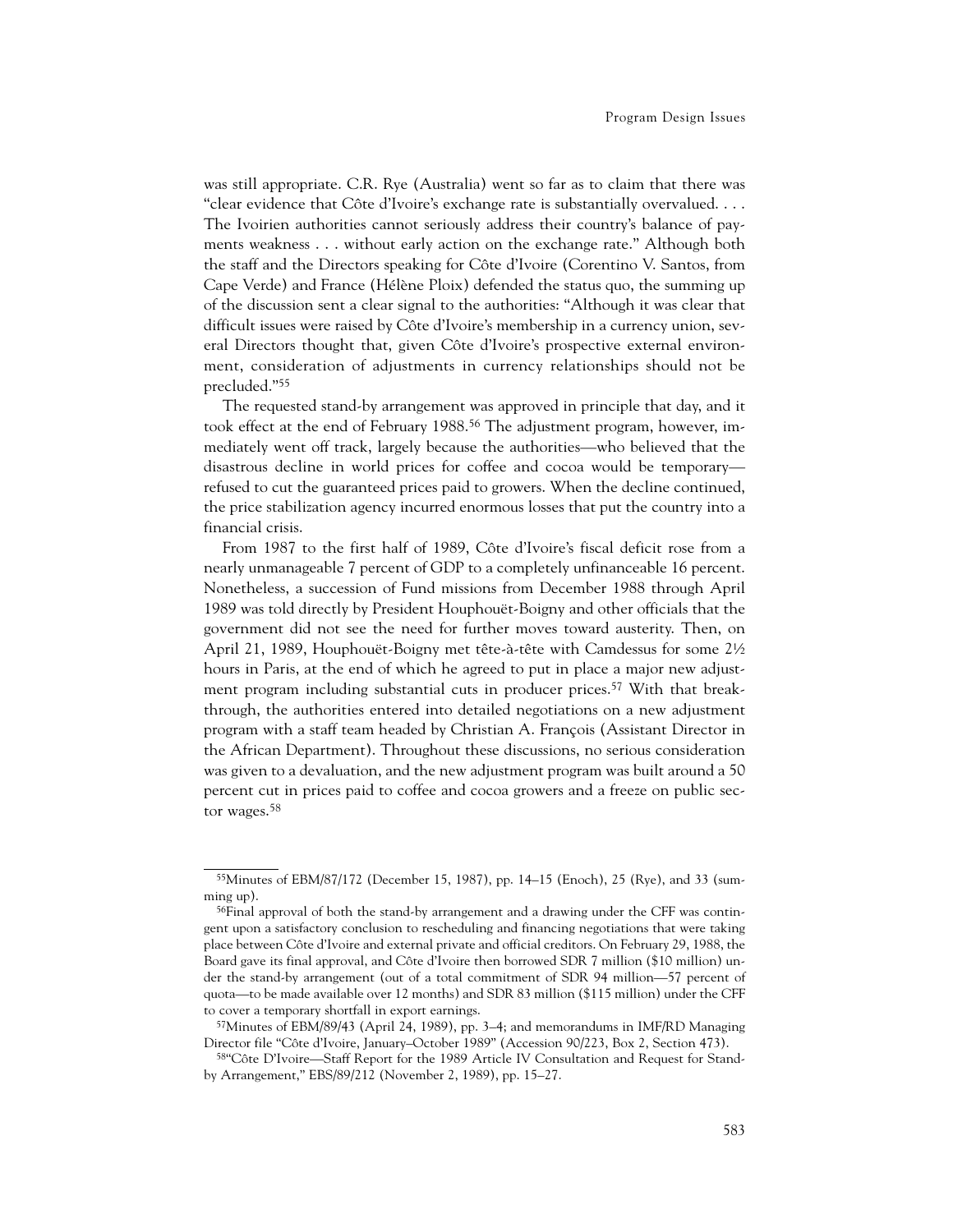No sooner was the 1989 program agreed upon than conditions deteriorated even more. With the collapse of the marketing agreements and quotas of the International Coffee Organization in July, the price of Côte d'Ivoire's coffee exports dropped by a further 30 percent. Both the staff and the Managing Director recognized that the government could not be expected to tighten its domestic policies any more at this stage, and it was agreed to try to seek additional external financing commitments instead.

After a delay of several months while additional loans and grants were being arranged from the World Bank and from a group of official donors, the Executive Board approved a new 18-month stand-by arrangement in November 1989. Approval did not come without qualms, however. Thomas C. Dawson II (United States) worried that "social constraints to adjustment" would be "exacerbated" by reliance on "highly visible cuts in nominal incomes" of agricultural producers, especially when the relatively high incomes in the public sector were being protected from cuts. Overall, the Board was impressed by the government's new seriousness of purpose, but Directors were split as to whether the government could carry out draconian cuts in wages as an alternative to changing the exchange rate, and as to whether the planned adjustment would suffice to restore balance and eventually regenerate growth.59

External conditions continued to worsen, so François and his team returned to Abidjan in January 1990 to negotiate terms for tightening the program enough to keep it on track. This time the authorities relented and agreed to cut public sector wages as well. When news of the agreement leaked to the public, however, protests broke out and continued until the government deployed troops to restore order. To restore a semblance of order, the government was forced not only to roll back the wage cuts but to begin to open up what had always been a very closed political process. Houphouët-Boigny appointed Alassane Ouattara, the governor of the BCEAO (and former Director of the Fund's African Department; see Chapter 20), to head a special Interministerial Committee with powers to redesign the adjustment strategy. Ouattara's committee decided to continue to concentrate on fiscal tightening, but through measures to raise substantial new tax and other revenues rather than through wage cuts. On that basis, a modified program was negotiated, and in June 1990 the Executive Board approved the resumption of drawings under the stand-by arrangement.

The revised program held together well enough to carry Côte d'Ivoire through the remainder of that stand-by arrangement and then through one more, but it was not sufficient to free the country from the burden of its foreign debt. Without more aggressive action to improve competitiveness, the authorities had no hope of diversifying the economy by enough to eliminate its dependence on the vagaries of the world markets for a few primary commodities. When further efforts to enforce austerity failed in 1992 and 1993, the only remaining option was to devalue the currency. After intense negotiations among the several member states, the CFA

<sup>59</sup>Minutes of EBM/89/150–151 (November 20, 1989). Dawson's quoted remarks were made at meeting 89/151, pp. 7–8.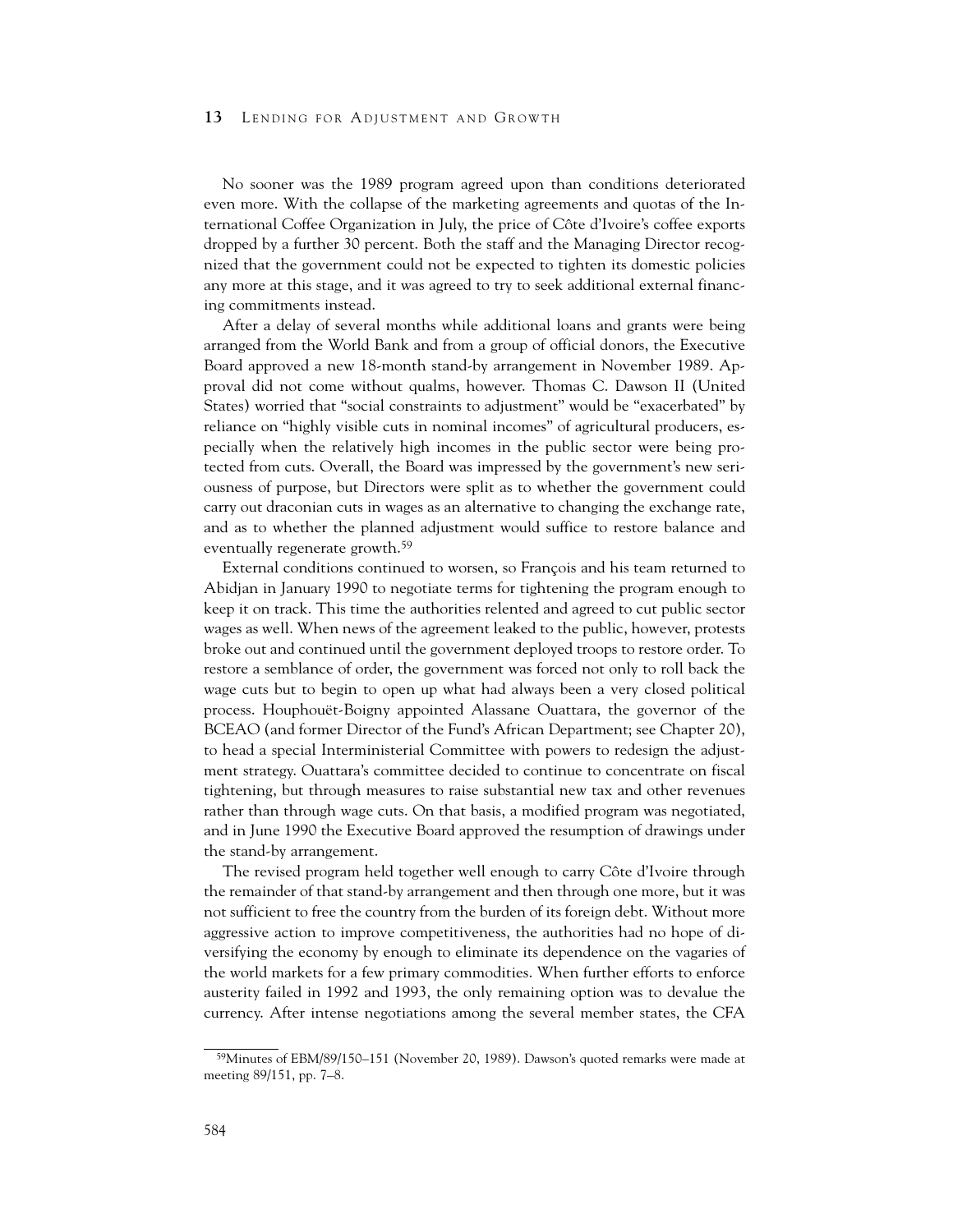franc was devalued against the French franc in January 1994: the first change in the rate since 1948.60

#### **Standards for Fiscal Policy**

Starting in 1983, some countries with high domestic inflation rates began asking the Fund to use inflation-adjusted measures of the government's budgetary balance as the performance criterion for fiscal policy. The Fund agreed to add such measures to the criteria in credit arrangements for Argentina and Brazil that year (see Chapters 8 and 9, respectively) and for Mexico in 1986 (Chapter 10). Those agreements, however, were exceptions to the general practice of setting ceilings only on the overall deficit or on monetary financing of the deficit.

Though the debate on how to measure fiscal restraint was technical, the central issue was quite important. Part of government interest payments reflects an inflation premium and is not expected to have the same depressant effect on private sector saving as the "real" component. In economies with high inflation, the nominal deficit can seriously overstate the pressures on the economy resulting from fiscal expansion.61 Moreover, if the rate of inflation was assumed to be beyond the authorities' control during the coming year (or over whatever period the performance criteria covered), then the actual budget deficit was also beyond their control, because changes in inflation would alter borrowing costs, tax revenues, and many types of expenditure. Adjusting the deficit to exclude the effects of inflation on interest costs would produce a performance criterion for which the authorities could be held more accountable. If, instead, reducing the rate of inflation was viewed as a key element in the effort to stabilize the economy and therefore as an essential goal of macroeconomic policy, then the actual deficit should be targeted. Setting targets for both variables enabled the Fund to avoid resolving the underlying debate unless the authorities managed to meet the operational target while missing the unadjusted ceiling. In that case, the Executive Board would have to decide whether to grant a waiver for the missed performance criterion.

The staff of the Fiscal Affairs Department prepared a study of this issue (published later as Tanzi, Blejer, and Teijeiro, 1987), which was discussed by Executive Directors in a seminar in June 1986: just when Mexico was pressing for flexibility on the fiscal constraint.<sup>62</sup> The staff view was that no single measure of the fiscal deficit was adequate by itself and that the two measures provided complementary information. At the seminar, the Mexican Director, Guillermo Ortiz, offered a detailed rationale for making the operational deficit a primary performance criterion. At the other end of the spectrum, Berndt Goos (Germany) argued that only the conventional unadjusted deficit could measure the required degree of fiscal

<sup>60</sup>For a Fund staff analysis of the 1994 devaluation, see Clément and others (1996).

<sup>&</sup>lt;sup>61</sup>The range of possible effects of inflation on the government's accounts is more complex than this brief summary suggests. For a review, see Heller, Haas, and Mansur (1986).

<sup>62&</sup>quot;Inflation and the Measurement of Fiscal Deficits," SM/86/53 (March 3, 1986).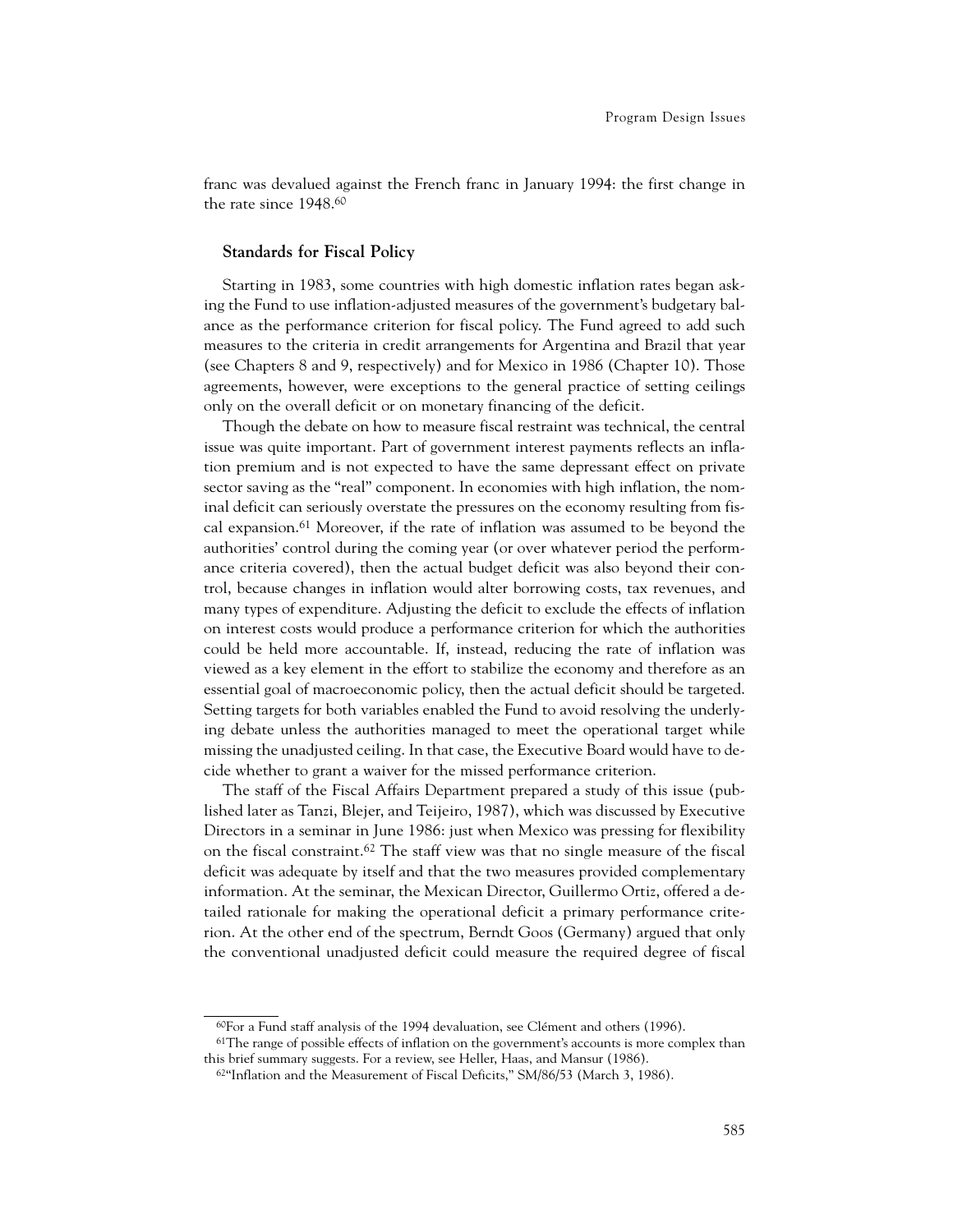adjustment. Reduction of inflation was critical to the success of an adjustment program, and in his view external viability could not be assured unless the overall budget deficit was reduced. Most Directors, however, agreed that the matter could not be resolved in favor of any single statistic and supported the Managing Director's conclusion that the Fund should experiment with different practices on a case-by-case basis.63 In the field, however, the operational deficit never did take hold as a performance criterion except as a supplemental indicator in isolated high-inflation cases.

Fiscal standards were reviewed more generally in 1988. A central issue in that review was whether the conditionality guidelines should be extended (or interpreted more broadly) to make structural reforms—not just overall deficit reduction—a performance criterion or at least a benchmark for reviewing the progress of adjustment programs. The staff suggested some ways to incorporate qualitative structural benchmarks, for example by asking the authorities to specify detailed reform plans in the Letter of Intent. Donald C. Templeman (Temporary Alternate— United States) laid out the clearest argument for increasing the Fund's focus on fiscal reforms:

Of course, it is not the Fund's business to tell a member country what role the public sector should play in its economy. However, the Fund does have a legitimate role in pointing out the different effects on the achievement of economic objectives that are likely to result from specific fiscal measures or from the failure to introduce such measures.

In rebuttal, A. Vasudevan (Temporary Alternate—India) argued that no matter how valuable fiscal reforms might be in particular circumstances, the general case was not empirically established and even analytically was "less than fully convincing." Moreover, "once an array of structural measures is allowed to creep into fiscal conditionality, there will be a tendency  $\dots$  to lengthen the program period  $\dots$  without a corresponding increase in access to Fund resources." After a full day of deliberation, the best that the Managing Director could suggest as a conclusion was that "we will have to proceed in a pragmatic way, looking at individual cases."64 The result was a gradual increase in attention to the quality of government spending and revenue policies, though generally without explicit conditionality.65

#### **External Debt Limits**

An especially controversial performance criterion was the practice of limiting the overall amount of external debt that a country could undertake while operat-

<sup>63</sup>Minutes of Executive Board Seminar 86/7 (June 4, 1986).

<sup>64</sup>Minutes of EBM/88/81 (May 20, 1988), p. 5 (Templeman) and p. 23 (Vasudevan); and EBM/88/82 (same date), p. 21 (Managing Director's summing up). Also see "Fiscal Aspects of Fund-Supported Programs," SM/88/53 (February 29, 1988).

<sup>65</sup>For staff views on the structural aspects of fiscal conditionality, see Tanzi (1987), IMF Fiscal Affairs Department (1995), and Mackenzie, Orsmond, and Gerson (1997). In the 1990s, the Fund paid increasing attention to the distribution and quality of government spending.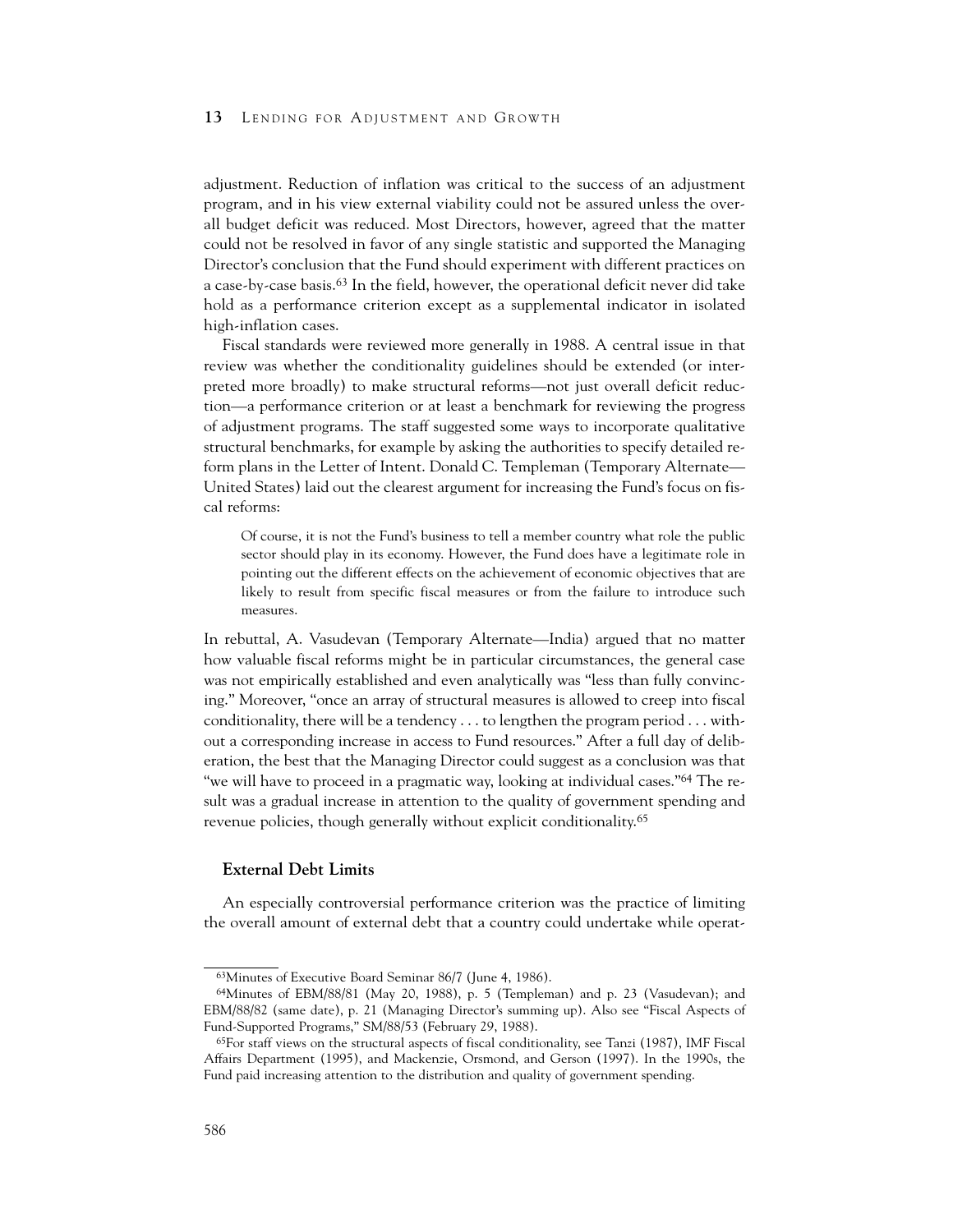ing under a Fund-supported program. Throughout the 1970s, the Fund expressed concerns that the ready availability of inexpensive and unconditional bank credits was inducing many developing countries to overborrow and to postpone needed adjustments of economic policies. Consequently, from 1973 through 1978, twothirds of all upper-tranche arrangements (36 out of 54) included some form of limitation on external borrowing as a performance criterion.<sup>66</sup> The staff, had, however, found it difficult to establish general rules governing such limitations that would ensure both efficacy and uniformity of treatment.<sup>67</sup> Finally, a few months after the completion of the general rewriting of the conditionality guidelines, the staff proposed an additional, specific guideline covering the use of external debt limits. After lengthy debate on technical issues, the Board accepted the addition of performance criteria on debt ceilings "when the size and rate of growth of external indebtedness is a relevant factor in the design of adjustment programs."68 That criterion turned out to apply to almost every case from then on.

From 1979 through 1982, external debt ceilings were included in more than 90 percent of upper-tranche arrangements. The policy was reviewed in April 1983 in light of the onset of the international debt crisis. That review found that in the great majority of cases (61 out of 68 upper-tranche arrangements), countries had stayed within the agreed debt ceilings. The staff concluded that experience with these ceilings had been positive and was now more important than ever. Executive Directors concurred and suggested that the coverage should be made even more inclusive (covering both short- and longer-term debts; see footnote 67).69 From that point on, a ceiling on external debt was used in virtually all Fund-supported programs.

This insistence on limiting foreign borrowing provides a further illustration of the uneasy relationship between the Fund and private financial markets. Restoring and maintaining access for developing countries to credits from international banks was a major goal of the Fund's approach to adjustment and reform. That approach, however, forced the question of whether bilateral negotiations between the author-

<sup>66&</sup>quot;External Debt Management Policies," SM/79/125 (May 11, 1979), Table 1, p. 14.

<sup>&</sup>lt;sup>67</sup>The major issue related to efficacy concerned the types of debt to include under the ceiling. As finally adopted, the Fund's guideline excluded both very long-term debts (particularly debts with initial maturities of more than 12 years), which were assumed to be beneficial to development, and short-term debts (with maturities less than one year), most of which were trade credits. This maturity-based criterion, though arbitrary in its dating, was judged to be more practical than earlier, largely abandoned, efforts to distinguish debts directly by purpose. The guideline also specifically exempted concessional loans.

<sup>68</sup>For the text of the decision, see the Appendix to this chapter. The Executive Board met on July 6, 1979 (EBM/79/106–107) to consider the staff paper, "External Debt Management Policies," SM/79/125 (May 11, 1979). The Managing Director then prepared a summing up that set out the proposed guideline along with several paragraphs of interpretation in light of the July 6 discussion. That draft was discussed at EBM/79/121 (July 23, 1979). A final version ("Text of Revised Summing Up," EBD/79/183, Rev. 1; August 2, 1979) was accepted on a lapse-of-time basis on August 3.

<sup>69&</sup>quot;Fund Policies and External Debt Servicing Problems," SM/83/45 (March 8, 1983); minutes of EBM/83/57–58 (April 6, 1983).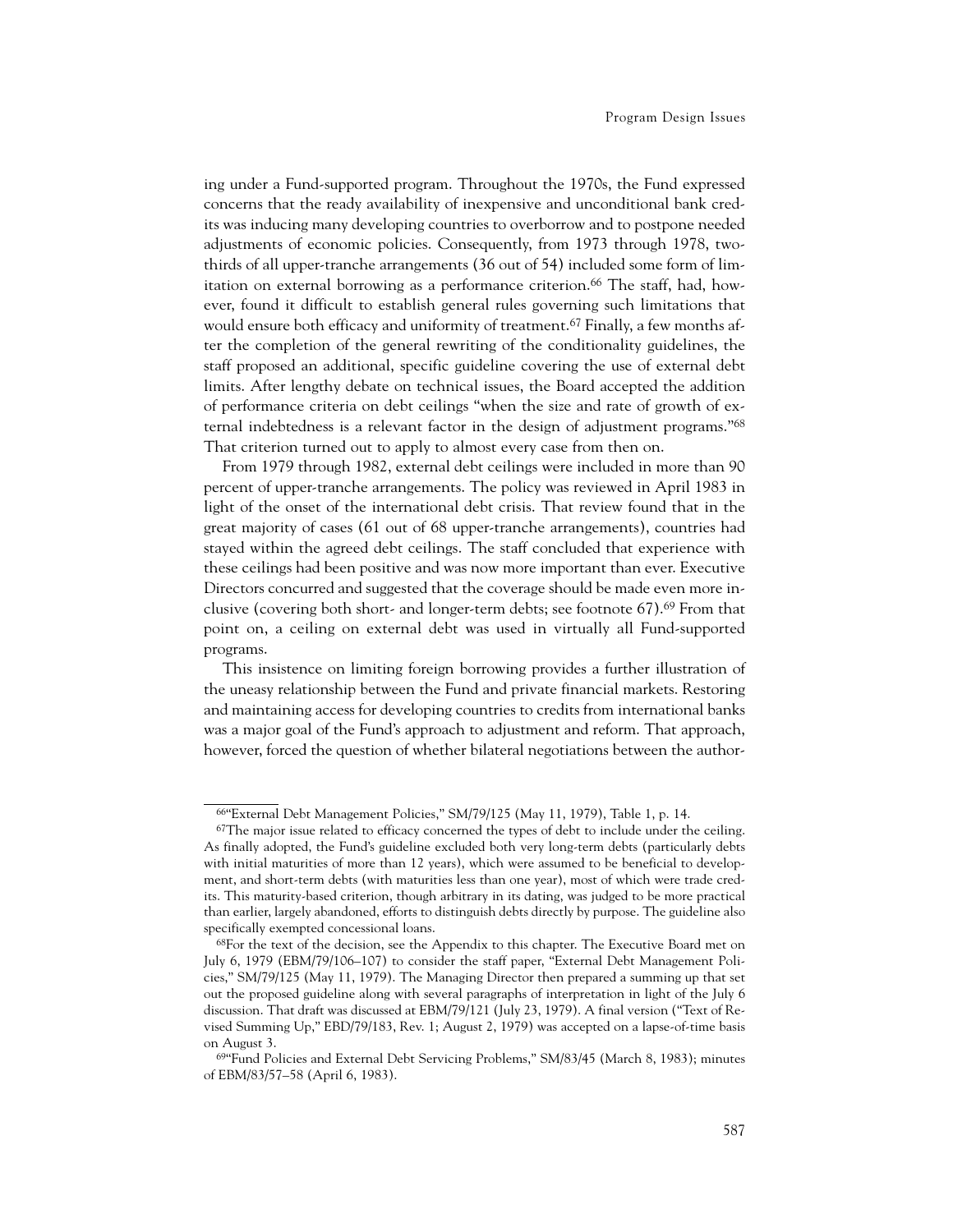ities of developing countries and commercial bank creditors could be relied upon to regulate the provision of credit and prevent overborrowing. Once a country had access to credit on market terms, foreign borrowing could substitute for domestic credit creation and could finance excessive growth in domestic demand. The judgment of the Fund staff and management, supported by the Executive Board, was that the danger of market excess was very real in these circumstances.70

#### **Structural Conditionality?**

Throughout the 1980s, the Fund became increasingly concerned with structural policies. Chapter 2 recounted how the coverage of Article IV consultation reports gradually became more structural, in response to a growing political and academic interest in the supply side of the economy, the Fund's increasing involvement with planned economies, its role in dealing with the international debt crisis, and the need to counteract political pressures for protectionist trade policies. Those same forces, plus the development of structural adjustment lending by the World Bank after 1979, also led to periodic calls for the Fund to devise performance criteria for certain structural policies in addition to the standard criteria on macroeconomic policies. More fundamentally, the increase in the portion of Fund lending directed to countries with deep-seated structural problems meant that requests for credit arrangements could no longer be evaluated solely in terms of macroeconomic stability. The Fund's conditionality, however, was constrained by the 1979 guidelines, which stated that performance criteria "will normally be confined to (i) macroeconomic variables, and (ii) those necessary to implement specific provisions of the Articles or policies adopted under them." (See Guideline 9, in the Appendix to this chapter.)

In 1981, just as the arrival of the Reagan administration in the United States was giving a high profile to "supply-side economics," the Research Department prepared a background paper on the scope for structural reforms that was generally sympathetic to the notion that economic liberalization could significantly strengthen aggregate supply. Policies designed to reduce market distortions, enhance incentives for saving and investment, improve education and training programs, or stimulate technological innovation were singled out as potentially beneficial. In addition, exchange rate devaluation was examined as a beneficial supply-side policy in situations where an economy was in external disequilibrium, perhaps because of a sustained terms-of-trade loss or the cumulative effects of high domestic inflation.

Ariel Buira (Mexico) opened the Board meeting on this topic by launching a blistering attack on the staff approach as it applied to developing countries. Regarding the paper's argument that the economic role of the state should be limited, which he saw as a "nineteenth century liberal concept in which the state has . . .

<sup>70</sup>For a clear statement of Fund policy, see "The Use of Limits on External Debt in Fund Arrangements," EBS/88/51 (March 4, 1988).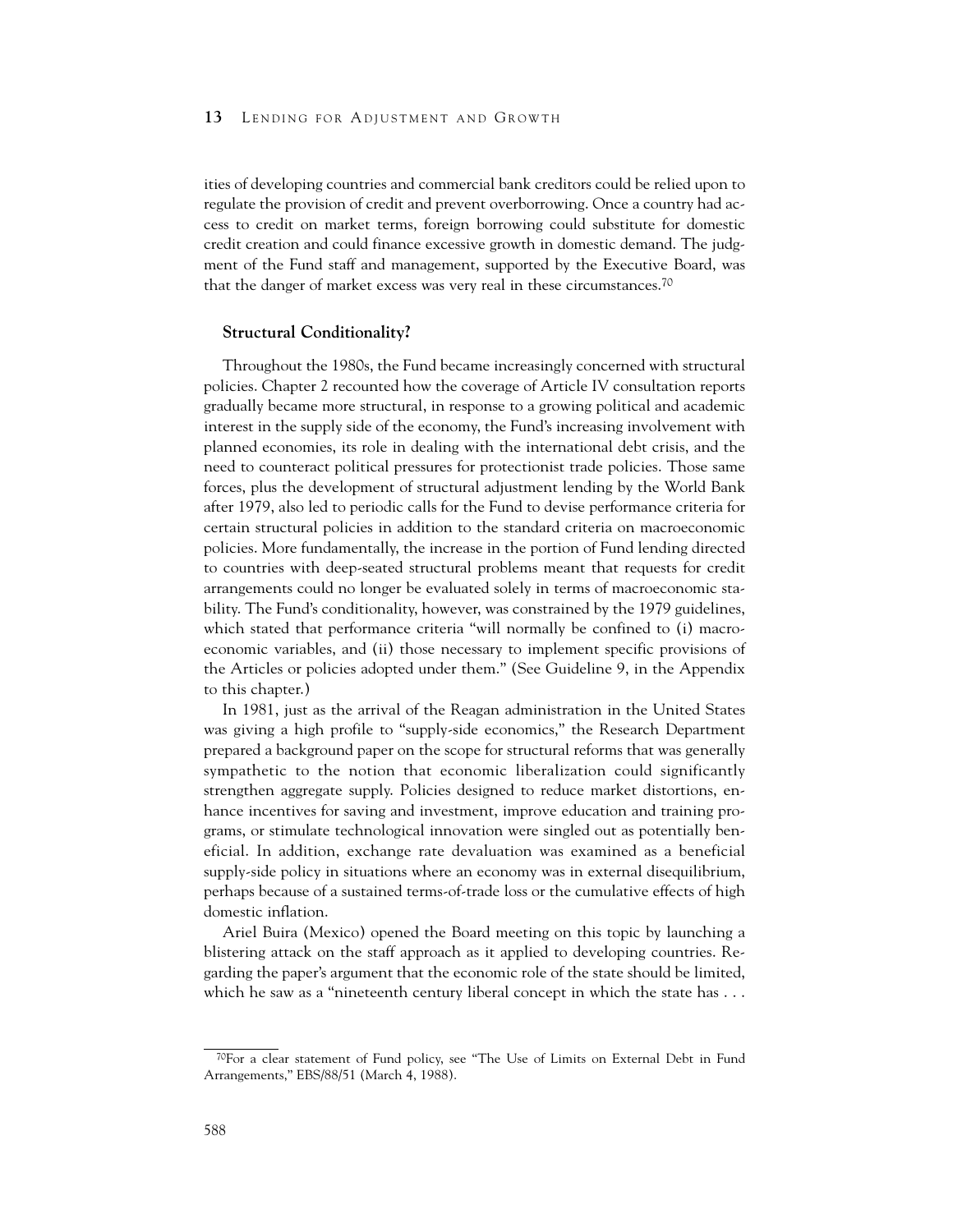no development responsibilities," he responded that his authorities "did not expect Fund guidance on this matter." Furthermore, assigning a central role in adjustment programs to price incentives was a matter of "ideology and fashion," not economics. Many developing countries were likely to reject the Fund's advice on structural reforms, not because of "special interest groups," as alleged in the staff paper, but because of fundamental differences in economic analysis. The essence, if not the tone, of Buira's arguments was echoed to a degree by Directors from other developing countries.71 The silent revolution was still some years away.

Throughout the first half of the 1980s, the staff often encouraged countries to implement liberalizing structural reforms, though usually without formal conditionality linked to borrowing rights under a lending arrangement. In some cases, countries were required to eliminate restrictions or other incentive-distorting policies before entering into a stand-by or extended arrangement. In other cases, progress in carrying out reforms was monitored through periodic reviews during the life of the arrangement. For example, almost all arrangements approved in the aftermath of the 1979–80 increase in world oil prices required the borrowing country to price petroleum products domestically so as to cover fully the cost of importing or producing the oil. In a few isolated cases (notably in arrangements for Argentina, Sudan, and Yugoslavia), performance clauses related specifically to structural reforms on interest rate, pricing, and subsidization policies.<sup>72</sup> More generally, staff recommendations on ways to cut fiscal deficits became increasingly structural, with emphasis on matters such as broadening the tax base and strengthening the administration of expenditure restraints.

The 1986 conditionality review revealed a more sympathetic view toward structural reforms than had been evident a few years earlier. Buira's successor in the Mexican chair, Guillermo Ortiz, accepted that "the recent emphasis on structural policies is certainly well placed," and he cautioned only that the Fund should defer to the World Bank with regard to many structural issues and that structural concerns should not lead to a proliferation of performance criteria. At the end of the day, the Managing Director concluded that the staff should continue to explore avenues for monitoring structural progress outside the realm of formal performance criteria.73

The Fund edged closer to embracing structural conditionality in a 1987 review of monitoring techniques for structural reforms. As the Managing Director summarized the review:

<sup>71</sup>The staff paper was "Supply-Oriented Adjustment Policies," SM/81/78 (April 6, 1981), and the Board discussion was held at EBM/81/62 (April 20) and 63 (April 21). Buira's statement is in the minutes of meeting 81/62, pp. 13–19.

<sup>72&</sup>quot;Program Design and Performance Criteria," EBS/86/211, Sup. 1 (September 11, 1986), pp. 15–16. For a review of the Fund's practice with regard to petroleum pricing, see memorandum from Vito Tanzi (Director, Fiscal Affairs Department) to the Managing Director (May 6, 1983), in IMF/RD Managing Director file "Extended Fund Facility, 1981–1983" (Accession 86/32, Box 3, Section 379).

<sup>73</sup>Minutes of EBM/86/190 (December 3, 1986), p. 20 (Ortiz); EBM/86/191 (same date), p. 51 (summing up).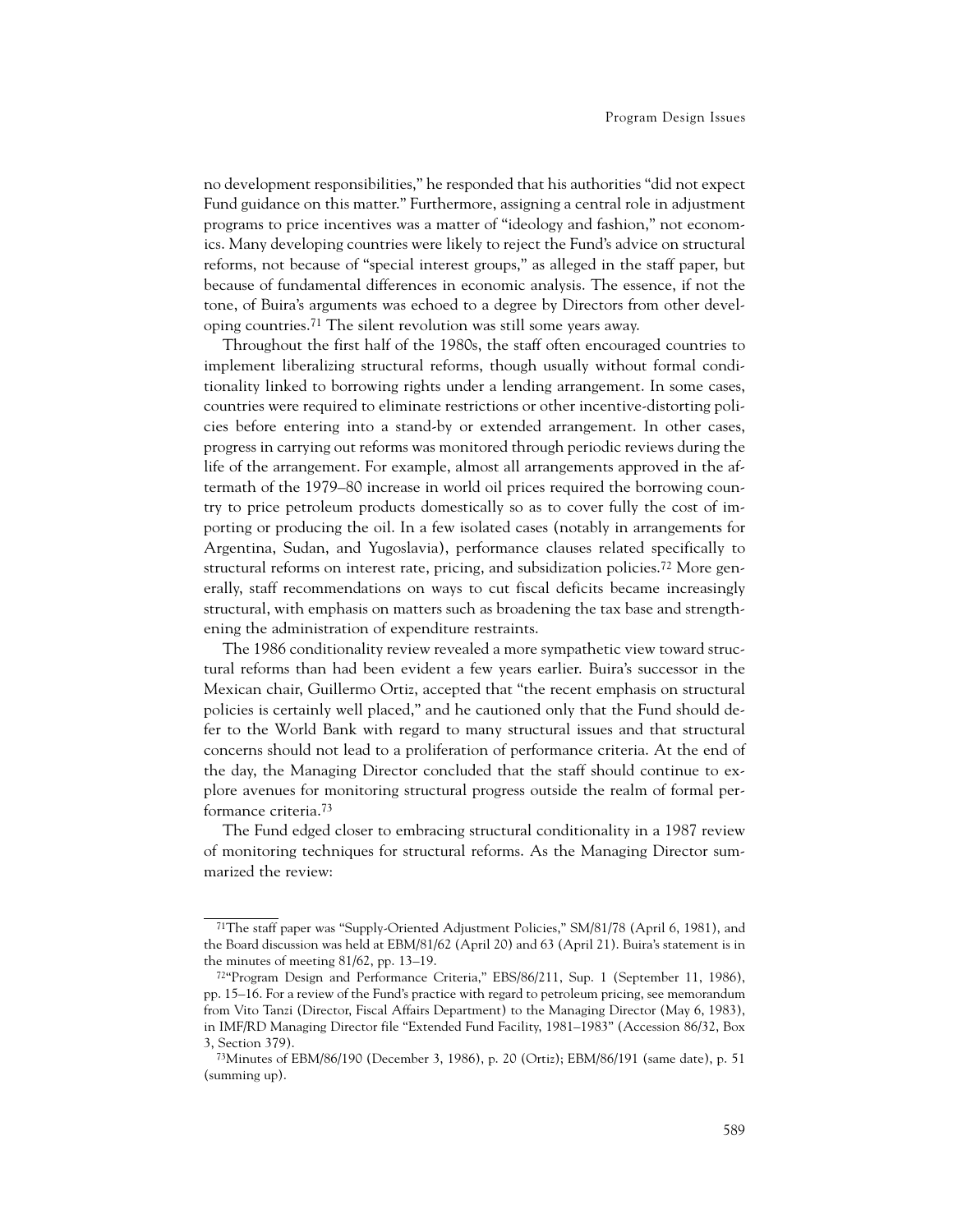Most Directors supported the principle that conditionality should be attached to structural reform when the latter was seen as essential for the achievement of external viability—often but by no means always the case—and hence for safeguarding the revolving character of the Fund's resources.74

Consensus, however, was less comprehensive than this sentence suggests. In contrast to the Fund's conventional adjustment levers—monetary, fiscal, and exchange rate policies—there was no generally accepted model or paradigm linking specific structural policies either to macroeconomic performance or to external viability. The Board in effect was authorizing the staff to experiment further in trying to develop a general approach, but structural conditions would still have to be applied case by case.

Despite this gradual slide toward an increased Fund involvement in structural reforms, the Board consciously declined to take the extra step of extending formal conditionality to cover structural policies in any general way. For the 1988 review of the conditionality guidelines, the staff asked Executive Directors to consider whether cases in which structural reforms were essential for the success of an adjustment program should still be regarded as "exceptional," as stated in Guideline 9 (but apparently contradicted by the 1987 conclusion quoted above). Broadly speaking, Directors agreed that a strict interpretation of that guideline would be too narrow, but they preferred to let staff and management continue to experiment liberally and to "place more emphasis on structural reforms" rather than to tinker with the governing principle.<sup>75</sup>

#### *South Africa: Structural Impediments to Growth*

An especially delicate issue of structural reform arose when South Africa applied for a stand-by arrangement in 1982: the most controversial case the Fund had ever had to consider. It was not the first time that the Fund had approved a stand-by arrangement for South Africa, but it came at a time of increasing international outcry against the apartheid policies of the regime. From 1958 through 1976, the Fund approved four stand-by arrangements and one CFF drawing, without provoking any generalized political objections. Subsequently, events such as the 1976 Soweto uprisings and the 1977 murder of imprisoned resistance leader Stephen Biko led to a more widespread awareness of the implications of apartheid, the imposition by many countries of restrictions on economic and other contacts with South Africa, and a series of condemnations of the regime by the General Assembly of the United Nations. Consensus on tactics, however, was less than universal. Notably, although the United States imposed sanctions beginning in 1977, the Reagan administration shifted to a policy of "constructive engagement" upon taking office in 1981. Hence in 1982, most countries were officially opposed to the maintenance of

<sup>74</sup>Minutes of EBM/87/176 (December 18, 1987), p. 8.

<sup>75</sup>Minutes of EBM/88/60 (April 8, 1988), p. 6 (summing up). The handling of structural conditionality became a more urgent issue after 1997, as a result of the role of inadequate banking supervision and other structural deficiencies in the financial crisis in Asia.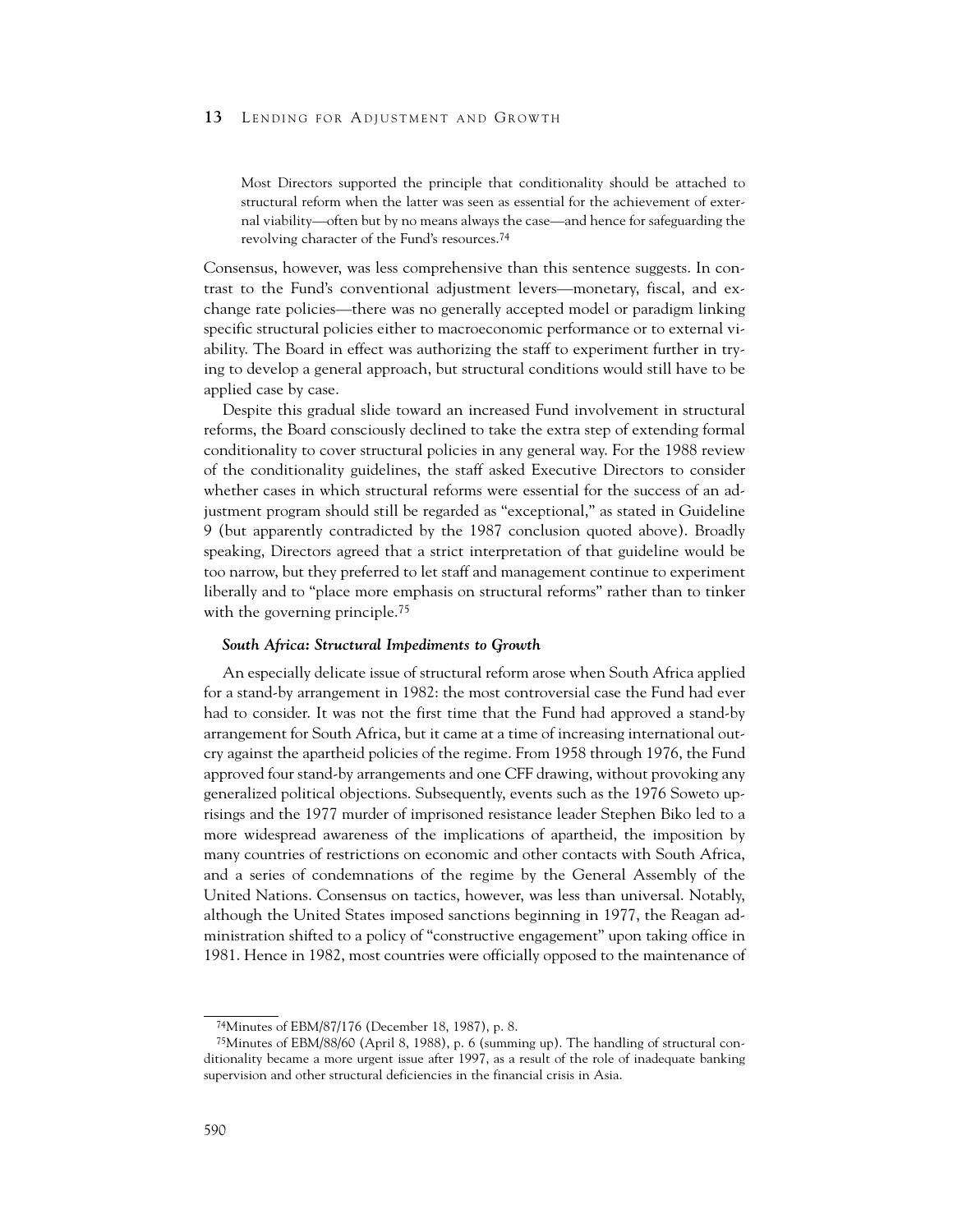normal relations with South Africa, but the United States and a few other industrial countries were resisting moves to isolate the country economically.76

South Africa joined the Fund in 1945 as an "original member." Although since 1974 it had been one of a handful of pariah states not represented on the Executive Board,<sup>77</sup> it retained full rights of membership. When the UN General Assembly implored the Fund to sever relations, the Fund's response was that it was prohibited by its Articles of Agreement from considering political or other noneconomic issues in its relations with its members.78 The central question was whether apartheid was a relevant economic issue.

South Africa's balance of payments weakened considerably in 1981 and 1982, partly as a result of the retreat in the price of gold (the country's principal export) from the heights reached in 1979–80, but also because of weaknesses in the prices of several other exports (mostly other minerals). In February 1982, the authorities informed the staff that they wanted to use the impending Article IV consultations to discuss a possible stand-by arrangement or other use of Fund resources. Staff and management readily agreed that such a request would have to be considered apolitically, on the basis of equal treatment of all members. The Managing Director took the precaution of sounding out Executive Directors from the major industrial

<sup>76</sup>In the UN General Assembly, the United States, the United Kingdom, and Germany consistently voted against resolutions condemning relations between the Fund and South Africa. Most other industrial countries, and a few developing countries, joined them in some instances but more often abstained.

<sup>77</sup>In 1946–48, South Africa was a member of the constituency headed by the Netherlands. From 1948 (when the National Party took power) through 1974, it was in the constituency headed by Australia. For the next two decades, South Africa did not participate in the election of Executive Directors. At Board meetings dealing with South Africa, the government was normally represented by a Special Resident Representative. Throughout that time, consultations with the country and the negotiation of stand-by arrangements were handled by the Fund's European Department. Following the adoption of a nonracial constitution and the election of Nelson Mandela as president, South Africa joined the group of Anglophone African countries through the election of Executive Directors in 1996, and responsibility for dealings with the authorities was transferred to the Fund's African Department.

<sup>78</sup>As discussed in Chapter 20, the basic agreement defining relations between the Fund and the United Nations respects the independence of the Fund in all respects. It does, however, require the Fund to give "due consideration" to requests by the United Nations that items be placed on the agenda of the Board of Governors. In November 1981, the General Assembly adopted Resolution A/Res/36/52, stating that it "deeply deplores the persistent collaboration between the International Monetary Fund and South Africa in disregard of repeated resolutions to the contrary by the General Assembly and calls on the International Monetary Fund to put an end to such collaboration." The resolution also requested that relations between the Fund and South Africa be placed on the agenda of the Annual Meetings of the Board of Governors. The following month, the General Assembly adopted Resolution 36/172 D, calling on the IMF to cease lending to South Africa and to suspend it from membership. Both resolutions were circulated to and discussed by Executive Directors, and a formal reply was made to the United Nations. De Larosière, however, declined to place the matter on the Annual Meetings agenda, and no governor moved to do so. The UN resolutions were circulated internally at the Fund as attachments to "United Nations General Assembly—Thirty-Sixth Session," SM/82/15 (January 22, 1982) and "Resolution of the United Nations Assembly on Relations with South Africa," EBD/82/107 (April 30, 1982). The latter document also included a letter of response on behalf of the Fund.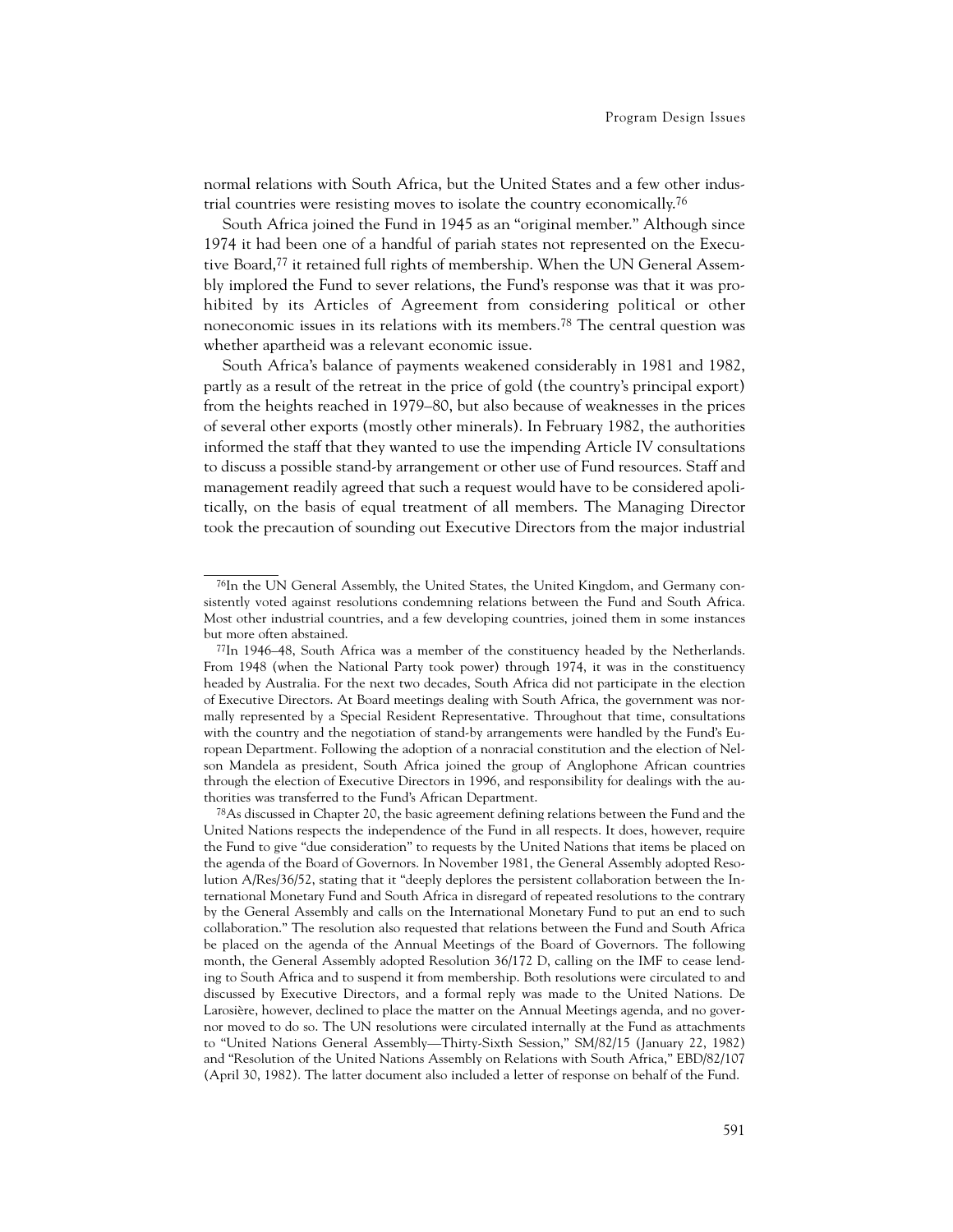countries and was assured of their support.79 Even so, the staff mission (led by Adalbert Knöbl, Advisor in the European Department) reached an understanding with the authorities that, to avoid a possible political confrontation during the Annual Meetings in Toronto, no formal request would be submitted until the fall.80

Knöbl's team returned to South Africa in August 1982 to negotiate the terms of a stand-by arrangement and also to review the authorities' informal request for a CFF drawing to compensate for a shortfall in export earnings. Two aspects of these discussions turned out to be controversial. First, although the price of gold was then above \$350 an ounce and rising, the staff decided to base the economic program for 1983 on an assumed price of \$315 (the average price for June 1982). The purpose was to "safeguard the adjustment," to ensure that policies would be tightened by enough to restore external balance even if gold prices weakened again. This choice, however, appeared to overstate the case for the requested credits by making the balance of payments outlook worse. Although the existence of a "balance of payments need" for borrowing from the Fund could have been made even at the higher gold price, $81$  the dubiety of this assumption would be cited by several Executive Directors as a possible reason for turning down the request.

The second controversy arose from the staff's judgment that structural policies were not relevant for evaluating a request for a 12-month stand-by arrangement. The staff report discussed the need for adjustment of monetary and fiscal policies but did not deal with the economic consequences of the country's labor market policies. One element of apartheid was a panoply of restrictions on the employment, movement, training, and education of nonwhite workers. Those restrictions obviously stunted the economy's growth prospects and had contributed to the weaknesses underlying the request to use Fund resources. In the staff view, however, improvements in labor policies would not affect economic performance until after the one-year life of the proposed arrangement, and it would therefore not be appropriate to require such adjustment in this case.82

Once the authorities announced publicly in early October that they were requesting the credits, a storm of protest erupted. The UN General Assembly passed another resolution, specifically asking the Fund to deny the request. Letters and ca-

<sup>79</sup>Memorandum from William B. Dale (Deputy Managing Director) to the Managing Director (February 18, 1982), with attachments; in IMF/RD Managing Director file "South Africa, 1982" (Accession 84/21, Box 5, Section 168).

<sup>80</sup>Memorandum for files (July 8, 1982) by Nigel Carter (Personal Assistant to the Managing Director); in IMF/RD Managing Director file "South Africa, 1982" (Accession 84/21, Box 5, Section 168).

<sup>81</sup>The CFF drawing was fully justified on the basis of shortfalls in receipts on goods other than gold, and the projected current account deficit for 1983 would still have been substantial with an assumed gold price of \$350. See "South Africa—Request for Stand-by Arrangement," EBS/82/173 (October 4, 1982), p. 6, and minutes of EBM/82/141 (November 3, 1982), p. 3.

<sup>82</sup>The staff view on this point was stated most clearly by Whittome at EBM/82/141 (November 3, 1982), pp. 6–7. Also see "South Africa—Request for Stand-by Arrangement," EBS/82/173 (October 4, 1982).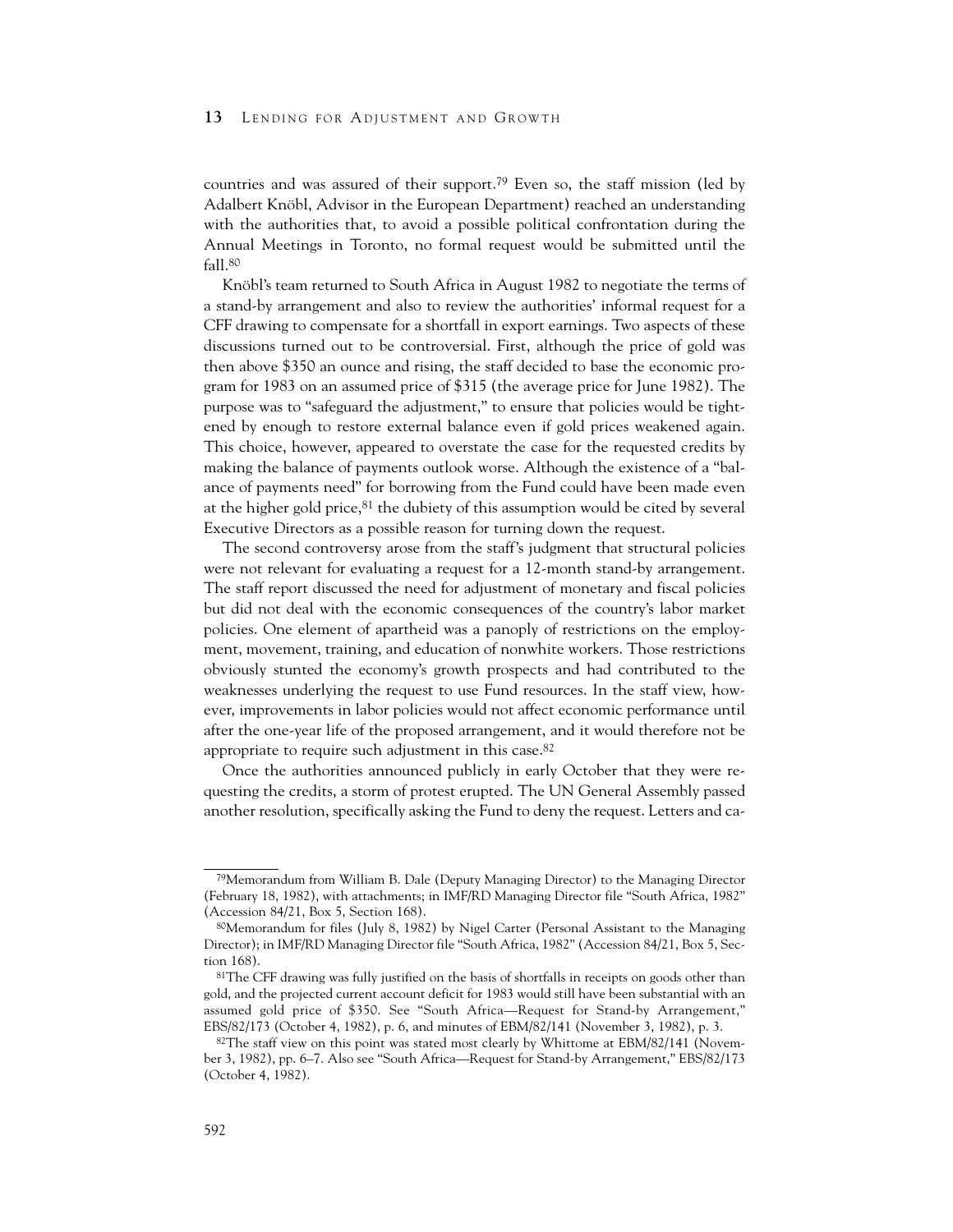bles from religious groups, political leaders, and others around the world carried a similar message. On October 29, four days before the Executive Board was scheduled to consider the proposal, de Larosière received a delegation from the United Nations' Special Committee on Apartheid. Two days later, he met with the UN Secretary General, Javier Pérez de Cuéllar, to explain the Fund's position. Through it all, he expressed determination not to be swayed by political considerations, no matter how fundamental they might be.<sup>83</sup>

Executive Directors from developing countries (known then as the "G-9") caucused on November 2 and agreed to request a postponement of the Board meeting. Several among them had just arrived at the Fund, having been elected in September for a term beginning November 1, and they wished for time to reflect. They knew that they lacked the votes to defeat the request by themselves, but if a vote could be put off even for a few days while they studied the documentation, the pressure on others was likely to rise. When the Board met the next morning, the G-9 spokesman, Mohamed Finaish (Libya), opened the discussion with a motion to postpone. Positions were quickly tallied, and no one outside the caucus supported the move. The nine chairs in favor of postponement held just 31 percent of the voting power, and the eight chairs opposed—all from industrial countries in the Group of Ten (G-10)—held 55 percent. (Four chairs were silent, and one was vacant on that day.)84

Next, the discussion turned to the substance of South Africa's program. Most speakers accepted that both the CFF drawing (SDR 636 million, the equivalent of \$680 million, or 100 percent of quota) and the stand-by arrangement (for SDR 364 million; \$390 million, 57 percent of quota, and sized so as to make a total of SDR 1 billion available) were justifiable on technical grounds, despite the controversies described above. Five Directors spoke out against the program, primarily on the grounds that structural reform should have been required.

The case that apartheid incorporated debilitating labor market policies was introduced by Yusuf A. Nimatallah (Saudi Arabia), who argued that "unless the labor supply bottlenecks are eliminated, South Africa will be unable to embark on a noninflationary growth path. Removing the rigidities in the labor market should be part of the adjustment program." He was joined in this line of attack by Finaish, A. S. Jayawardena (Alternate—Sri Lanka), Ghassem Salehkhou (Iran), and Tai Qianding (Alternate—China). Neither of the Directors from sub-Saharan Africa argued against the substance of the program, and neither voted against it. Having argued that the discussion should be postponed, both stated only that they were "reserving their positions" on whether the credits should be approved. With 14

<sup>83</sup>Minutes of EBM/82/140 (November 3, 1982), pp. 4–5.

<sup>84</sup>The Executive Director for Indonesia, Byanti Kharmawan, had died a few weeks earlier, and his successor was to take office on November 4. The Group of Nine Executive Directors from developing countries was formed as an informal caucus in November 1966, as a counterweight to the Group of Ten industrial countries in the negotiations on the creation of the SDR; see de Vries (1976), Vol. 1, p. 107.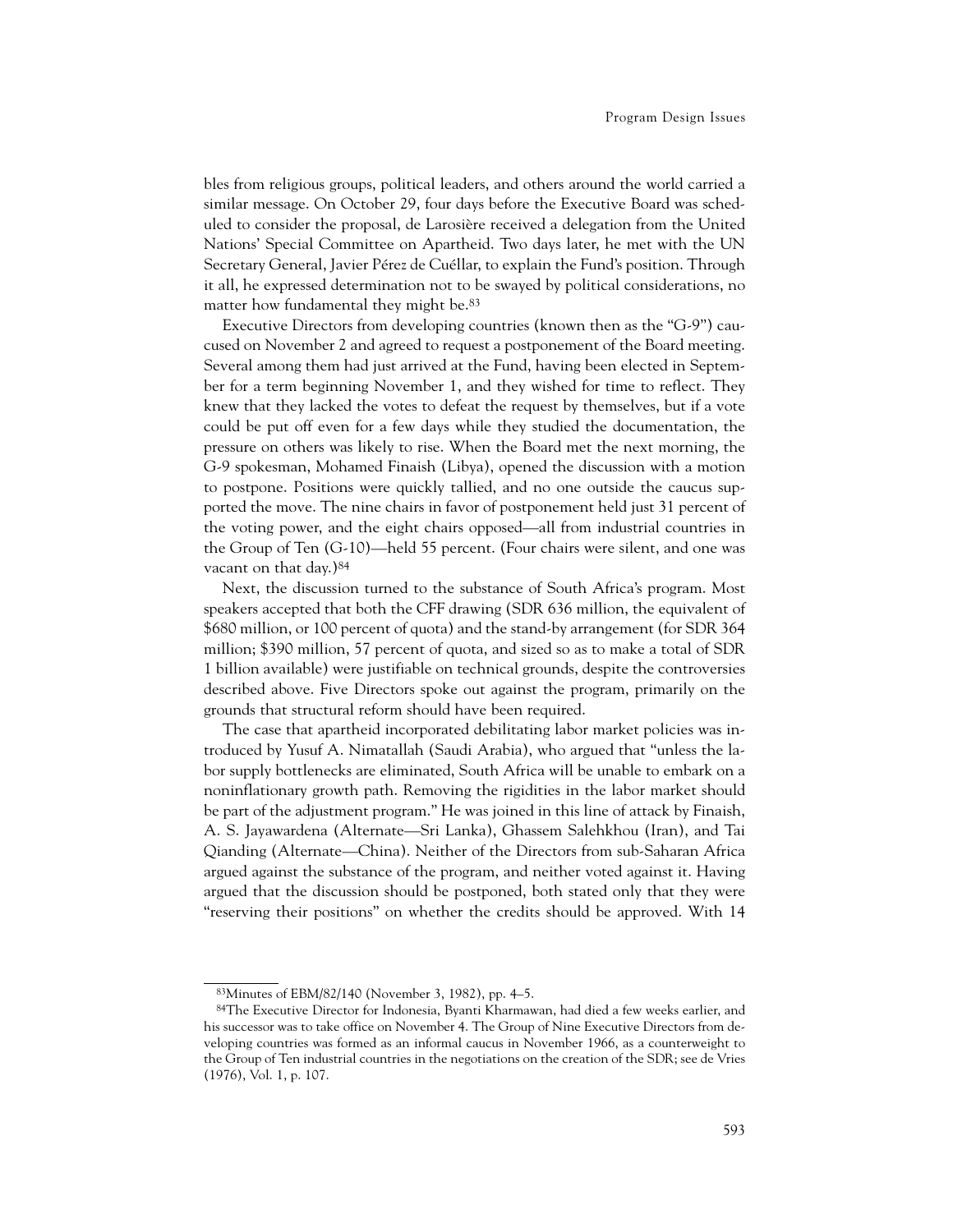chairs in favor, 5 opposed, and 2 in effect abstaining, the Fund approved the request.85

South Africa made the CFF drawing and the initial drawing on the stand-by arrangement, but the authorities did not seek to draw the remaining amounts under the arrangement. Gold and other mineral prices strengthened in 1983, and the tightening of monetary and fiscal policies contributed to a further improvement in the current account. When the Executive Board met in June 1983 to review the program, the issue was not whether the performance criteria had been met (they clearly had) but whether the lack of progress in eliminating structural impediments to growth warranted canceling the arrangement. This time, the staff report devoted an entire section to "labor market policies as a constraint on growth," and a background paper included a detailed appendix on actual labor market policies and practices. Those reports left no doubt that apartheid was having severe economic effects, both on the majority of the population that was directly affected and in the aggregate.<sup>86</sup>

At the Board meeting, six constituencies voted against the continuation of the stand-by arrangement (the five that had opposed the initial approval in November, plus the then-unrepresented group headed by Indonesia). Others, even while not opposing the decision to continue, now spoke out more clearly for the proposition that Fund lending should be linked to structural reform. On this occasion, the case was stated most eloquently by E.I.M. Mtei (Tanzania):

The so-called job reservation regulations, which excluded certain race groups from some categories of employment, had impeded vertical mobility of labor, discouraged the acquisition of skills by certain race groups, distorted the occupational allocation of labor, and hindered optimal use of the labor force and proper functioning of the labor market. Impediments to horizontal or geographical mobility of labor also affected morale and hindered efficiency. All those factors led to high interregional and interrace group pay differentials and added to inflationary pressures. With excess supply of labor in some areas and shortages in others, the natural consequences were economic inefficiency and higher costs of production. In that regard, it was regrettable that there was no indication of any clear prospects of improvement in the educational system or of the abolition of those irrational regulations in the present employment policies and practices of South Africa.

At the time, the South African case demonstrated the Fund's commitment to political neutrality, even in the most egregious circumstances. More fundamentally, however, it forced the Fund to begin to reconsider its aloofness with regard to economic malpractices that derived from political or social mores. Throughout

<sup>85</sup>Minutes of EBM/82/140–141 (November 3, 1982). The quotation from Nimatallah is from meeting 82/140, p. 15. As a further indication of how far removed this case was from the Fund's usual apolitical environment, the normal secrecy of the Board's deliberations could not be maintained. The *Wall Street Journal* ran a story the next morning that included detailed information about the positions taken by individual Executive Directors. Eventually the entire text of the draft minutes of the meeting was in wide circulation among journalists, UN delegates, and others.

<sup>86&</sup>quot;South Africa—Staff Report for the 1983 Article IV Consultation and Review Under the Stand-by Arrangement," EBS/83/100 (May 20, 1983), pp. 14–16, and "South Africa—Recent Economic Developments," SM/83/111 (June 3, 1983), Appendix.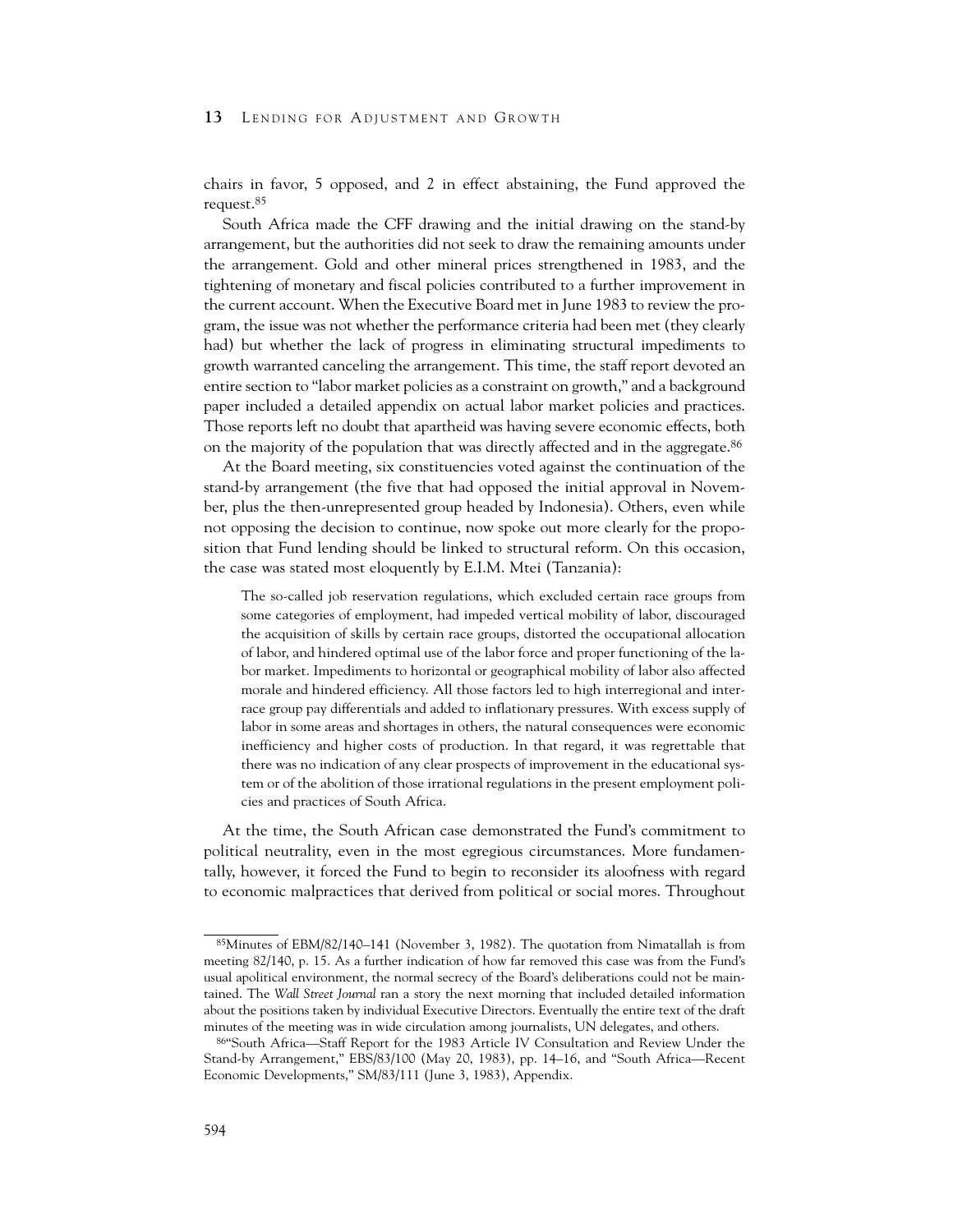the remaining decade of minority rule in South Africa, the Fund's policy advice focused with increasing intensity on the economic consequences of apartheid. As the authorities made no further requests to borrow, the question of imposing structural conditionality never arose again in this specific context. The incident was nonetheless a pivotal step in moving the Fund's policies in that direction.

## *East Africa: Balancing Stabilization and Reform*

Many African economies in the 1970s and 1980s were managed by dominant central governments that exercised tight controls over most aspects of economic activity. When that system produced reasonable economic performance, as in Kenya, the Fund and other international creditors and donors tended to focus on the need for macroeconomic stability and not to push very hard for structural reforms. That complacency led to a "halo" effect in Washington and a "spoiled child" effect in Kenya that delayed progress and resulted in more manifest problems in the 1990s.87 When economic policies were less successful, as in Tanzania, the Fund placed greater emphasis on the need for structural reforms as an adjunct to macroeconomic adjustment.88

## *Kenya*

Kenya joined the Fund in 1964, less than two months after gaining independence from British rule. The new government of Jomo Kenyatta set out to control the economy through a complex set of parastatal enterprises and marketing boards, but it adopted a distinctly more capital-friendly and open economic environment than most of its neighbors. It inherited and then built on a relatively modern infrastructure, including one of the more advanced transportation systems in sub-Saharan Africa. By 1973, Kenya was able to present Nairobi as a showcase of African development when it hosted the Annual Meetings of Fund and Bank governors.

The Fund's financial assistance to Kenya began with SDR 108 million (\$130 million; 224 percent of quota) in mostly low-conditionality credits in 1974–77,<sup>89</sup> followed by SDR 47 million (\$60 million) in Trust Fund loans from 1977 to 1981. Kenya enjoyed good access to international capital markets on commercial terms, and the World Bank also was an active creditor. The Bank took an unusually "protective" attitude toward what it saw as one of the best governments in the region, and it showed little interest in pushing for policy reforms (Kapur and others, 1997, pp. 289–93).

The Fund's low-conditionality credits were followed by a series of three standby arrangements (1979 to 1982) for the successor government of Daniel arap Moi, on which conditionality was not very strong or effective. Notably, despite a persistent upward trend in the real effective exchange rate and a recognition that Kenya was thereby becoming uncompetitive in world markets, the Fund did not

<sup>87</sup>On the "halo" effect, see Kapur and others (1997), p. 761. The "spoiled child" effect was cited in interviews for this study by officials in Nairobi.

<sup>88</sup>For the story of the Fund's assistance to the third country in the East Africa region, Uganda, see Chapter 14.

<sup>89</sup>The only high-conditionality lending was an EFF arrangement approved in July 1975, on which just one drawing was made. See de Vries (1985), pp. 370–73, and Killick (1984).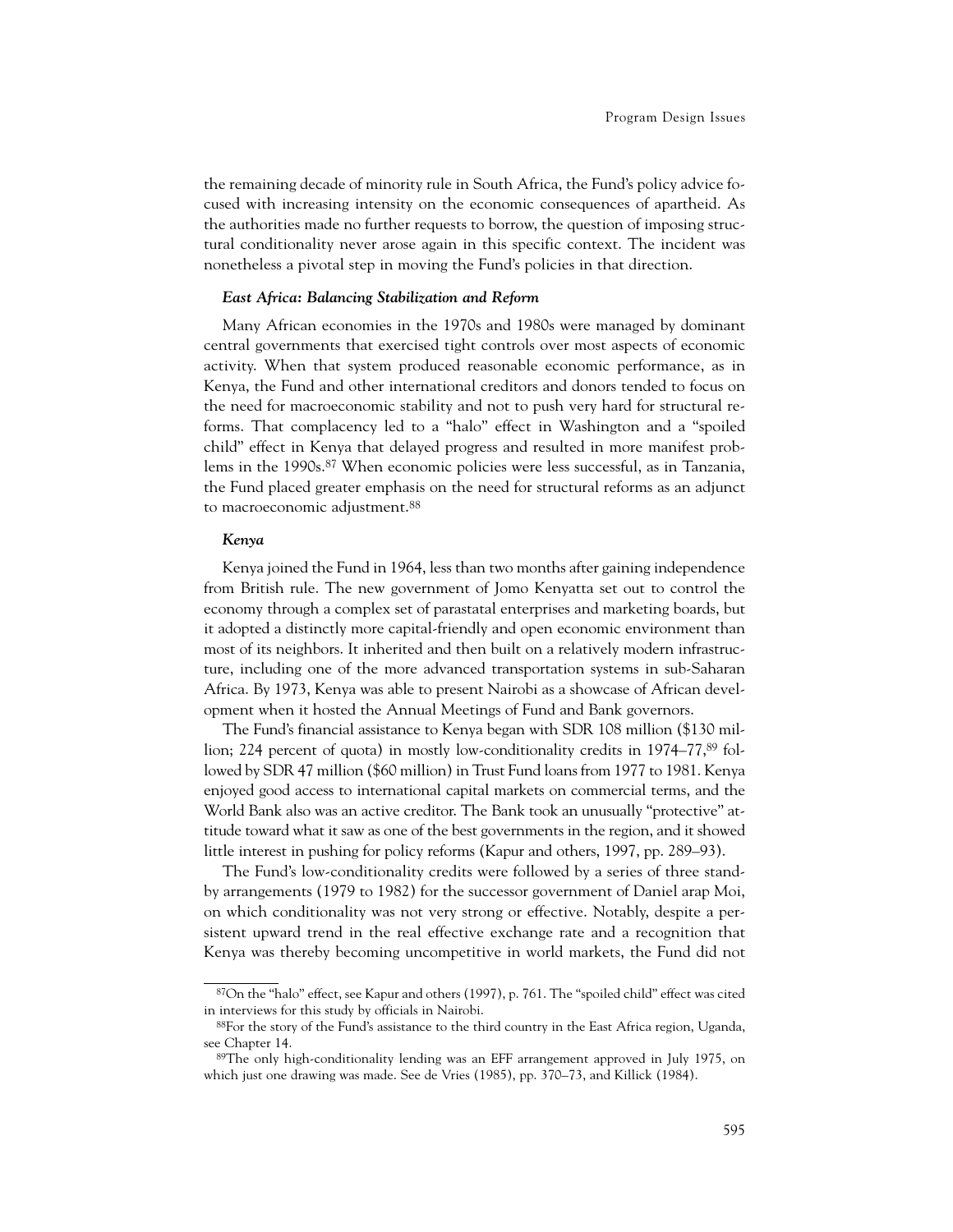insist on a devaluation as a condition for financial assistance until 1981.<sup>90</sup> Two devaluations that year improved matters only temporarily, were soon overtaken by overly expansionary monetary and fiscal policies, and did not restore viability to the balance of payments.<sup>91</sup> By late 1982, Kenya found itself with substantial outstanding debt obligations to the Fund and other creditors and an undiminished need for policy adjustment.

A serious effort to get macroeconomic policy under control began around the end of 1982, not long after the government survived an attempted coup by Air Force officers. At the urging of the Fund, Kenya adopted a policy of targeting (and gradually depreciating) the real effective exchange rate. The government also took a few tentative steps toward decontrolling prices, but without alleviating the major distortions in the price structure; and they began to rationalize both the tax system and the financing of parastatal enterprises.<sup>92</sup> Despite some major economic shocks (including a severe drought in 1984) and lack of progress in reforming parastatal enterprises or agricultural marketing, the gradualist strategy worked reasonably well for the next three years. In 1985, in the midst of a boom in world coffee prices, Kenya was able to wean itself temporarily from dependence on Fund financing.

No sooner had Kenya begun to experience strong performance than the authorities let policies slip. Excessive monetary growth and government borrowing in 1986, followed by a deterioration in the world coffee market in 1987, brought Kenya quickly back to the Fund for more help. In February 1988, the Executive Board approved a combination stand-by and SAF arrangement, under which Kenya could draw SDR 28 million (\$38 million, or 20 percent of quota) immediately and a total of SDR 175 million (\$235 million; 123 percent of quota) over three years. Policy conditions for this financing stressed the standard prescriptions for macroeconomic stability, while the overall adjustment program incorporated structural reforms as well. Monitoring of those reforms—development of the private sector, strengthening of parastatal enterprises, and improvements to agricultural marketing—was left largely to the World Bank,<sup>93</sup> but the Bank also was focused more on stabilization than on laying the groundwork for future growth.<sup>94</sup>

<sup>90</sup>A September 1979 staff study found that Kenya had lost between 8 and 15 percent in relative price competitiveness during the three years through the end of 1978. On the basis of that study and related staff analysis, the staff concluded that a devaluation should be a necessary condition for further use of Fund resources. Although the Managing Director supported that conclusion, the authorities successfully resisted it in the subsequent negotiations. The exchange rate study is attached to a December 19, 1979, memorandum from Zulu to the Managing Director; in IMF/CF (C/Kenya/810 "Mission, Stillson and Artus, September 1979"). The Managing Director's support is indicated in a handwritten note on the memorandum. For the program subsequently approved, see "Kenya—Request for Stand-by Arrangement," EBS/80/215 (September 30, 1980).

<sup>91</sup>See "Kenya—Request for Stand-by Arrangement," EBS/81/241 (December 10, 1981). 92"Kenya—Request for Stand-by Arrangement," EBS/83/41 (February 23, 1983).

<sup>93</sup>See "Staff Report for the 1987 Article IV Consultation and Request for Stand-by Arrangement and for Arrangements Under the Structural Adjustment Facility," EBS/88/2 (January 7, 1988), especially Appendix II.

<sup>94</sup>See the criticisms of Bank policy on Kenya advanced by Stanley Fischer (then the Bank's Chief Economist) in 1989, quoted in Kapur and others (1997), pp. 754–55.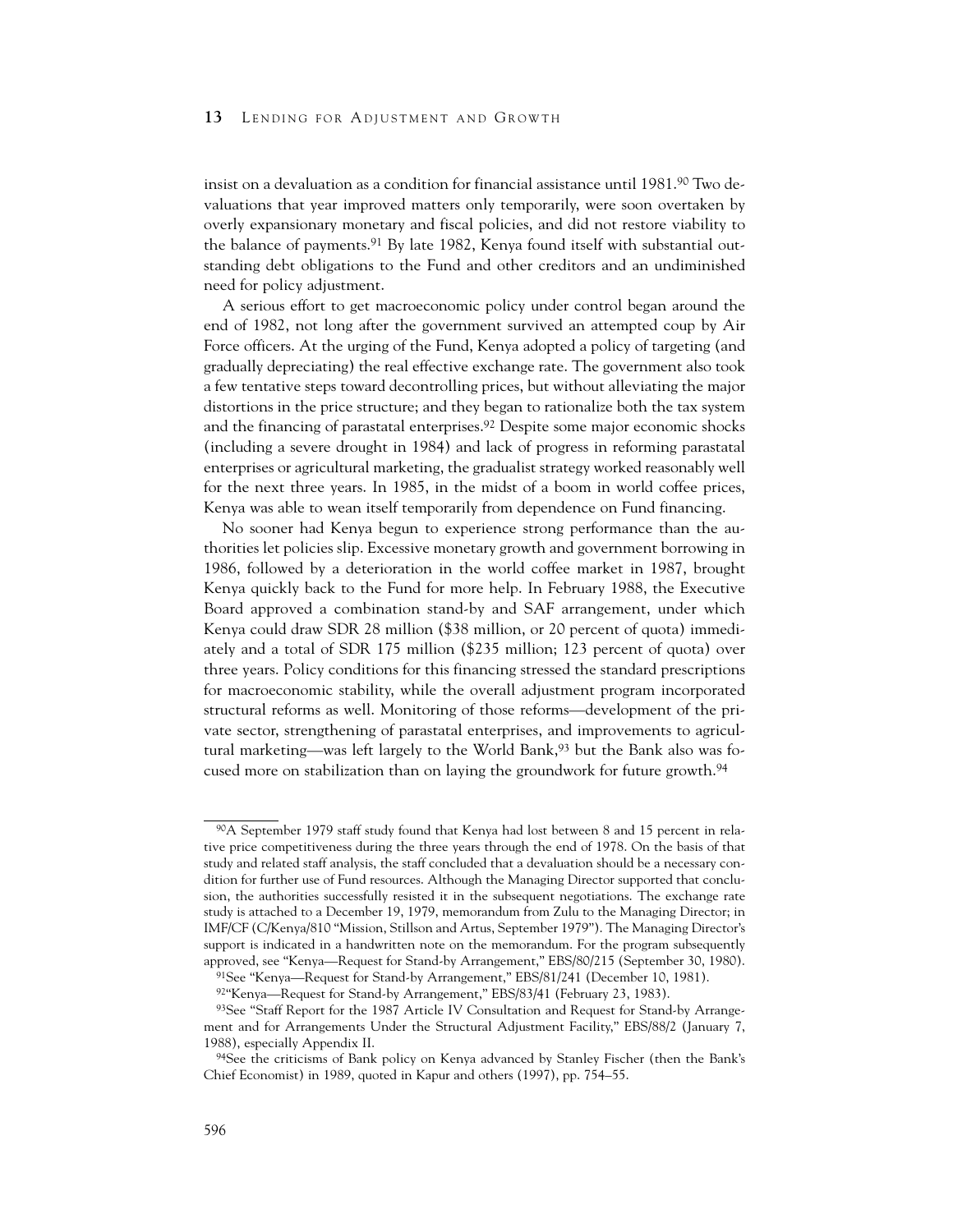By the time the Fund considered a request for an ESAF arrangement in 1989, Kenya still was showing little progress on structural reforms.95 Although several Executive Directors lamented that fact, any concerns were easily outweighed by optimism on macroeconomic stability. The most detailed critique of Kenya's structural policies was offered by Mary Elizabeth Hansen (Temporary Alternate— United States), who noted that while Kenya had a "sound macroeconomic framework," the economy still lacked "efficiency and dynamism." She called attention specifically to the need for cuts in the size of the civil service, management reform in the parastatal enterprises, liberalization of import licensing requirements, and better management of the natural resources that underpinned the tourist industry. No Director, however, questioned the appropriateness of approving the requested loans.96

Conspicuously absent from the Fund's deliberations on Kenya in the 1980s was any mention of the official corruption that dominated discussions at times in the following decade. Four reasons may be advanced for the shift, although it is still too early to fully assess their importance. First, the effects of corruption on economic performance in Kenya did not become severe until later. Second, as Kenya's macroeconomic policies weakened, the devastating effects of weak structural elements—including corruption—became increasingly evident. Third, the international community (in both the northern and southern hemispheres) became less tolerant of corruption after the end of the Cold War, as assistance to questionable governments could no longer be justified on geopolitical grounds. Fourth, the Fund had not yet found a formula for dealing with corruption as a structural impediment without fear of compromising its political neutrality. Once these various barriers fell, the Fund would be in a position to insist on fundamental reforms in Kenya before resuming financial assistance.

#### *Tanzania*

In the background to the Fund's efforts to instigate structural economic reform in Tanzania was an impasse over conventional conditionality that erupted in

<sup>95</sup> Kenya's last drawings on the Fund's general resources came in the fourth quarter of 1988 under the 1988 stand-by arrangement and to compensate for export shortfalls under the terms of the CFF. By that time, the Fund was encouraging Kenya to shift its borrowing into the lower-cost and longer-term structural adjustment facilities. Staff and management tried unsuccessfully to dissuade the authorities from applying for the compensatory financing, but the authorities insisted on getting the additional money. From the end of 1987, just before the first SAF loan, to the end of 1994, Kenya's total indebtedness to the Fund did not change materially, but all of it was shifted from the General Resources Account to the SAF and ESAF. For the dispute on Kenya's October 1988 request for compensatory financing, see memorandums and cables in IMF/RD African Department file "Kenya—Correspondence, 1988" (Accession 91/31, Box 3, Section 576).

<sup>96</sup>Minutes of EBM/89/55 (May 15, 1989). For Hansen's remarks, see pp. 28–30.

<sup>97</sup>Tanzania gained its independence from the United Kingdom in 1961 and became a member of the IMF the following year. Tanzania was formed through the union of Tanganyika and Zanzibar in 1964. It made occasional low-conditionality drawings starting in 1974 and had a small stand-by arrangement in 1975 on which it did not draw. At the end of the decade, Tanzania owed SDR 85 million (\$112 million; 155 percent of quota) to the Fund's General Department and SDR 30 million (\$40 million) to the Trust Fund.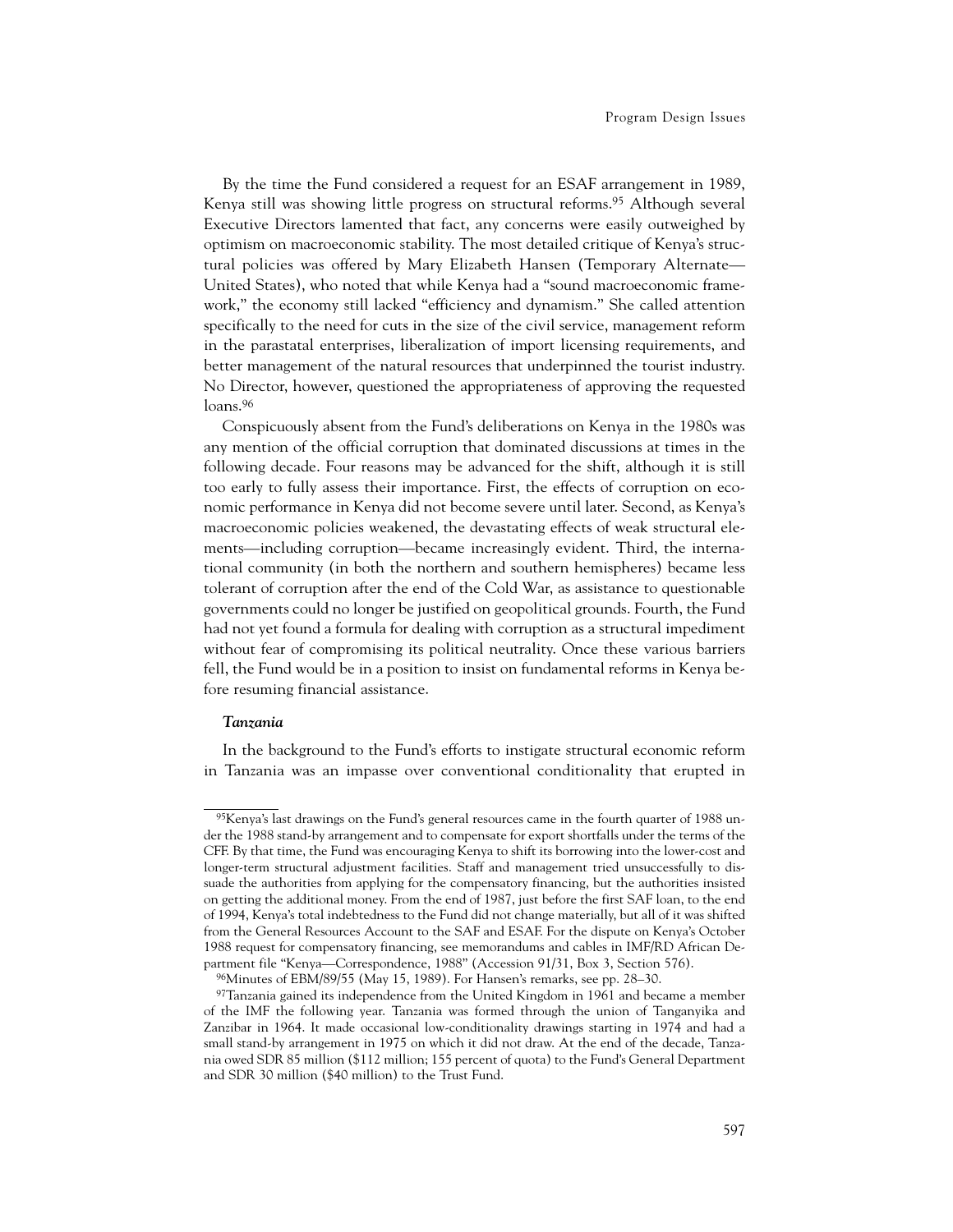1979.97 Earlier, the government of President Julius Nyerere obtained substantial external financial assistance from donor countries and from the World Bank, which it applied to a variety of large-scale infrastructure and other developmental projects (see Duncan, 1997). The collapse of the East African Community (EAC), <sup>98</sup> an extended drought, a successful but costly war to drive Idi Amin out of Uganda, and the 1979 increase in petroleum prices all contributed to a balance of payments crisis that induced Tanzania to seek a stand-by arrangement with the Fund.

Nyerere and much of his government in 1979 were prepared to make no more than minimal policy concessions to the Fund as conditions for getting access to the Fund's money, and they were strongly opposed to any linkage between Fund credits and structural reform. The finance minister, E.I.M. Mtei (later to serve as Executive Director at the Fund), was virtually alone in seeing the need for fundamental change, including a major devaluation of the exchange rate. When negotiations were scheduled to begin in October 1979, Mtei knew that he would have to battle to win the approval of the president, so he decided to impress him with the seriousness of the problem as soon as the Fund staff team (led by Bo Karlstroem, Assistant Director of the African Department) arrived in Dar es Salaam. Mtei, a few other officials, and Karlstroem all went to see Nyerere at his home on a Saturday afternoon, October 27. Unfortunately, the strategy backfired when the meeting went badly. After Karlstroem seemed to insist that the government would have to abandon much of its system of direct and quantitative economic controls, and he forecast a decline in foreign assistance (including bank loans) if the talks failed, Nyerere concluded that he could not negotiate under these conditions. He abruptly terminated the mission and told the staff team to leave the country. Mtei had no choice but to resign as minister, which effectively ended the prospects for a strong adjustment program for the time being.<sup>99</sup>

Nyerere, one of the most highly respected political leaders in Africa, soon went on the offensive against the IMF. In an address to the diplomatic community in Dar es Salaam on New Year's Day, 1980, he questioned the whole basis for the Fund's central role in the world economy:

When did the IMF become an international Ministry of Finance? When did nations agree to surrender to it their powers of decision making? . . . It has an ideology of economic and social development which it is trying to impose on poor countries irrespective of [our] own clearly stated policies. And when we reject IMF conditions we hear the threatening whisper: "Without accepting our conditions you will not get our money, and you will get no other money."100

<sup>98</sup>The EAC was formed in 1967 by Kenya, Tanzania, and Uganda to promote trade and other economic relations within the region and to coordinate the development of infrastructure. It was doomed by a widening gulf of political and economic divergences between its members.

<sup>99</sup>See memorandums by Karlstroem (memorandum for files of October 27, 1979; memorandum to management of November 8; and draft note of November 20); in IMF/RD African Department file "TA16, Use of Fund Resources—EFF, October 1979 EAD" (Accession 84/53, Box 1, Section 100). Additional information here is from interviews with officials in Tanzania and with Fund staff.

<sup>100</sup>The speech was reproduced in *Development Dialogue*, 1980, No. 2, pp. 7–9; the quotation is from p. 8.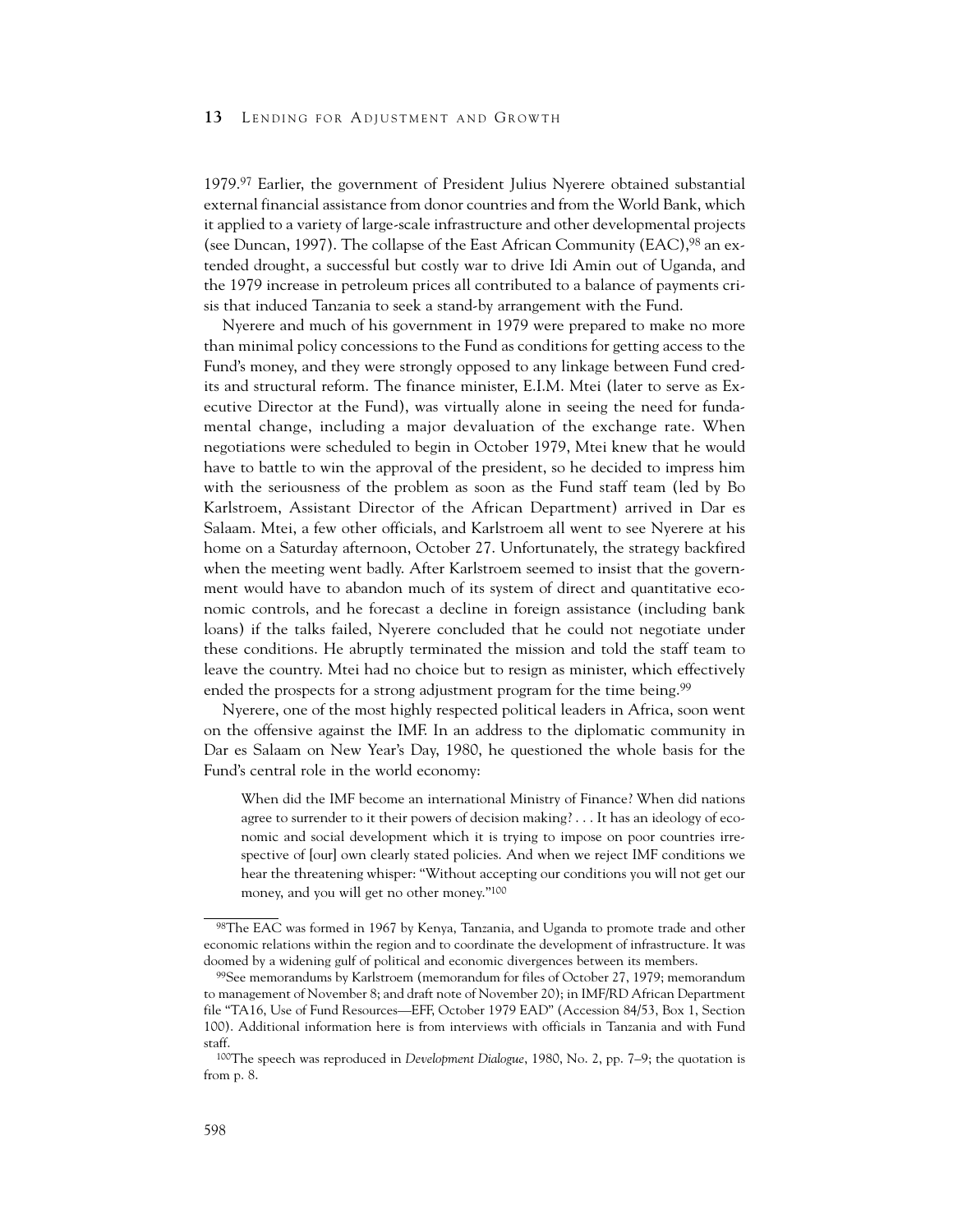A few days later, he sent his ambassador in Washington to call on de Larosière, to convey his displeasure at what he saw as the "paternalistic and condescending" treatment he had received from the Fund staff. Commercial banks had cut off lending to Tanzania pending a successful conclusion of negotiations with the Fund, and Nyerere believed that the Fund had encouraged them to do so as a means of pressuring his government. Moreover, he had concluded that the Fund was part of a "western conspiracy" to force Tanzania to abandon its socialist principles in favor of capitalism, a move that he believed would lead to corruption, a widening maldistribution of income that would work to the disadvantage of ethnic Africans, and possibly even to mass starvation.101

De Larosière was not about to be dissuaded by this setback. Without either economic reform or Fund financing, Tanzania had no hope for recovery, and the Managing Director felt that the Fund carried a responsibility to help if it could. Moreover, the Annual Meetings in Belgrade, where the major industrial powers had pushed the Fund to increase lending to developing countries (see above, pp. 560–63), had only recently concluded. He quickly wrote to Nyerere to express his "deep concern" over the president's reaction to events, and he promised to do "everything in my power to prevent any threat to . . . good relations" between the Fund and Tanzania. Nyerere also was eager to get an agreement, and he responded positively to the Managing Director's letter and then gave his new team (led by Finance Minister Amir H. Jamal) the go-ahead to resume talks.102 The Director of the African Department, Justin B. Zulu, then visited Dar es Salaam at the end of March to help ease the diplomatic tension.

A second staff team (led by Evangelos A. Calamitsis, Assistant Director of the African Department) went to Dar es Salaam in April 1980, with more flexible instructions to negotiate a program that would be acceptable to the authorities. Despite the presence of goodwill on both sides, however, the Fund and Tanzania were on a collision course. The government still believed that the Fund was trying to impose an entirely different economic system on the country, and the Fund's insistence on moving toward more rational pricing policies provided some justification for that fear.103 The ensuing negotiations produced the devaluation that the Fund thought was necessary, but the supporting measures to get the government's budget deficit under control were left for later implementation.

<sup>101</sup>Memorandum for files by C. Max Watson (Personal Assistant to the Managing Director), January 7, 1980; in IMF/RD African Department file "TA16, Use of Fund Resources—EFF, October 1979 EAD" (Accession 84/53, Box 1, Section 100). The "western conspiracy" phrase is from the November 20 note cited in footnote 99.

<sup>&</sup>lt;sup>102</sup>Letter from de Larosière to Nyerere (January 11, 1980); in IMF/RD African Department file "TA16, Use of Fund Resources—EFF, October 1979 EAD" (Accession 84/53, Box 1, Section 183). Letter from Nyerere to de Larosière (February 22, 1980); in IMF/RD African Department file "Tanzania—Correspondence, 1980" (Accession 83/45, Box 3, Section 183).

<sup>103</sup>The blueprint for developing the Tanzanian economy was the "Arusha Declaration" of January 1967, in which Nyerere outlined a strategy of state ownership and control of major industries, commerce, and finance, and of development through agriculture rather than industrialization. See TANU (1967) and Nyerere (1977).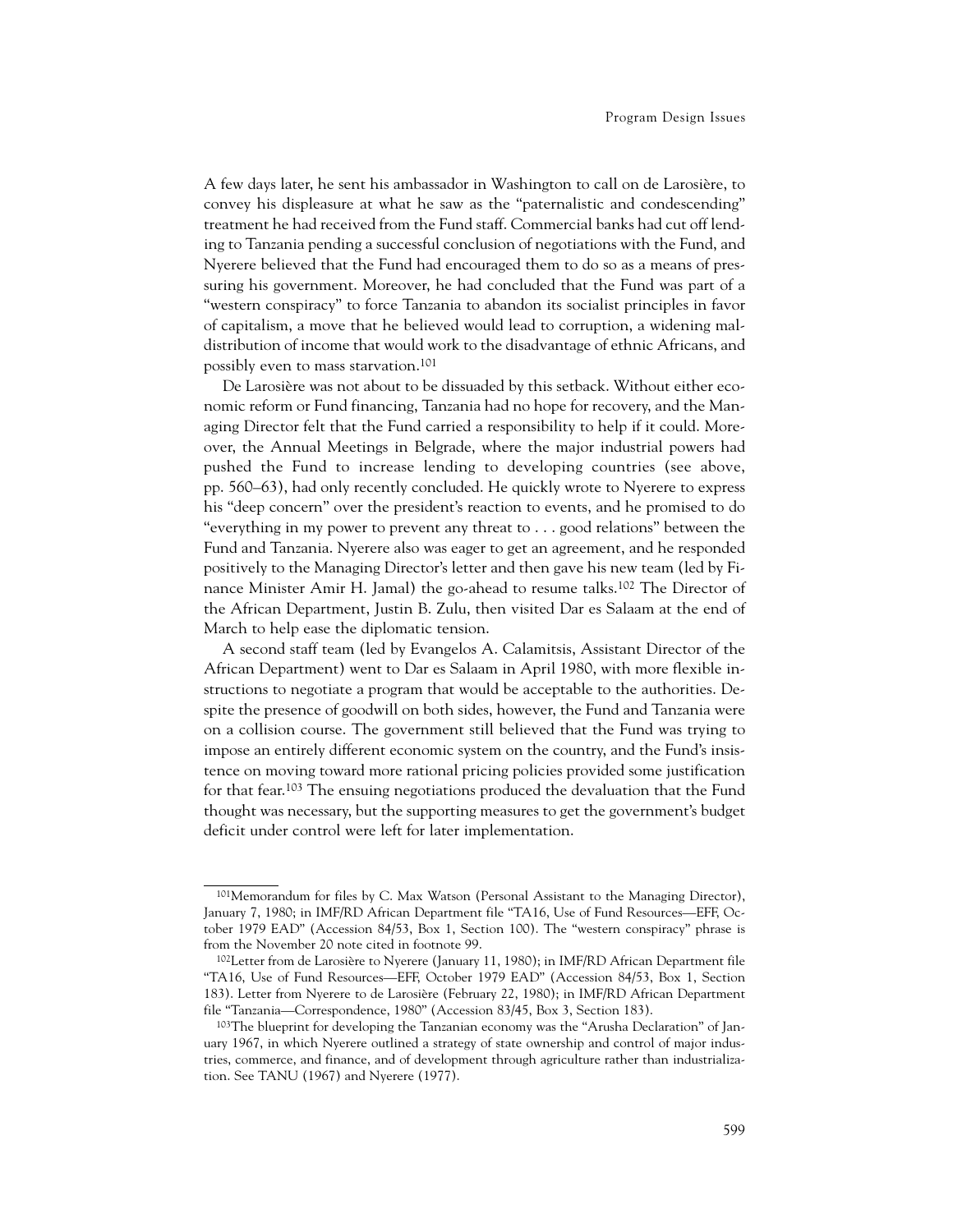As negotiations proceeded, Nyerere again denounced the Fund's conditions, leaked selected Fund documents to the international press, and publicly called for a special United Nations conference to develop alternative solutions.104 That the government lacked commitment was obvious, but the staff agreed both to soften conditions somewhat and to raise the amount of credit being offered in order to reach an agreement. The Executive Board shrugged off the apparent risks and approved a stand-by arrangement (plus a CFF drawing to compensate for shortfalls in export revenues) in September 1980.105 That enabled Tanzania to draw SDR 40 million (73 percent of quota) in October, with the prospect of another SDR 140 million over the next 21 months if the conditions were met. Inevitably, the government failed to carry out the program, and only that initial drawing was allowed.

The next few years were among the most difficult in Tanzanian economic history.106 Output in manufacturing fell sharply, overall output stagnated, prices rose rapidly, and shortages of basic and other goods pervaded economic life. While the government attributed the decline primarily to adverse external conditions, the Fund staff regarded the external environment as a secondary issue. The main problem, in the Fund's view, was a host of inappropriate macroeconomic and structural policies: controls that distorted the price structure, excessive monetary financing of fiscal deficits, heavy reliance on subsidies on consumer goods, inefficient management of parastatal enterprises, and overvaluation of the exchange rate. By 1984, the authorities—led by a new but highly experienced finance minister, C.D. Msuya107—were moving away from ideological confrontation, and they gradually began to make piecemeal reforms. Overall economic performance, however, remained extremely poor.108

The economic crisis in Tanzania worsened further around the beginning of 1985, when official donors (principally Nordic countries) began withdrawing financial support and telling the authorities that they would have to reach a new agreement with the Fund or face a more severe loss in bilateral assistance. With-

<sup>104</sup>The public forum for what became known as the "Arusha initiative" for a new international economic order was a conference in Arusha at the end of June 1980, sponsored by the Dag Hammarskjöld Foundation and other nongovernmental organizations. The communiqué was published in *Development Dialogue*, 1980, No. 2, pp. 10–23. Also see Sampson (1981), p. 301, and references therein; and (for an example of the effects of the leak of Fund documents) "Le F.M.I. embarrasse les autorités," by Paul Fabra, *Le Monde* (Paris), July 5.

<sup>105</sup>See memorandum to management (July 24, 1980) by Oumar B. Makalou (Deputy Director of the African Department) and Subimal Mookerjee (Deputy Director of ETR), in IMF/RD African Department file "Tanzania, 1980" (Accession 83/45, Box 3, Section 183; and minutes of EBM/80/142 (September 15, 1980).

<sup>106</sup>For retrospectives on the economic crisis in Tanzania and the break in relations with the IMF, see Biermann and Wagao (1986), Ndulu (1987), and Campbell and Stein (1992).

<sup>107</sup>Msuya held various cabinet positions throughout most of the 1970s and 1980s, including three years (1980–83) as prime minister.

<sup>108</sup>For overall reviews of these issues for the first half of the 1980s, see "Tanzania—Staff Report for the 1985 Article IV Consultation," SM/86/23 (February 7, 1986) and "Tanzania—Request for Stand-by Arrangement," EBS/86/183 (August 8, 1986).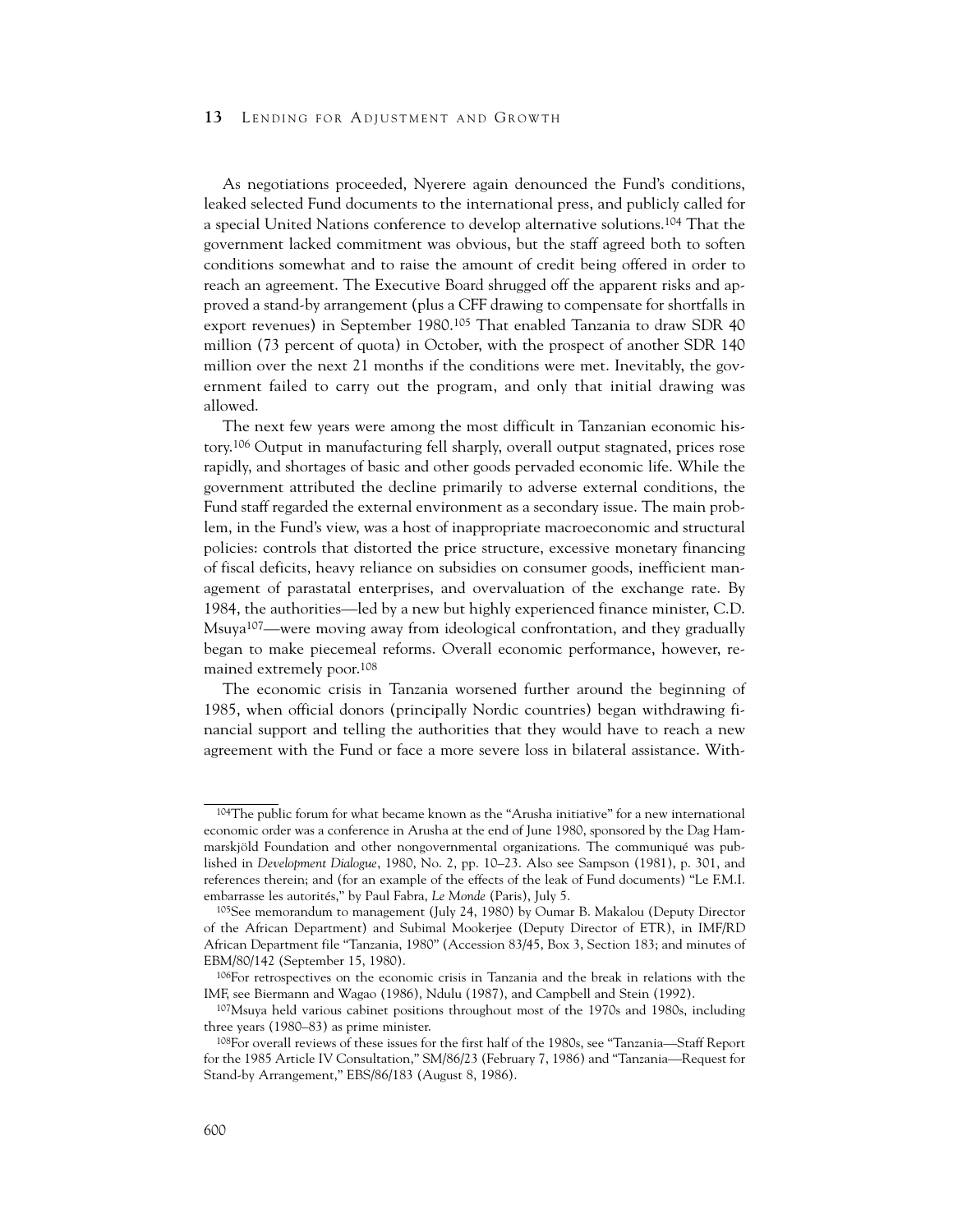out large aid inflows, Tanzania was no longer able to service its external debts, and the economy virtually collapsed. Basic goods disappeared from store shelves, and vehicles waited in long queues to buy scarce supplies of petrol. After nearly 25 years in power, Nyerere decided to forgo another five-year term as president. Shortly before announcing that decision, he authorized Msuya to resume negotiations with the Fund.

Negotiations dragged on throughout 1985 without much progress. Although Nyerere seems to have seriously wanted an agreement before he left office, he was unprepared to make the major concessions on liberalizing the economy that the Fund required. Once Nyerere relinquished his post, however, matters quickly improved. Although the top economic officials did not change, they were now less bound by the rigid socialist policies of the past twenty years. In response to their newfound flexibility, the Fund relaxed its own policies and gave Tanzania extra time to clear its arrears.109

The economic program for 1986–87, which was to be supported by a stand-by arrangement from the Fund, included a wide range of liberalizing reforms.110 Those reforms would fundamentally alter the structure of the economy, including the financing and operations of government departments and parastatal enterprises, the setting of the exchange rate, the control of imports, and the marketing and pricing of agricultural output. On most of these issues, the World Bank took the lead in helping the authorities design appropriate policies. The Fund's main structural concern—its obsession, in the eyes of the authorities—was ensuring that the exchange rate was maintained at a level that would enable Tanzania to compete in the world economy. To that end, the authorities abandoned the politically contentious policy of periodically devaluing against a basket of currencies, and adopted a policy of frequently adjusting the rate to achieve a gradual depreciation in real effective terms. Nonetheless, while the quantitative performance criteria for the stand-by arrangement related mostly to the exchange rate and other conventional macroeconomic policies and conditions, adoption of the comprehensive program was the sine qua non for the whole arrangement.

Agreement on all of the key measures was reached by mid-year 1986, and in July Tanzania was able to obtain new funding from Sweden that enabled it to repay its arrears to the Fund. A month later, the Fund approved an 18-month stand-by arrangement, only the third such financing in Tanzania's 24 years of membership. Although the arrangement was for a modest 60 percent of quota (SDR 64 million, or \$77 million), it unlocked the door for sizeable funding from other creditors and put an effective end to Tanzania's economic isolation.

Following this stand-by arrangement, the Fund provided financing to Tanzania exclusively through the less expensive and longer-term structural adjustment facilities: a structural adjustment facility (SAF) arrangement in 1987 and an enhanced

<sup>109</sup>In January 1986, on the same day that the Executive Board declared Liberia ineligible to use Fund resources (see Chapter 16), it declined to impose a similar sanction on Tanzania. See minutes of EBM/86/11 (January 24, 1986).

<sup>110&</sup>quot;Tanzania—Request for Stand-by Arrangement," EBS/86/183 (August 8, 1986), Annex III.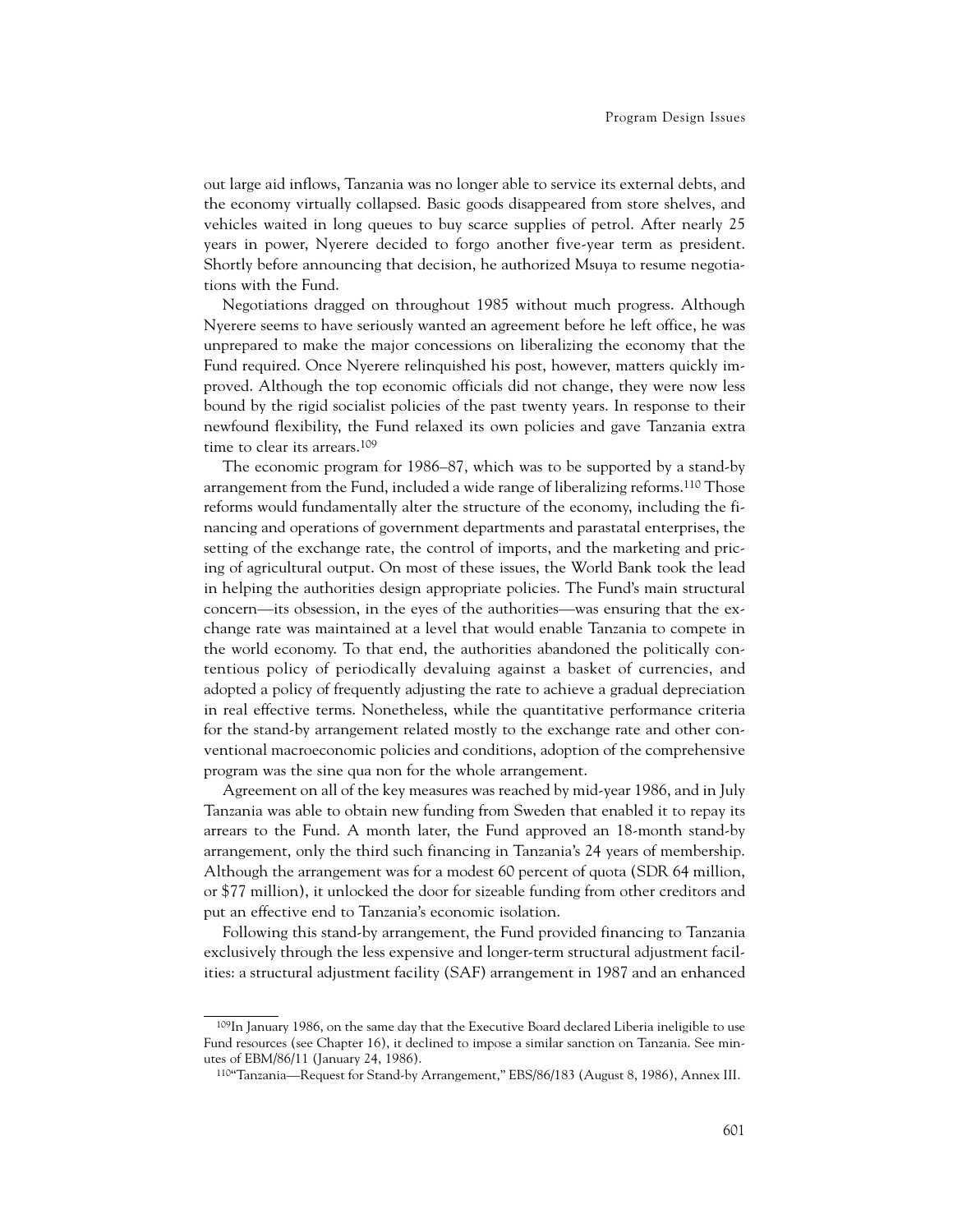structural adjustment facility (ESAF) arrangement in 1991. As conditions for those loans, the Fund became more actively involved in advising the authorities on structural reforms, including notably agricultural production incentives and marketing arrangements, banking reforms, and improvements in the operations of parastatal enterprises.111 The most far-reaching changes, however, those that would imply unleashing the private sector, remained too controversial at that time.

## **Proliferation of Performance Criteria**

As noted earlier, another guiding principle for conditionality is to impose no more conditions than are necessary to ensure the success of the program in restoring external viability. Nonetheless, in the years following the affirmation of that principle in 1979, the number of criteria jumped sharply (Figure 13.5). That fact generated criticism both from borrowers and academic economists, who argued that the Fund was meddling unnecessarily and inefficiently in the management of countries' economic affairs.112 Inside the Fund, almost everyone expressed a desire to simplify the system, but the Executive Board was unable to agree on where or how to cut.

A core set of three performance criteria defines the Fund's approach to conditionality. At least since the late 1960s, most upper-tranche lending arrangements have included a monetary ceiling, on domestic credit creation by the banking system or the monetary authorities; a fiscal ceiling, on overall government borrowing or on borrowing from the banking system; and a prohibition against introducing or intensifying exchange or trade restrictions. The increase in the number of proscriptions that took place in the 1980s reflected two developments: the addition of new general criteria, and the proliferation of subceilings and other specific criteria in cases where the core standards were thought to be inappropriate or inadequate.

Two general additions were particularly important. One, discussed earlier, was a foreign borrowing ceiling, usually on official medium- and long-term external debt. The increased use of such ceilings in the 1980s often added two or more criteria, when the overall ceiling was supplemented by a subceiling on certain categories of debt or by a separate limit on short-term borrowing. Second, restrictions on accumulating arrears to external creditors became much more common. When a country asking to borrow from the Fund has outstanding arrears to other creditors, the arrangement usually requires a phased reduction and eventual elimination of those arrears; such cases became more common in the 1980s.113 Moreover, the Fund began making preemptive strikes, prohibiting the introduction of arrears in cases

<sup>111</sup>See "Tanzania—Second Review Under the Stand-by Arrangement and Request for Arrangement Under the Structural Adjustment Facility," EBS/87/213 (October 8, 1987).

<sup>112</sup>See Sengupta and others (1987), paras. 57–63; and the paper by Tony Killick in Boughton and Lateef (1995), pp. 146–52.

<sup>113</sup>For the evolution of Fund practice regarding arrears to external creditors, see Chapter 11.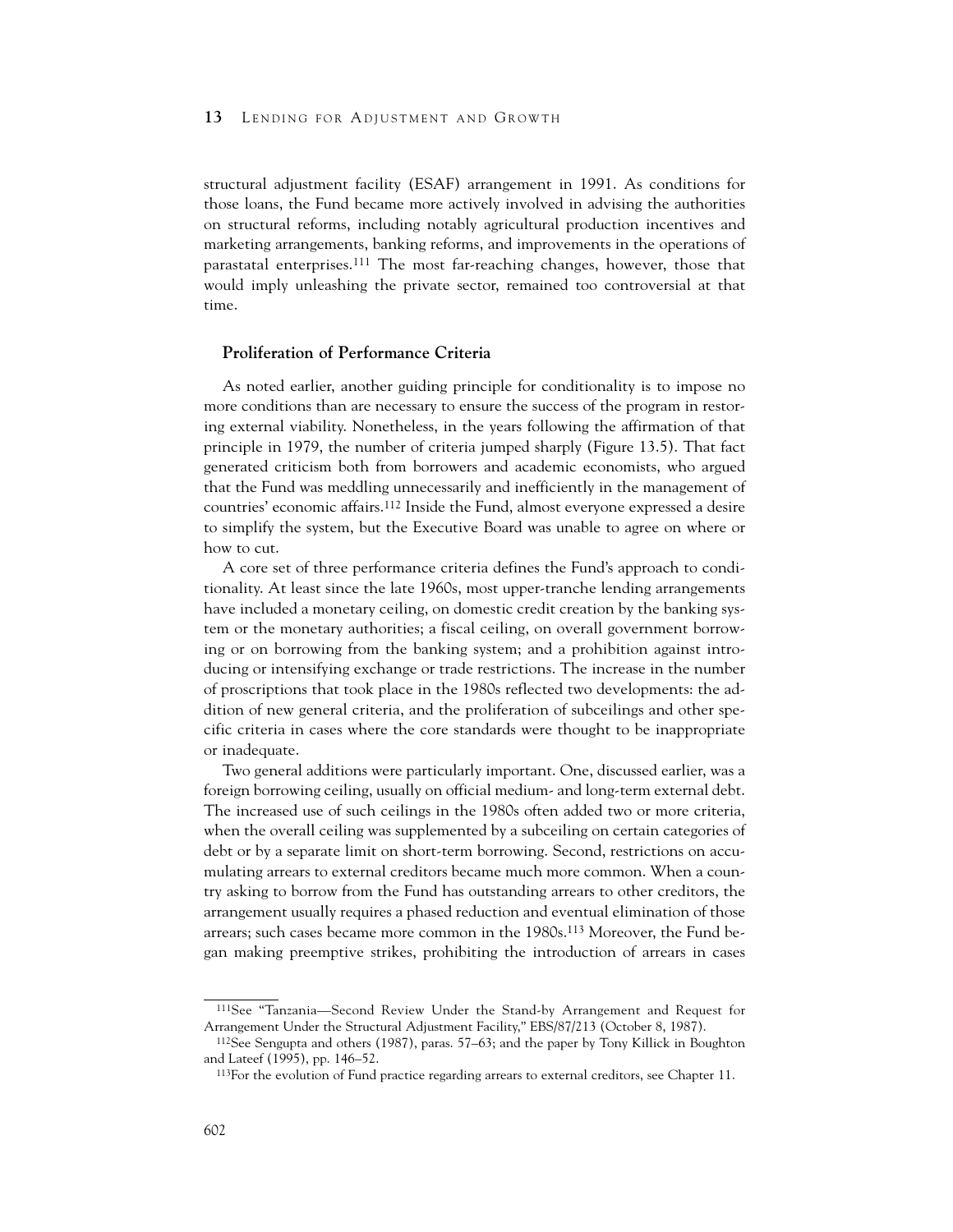

**Figure 13.5 Performance Criteria, 1968–90**

where no arrears existed but where a real danger was thought to be present.<sup>114</sup> Largely because of these two factors, all Fund arrangements beginning in 1983 included at least five performance criteria, whereas many earlier arrangements had fewer clauses.115

The larger and more controversial issue relates to the proliferation of subceilings and other criteria that derive from the circumstances in a particular country. A substantial minority of programs in the 1980s included "balance of payments tests," most often as a floor on the net foreign assets of the monetary authorities. That criterion was designed to prevent the authorities from running down reserves or running up short-term debts to defend an overvalued exchange rate. Alternatively, as described earlier in this chapter, many programs included "real exchange rate rules" requiring the authorities to adjust the nominal exchange rate in response to changes in the inflation rate. Since exchange rate policy was commonly an important concern in program design, criteria such as these often raised the total number of performance clauses to the high single digits without doing any violence to the injunction limiting criteria to the key macroeconomic indicators. In fact, by 1986 all upper-tranche arrangements contained at least eight performance clauses, and many contained several more than that.

<sup>114</sup>For several months in 1984–85, Fund arrangements also included a performance criterion prohibiting drawings while payments to the Fund were in arrears. Subsequently, that clause was replaced by a general condition governing arrangements with countries in arrears; see Executive Board Decision No. 7678-(84/62), adopted April 20, 1984; and No. 7908-(85/26), adopted February 20, 1985 (in the Appendix to Chapter 16*)*. The Fund-arrears criterion is excluded from the 1984–85 data in Figure 13.5.

<sup>115</sup>See "Program Design and Performance Criteria," EBS/86/211, Sup. 1 (September 11, 1986).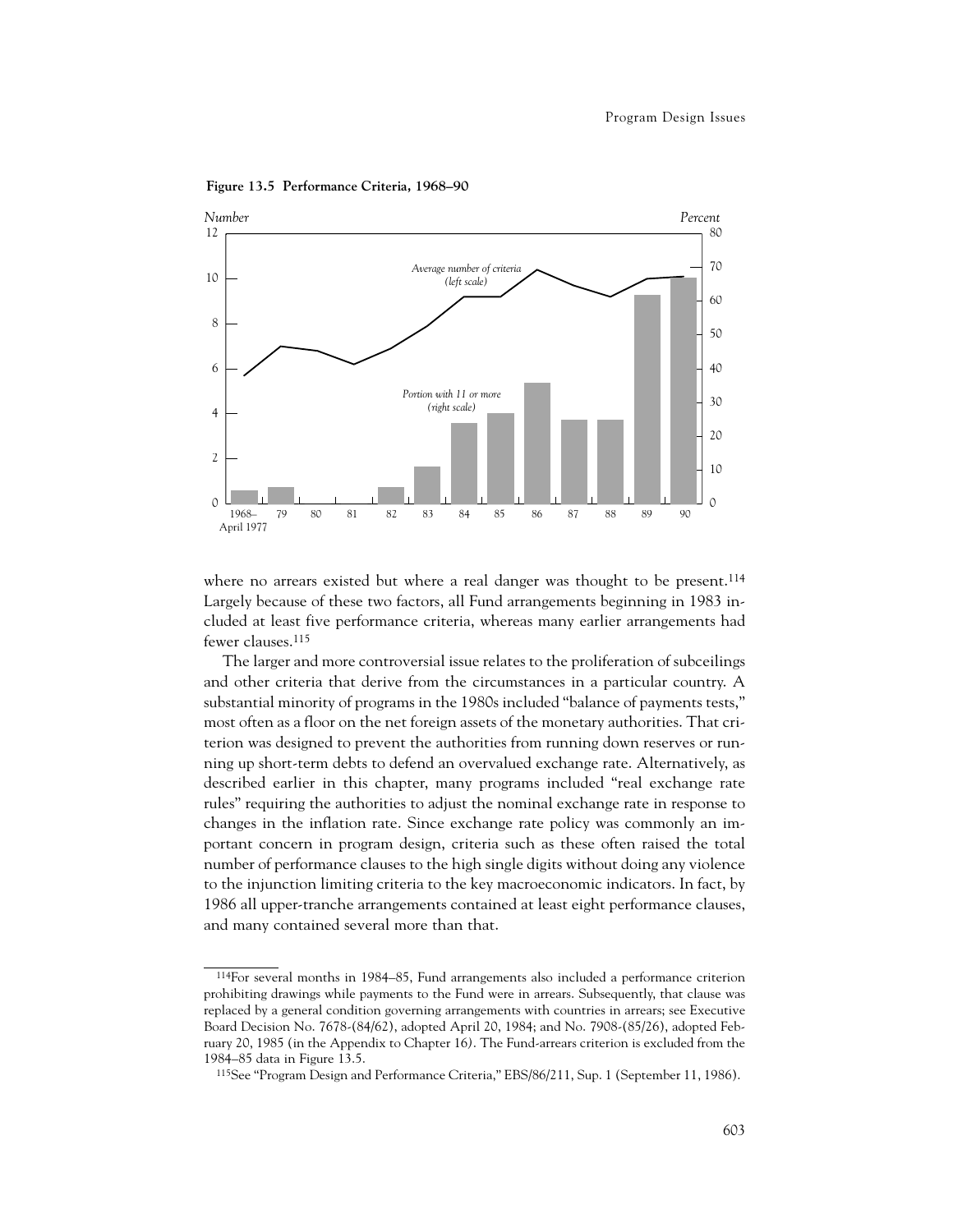If the Fund was vulnerable in the 1980s to a charge of micromanaging the economies of some borrowing countries, the issue related primarily to those cases with double-digit performance criteria. As a rule, where more than ten criteria were applied, the Fund staff had concluded that the standard macroeconomic statistics were inadequate measures of progress, usually because the country's policies included controls that distorted the signals from prices and from monetary and credit aggregates.116 A few stand-by arrangements with as many as 15 criteria had been written as early as the 1960s. By the mid-1980s, the portion of programs in which micromanagement was judged (rightly or wrongly) to be necessary for the success of the adjustment program had ballooned. Through 1982, fewer than 5 percent of upper-tranche arrangements contained 11 or more performance clauses. That portion rose sharply throughout the 1980s until it became the rule rather than the exception (Figure 13.5).

Proliferation of very specific conditions took two forms. First, many programs for countries without a strong record of policy implementation included subsidiary as well as overall constraints, such as a ceiling on noninvestment public sector spending and a floor on fiscal revenues in addition to a ceiling on the fiscal deficit. Second, when the authorities themselves undertook to micromanage the national economy through central planning or extensive use of controls on market prices and activity, stand-by arrangements often incorporated constraints on several of the government's own policy levers.117

Yugoslavia provides a clear example of micromanagement in programs for a highly controlled economy. In April 1984, the IMF agreed to lend Yugoslavia up to SDR 370 million (approximately \$390 million) on a stand-by basis over the next 12 months. In applying for the stand-by arrangement, the finance minister and the central bank governor submitted a 24-paragraph Letter of Intent specifying their economic policy program for the coming year. The letter was supplemented by nine detailed "technical notes" explaining exactly how the authorities intended to adjust public sector prices, control the exchange rate, ensure financial discipline in the financial sector, determine interest rates in the banking sector, limit the growth of the banks' domestic assets, control public sector revenues, limit bank lending to the public sector, limit borrowing from abroad, and strengthen the balance of payments. The stand-by arrangement approved by the Executive Board specified a list of some 15 performance criteria that would have to be met before each of the scheduled quarterly drawings could be made. For example, the Letter of Intent stated that the existing freeze on prices would be lifted by May 1, and it set out a plan for subsequently keeping certain public sector prices in line with

<sup>116</sup>Counting the number of performance criteria is somewhat arbitrary. If, for example, a standby arrangement requires the authorities to remove certain exchange restrictions and prohibits them from introducing new restrictions, the constraints could be written in one clause or two. The Fund's practices in this regard did fluctuate over time, and the late-1980s data in Figure 13.5 may not be strictly commensurate with the earlier figures, but the difficulty does not negate the fact of a sharp increase in the 1980s.

<sup>117</sup>See Chapter 2 for a discussion of the more general implications of the Fund's analysis of centrally planned economies.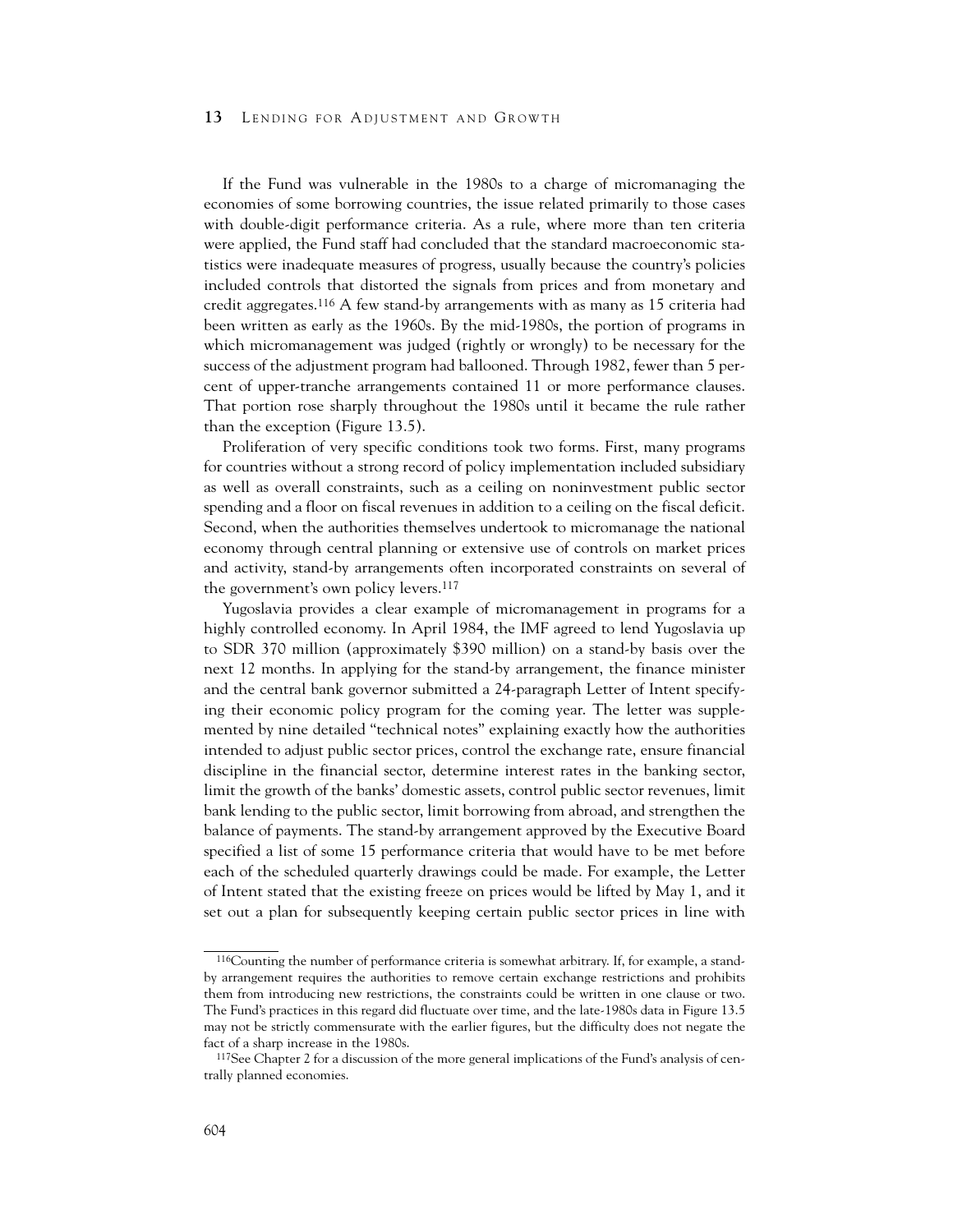market forces. The stand-by arrangement provided that "Yugoslavia will not make purchases . . . [d]uring any period in which . . . the intention regarding the price freeze . . . has not been carried out; or . . . the targets regarding prices of railway transportation [etc.] . . . have not been met."118 In the event, Yugoslavia met most of the conditions, the Executive Board granted waivers for the exceptions, and the full amount of the arrangement was drawn.

The most comprehensive review of this issue took place in 1987. Directors from indebted countries generally attributed the "irritating" and "intimidating" proliferation of performance clauses to an "increasing aversion to risk" on the part of the Fund (in the phrase of Alexandre Kafka, the Director for Brazil) and on an "obsession" with quantitative precision (Ghassem Salekhou of Iran) rather than to an increasing complexity of problems the Fund was called upon to solve. Directors from creditor countries, however, were cautious about trying to reduce the complexities; some, such as Charles H. Dallara (United States), called for a broadening of the range of performance clauses to cover structural policies as well.119 Given these divergent views, it is not surprising that no consensus was reached on changing the Fund's policies. Even so, the issue had been aired at the table, and the staff subsequently did manage to whittle down the number of performance clauses slightly.

## **Prior Actions**

Yet another delicate balancing act arose with regard to whether the Fund should insist that borrowers take corrective actions *before* drawing on the Fund's resources. Requiring prior actions was considered punitive by some and merely prudent by others. Accordingly, the 1979 guidelines stipulated that a "member may be expected to adopt some corrective measures before a stand-by arrangement is approved by the Fund, but only if necessary to enable the member to adopt and carry out a program consistent with the Fund's provisions and policies" (Guideline 7). In practice, this guideline often meant that countries with a poor "track record" of policy implementation might be required to prove a new level of determination before management would agree to present the request to the Executive Board. It thus raised the specter of unequal treatment and was to be used as sparingly as possible.<sup>120</sup>

During the 1980s, the requirement of prior actions became common, especially in the form of exchange rate devaluations or other action to correct for an earlier loss of international competitiveness. Tax reforms and adjustments to administered prices also were frequent candidates for prior action. Since the management of the

<sup>118&</sup>quot;Yugoslavia—Stand-by Arrangements," EBS/84/65, Sup. 1 (April 19, 1984).

<sup>119</sup>Minutes of EBM/87/70 (May 6, 1987), p. 6 (Kafka), p. 26 (Salekhou), and p. 41 (Dallara). The point about excessive conditionality being intimidating to potential borrowers was made by Janardana Reddy (Alternate—Fiji).

<sup>120</sup>Note the distinction between "prior actions" taken before Board approval and "preconditions" to be carried out after Board approval but before drawing on the arrangement. Avoidance of preconditions was one of the issues raised in the discussion of Sierra Leone described earlier in this chapter.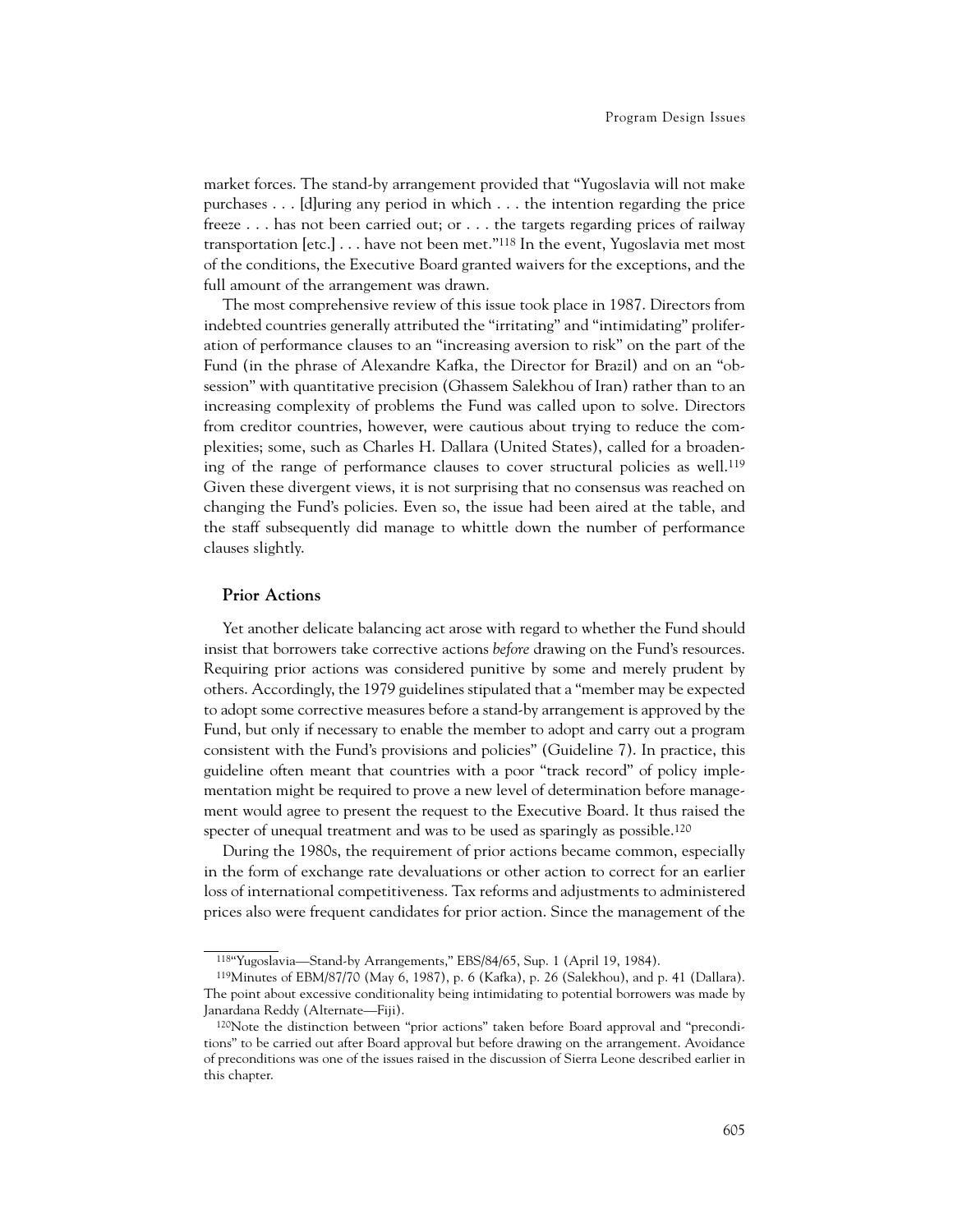exchange rate usually was too sensitive an issue to be controlled through an explicit performance criterion, an initial devaluation often preceded Fund approval of an arrangement (either as a required prior action or as a preemptive move by the authorities). Commitments on subsequent actions in many cases were handled through a separate letter from the authorities seen only by the Fund's management and a few senior staff, not by the Executive Board.

The staff gradually abandoned the notion that the use of prior actions should be minimized. The background paper for the 1986 conditionality review argued that "the importance of prior actions in establishing the credibility of the member's program cannot be overstressed." Although that conclusion was challenged by several Executive Directors at the review (notably Finaish, Kafka, Julius Ismael of Indonesia, Samba Mawakani of Zaïre, and Salekhou), the Managing Director summed up the sense of the Board by saying that "most Directors stressed that prior actions were often critical to the success of programs." <sup>121</sup>

## **Allowing for Contingencies**

Economies never evolve in quite the way that economists and politicians expect. Owing to misjudgments about the structure of the economy or to external shocks (or both), the Fund sometimes found that a country was failing to progress satisfactorily toward external viability even though it had met all of the specified performance criteria. Similarly, failure to meet the performance criteria in a standby arrangement did not necessarily mean that the economy was in poor shape.122 In either case, the Fund had liberal recourse to waivers for and revisions in performance criteria.123 Because of the uncertainties and potential delays associated

<sup>121&</sup>quot;Program Design and Performance Criteria," EBS/86/211 (September 8, 1986), p. 7; minutes of EBM/86/190–91 (December 3, 1986); and Polak (1991), p. 13.

<sup>122</sup>In 1988, the staff reviewed 149 stand-by and extended arrangements approved during the preceding five years. In 25 percent of the cases, the performance criteria had been observed and the overall external objectives of the program had been met; in another 36 percent, neither category had been satisfied. Of the remainder, in 17 percent of the cases the authorities had met the performance criteria but had failed to meet their external goals, while in 21 percent the external goals had been met despite a breaching of some of the performance criteria. See "Conditionality," EBS/88/50 (March 2, 1988), Table 4, p. 28.

<sup>123</sup>When performance clauses were introduced in the late 1950s, the intention was that the country would have an automatic right to draw on the stand-by arrangement as long as it met the specified criteria. Post-approval program reviews were primarily to set criteria for the remaining part of the arrangement in situations where complete data were not available at the outset. As experience increasingly showed that the linkages between performance criteria (adhering to the agreed policies) and economic performance (achieving external viability in the sense described on p. 557) were not always firm, midterm reviews increasingly were used to reevaluate the proper settings for the performance criteria or to evaluate the need for waivers of the original requirements. As Polak (1991, p. 56) observes, this practice weakened the guarantee implicit in the initial agreements, but it did introduce a necessary degree of flexibility. Although no survey of the incidence of waivers was made at the time of the study mentioned in the preceding note, a 1987 review found that waivers or modifications in performance criteria were granted in about half of the programs approved during 1983–86; "Program Monitoring—Recent Experiences," EBS/87/48 (March 2, 1987), p. 14.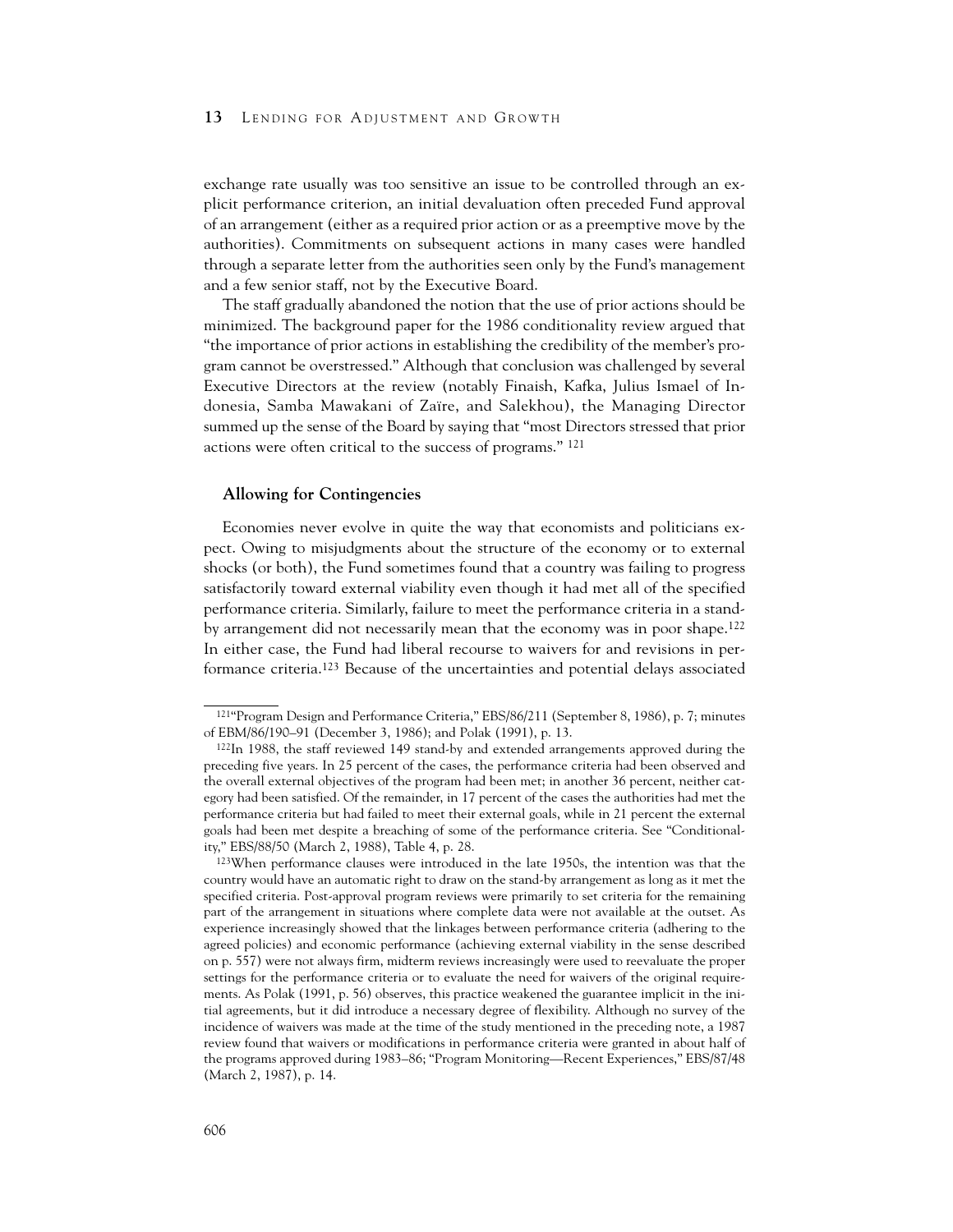with having to request a waiver or modification, some borrowers began pressing for contingency provisions in the initial agreement.

The Fund was galvanized into action on this issue by the necessity of including contingency provisions in the 1986 stand-by arrangement with Mexico. As related in Chapter 10, the Managing Director broke a stalemate in the negotiations with Mexico by introducing two innovative contingency clauses: one that would allow the government to undertake additional investment spending (financed in part by loans from the World Bank) if output growth fell below a benchmark rate, and one that linked the amount of financing to the price of oil (an unexpected fall in the price of Mexico's exported oil would trigger additional credits from the Fund and the commercial banks, and a rise would trigger a reduction).124 Even before the ink was dry, the Fund had to decide whether this type of provision should be made more generally available.

The staff prepared a paper in the fall of 1986 that set out the issues related to contingency provisions but avoided taking a position on whether their use should be generalized in the Fund. The paper particularly stressed the danger that relaxing conditionality in the event of adverse external developments could weaken the authorities' commitment to undertake adjustment at the very moment when the need for adjustment was greater than ever. Provision for automatic adjustment could, however, strengthen the initial agreement and increase the likelihood of its success (as had clearly happened with the Mexican arrangement).125 Executive Directors, on the whole, were more impressed by the dangers than by the promises, and no action was taken: "Most Directors were not ready to consider any *generalized* use of such schemes *at this time* and emphasized the need to approach this matter *with caution and on a case-by-case basis*" (summing up; emphasis added).126 Contingency mechanisms related to a borrower's growth rate were particularly discouraged, and most Directors felt that contingencies related to export prices should be examined again in the next scheduled review of the Compensatory Financing Facility (see Chapter 15). For the moment, the Managing Director had a limited mandate to experiment if necessary but not to push the boundaries any further.

<sup>124</sup>For several years prior to 1986, many Fund arrangements provided for automatic technical adjustments in cases where the quality of the data base was inadequate, and for more substantive adjustments in response to exogenous shifts in the availability of financing. The closest precedents for the type of automatic contingency adjustments included in the 1986 Mexican program are found in arrangements for Chile and South Africa. Chile's stand-by arrangements of 1968 and 1969, and the 1985 extended arrangement, included provisions for revising certain performance criteria in case of major changes in the price of copper. The 1982 stand-by arrangement for South Africa provided for revisions if the price of gold fell below a benchmark level.

<sup>125&</sup>quot;Program Design and Performance Criteria—Automatic Adjustments in Response to Developments in Commodity Prices and Economic Growth," EBS/86/211, Sup. 2 (November 11, 1986); see Appendix I and II for the pre-1986 experience summarized in the preceding footnote.

<sup>126</sup>The Board discussion was at EBM/86/190–91 (December 3, 1986) and 192 (December 5); for the Managing Director's summing up on the role of contingency allowances and automatic adjustments, see the minutes of meeting 86/91, pp. 51–53. The quoted passage is found on p. 52.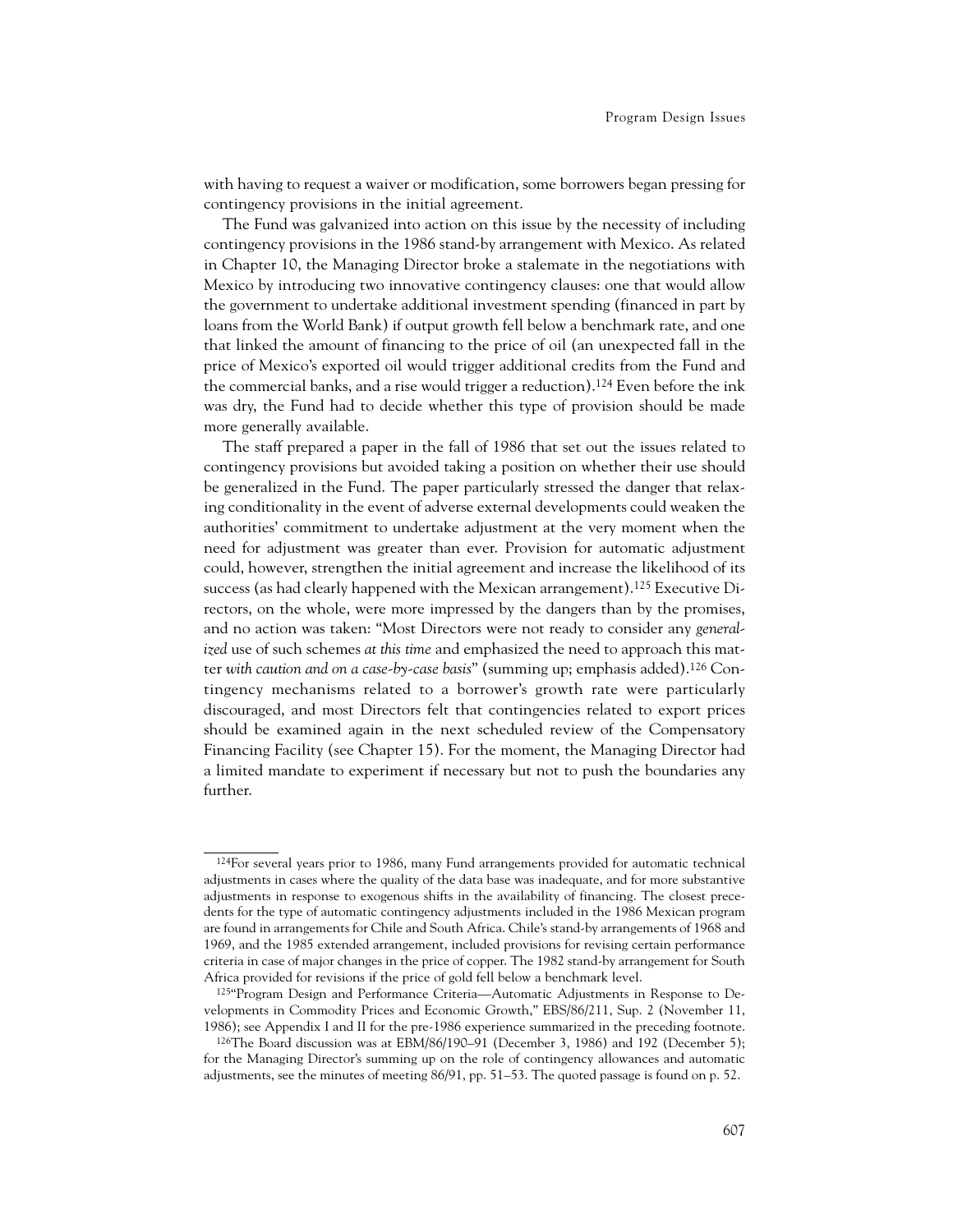# **Growth-Oriented Adjustment?**

The purposes of the International Monetary Fund are: . . .

(ii) To facilitate the expansion and balanced growth of international trade, and to contribute thereby to the promotion and maintenance of high levels of employment and real income and to the development of the productive resources of all members as primary objectives of economic policy.

#### *Articles of Agreement*, Article I

The single issue that dominated the conditionality debates more than any other was the relationship between adjustment and growth. So crucial was this linkage for economic success and political stability that partisans often resorted to demagoguery. On one side, it was argued that adjustment was synonymous with austerity and that austerity was the enemy of growth; on the other, that growth could not be sustained without effective adjustment. Both arguments, of course, were true, but neither was much help. An excessive current account deficit can be reduced either by stimulating exports (which will raise growth) or by compressing imports (which may depress growth). During an adjustment phase, import compression almost always precedes whatever stimulus may occur to exports, so that growth is likely to be weakened in the short run. Countries can sometimes sustain growth temporarily by ignoring the balance of payments constraint, but sooner or later usually within a few years—they will have to confront the unpleasant calculus of the adjustment process.

Until the mid-1970s, the Fund's lending arrangements were always for a short enough period that conflicts between growth and adjustment did not arise. Extended arrangements, whether made through the EFF or categorized as longer-term stand-by arrangements, raised the problem of perseverance: What could the Fund do to ensure that borrowers could adhere to an adjustment program for three years or more and not be thrown off course by a severely depressed economy? The staff recognized this problem explicitly in a paper prepared for a 1978 review of conditionality:

Purely deflationary policies . . . may . . . have a deleterious effect on investment and fail to encourage the required shift of resources to the external sector. In the absence of an improvement in . . . growth . . . political and social pressures will in the course of time cause a reversal of [adjustment] policies with the result that the task of eventual correction may become more formidable.127

The Executive Board discussion in February 1979 revealed a fundamental split in perception. Byanti Kharmawan argued that developing countries frequently got into economic difficulties because of factors outside their control, such as natural disasters or declines in the prices of their export commodities. Forcing countries to adopt contractionary macroeconomic policies at such times was likely to depress

<sup>127&</sup>quot;Conditionality in the Upper Credit Tranches," SM/78/103 (April 19, 1978), p. 3.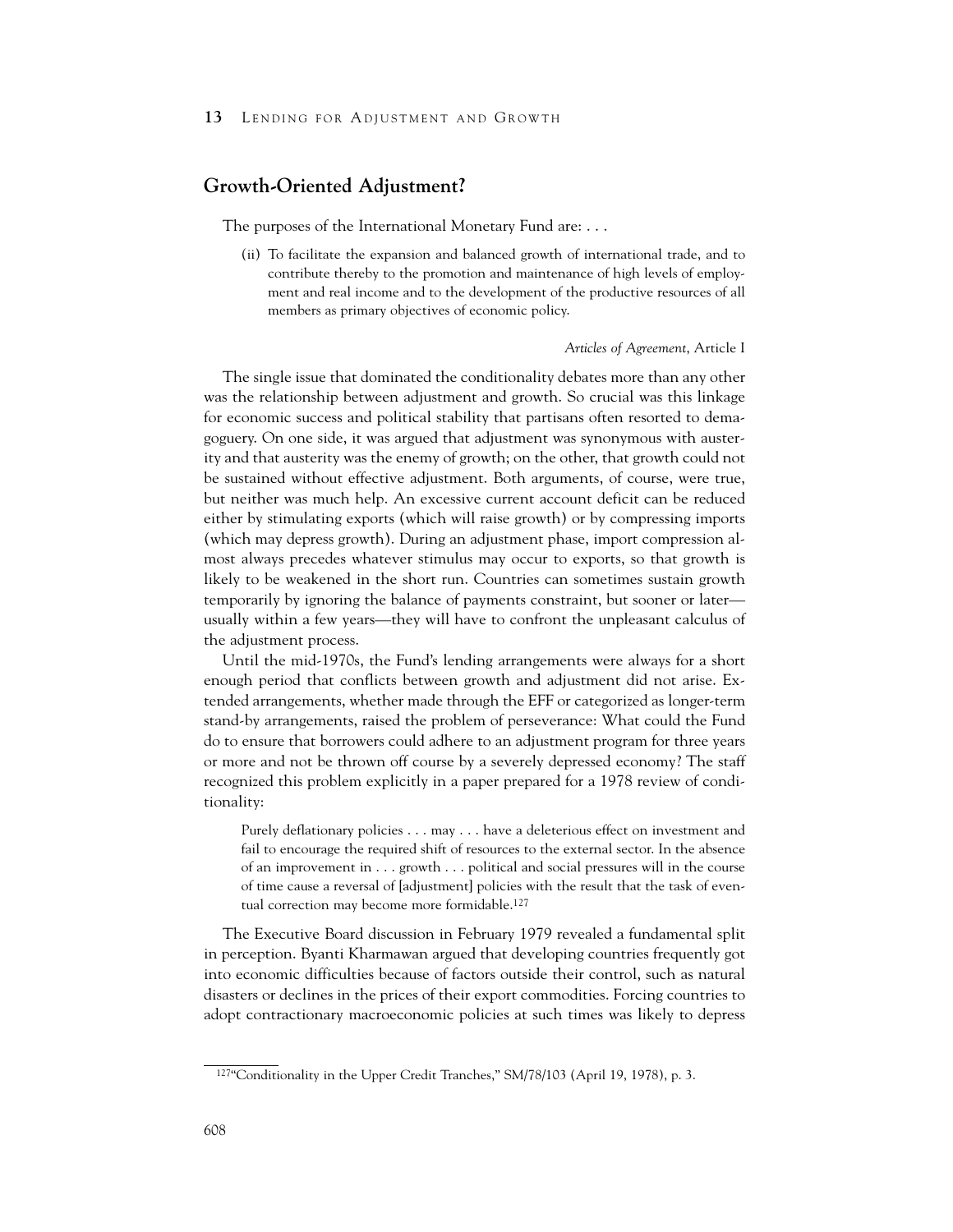their growth prospects further and to be counterproductive both for the borrowing country and for the preservation of the Fund's assets. Kharmawan concluded that the nature of conditionality should take account of and vary with the source of the country's problems. Eckard Pieske (Germany) and others threw cold water on that idea, responding that a country's obligation to bring its external accounts into balance did not depend on the origins of the problem.128

The staff, in any event, did not have a model for making adjustment more conducive to economic growth, and efforts to find one floundered quietly throughout the first half of the 1980s. In a debriefing after the Interim Committee meeting of February 1983, de Larosière asked the staff to use a "keen eye to single out only those elements of economic activity that really have to be restricted, in order to sustain as much real growth as possible." Because of the ongoing debt crisis, growth would be more difficult to achieve than in the past, and the Fund would have to be "more imaginative" and to get "involved in aspects of economic development that are more fundamentally political."129 Without a specific blueprint, however, it was difficult to make much headway in that direction.

The Fund was galvanized into a more concerted effort after the 1985 Annual Meetings in Seoul, principally in response to U.S. Treasury Secretary James Baker's call for "growth-oriented adjustment."130 As discussed in Chapter 10, the "Baker strategy" identified a set of heavily indebted countries and aimed to prod creditors into providing additional financing on terms that would enable those countries to maintain essential imports in the short run and to reorient adjustment toward export- and growth-stimulating activities. Part of the Fund's response was to undertake a thorough reexamination of whether the standard conditionality on Fund lending could be restructured to support this growth-oriented strategy. During the conditionality review held a few months later, Executive Directors stressed that "more thought and more work was called for on the . . . relationship between Fund programs and growth."131

For the 1986 conditionality review, the issues paper prepared by ETR argued that, despite the persistence of "public misperceptions," conventional adjustment programs were already well designed to promote sustainable growth over a medium-term period; the misperceptions were attributable to the fact that adjusting countries often experienced a temporary slowdown in growth from *un*sustainable levels. The paper concluded that although more effective structural adjust-

<sup>128</sup>Minutes of EBM/79/29 (February 16, 1979), pp. 3–5. This argument, however, cut in both directions. At the Board meeting on Sierra Leone several months later (see above, p. 566), Onno Ruding argued that the arrangement should be subjected to especially strong conditionality because the economy's problems were largely domestic in origin.

<sup>129</sup>Summary notes (prepared February 23, 1983) on the Managing Director's remarks of February 17, prepared in the Managing Director's office. In IMF/RD Managing Director file (Accession 85/33, Box 3, Section 376).

<sup>130</sup>Separately but simultaneously, the Fund increased its focus on growth in structural adjustment programs for low-income countries that were financed by the structural adjustment facilities (SAF and ESAF). See Chapter 14.

<sup>131</sup>Chairman's summing up, minutes of EBM/86/13 (January 27, 1986), p. 12.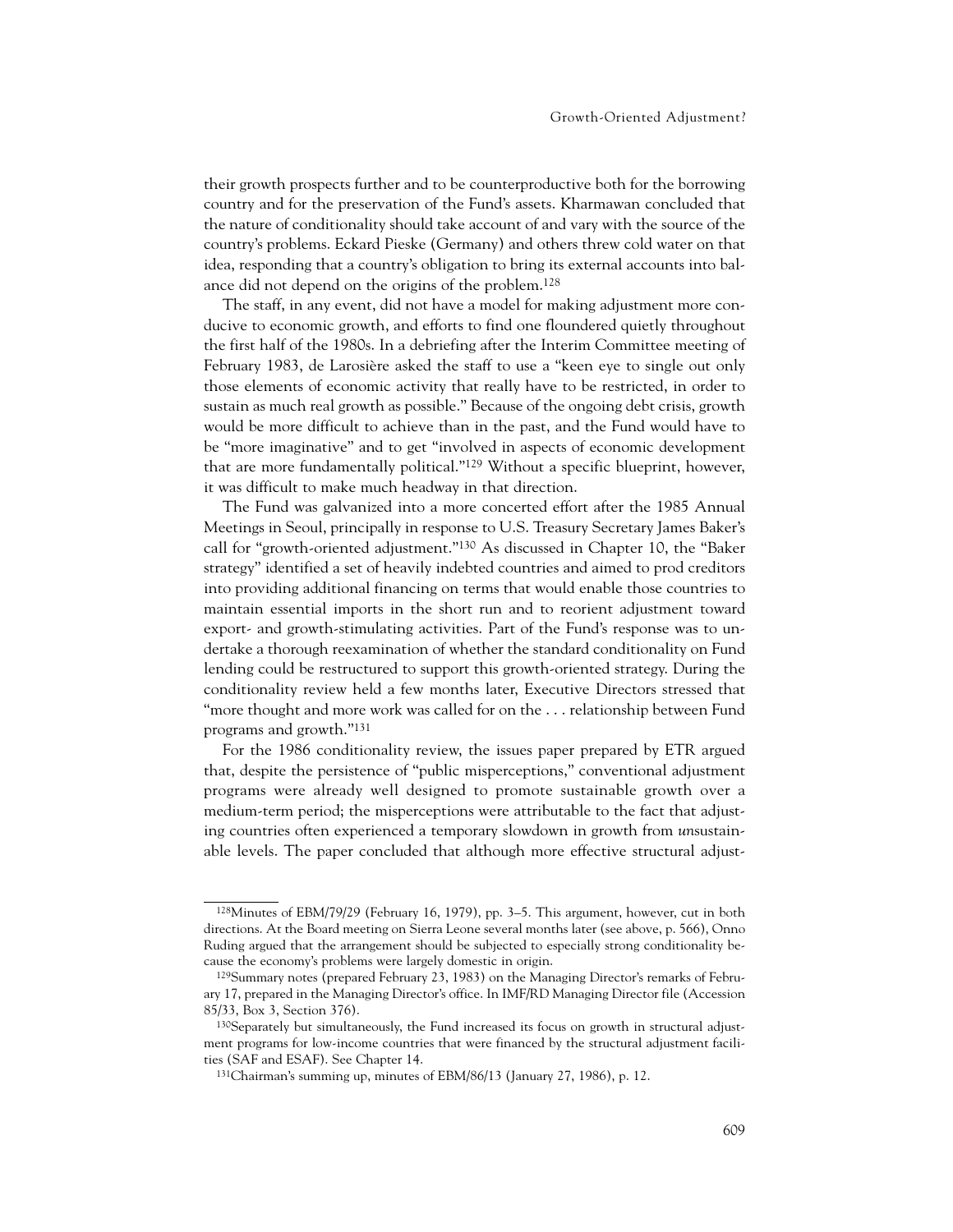ment measures could contribute further to the promotion of growth, the existing guidelines on conditionality—which permitted the imposition of conditions on microeconomic variables "only in exceptional cases"—provided sufficient scope for the design of growth-oriented programs.132 "Widespread attention" had been paid to structural issues in the design of programs in the first half of the 1980s, although the staff acknowledged that "the reforms achieved were often of a stepwise, piecemeal character."133

After discussing the matter for two days, Executive Directors agreed on January 27 that the Fund should do more to promote the restoration of growth in the heavily indebted countries, but they also supported the staff's view that the guidelines on conditionality in Fund-supported programs should not be changed to support a more growth-oriented strategy.134 In summing up the Board discussion, the Managing Director concluded:

A number of Directors felt that the Fund should give higher priority to the supplyside, structural aspects of Fund programs . . . in close association with the World Bank. . . . However, several other Directors warned the Fund staff not to go too far in the formulation and follow-up of microeconomic policies. While a few Directors held the view that conditionality guideline 9 on performance criteria should be extended to cover microeconomic criteria in a more routine way, this view was not supported by the majority of the Board.135

This reexamination continued with a review paper prepared in the Research Department, which was discussed at an Executive Board seminar in October 1986. While again defending the Fund's macroeconomic orientation to conditionality, the Research Department paper laid out several policies that could be expected to raise a country's sustainable growth rate. Setting interest rates at realistic levels (positive in real terms) helps to prevent capital flight, strengthen the domestic financial system, and provide funds for domestic investment. Public sector investments should be aimed at those with the highest social rates of return. And relative prices, including exchange rates, should be set so as to reflect underlying market pressures. The Fund's neoclassical emphasis on liberalization and macro-

<sup>132&</sup>quot;Issues in the Implementation of Conditionality: Improving Program Design and Dealing with Prolonged Use," EBS/85/265 (December 5, 1985), p. 11 (on the growth issue) and pp. 36–37 (on the guidelines for conditionality).

<sup>133&</sup>quot;Aspects of Program Design—A Review of the Experience in the 1980s of Countries with Upper Credit Tranche Arrangements Approved in 1982," EBS/85/277 (December 17, 1985), p. 63.

<sup>134</sup>The prevailing view was that the guideline limiting the use of microeconomic variables as performance criteria to "exceptional cases" had not prevented the staff from introducing such variables where it was appropriate to do so, and that the practice should not be generalized any more than it already was. Luke Leonard (Alternate—Ireland) suggested that it would be better to amend the guideline to reflect the already fairly general practice, and J. de Beaufort Wijnholds (Alternate—Netherlands) suggested that if the Board wanted the staff to go further in this direction, then the guideline should be amended. Most other Directors spoke in favor of the status quo.

<sup>135</sup>Minutes of EBM/86/13 (January 27, 1986), p. 14.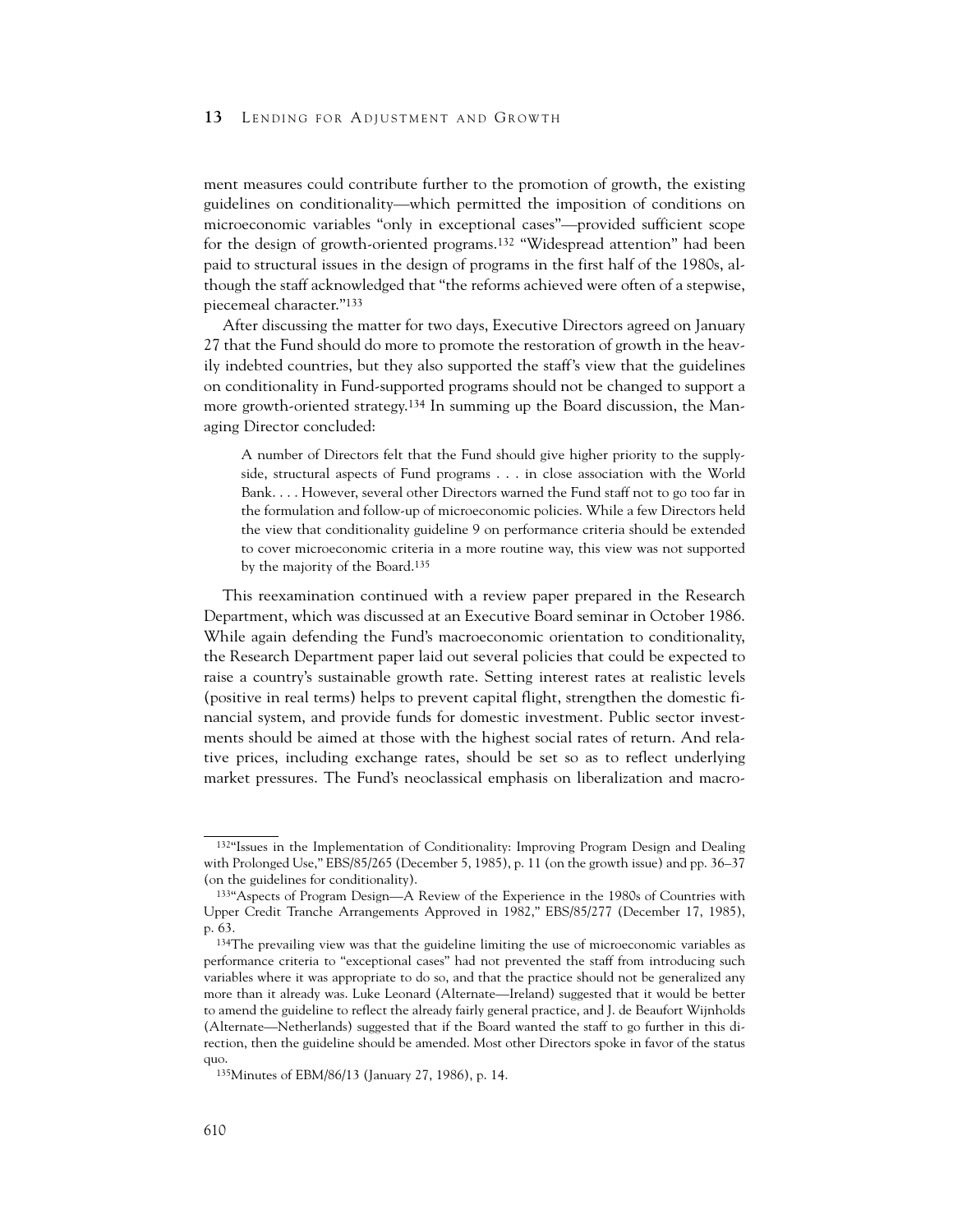economic stabilization should, the report argued, provide the economic strength needed to pursue these longer-run growth-oriented policies.136

The Executive Board seminar brought forth several suggestions for broadening the design of Fund-supported programs to promote economic growth more directly. E.I.M. Mtei observed that the basic monetary model describes static equilibria; to study the requirements for economic growth, one needs a dynamic model that takes account of the fact that activity-depressing effects often work much more quickly than those that stimulate longer-run growth. Finaish remarked that since the usual staff approach was to assume a growth rate and to examine its implications, the first step should be to endogenize the growth rate in the model. On more specific issues, Jacques Polak argued that more could be done to strengthen banking systems in developing countries, Guillermo Ortiz suggested that the Fund had to take account of the fact that excessive indebtedness depressed growth, and Charles Dallara noted the importance of taking account of the supply-side effects of macroeconomic instruments such as fiscal policy.137

The next step involved a public airing of the issues, which gave the staff an opportunity to obtain the views of leading academics and policymakers, and to try to develop a coordinated response with the World Bank. The two institutions held a joint symposium in February 1987, which generated a stimulating collection of papers (Corbo, Goldstein, and Khan, 1987) but no consensus on how the Fund might alter its adjustment strategy other than at the margins. Stanley Fischer suggested that the Fund could help alleviate the recessionary effects of adjustment by recognizing that inflation may worsen government deficits and by promoting productive public sector investment. He also cited devaluations supported by incomes policies and the "avoidance of excessively high interest rates" as potentially growthinducing tactics (p. 172). More generally, Fischer endorsed the neoclassical strategy of economic liberalization and export promotion, as did many other speakers at the conference. Jeffrey Sachs, however, warned of the dangers of accepting a "facile orthodoxy" that equated "outward orientation with market liberalization." The latter, he argued, was a distraction that often conflicted with the primary need for macroeconomic stability (pp. 292–94). Moreover, Sachs argued that because "extremely unequal income distributions" increased the difficulty that governments faced in improving economic efficiency, adjustment programs should be designed to alleviate distributional problems (p. 323). Manuel Guitián, however, concluded that the Fund's mandate was to help countries restore external viability; if it did that job well, growth would follow as the natural complement  $(p. 69).138$ 

<sup>136</sup>In the published version of the paper, Research Department (1987), see pp. 32–35. Also see above, p. 570.

<sup>137</sup>Minutes of Executive Board Seminar 86/10 (October 20, 1986), pp. 15–16 (Mtei), 21 (Polak), 31–32 (Finaish), 36–37 (Ortiz), and 40 (Dallara).

<sup>138</sup>Fischer was Professor of Economics at MIT at the time of the symposium. He later served as Chief Economist at the World Bank and as First Deputy Managing Director of the IMF. Sachs was Professor of Economics at Harvard. Guitián was Deputy Director of ETR.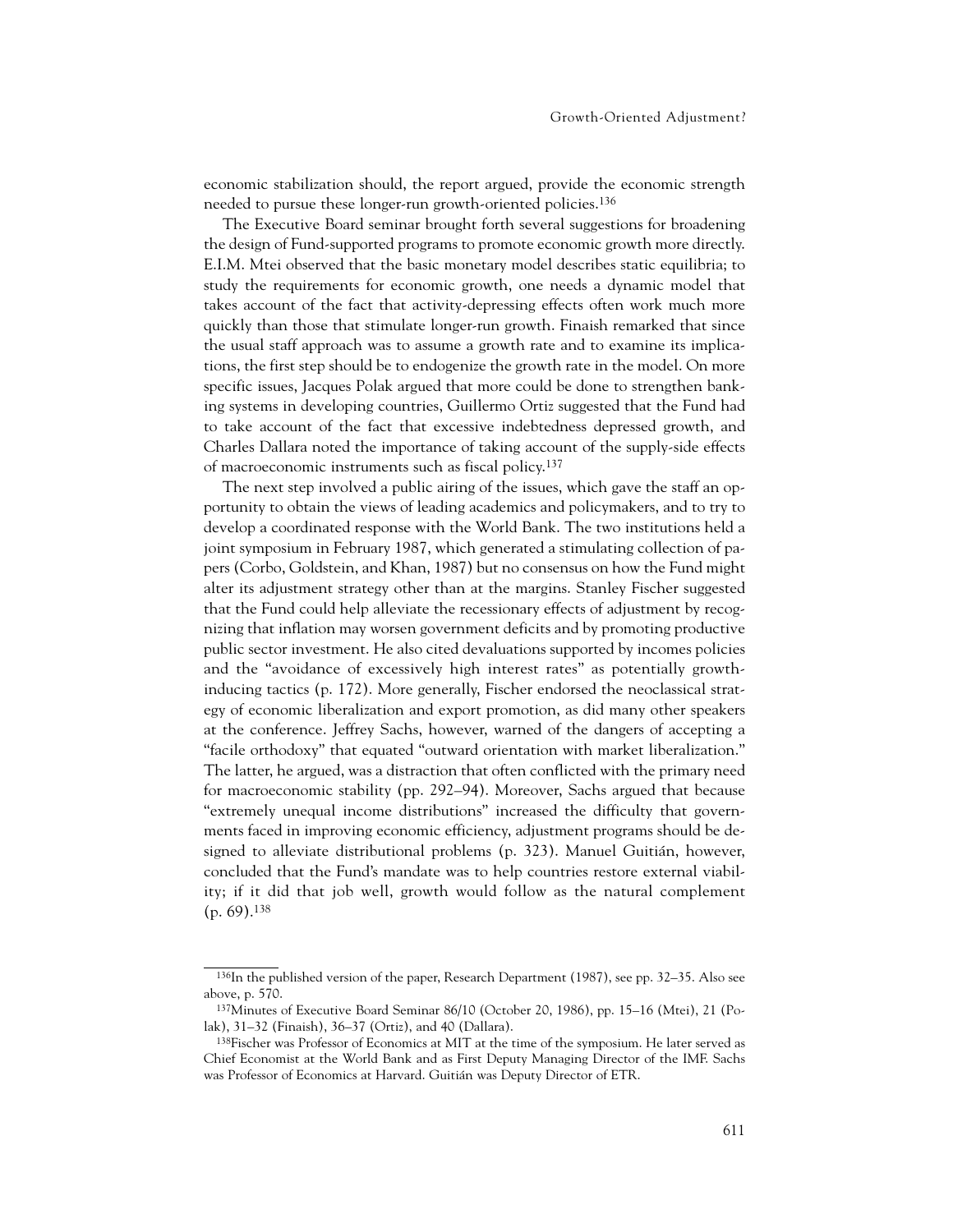Empirical tests of these propositions are difficult to devise, but the general complementarity of stabilization and growth was demonstrated most clearly by occasional attempts to deny or ignore it. At the time of the symposium, Peru was in the early stages of an experiment in which the government unilaterally ran up arrears to foreign creditors, ran down its foreign exchange reserves, allowed inflation to rise sharply, and ignored the consequent collapse in its international credit rating. The economy achieved an output growth rate averaging 9 percent a year for 1986 and 1987 but then ran out of steam. For the next two years, output fell by 9 and 13 percent, respectively. At the end of the decade, Peru's GDP was 5 percent lower in real terms than in 1985 and inflation was raging at an annual rate of 3,400 percent, a collapse that set the stage for a return to economic orthodoxy in the 1990s.139 Such experiences unfortunately provided little guidance for strengthening the economies of countries that took the medicine needed to stabilize but still found growth elusive.

The 1987 G-24 Report (Sengupta and others, 1987; also see above, p. 570) sought to provide help for the latter group of countries by reorienting financial programming more directly toward raising growth rates. Specifically, the report suggested that the Fund should conduct "growth exercises" as a prelude to its financial program exercises. Developing countries typically faced two gaps, the report argued: a shortage of domestic saving to finance potentially profitable capital investment, and a shortage of foreign exchange (from export receipts and inflows of foreign capital) to finance essential imports (for basic consumption needs and capital investment). From those two gaps and a model linking investment to growth, one could in principle calculate the minimum level of external financing needed to sustain a targeted rate of economic growth. Together with the Fund's conventional approach linking domestic financial policies to the balance of payments, one could solve simultaneously for the policy and external-financing requirements for external viability and sustainable growth.140

The staff responded to the G-24 by producing two papers, one setting out a methodology for conducting "growth exercises" and the other analyzing more broadly the determinants of growth in developing countries.141 Essentially, these papers took the basic growth-exercise proposal as a starting point, showed how it could be integrated with financial programming based on the conventional monetary model, and discussed the many theoretical and empirical extensions that

<sup>139</sup>The Peruvian economy is discussed more fully in relation to the country's arrears to the Fund, in Chapter 16. The Brazilian experience with rapid but short-lived growth was similar; see the sections on Brazil in Chapters 9–11, and the summary in Chapter 12.

<sup>140</sup>The two-gap growth model, derived from seminal work by Hollis Chenery and others in the 1960s (see Chenery and Strout, 1966), had long been in use at the World Bank. In the mid-1980s, Bank economists undertook to combine that model with the Fund's monetary approach to produce an operational framework for adjustment with growth; for an exposition, see Khan, Montiel, and Haque (1990). That synthesis provided the theoretical framework for the suggestions from the G-24 Deputies.

<sup>141&</sup>quot;Issues in the Design of Growth Exercises," SM/87/267 (November 17, 1987), and "Financial Programming and Growth Exercises," SM/87/268 (same date).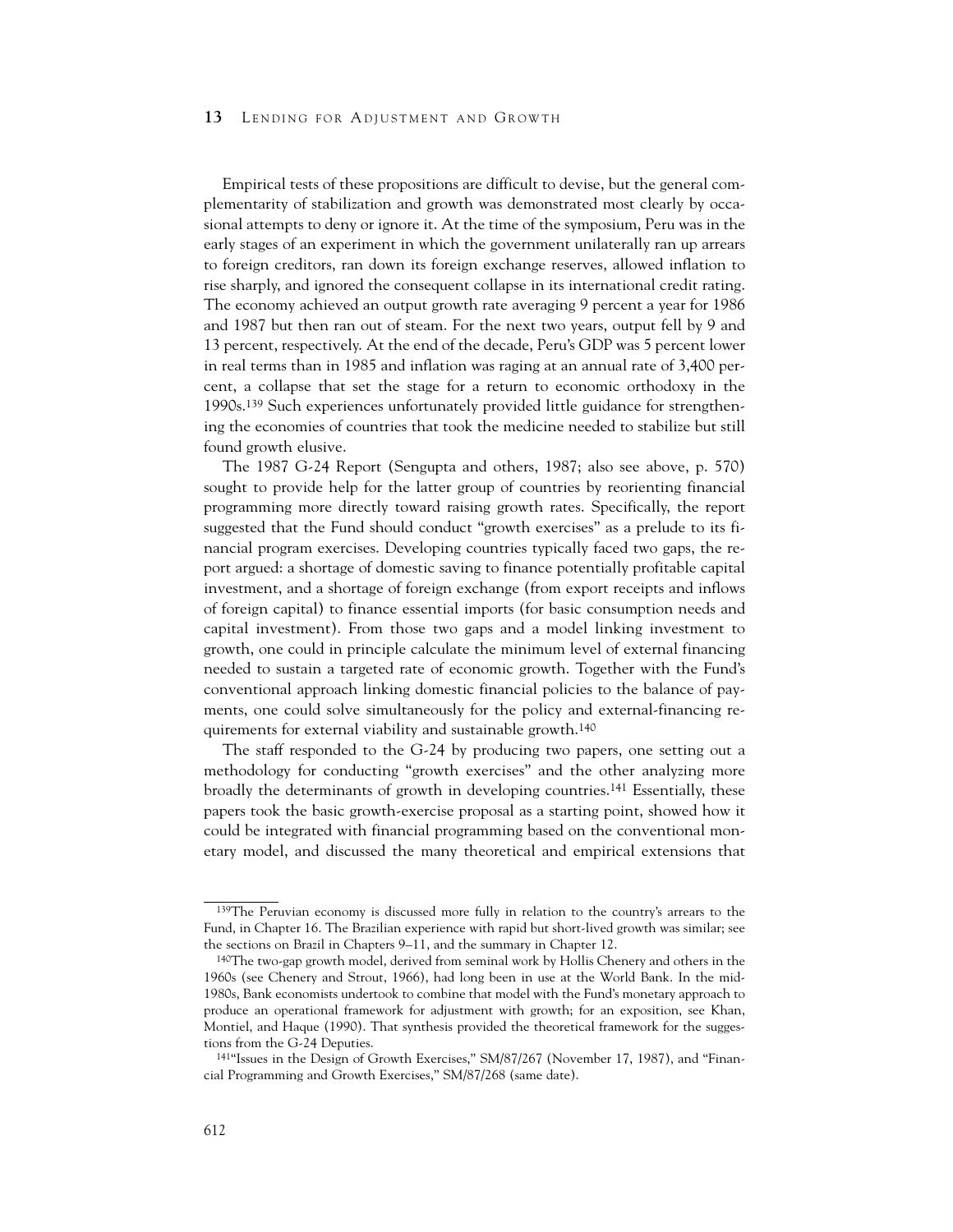might be needed to make the approach applicable to the real world. The staff agreed that growth depended in part on the availability of external financing, but the papers stressed that this relationship was complex and must be embedded in a much broader model in which the roles of structural policies and of potential shifts between capital and labor in production were fully incorporated. In that spirit, the Executive Board approved the growth exercise idea, in principle, in December 1987.142

A few months later, at the 1988 review of the conditionality guidelines, the Board considered anew whether the analysis of the adjustment-growth nexus had progressed to the point where it could be incorporated into the guidelines. The staff paper for the review stated frankly that the primary goal in designing adjustment programs was achieving balance of payments viability. Restoring growth was important for preventing "adjustment fatigue," but no consensus existed on how to direct conditionality toward that objective.<sup>143</sup> Nikos Kyriazidis (Alternate— Greece) rejected that conclusion and asked that "the objective of promoting orderly economic growth, as spelled out in Article IV, Section 1, should be explicitly incorporated into the guidelines." Dallara agreed and proposed that Guideline 9 be amended to state that "nonmacroeconomic" performance criteria are no longer to be limited to "exceptional cases." Dallara suggested several growth-enhancing structural policies that could be stressed in the design of conditionality: elimination of nonmarket pricing systems, measures to strengthen the financial system, improvements in tax and expenditure policies, and efficiency improvements in public enterprises.

The attack on growth-oriented conditionality was led by Directors from developing countries. Ortiz and Arjun Sengupta (India), among others, questioned the view that market liberalization and reduction of institutional constraints would necessarily improve efficiency or raise growth. Sengupta also pointed out that improving efficiency was not sufficient for raising growth in low-income countries, because "savings growth cannot take place without an increase in . . . incomes." Rather than more complex conditionality, what was needed in this view was more flexibility in program implementation. In the words of Mawakani Samba (Zaïre), the Fund should eschew "shock" programs and aim for "gradual adjustment that will preserve growth." If the period for programs were lengthened, borrowers would have the time to carry out their own structural reforms. Similarly, Ahmed Abdallah (Kenya) agreed that structural reforms were needed in many countries but ar-

<sup>142</sup>The endorsement was tentative, as the Managing Director's summing up of the meeting made clear: "Directors emphasized that Fund-supported programs should promote sustainable economic growth in a medium-term perspective. . . . [A] number of Directors felt that quantified 'growth exercises' would be a useful complement to the financial exercises in the design of Fundsupported adjustment programs. . . . Directors expressed concern about the uncertainty necessarily involved in this approach . . . although some speakers noted that uncertainty was also characteristic of the traditional financial programming approach. . . . Directors encouraged the staff to continue its efforts to examine and strengthen the analytical foundations of growth exercises." Minutes of EBM/87/174 (December 16, 1987), pp. 23–25.

<sup>143&</sup>quot;Conditionality—A Survey of Current Issues," EBS/88/50 (March 2, 1988), pp. 9–10.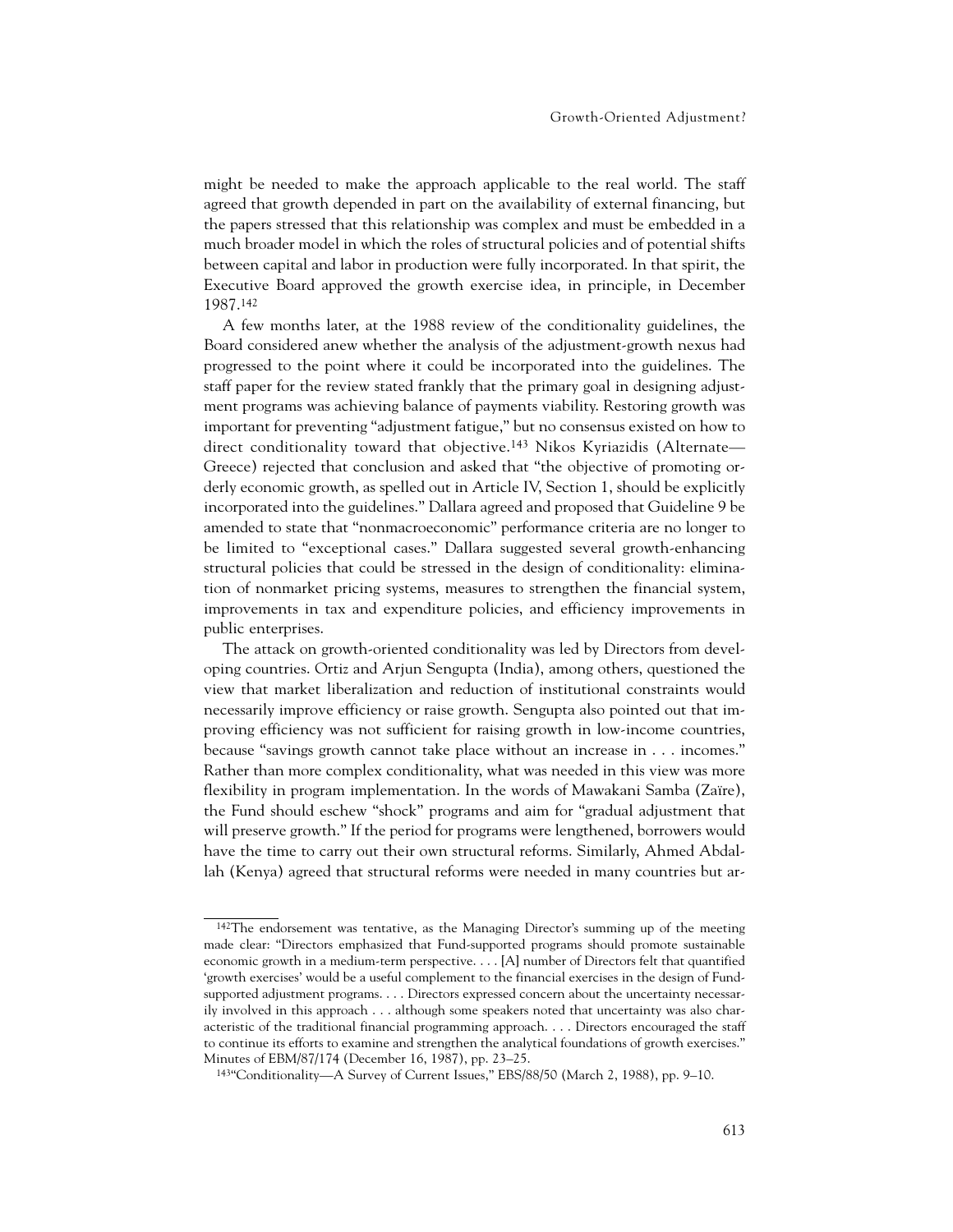gued that it was the authorities' role, not the Fund's, to design and carry out institutional change.144

Despite a universal agreement that growth was a "primary objective of economic policy" and that adjustment would often fail if growth was too long in coming, all efforts to link adjustment to growth foundered on this simple dilemma. Lacking a well-established and validated model of economic growth, the Fund could not require structural reforms as a condition for its credits. Not until domestic political support would emerge for those reforms in their own right—not until the silent revolution could be won—would the dichotomy between growth and stability finally fade away.145

# **Evaluating the Success of Fund Programs**

The experimentation of the 1980s confirmed the difficulty of designing and carrying out effective adjustment programs, but it did not by itself resolve the underlying questions posed at the beginning of this chapter: Was the basic model appropriate, and was the basic strategy successful? Unfortunately, the extensive literature that emerged to evaluate the success of Fund programs is as difficult to evaluate as its subject. An ideal study would compare each country's performance under an adjustment program with the performance it would have had without adjustment. Since that ideal was unattainable, each study tried to approximate it as well as possible given the limitations of data and techniques.

Mohsin Khan's 1990 review of this literature distinguished four branches.146 First, several early studies compared the economic performance of countries before and after implementing Fund-supported adjustment programs. Those studies which mostly covered programs before the 1980s—generally reached ambiguous conclusions. Whether such studies reveal weak effects from Fund conditionality or offsetting effects from other forces is, however, impossible to judge. Second, several other studies of programs from the 1970s and early 1980s compared economic performance of adjusting countries with a "control sample" of nonadjusting countries that are thought to have faced similar conditions. The most sophisticated example of this genre—Goldstein and Montiel (1986)—found no statistically significant effects on performance from adjustment programs.147 Third, a few published

<sup>144</sup>Minutes of EBM/88/58 (April 6, 1988), pp. 5 (Mawakani), 25–26 (Kyriazidis), 31–35 (Dallara), and 40 (Abdallah); and EBM/88/59 (same date), pp. 4 (Ortiz) and 7 (Sengupta).

<sup>&</sup>lt;sup>145</sup>In the first half of the 1990s, the staff continued to analyze relationships between adjustment and growth, primarily through detailed case studies. For two such multicountry studies, see Goldsbrough and others (1996) and Hadjimichael and others (1996).

<sup>146</sup>Khan (1990) includes a comprehensive list and detailed discussion of the studies alluded to in the text of this paragraph. Also see Haque and Khan (1998), Killick (1995), Polak (1991, pp. 41–45), and the papers in Williamson (1983).

<sup>147</sup>Selecting a control group with similar initial conditions is not easy. Santaella (1996) studied more than 100 Fund-supported programs in the period 1973–91 and found that on average, countries faced significantly worse conditions in the period preceding adoption of an adjustment program than in nonprogram periods.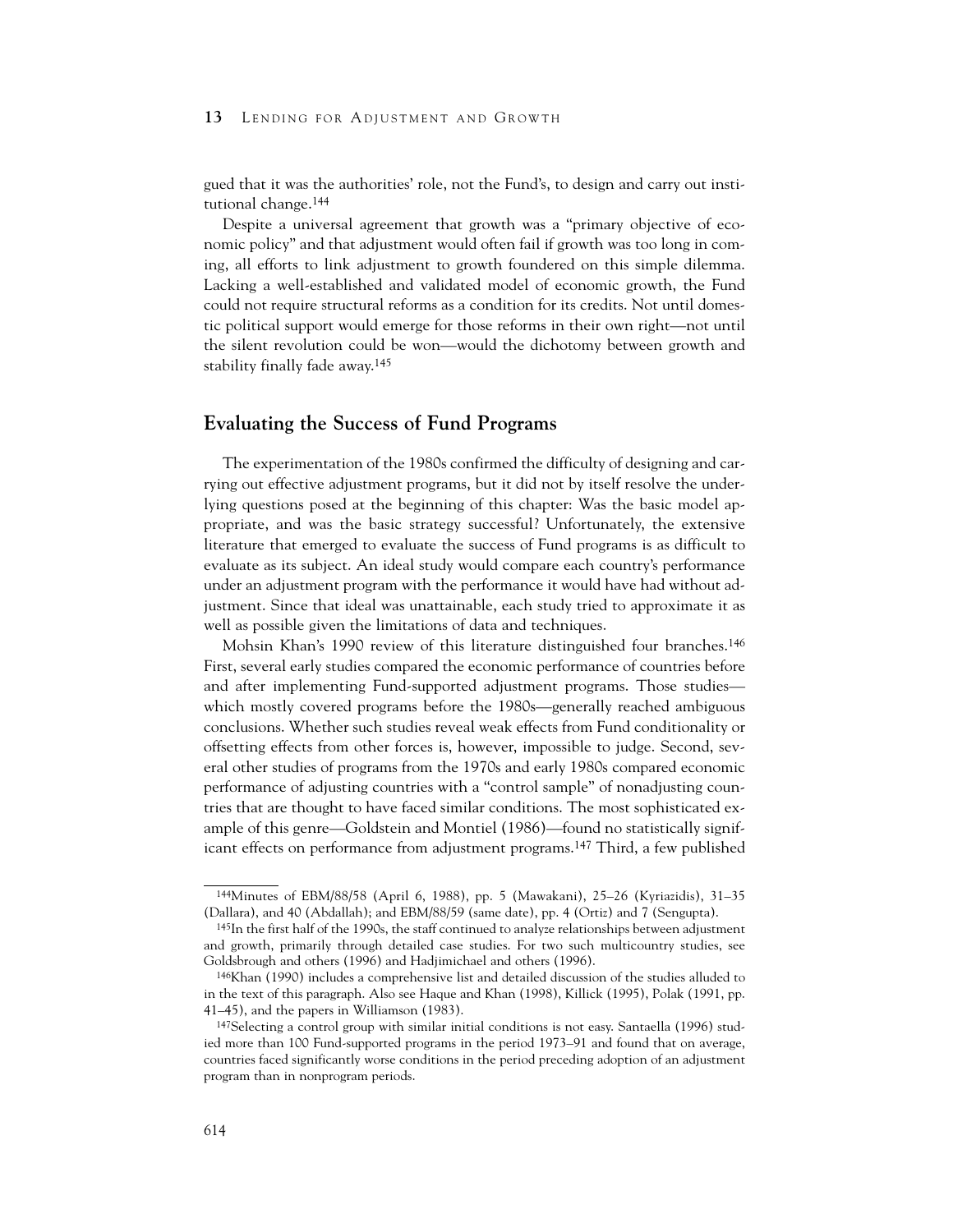studies by Fund staff have compared outcomes for selected macroeconomic variables with the targets specified in the lending arrangements. Those studies though they reveal little about the effects of programs on overall economic performance—found that program targets were met or exceeded in between one-half and two-thirds of the cases. Fourth, econometric studies based on simulation of estimated macroeconomic models, notably by Khan and Knight (1981, 1985), found significant positive effects from the successful implementation of adjustment programs.

Some later studies derived more positive conclusions by isolating the effects of Fund-supported programs from the more general effects of adjustment. For example, Edwards and Santaella (1993) examined 48 devaluations by developing countries between 1948 and 1971 and concluded that devaluation was more likely to have beneficial real effects when undertaken in the context of a Fund-supported adjustment program. Bagci and Perraudin (1997) found beneficial program effects in a comparison of economic performance within countries between periods with and without Fund-supported programs in effect.

The staff also conducted detailed studies for internal review almost annually during this period, as mandated by Guideline 12 (see Appendix). On five occasions, the staff reviewed in detail the experience under all of the upper-tranche arrangements approved in a particular period; on three other occasions, the analysis pertained to selected arrangements of a particular type. In all cases, the straightforward objective was to examine the extent to which countries had carried out their programs and the extent to which they had succeeded in achieving their objectives. These internal studies did not break new methodological ground, but they benefited from more extensive data than was accessible to outside researchers. Broadly speaking, the internal studies confirm the picture that emerges from the published literature: successful adjustment and sustainable growth are elusive goals, largely but not entirely because of the difficulty of carrying out stringent programs over a long enough period. The following summary relates the major findings.148

The first internal study, which covered the 11 arrangements approved in 1977, uncovered a widespread implementation failure. Most of the fiscal ceilings, and about half of the credit ceilings, had been breached. In only three of seven multiyear arrangements had negotiations succeeded in reaching understandings for the second year. Most countries had nonetheless experienced the expected improvements in their balance of payments and in inflation, though not necessarily in economic growth. This study was completed in 1979, shortly after the conclusion of most of the covered arrangements. The authors therefore were not particularly concerned by the apparent failure of programs to restore growth, since the benefits for growth were thought to take longer to appear.<sup>149</sup>

<sup>148</sup>In addition to the unpublished studies summarized here, Schadler (1995) and Schadler and others (1995) present a comprehensive analysis of arrangements approved in 1988–92.

<sup>149&</sup>quot;Adjustment Programs Supported by Upper Credit Tranche Stand-by Assignments, 1977," EBS/79/635 (December 26, 1979).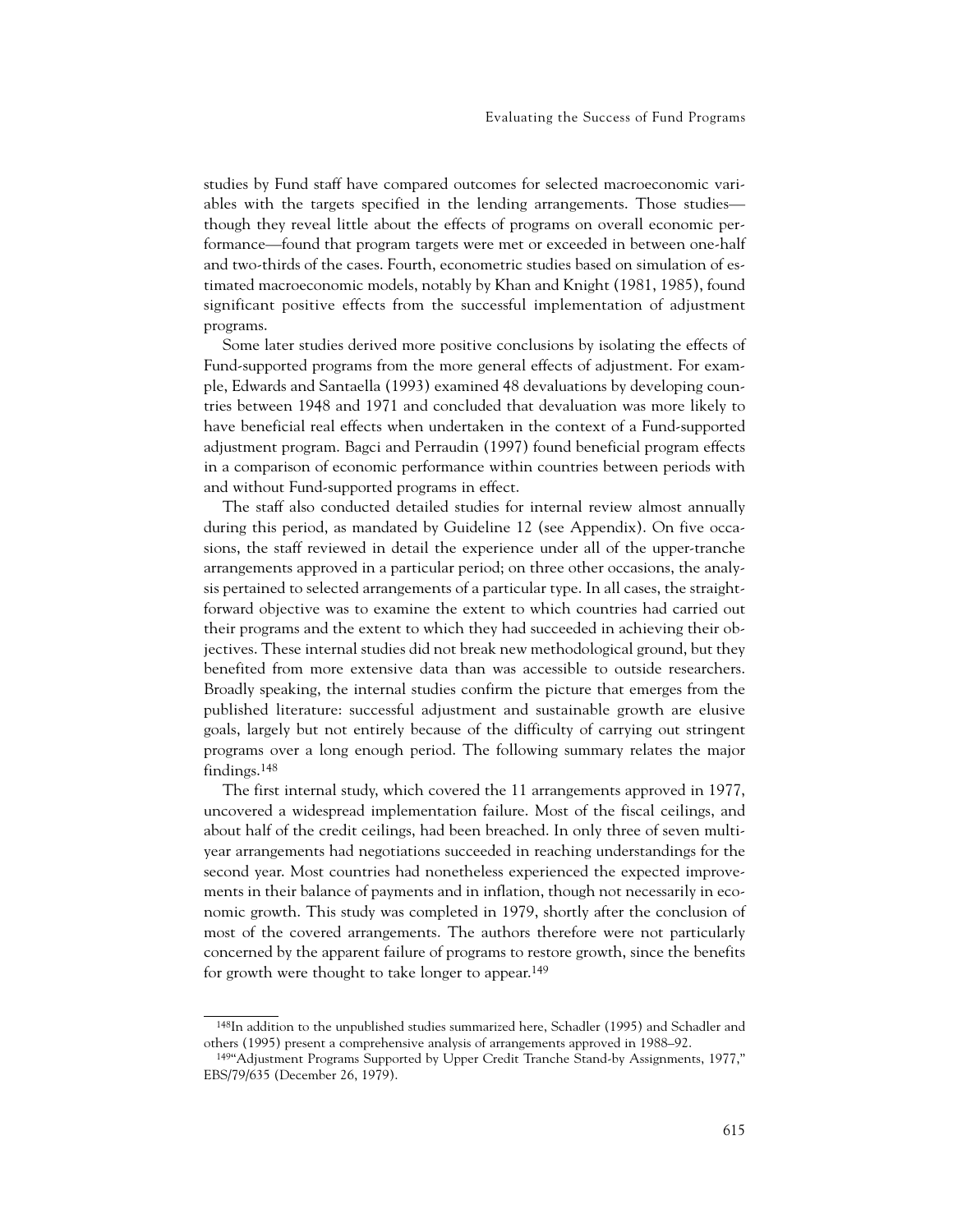The next review looked at the 22 stand-by arrangements approved in 1978 and 1979.150 The staff found that performance criteria had been met in about half of these cases and that macroeconomic performance generally had improved but often had fallen short of the objectives specified at the outset. Output growth in countries with Fund arrangements had remained below the average for all non-oil developing countries, but the initial gap had been partially closed.151 Similar conclusions emerged from a 1982 review of 17 stand-by arrangements approved in 1980 and 12 extended arrangements approved in 1978–80. The biggest factor determining success or failure of these arrangements was judged to be the country's own commitment to carrying out the program, the factor that later became known by the buzzword "ownership." The paper acknowledged that more work was needed to ensure that programs were politically viable, especially in multiyear programs where adjustment fatigue was likely to be a problem.<sup>152</sup>

Next, a review of 27 arrangements approved in 1981 shifted attention away from whether performance criteria were met and toward whether more fundamental objectives (balance of payments viability and restoration of growth) were achieved. The broad assessment, however, was unchanged: success was mixed. Successful countries usually were those who had acted quickly, had sustained the adjustment process throughout the period of the arrangement, and had responded flexibly to changing circumstances so as to stay on target.<sup>153</sup>

The 1984 review offered a longer-run and more intensive analysis of a selected sample of large borrowers (the 25 countries to which the Fund made the largest cumulative commitments relative to quota during 1977–80). This study stressed the "key role of widening budget deficits" as a cause of the initial problems that led countries to borrow from the Fund, and the correspondingly important role of fiscal adjustment in reducing external deficits. With the longer lens of this study, it became clear that countries that undertook sustained fiscal retrenchment experienced, on average, a strengthening of economic growth within four years after the initiation of adjustment.154

The next study examined results for the 22 countries that had undertaken adjustment programs in 1982: the year of the international debt crisis. By 1985, six of those countries had successfully carried out their programs and appeared to be

<sup>150</sup>Two of the nominal total of 23 stand-by arrangements were combined for the study: the 1979 arrangement with Peru was treated as an augmentation of the 1978 arrangement rather than as a new program. The seven extended arrangements were excluded from the study on the grounds that they were still active and could not yet be evaluated.

<sup>151&</sup>quot;Review of Upper Credit Tranche Stand-by Arrangements Approved in 1978–79 and Some Issues Related to Conditionality," EBS/81/152 (July 14, 1981).

<sup>152&</sup>quot;Review of Recent Extended and Upper Credit Tranche Stand-by Arrangements," EBS/82/97 (June 9, 1982) and "Additional Information," Sup. 1 (June 10).

<sup>153&</sup>quot;Review of Upper Credit Tranche Arrangement Approved in 1981 and of Some Issues Related to Conditionality," EBS/83/215 (October 4, 1983) and "Upper Credit Tranche Stand-by and Extended Arrangements Approved in 1981," EBS/83/216 (October 4, 1983)."

<sup>154&</sup>quot;Experience with Adjustment Policies," EBS/84/228 (November 13, 1984); the quotation is from p. 50.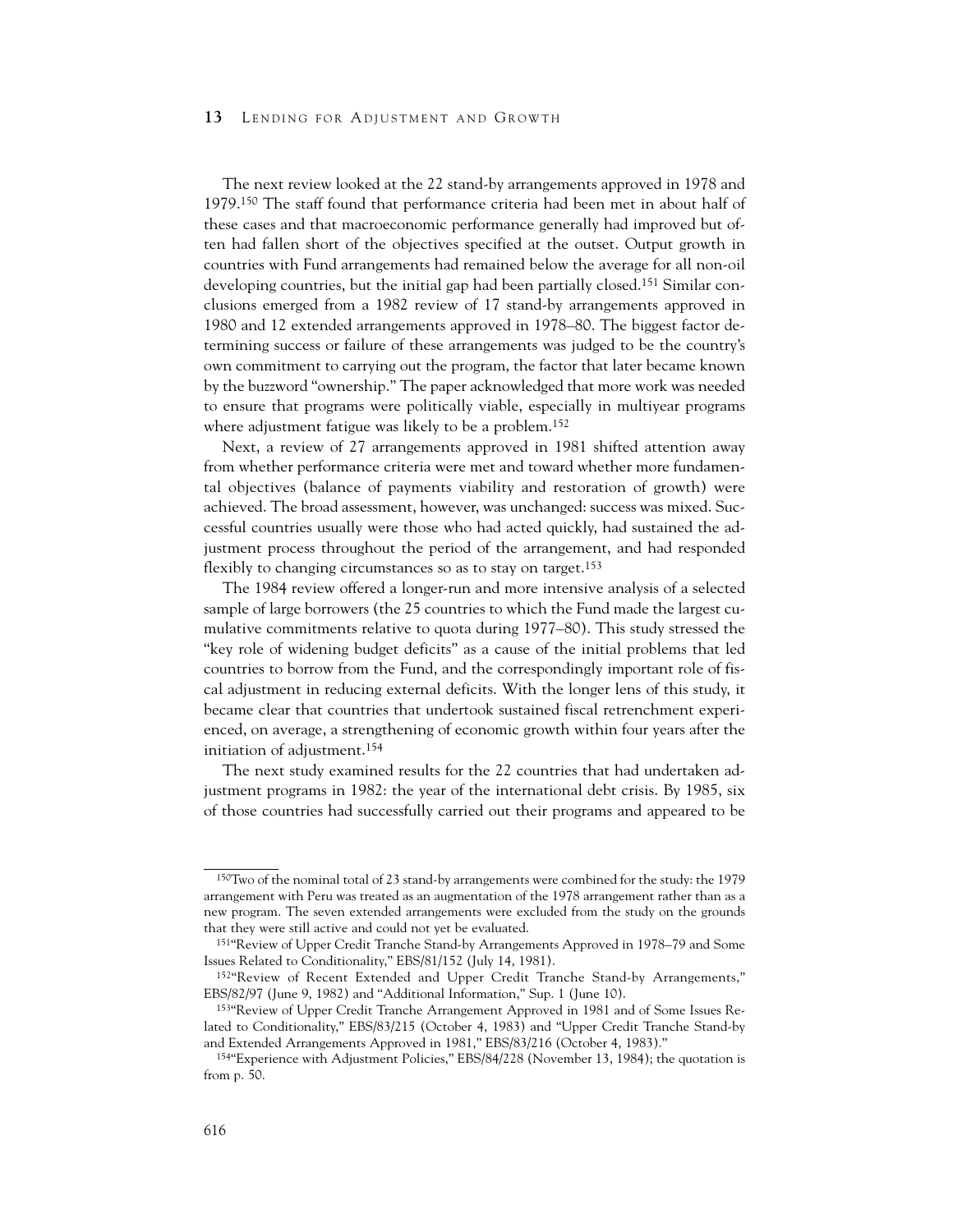at or near a viable external payments position; the others all still had large and unsustainable payments deficits. The reasons for failure to carry out programs to completion or for performance to rebound followed a now-familiar pattern. Most commonly, countries had been unable to implement either the large cuts in government spending or the large increases in tax revenues that so many of them needed. In addition, in several cases both the countries and the Fund had underestimated the amount of adjustment that was ultimately needed.<sup>155</sup> These findings were reinforced further by the 1987 review summarized at the outset of this section, which examined the experience of the record number of 34 countries that had entered into upper-tranche arrangements in 1983.

In 1989, the staff took a different approach and presented a detailed analysis of nine country studies (with a total of 40 Fund arrangements, 1976–87), representing a broad spectrum of developing countries.156 This study identified several instances in which the specific conditionality appeared not to have been appropriate for the circumstances at hand. Explanations included initial underestimation of the country's economic problems, excessive optimism about the availability of external financing, willingness by the Fund to enter into arrangements in the face of inadequate policy commitments, laxity in the granting of waivers or modifications, and concern about the systemic implications of withholding financial support. For programs to be successful, the staff concluded, they had to center on strong adjustment of financial and exchange rate policies, backed up in many cases by major structural reforms. The problem, in short, was not with the basic model for designing adjustment programs; the problem was to be both firm and flexible in applying that model.

All of these surveys, of necessity, stopped short of answering the ultimate question of whether adjustment programs were designed as well as could be realistically expected. When countries failed to carry out policies that they had promised to implement, did they fail because they lacked will, wisdom, and courage, or because they had made unrealistic promises under duress? When the Fund failed to apply its own standards and allowed countries to borrow under poorly designed and weakly implemented programs, did it fail because it lacked will, wisdom, and courage, or because it recognized the political and social constraints on its borrowers and weighed the risks of lending against the risk of letting the country's economy sink even further? In a world of national governments and international organizations with limited vision and powers, is a success rate of between onefourth and one-half in rescuing floundering economies alarming or simply realis-

<sup>155&</sup>quot;Aspects of Program Design," EBS/85/277 (December 17, 1985).

<sup>156</sup>The sample included three African countries (Ghana, Morocco, and Zambia), two Asian (Bangladesh and the Philippines), two from Latin America (Chile and Mexico), and one each from Europe and the Middle East (Yugoslavia and Egypt). This selection was designed to include low-income countries eligible for concessional (SAF) loans as well as middle-income countries; borrowers from commercial as well as official sources; heavily and less indebted countries; and successful and less successful adjusters. All nine had undertaken at least three stand-by or extended arrangements with the Fund in the preceding decade.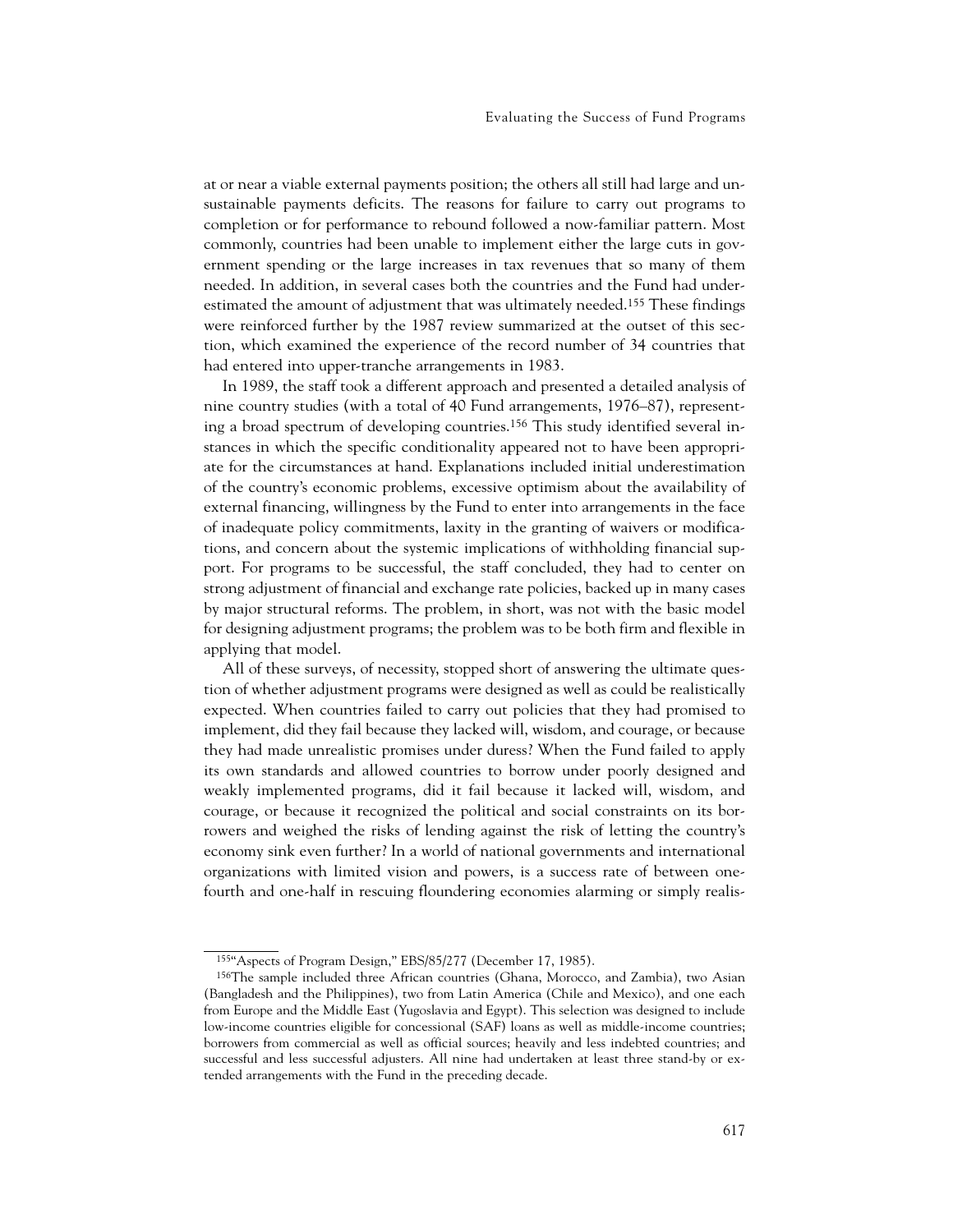tic?157 Such questions underlie any empirical analysis, but they do not admit of unambiguous answers.

## **Prolonged Usage**

One widespread consequence of the difficulty of implementing successful adjustment programs was that many countries became regular and prolonged users of Fund resources. Despite the Fund's goal of restoring external viability to borrowing countries, the number of prolonged users (as defined in the Fund) rose from 6 in 1980 to more than 30 in 1987 before dropping back (Figure 13.6). Notably, 5 countries mostly with very low incomes—had lending arrangements in effect for at least part of each of the 11 years covered here, 1979–89. In West Africa, Senegal, Togo, and Zaïre each had 7 or more stand-by or extended arrangements in those years plus concessional loans from the Fund's structural adjustment facilities. And in the Caribbean, both Haiti and Jamaica had lending arrangements in effect throughout the period.

Although the reasons for countries being unable over long periods to extricate themselves from economic difficulties—and from the Fund—obviously vary from case to case, the underlying cause is nearly always a political paralysis that prevents rational economic policymaking. By the 1980s, some critics were charging that the Fund was fostering that paralysis by providing what amounted to insurance against bad economic outcomes. Roland Vaubel, a leading exponent of applying "public choice" analysis to international institutions, acknowledged that conditionality could reduce the "moral hazard" from the availability of credits to countries in trouble, but he complained that it was ineffective because it was applied only after the country was already in trouble.158

A close examination of actual cases suggests that the prevailing problem is usually a gap between the short-term horizons over which the authorities try to maximize their own utility and maintain power and the longer horizons over which social welfare is maximized. The empirical question is whether the authorities are forward-looking enough to take account of the expected costs of submitting to the policy constraints that accompany Fund credits. If conditionality is applied appropriately and is effective within the authorities' horizon, it should nullify the expected net short-run benefit from myopic policymaking. In many cases, that point has been reached only after long and bitter experience.

<sup>157</sup>The 1992 Wapenhans Report on World Bank lending found that although three-fourths of Bank-financed projects were earning satisfactory rates of return, nearly 40 percent of borrowing countries had "major problems" with at least 25 percent of their projects. The report noted that any measure of success or failure of a development institution was arbitrary, and that a very low failure rate could indicate that the Bank was "not taking risks in a high-risk business" (p. 3).

<sup>158</sup>See Vaubel (1991), especially pp. 230–35. Public choice theory attempts to explain the actions of public sector institutions by examining the incentives facing the principal agents (management, staff, major stakeholders). The moral hazard problem is that insurance must be coupled with adequate safeguards so that insured parties will have an incentive to prevent losses. Vaubel argued that the Fund could reduce moral hazard by refusing to lend to countries that had followed inappropriate policies, but the Fund was unlikely to do so because it would restrict lending and because the staff derives utility from lending.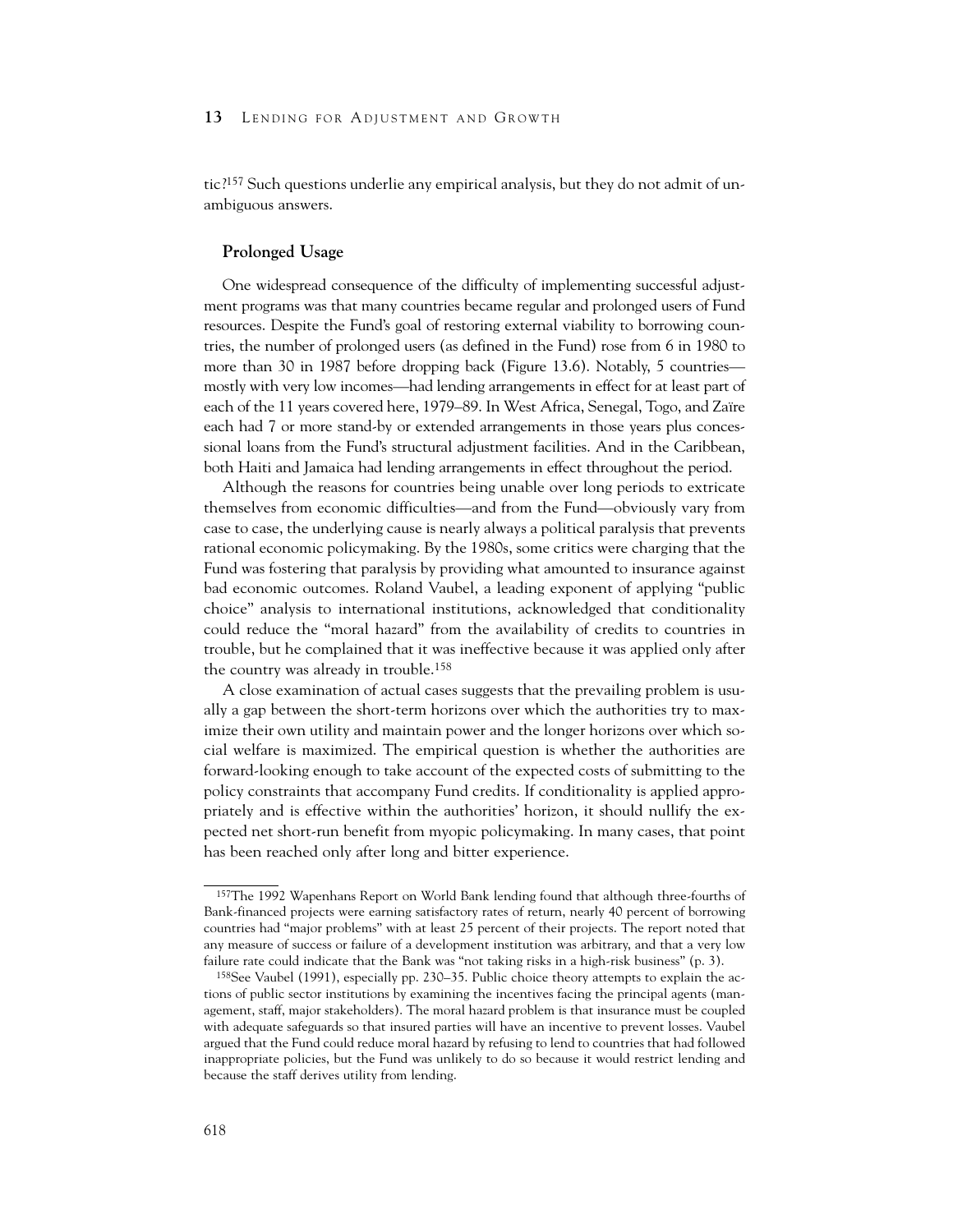

**Figure 13.6. Prolonged Users of Fund Resources, 1980–90**

Note: A prolonged user is defined here as one with five or more annual programs in the preceding 10 years and with outstanding credit of at least 100 percent of quota in the year indicated.

As an illustration, consider the following story.

## *The Philippines*

The story of our debt restructuring is really the story of my life. A large part of my recent experience has involved the tension between the internationally oriented sectors of our economy, which directly benefit from the debt restructuring exercise, and the much larger domestically oriented sectors, which get constricted through the austerity measures and may not share the benefits to the same extent.

> Cesar E. A. Virata Prime Minister of the Philippines September 1985159

The Philippines had one of the longest outstanding debit positions in the Fund, having attempted to implement a total of 23 Fund-supported adjustment programs between 1962 and 1998 and having had outstanding obligations to the Fund continuously since 1968 (Figure 13.7).<sup>160</sup> The explanation for the country's seemingly perpetual need for extraordinary external financing and adjustment is complex and extends well beyond the boundaries of a history of the work of the IMF. As Prime Minister Virata's poignant statement suggests, this problem be-

<sup>159</sup>For the text of this speech, which was given in London, see IMF/RD Managing Director file "Philippines, Vol. VI" (Accession 87/136, Box 2, Section 168).

<sup>160</sup>Sudan and Pakistan have had outstanding drawings since 1965, but they have had fewer Fund-supported programs than the Philippines.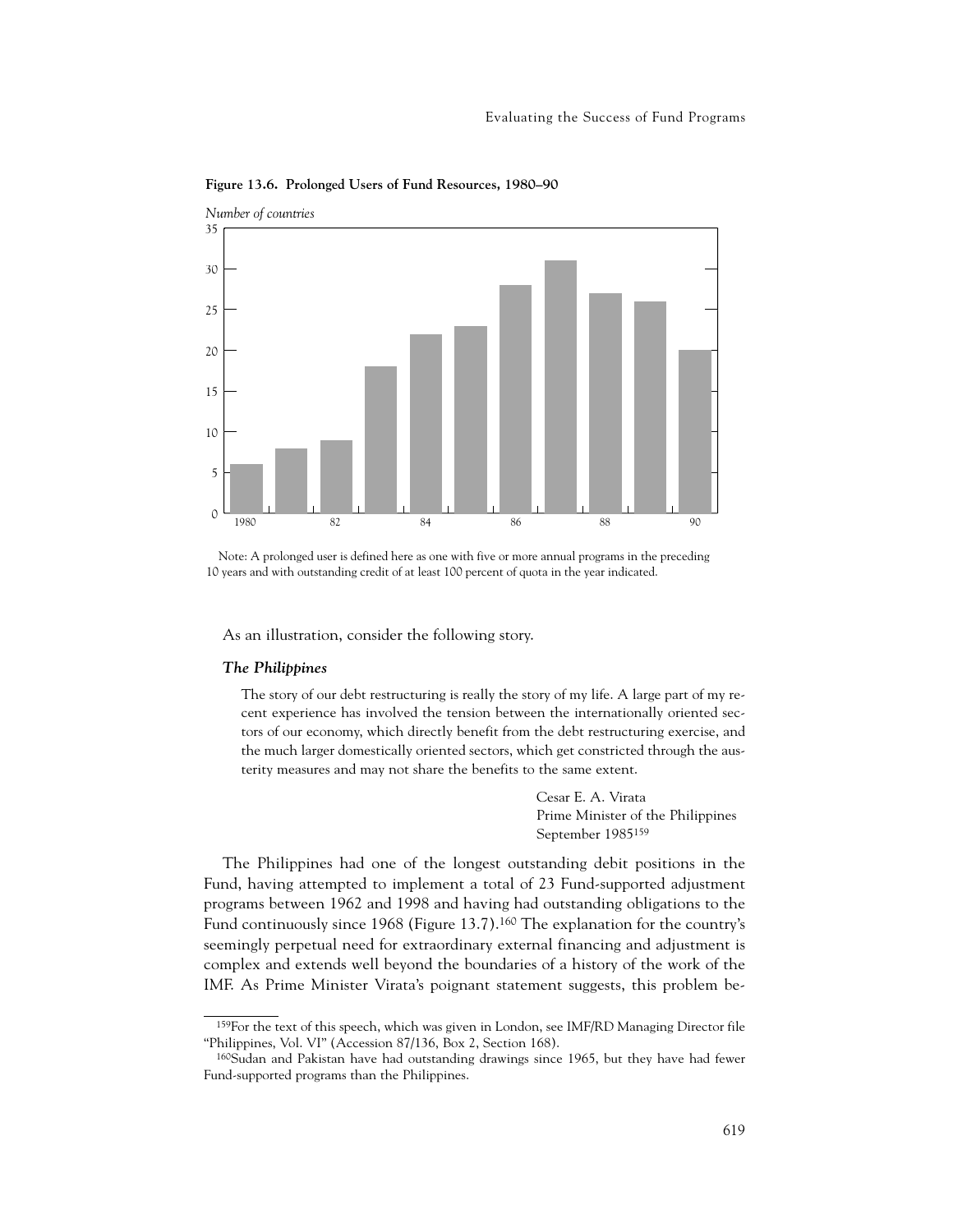

**Figure 13.7. Philippines: IMF Borrowing and Outstanding Credit**

came a national obsession, a barrier that had to be breached before normalcy could be restored to economic affairs in the Philippines. The central part of this story developed from a domestic investment boom that began in earnest in 1979, through to a major financial crisis that peaked in the latter part of 1983, and on until a new government replaced the regime of President Ferdinand Marcos in 1986.

As this History opened in 1979, a three-year extended arrangement had been fully utilized, raising the country's obligations to the Fund from less than SDR 40 million (\$45 million, or 25 percent of quota) in mid-1975 to just over SDR 500 million (\$650 million, or 240 percent of quota) at end-1978.161 That program was

<sup>161</sup>For the background on the development of the Philippines' economic difficulties and the 1976–78 extended arrangement, see de Vries (1985), pp. 373–77. The end-1978 figure for obligations to the Fund also includes some outstanding balances from the oil facilities and the CFF, plus SDR 64 million (\$83 million) in Trust Fund loans.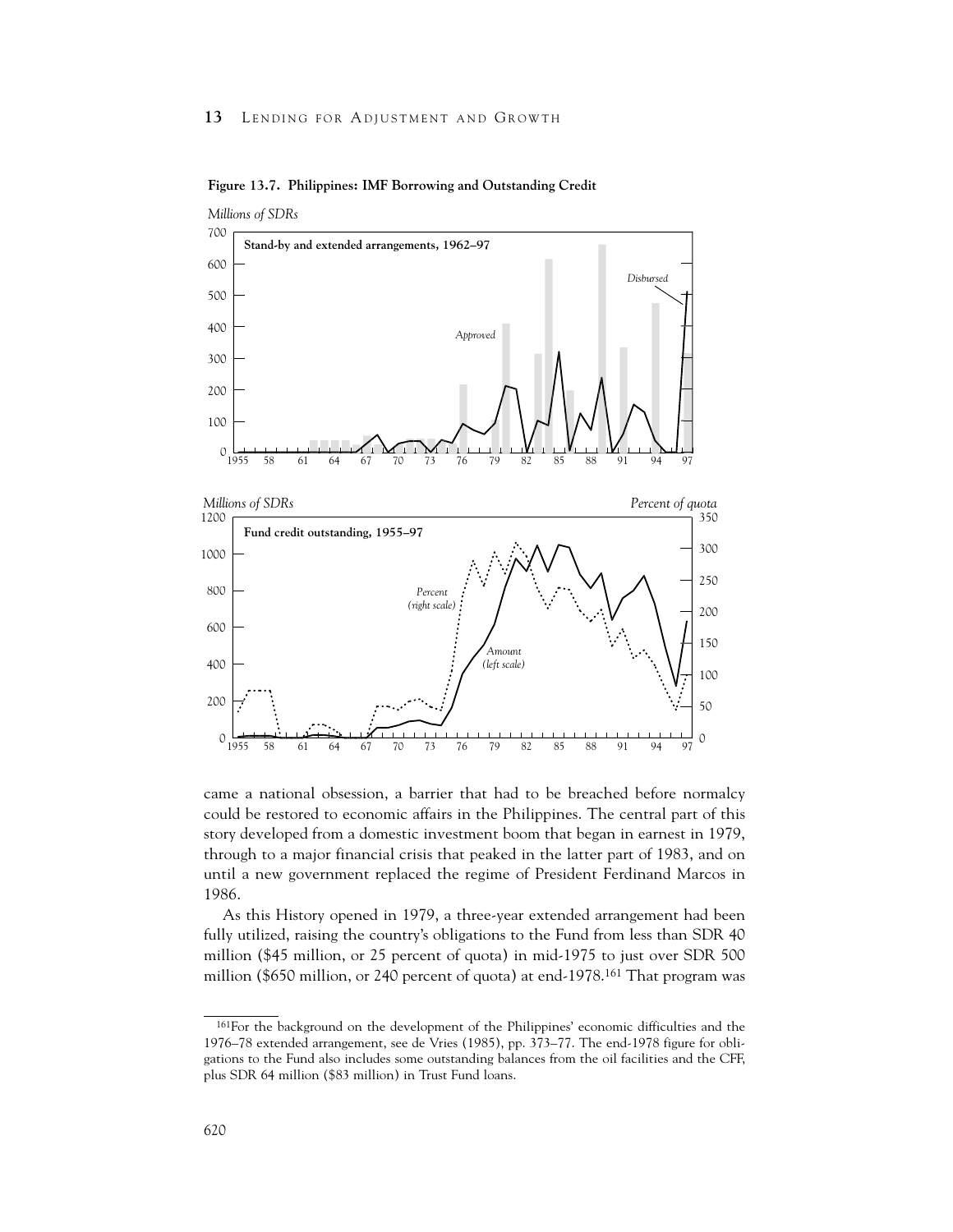considered to have been reasonably successful, although it had been necessary to modify its targets and although the country clearly remained a long way from shore as it struggled to reach external viability. The Philippines was riding the crest of the surge in growth in the Middle East, as remittances from workers in that region limited the weakening of the current account and, in 1978, produced a fiscal surplus. The sustainability of that wave, however, was subject to doubt and was soon to be tested.

When the Executive Board met in June 1979 to consider the Philippines' request for a new six-month stand-by arrangement (for SDR 105 million, equivalent to \$135 million or 50 percent of quota), the dominant issue was the effect of adverse external shocks on the country's ability to restore equilibrium to the balance of payments.162 The prices of two of the country's principal exports—sugar and copper—had fallen precipitously on world markets at a time when the price of imported oil was rising sharply. It was thus appropriate that the resources to be made available under the stand-by arrangement would be supplemented by a CFF drawing (for SDR 44 million) to help cover the shortfall in export earnings. With this support, the authorities were thought to have the means to solidify the achievements of the previous three years.

What was not foreseen at the June 1979 meeting were the depth and persistence of the Philippine economy's structural problems. There was no dissent from the view expressed by Richard Lang (Alternate—New Zealand, speaking for the Philippines) that the economy had the capacity to sustain the real growth rate of about 6 percent a year that it had reached under the extended arrangement of 1976–78. But that growth had been achieved through investments in exportoriented industries that would eventually prove to be inefficient, importdependent, and uncompetitive. Moreover, much of the external financing for those investments had come from commercial banks. As with so many other developing countries, the cost of servicing this debt would soon become prohibitive, and the flow of new money would suddenly dry up in the second half of 1982 in the wake of the international debt crisis. In the Philippines, the burden of the debt was known to be dangerously high even in mid-1979, but the magnitude of the danger could not be foreseen.<sup>163</sup>

The 1979 program, like its predecessor, was viewed as a success even though the balance of payments continued to deteriorate and external commercial debt continued to accumulate. The culprits were identified to be the low price of sugar which was on the rebound by the end of the year—and the high price of oil. In these circumstances, another and much larger stand-by arrangement (along with

<sup>162</sup>Minutes of EBM/79/88–89 (June 11, 1979). The statement by Richard Lang cited in the next paragraph is on p. 27.

<sup>163</sup>One technical difficulty that faced the Fund staff was that while most countries reported official debt service separately from that on private debt, the Philippines did not. The debt-service ratio was relatively high for the Philippines, but part of the difference could be attributed to this reporting practice. It was natural to conclude that the country was in no worse shape than others, but in the event the argument turned out to be a lullaby.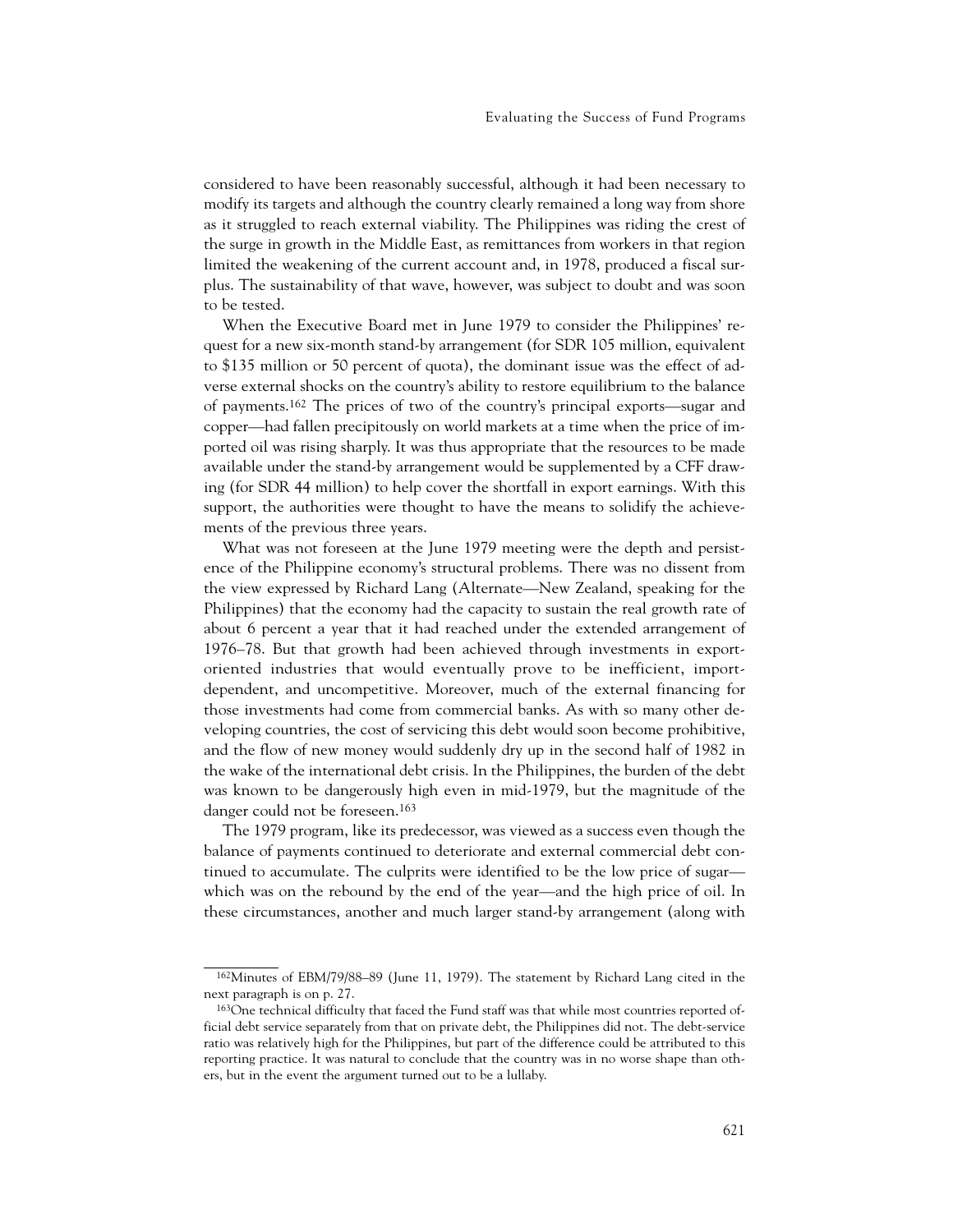another CFF drawing) was a clear necessity, and the Executive Board met to consider the request at the end of February 1980. Several Directors expressed concerns.164 To take a few examples: Gerhard Laske (Germany) was worried, as he had been the previous June, about the debt buildup; Donald Syvrud (Alternate— United States) was worried about the inflationary effects of low interest rates, which were negative in real terms; Bernard Drabble (Canada) was worried about the unusually high proposed use of the Fund's supplementary (borrowed) resources; and Onno Ruding (Netherlands) was worried about the long-term continuous use of Fund resources without a solution to the balance of payments problem. In no case, however, were these concerns major enough to warrant formally objecting to or abstaining from approving the program.

External developments did not improve over the next two years, and in 1981 the domestic money market nearly collapsed in the wake of a scandal that became known as the Dewey Dee affair (after the local financier who triggered it).165 Nonetheless, the program remained essentially on track, with the continuing and crucial exception of the nagging lack of improvement in the balance of payments.166 By 1982, however, doubts about the ability of the authorities to effect the necessary degree of adjustment in the face of continuing domestic and external difficulties began to dominate discussions at the Fund. When the Philippines informally requested a new stand-by arrangement that February, de Larosière concluded that stronger measures—especially for budgetary control—would be needed before a program could be approved.167 The fiscal, current account, and external debt positions had become unsustainable, and the authorities' views on what measures could feasibly be undertaken were far apart from those of the Fund's management and staff.

An important element of the difference in perspective in 1982 concerned the evaluation of the uses to which external financing had been put since the late 1970s. As noted above, a major component of the growth realized in 1976–78 had been investment in new industries. Most of those investments—for governmentguaranteed private sector projects—had subsequently soured. The objectives certainly were laudable. Textile production had been modernized, copper smelting and nickel production facilities had been developed, a tree-planting program had been undertaken to promote timber exports, and so forth. In the aggregate, however, these projects required substantial inflows of foreign capital and failed to generate returns sufficient to service the resulting debt. The reasons for the lack of profitability of these investments are diverse. Ex ante, they were viewed as good prospects not only at home but also by major commercial banks who bid aggres-

<sup>164</sup>Minutes of EBM/80/30–31 (February 27, 1980).

<sup>165</sup>See Broad (1988). The longer-term costs of the resulting financial crisis are analyzed in Nascimento (1990).

<sup>166</sup>The 1980–82 stand-by arrangement, in the amount of SDR 410 million (\$525 million; 195 percent of quota) was fully drawn.

<sup>167</sup>The Managing Director's disapproval of the request was noted on February 28, 1982 as a response on the February 19 back-to-office report from the Article IV consultation mission; in IMF/RD Managing Director file "Philippines, 1982" (Accession 84/21, Box 3, Section 168).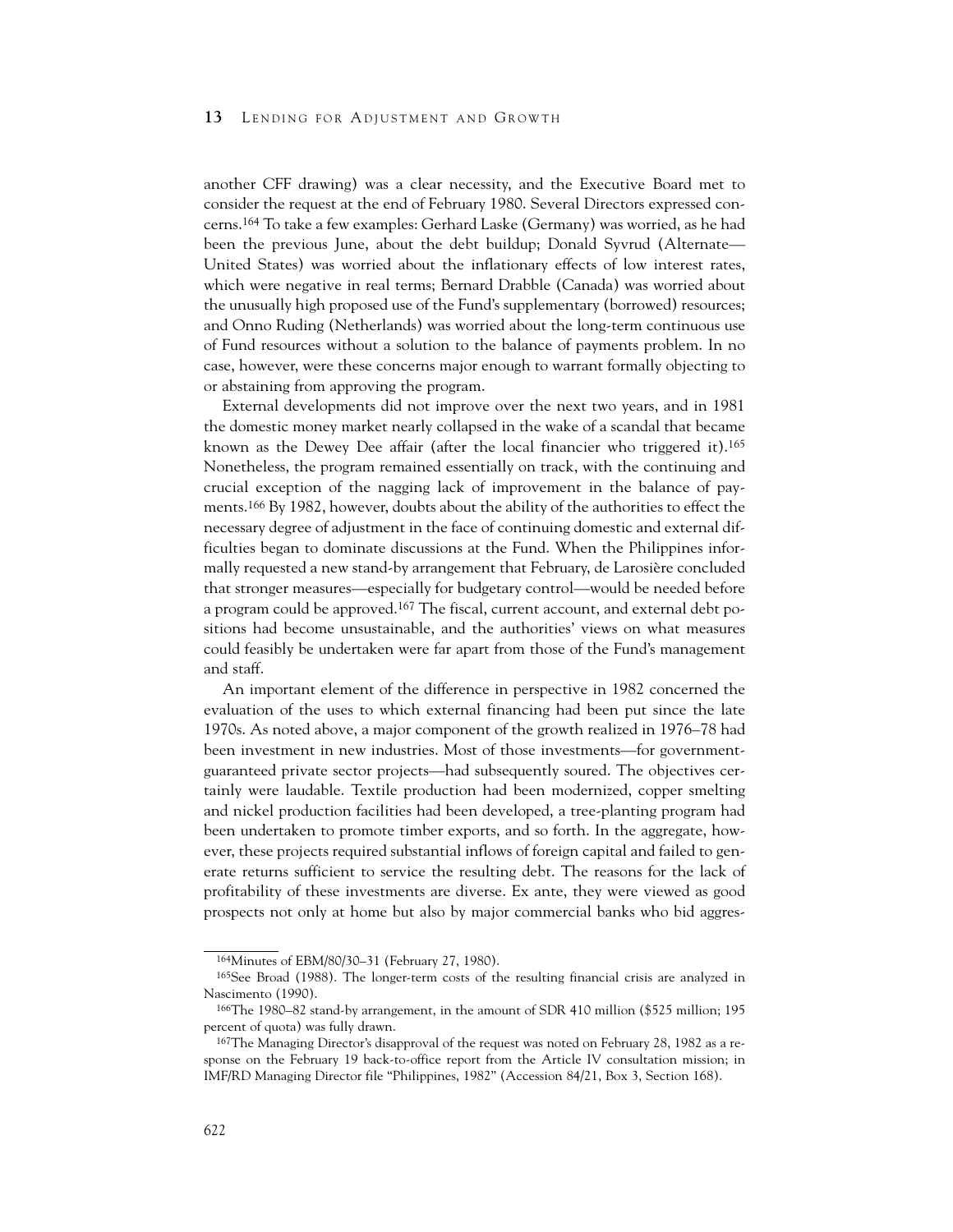sively to help finance them. Subsequently, both the Fund and the World Bank questioned the viability and efficiency of a number of projects, and the realization emerged that many investments had been intended to benefit individuals close to the government (the original "crony capitalism") rather than the economy at large.168 In contrast, officials in Manila emphasized the role of adverse external developments, such as the effects on fuel costs from the 1979–80 rise in oil prices, and they argued that structural reforms could not be implemented without such investments.

Hampered by these divergent views, negotiations dragged on for several months in 1982 after the initial negotiating mission in April (led by Ranji Salgado, Assistant Director of the Asian Department). The Philippine team, led by Virata, met with the staff and often with the Managing Director, on several occasions and in different locations around the world during the spring and summer. Finally, around the end of August, when the flow of bank loans was suddenly drying up in the wake of the Mexican crisis (Chapter 7), the outlines of a solution were resolved via a controversial compromise under which the degree of required fiscal adjustment for 1983 was to be relaxed.169 In October, Tun Thin, Director of the Asian Department, met with President Marcos in Manila and emphasized the necessity of the proposed fiscal measures. Before the end of November, agreement was reached on a draft Letter of Intent for a 12-month stand-by arrangement. Final approval was granted by the Executive Board in February 1983, for a 12-month stand-by arrangement in the amount of SDR 315 million (\$410 million; 100 percent of quota).

Another factor hampering these negotiations was the effect of extraordinary publicity on the political dimension. As opposition to Marcos's rule intensified, the U.S. government entered into sensitive but well-publicized negotiations to renew its expiring leases on two large military bases in the Philippines. A Fund staff report that was critical of economic policies in the Philippines was leaked to an anti-Marcos group in April 1982. The resulting flurry of news stories (see, for example, Nations, 1982) raised the danger that any effort to find a workable compromise would be interpreted as a response to political pressures and would inhibit the return of private financing that was essential for the success of the program.

<sup>168</sup>See Broad (1988) and De Dios (1984) for analyses of the high-investment strategy that was initiated in 1979.

<sup>169</sup>This compromise was proposed to IMF management by the staff team working on the Philippines, following extensive negotiations with the authorities. Others on the staff objected, arguing that the only problem with greater adjustment was the government's unwillingness to act. The Managing Director indicated that he found the proposal "worrying," but he declined to overrule the staff recommendation. See memorandum to the Managing Director from Tun Thin, Director of the Asian Department, and Manuel Guitián, Senior Advisor in ETR (August 25, 1982), with August 27 annotation by the Managing Director; memorandum to Tun Thin from Alan A. Tait, Deputy Director of the Fiscal Affairs Department (August 26); and memorandum to Tait from Tun Thin and Guitián (August 27); in IMF/RD Managing Director file "Philippines, 1982" (Accession 84/21, Box 3, Section 168).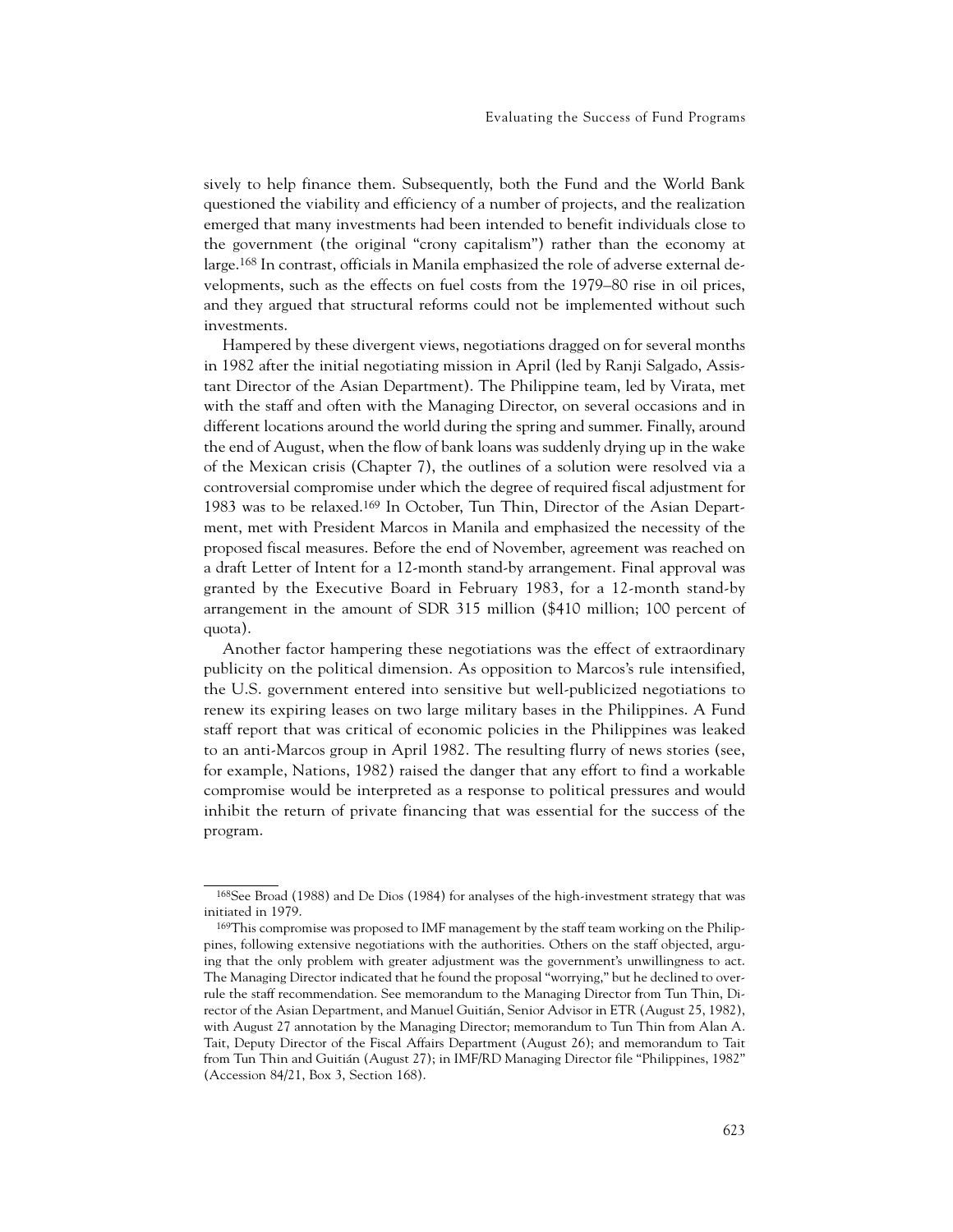Money did begin to flow again from the major banks in the early months of 1983; a \$300 million bank loan to the central bank was syndicated in January by Manufacturers Hanover Trust and Fuji Bank, and it was quickly oversubscribed. Unfortunately, a new set of problems soon stanched this flow. In June, Salgado took a mission to Manila to conduct the annual Article IV consultation and review the progress of the stand-by program. During the course of this mission, the staff became concerned about the accuracy of the central bank's records and of their consistency with the country's deteriorating external position.

Since about the beginning of 1983, Fund staff had been meeting occasionally with private bankers, at the request of the Philippine authorities, to share information and views on the country's prospects and financing requirements. By June, these bankers were reporting that the central bank was having difficulties meeting payments to them. Official data, meanwhile, showed that the central bank held foreign exchange reserves of about \$2 billion. Confirming the likelihood of a discrepancy, the balance of payments deficit was now much larger than had been foreseen and suggested that official reserves must be falling sharply. Banks were withdrawing credit lines, and there seemed to be a serious risk of a financial crisis of major proportions.

In July 1983, Virata met with de Larosière in Washington and then flew to Paris to meet with the major official and private creditors and with Salgado. Pending the resolution of the technical issues raised by the June mission, these meetings produced agreement in principle for a successful review of the progress of the stand-by arrangement with the Fund. Then, in August, the Fund sent Anoop Singh (Division Chief in the Asian Department) to Manila, to investigate the apparent discrepancies more fully. As with the previous mission, he was confronted with numerous obstacles to measuring the extent of the problem, but he was able to determine that the central bank's reserves were substantially overstated. Against the backdrop of a rapid deterioration in the country's political stability—opposition leader Benigno S. Aquino, Jr. was assassinated upon his return from exile on August 21—a financial crisis now appeared inevitable, and continuing the program on its original terms was no longer possible.170

Intense negotiations over a revised program took place in Washington and in Manila from the latter part of September 1983 through early November, simultaneously with continued efforts to pinpoint the extent of the country's actual foreign exchange reserves and the source of the discrepancy.171 Meanwhile, as the crisis began to unfold, the peso was devalued by 21 percent on October 5, and on October 14 Virata met with the commercial banks' Advisory Committee to pro-

<sup>170</sup>Of the original SDR 315 million available under the arrangement, the Philippines drew SDR 50 million (\$54 million) in March 1983 and another SDR 50 million in May. No further drawings were allowed.

<sup>171</sup>In October, it was agreed that the IMF would assign a resident representative to Manila, for the first time in three years; in the interim, the office had been staffed by a consultant. From January 1984, a resident representative was stationed in the Philippines at least through 2000.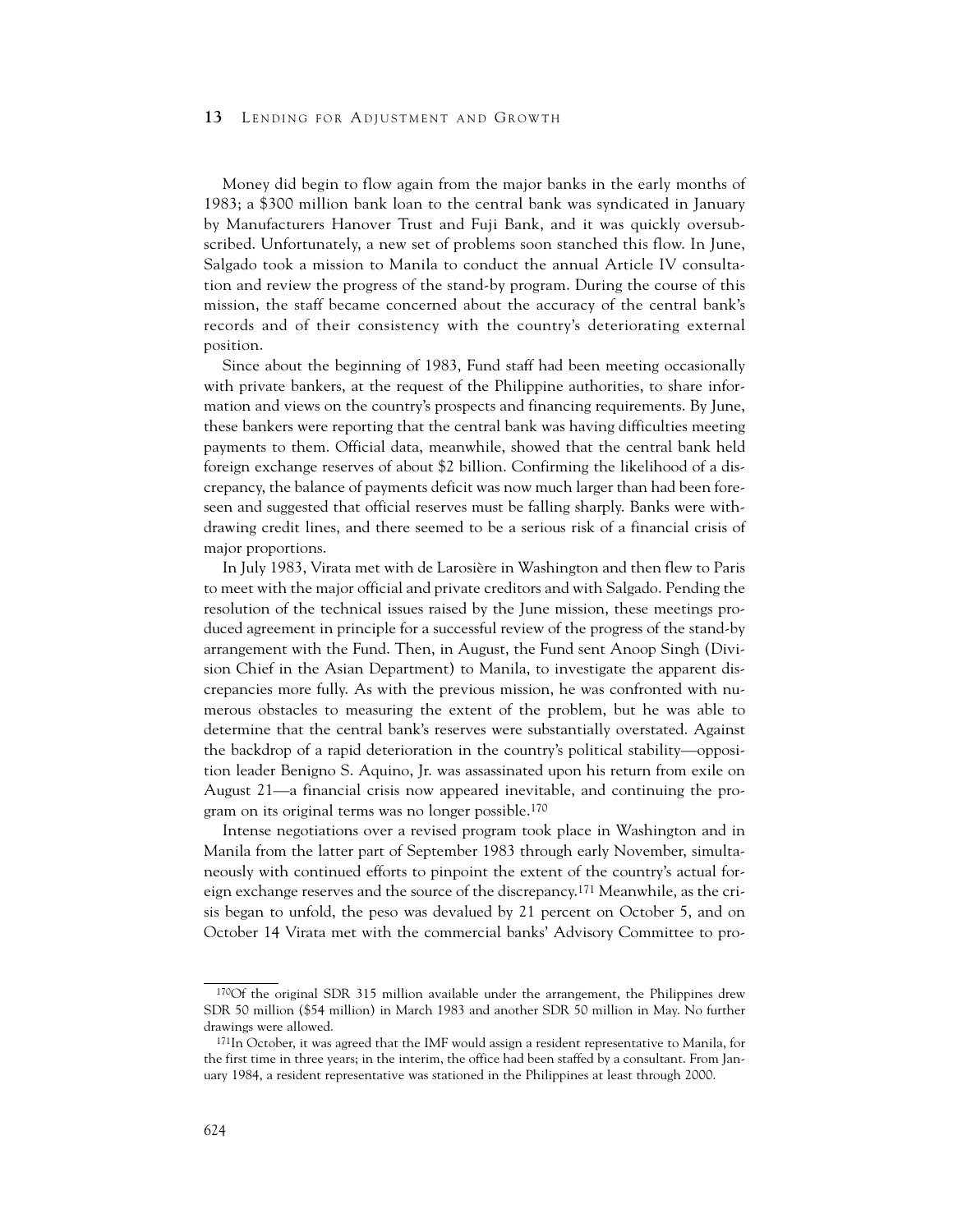pose a "stand-still" on principal payments on bank loans. The banks, facing a Hobson's choice, readily agreed. A few days later, Virata met with U.S. Treasury Secretary Donald Regan, who reportedly indicated that the United States was prepared to provide short-term bridge financing once a new agreement was reached with the Fund.172 On October 19, however, the Advisory Committee gleaned the full extent of the reserve discrepancy and concluded that the requirements for their participation in financing a new program would have to be even more strict than they had anticipated.

The overstatement of the central bank's reserves was eventually determined to have gone as high as \$1 billion in mid-1983. For more than a year (apparently beginning in the aftermath of the Mexican crisis), as cash reserves dwindled, the central bank had made increasing use of time differences in global money markets going from Singapore to Bahrain to London and on to New York—to cover payment obligations with very short-term borrowings. By mid-1983, this practice had been refined into one in which the source of the funds vanished altogether. For example, the central bank would wire a deposit to an overseas branch of the government-owned Philippine National Bank. The branch would redeposit the funds in the Manila home office, which would then complete the circle by depositing them at the central bank.

The details of this scandal became known through two formal investigations, first by an internal review ordered by the Monetary Board (the governing body of the central bank) and then by an outside auditing agency. The governor of the central bank, Jaime Laya, consequently resigned in January 1984 to pave the way for needed reforms, but in the meantime the country's and the IMF's efforts to assemble a credible economic program had suffered a severe setback. The Philippines ultimately would spend more than a year and a half without access to credits from either the Fund or the banks, and a full recovery from the debacle would take several years.

The appointment (on the specific advice of the Fund) of a strong new governor, Jose B. Fernandez (known universally as "Jobo"), breathed new life into the negotiations but did not produce any immediate breakthroughs. When the Executive Board met in June 1984 (in restricted session) to conclude the long-overdue Article IV consultations, Directors were more skeptical than ever of the sustainability of economic policies and of the credibility of the adjustment program. The Board concluded that four types of reform were needed: liberalization of exchange markets, tightening of monetary and fiscal policies, rehabilitation of public financial institutions, and stricter control over public sector investment decisions.173 These conclusions would underpin a new round of program negotiations, which began less than two weeks later.

<sup>&</sup>lt;sup>172</sup>The Fund's liquidity position at this time was unusually tight, owing to delays in obtaining approval of the Eighth General Review of Quotas (Chapter 17). Secretary Regan's support was reported to the Managing Director by Virata during a meeting at the Fund later the same day. See memorandum for files by P.R. Narvekar (October 18, 1983), in IMF/RD Managing Director file "Philippines, July to October 1983—Vol. II" (Accession 86/34, Box 28, Section 209).

<sup>173</sup>Summing up by the Managing Director; minutes of EBM/84/102 (June 29, 1984).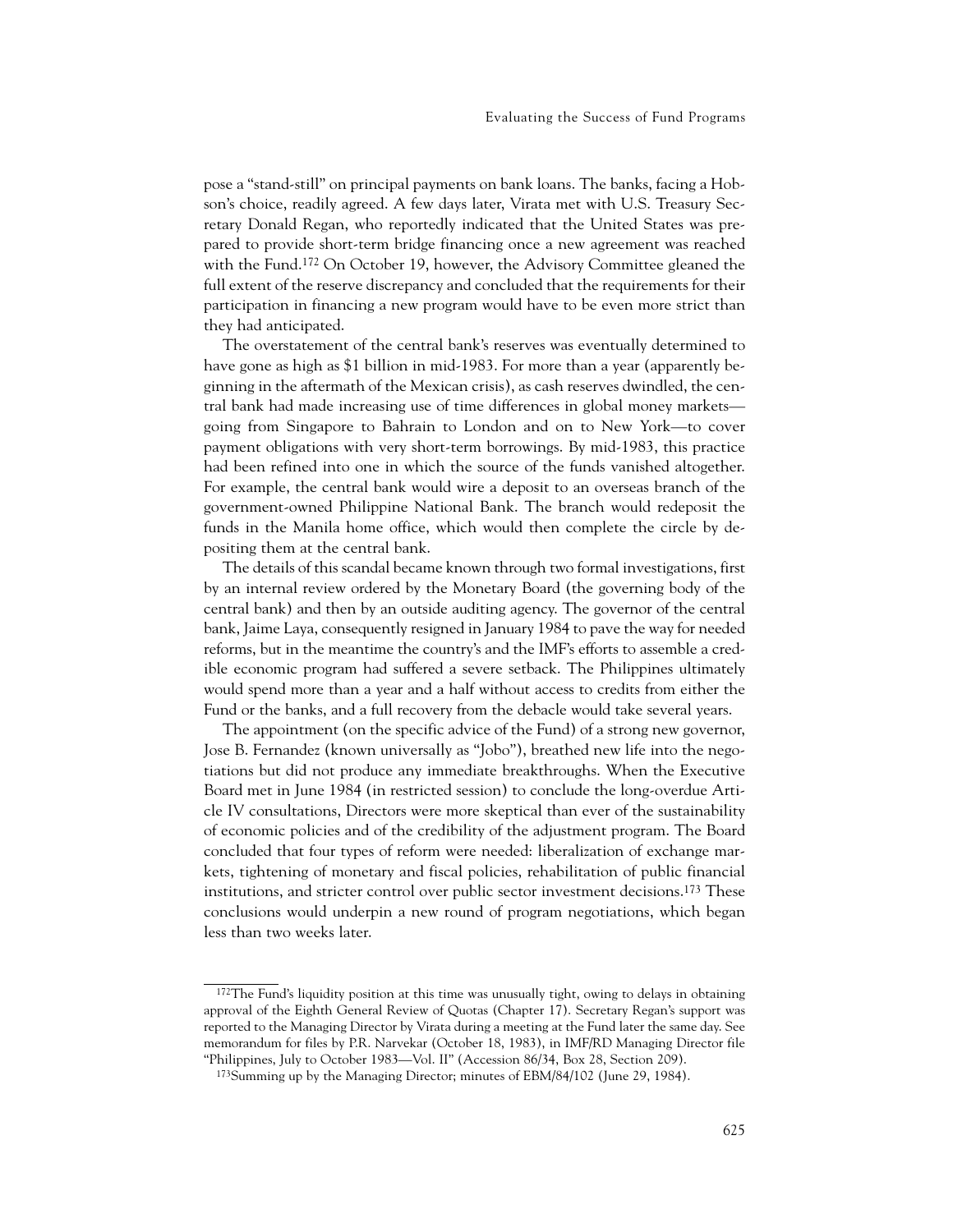After two additional missions by the Fund team, now headed by Hubert Neiss (Deputy Director of the Asian Department), and extended visits by Virata and other leading officials to Washington in the period surrounding the Annual Meetings, agreement was reached on the terms of a new program, and a Letter of Intent was signed on October 31, 1984. By this time, new policies were already being carried out, including notably a liberalization of the exchange regime introduced in mid-October: the peso was allowed to float, resulting in a 10 percent depreciation, and monetary policy was tightened to stabilize the rate near this new level.<sup>174</sup> Given the high priority attached to reducing inflation, the principal monetary target in this program was a ceiling on growth in reserves of the banking system, rather than the usual ceiling on domestic credit expansion.175 The authorities also provided understandings for limiting increases in public sector wages and for the elimination of external payments arrears by the end of 1985.

Perhaps more important than these macroeconomic measures were the structural reforms that the authorities planned to carry out as part of the program. These reforms, which were to be monitored by the prime minister's office, included tax measures such as replacing distortionary taxes on international trade with taxes on domestic economic activity; establishment of a framework to monitor the performance of nonfinancial public corporations; restrictions on lending by public financial institutions, and the termination of the practice by these institutions of guaranteeing foreign loans; and some decentralization of the highly monopolized sugar and coconut sectors. In addition, the Philippines sought technical assistance from the Fund with regard to the tax system and its administration. Although these structural reforms were not formal performance criteria for the stand-by arrangement, they were to be examined by the Fund staff as part of the regular program reviews. In that way, any major delays could trigger a postponement of drawings.176

<sup>174</sup>From 1970 until October 1984, policy aimed to maintain stability of the peso against the U.S. dollar. The effect of devaluations in October 1983 and June 1984 was limited by the concurrent appreciation of the dollar against other major currencies. See Houben (1997).

<sup>175</sup>The concern that determined this shift was that a ceiling on domestic credit expansion might lead to large and inflationary capital inflows. Polak (1991), p. 35, observes that the Fund agreed to rely on a reserve target for this program only after "much soul searching." For the staff assessment, see "Philippines—Request for Stand-by Arrangement," EBS/84/226 (November 5, 1984), pp. 25–27.

<sup>176</sup>The program approved in December 1984 incorporated performance criteria for end-December and for end-March 1985. Following a review, criteria were then to be set for the following two quarters. A second review should then have led to agreement on criteria for the next two quarters, and so forth. Because not all criteria were met in the initial two quarters, the first review was delayed by two months and performance criteria were then set for May, July, and September. Although all performance criteria for July were met, those for September were not (see below). The second review therefore was delayed until November 1985, at which time the July requirements were waived and new complete criteria were set only for end-December. (Some criteria for end-March 1986 were deferred until the third review.) In both reviews, the progress of the structural reforms was examined in detail.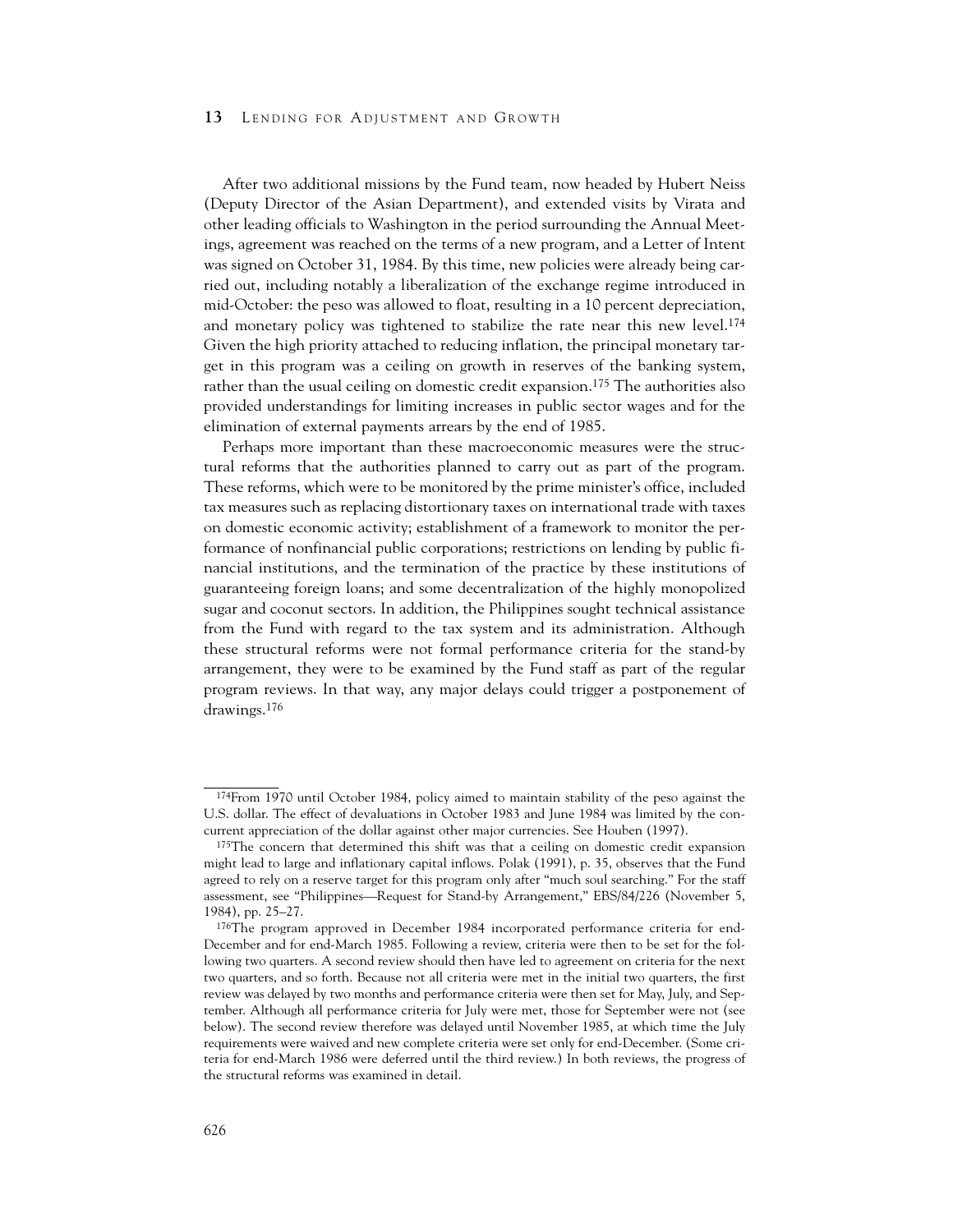The new stand-by arrangement, which was intended to last through the end of 1986, was approved by the Executive Board on December 14, 1984.177 The following week the Paris Club approved a rescheduling agreement covering the same period, provided the Fund program was in place. Almost immediately, however, the program went off track, and completion of the third leg of the financial support for the program—a planned commercial bank rescheduling agreement—was put on hold.

On January 23, 1985, barely a month after the program was approved, de Larosière informed Virata by cable that he was "greatly concerned to learn of recent monetary and exchange rate developments which are at variance with the program and, unless reserved quickly, will irretrievably undermine achievement of the program's objectives."178 Monetary policy had been eased, and that had caused a breaching of the program's ceiling on the growth of reserve money. In addition, most of the depreciation of the peso had been reversed, and the Managing Director questioned whether there might have been "administrative or other delays that are limiting the demand for foreign exchange."

Virata replied that these developments had resulted largely from unanticipated capital inflows, that only through lower interest rates could the economy revive, that a revival of demand would lead to increased production, and that higher production was essential both to stimulate export growth and to control inflation in the longer run. He then flew to Paris to meet with Singh and on to Washington to see de Larosière, seeking agreement on a revision of the program targets, which he regarded as being "so tight you could hear everything squeak" (interview, November 1992). Meanwhile, Governor Fernandez met with the Deputy Managing Director (Erb) and with Neiss at a conference in Kuala Lumpur, Malaysia, where he made a similar request. But although the Fund was prepared to discuss modifications, there was no real choice on the necessity of responding to the immediate problem. The Philippines therefore was not allowed to make the drawing that would have been scheduled for the first quarter of 1985. Neiss took another mission to Manila in March, but when the program criteria were violated again at the end of that month, the second-quarter drawing was disallowed as well.<sup>179</sup>

On the surface, the Philippines now faced a classic midadjustment dilemma as the authorities tried to get the program on track. To control inflation and maintain financial stability, controlling monetary growth was important; to stimulate economic growth, maintaining and even strengthening international competitiveness was important. However, as capital began to flow back into the country, both strategies were threatened. What distinguished this case from so many others was that it was not clear whether capital was really coming back—after all, inflation

<sup>177</sup>The arrangement totaled SDR 615 million (\$605 million; 140 percent of quota), of which SDR 85 million was available immediately. As discussed below, the Philippines drew an additional SDR 106 million in July 1985 and SDR 212 million in December 1985. The arrangement was canceled in June 1986 with an undrawn balance of SDR 212 million.

<sup>178</sup>The cable is in IMF/CF (C/Philippines/1760 "Stand-by Arrangements, 1985").

<sup>179&</sup>quot;Philippines—First Review Under Stand-by Arrangement," EBS/85/109 (May 1, 1985).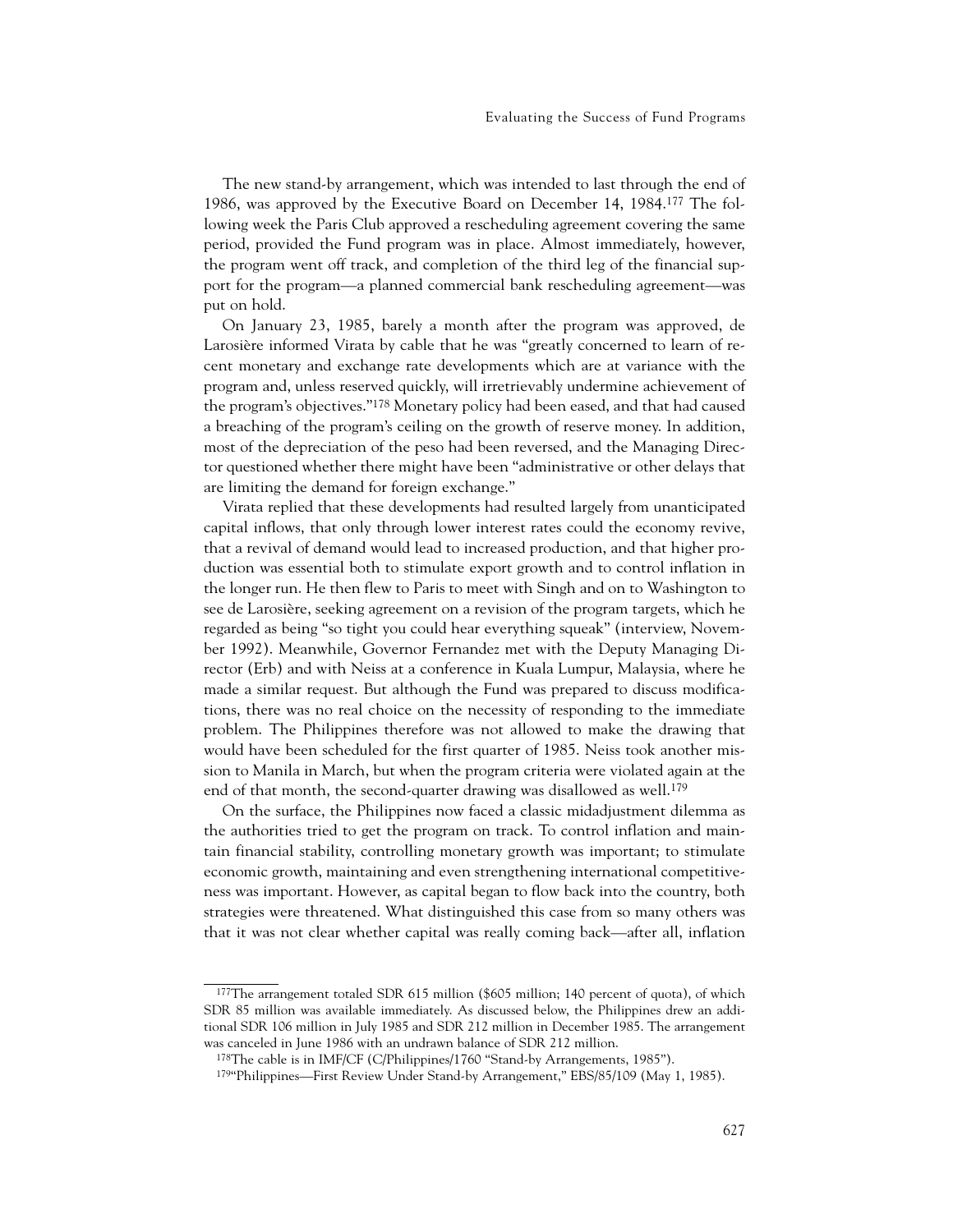was still above 50 percent a year and there was still a great deal of political uncertainty and even turmoil—or whether—as suggested in the Managing Director's January cable—it was being discouraged from leaving. Structural reforms were under way, but implementation was slow and difficult to gauge.

When the Executive Board met to review the program on May 30, 1985, Directors were cognizant that the Fund's support was essential for the continued implementation and strengthening of structural reforms. The Fund (and the World Bank) had been pushing hard for months to convince the authorities to dismantle some of the most egregious monopolization and centralization of trade in export commodities, notably in the marketing of coconuts and sugar; substantive progress was finally evident. Reflecting a general commitment to reform, the authorities had agreed to a revised program in April. In mid-May the commercial banks had finally approved the rescheduling agreement. Apprehensively but without dissent, the Board approved the revised program.180

To underline the apprehensions that Directors had expressed about the success of the adjustment effort, the Managing Director took the unusual step of preparing a summary of the discussion to convey to the authorities.181 This summary, as noted in de Larosière's covering letter to the prime minister, highlighted "the considerable emphasis placed by Directors on the need to persevere with tight monetary policies, to carry through with the implementation of structural reforms anticipated in the program, and to remove remaining rigidities in the foreign exchange market." He also noted the "broad consensus that these policies will create the basis for a sustained recovery over the medium term."182

What the program might have achieved over the medium term will never be known, because the Philippines was now heading toward presidential elections that would lead to far more substantial political and economic reforms. Meanwhile, the last eight months of the Fund's dealings with the Marcos regime were dominated by a mutual effort to keep the program patched together. The annual Article IV consultation mission, which was held in Manila in July 1985, revealed that the existing policy stance would not enable the authorities to meet the performance criteria for the remainder of the year. Although the criteria had been met for July, the second program review could not be completed in conjunction with the Executive Board's conclusion of the consultation in September. Consequently, the purchase scheduled for the third quarter was not allowed. Then another mission visited Manila in November, only to find that the fiscal deficit had overrun the ceiling in September; the fourth quarter drawing was also disallowed.183 These circumstances set the stage for the final program under the *ancien régime*.

<sup>180</sup>Minutes of EBM/85/83 (May 30, 1985).

<sup>181</sup>As discussed in Chapter 2, Article IV consultations are always concluded by a "summing up" by the Chairman, which is then conveyed to the authorities as well as to other member countries. Program reviews, however, do not require a summing up, and normally none is prepared.

<sup>182</sup>Letter of June 13, 1985; IMF/CF (C/Philippines/1760 "Stand-by Arrangements, 1985"). 183"Philippines—Second Review Under Stand-by Arrangement," EBS/85/261 (November 25,

<sup>1985).</sup>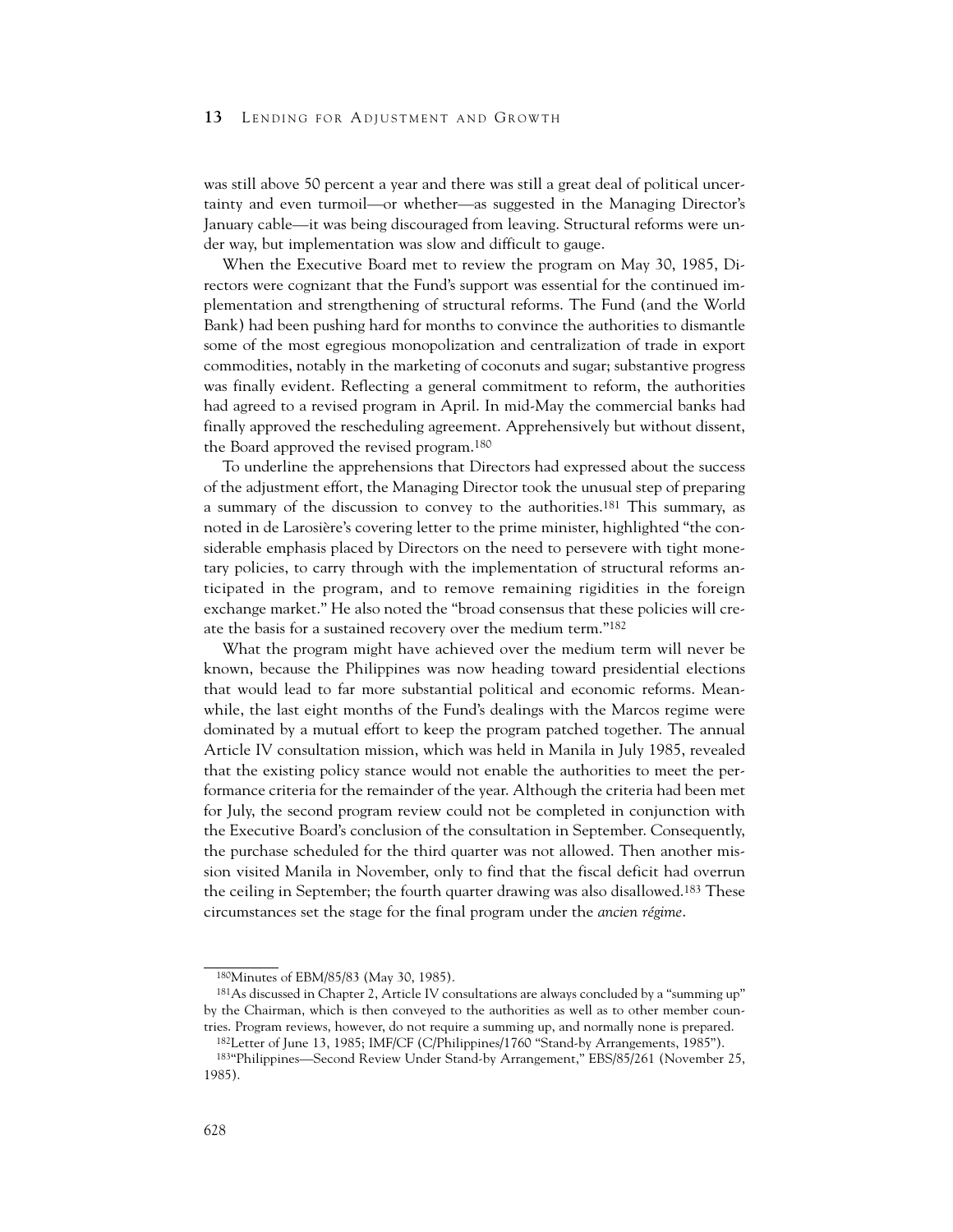Between the July 1985 mission and the November mission, the Philippine authorities had decided to implement several policy changes aimed at meeting the program targets. First, the excess fiscal deficit for 1985 would be reduced, principally by restricting transfers to government-owned financial institutions. Second, the tax system would be reformed to reduce reliance on taxes on foreign trade and exchange, in favor of a broadening of the domestic tax base. Third, the sugar and coconut sectors would be restructured according to a plan worked out with the World Bank, with the aim of promoting competition. Fourth, exchange rate policy would be actively pursued to promote competitiveness; in practice, this would imply intervening in exchange markets to ensure a moderate depreciation of the peso against the U.S. dollar. These actions, together with revised agreements on the quantitative performance criteria, would form the basis for a program that would enable the Philippines to make the two previously disallowed purchases in December 1985. That strategy was approved by the Executive Board on December 20, 1985, and the Philippines drew SDR 212 million (\$235 million) a few days later.184

With the campaign for the presidency in full swing in January 1986, fiscal policy turned very expansionary. Like its 1984 predecessor, this final program was already headed for an early grave when the election was held on February 7, 1986. Mrs. Corazon Aquino won the election over Ferdinand Marcos, but Marcos declared himself the winner and scheduled a competing inauguration. Fortunately, this constitutional crisis lasted less than two weeks as military support for Marcos crumbled. A four-day "people power" revolution culminated in Marcos fleeing the country on February 25.

The shift in regime did not, of course, immediately solve the economic problems that had built up over more than two decades. It did, however, restore a sense of optimism in the country and a sense of goodwill in the international community. Within a few weeks, a staff team (led by Neiss) was back in Manila, and a new 18-month stand-by arrangement was quickly negotiated. That arrangement (for SDR 198 million, equivalent to \$235 million or 45 percent of quota) was successfully completed and fully drawn. And in May 1989, the Philippines was one of the first countries to obtain debt relief through an EFF arrangement under the terms of the Brady Plan (see Chapter 11). Even then, however, the size of the debt problem remained too large to conquer in a few years, and the Philippines' continued dependence on new injections of credit from the Fund lasted into the late 1990s.

# **Appendix: Conditionality Guidelines**

*The Executive Board approved the following guidelines on the use of the Fund's resources in March 1979 (Decision No. 6056-(79/38), March 2, 1979). These guidelines remained in force throughout the period covered in this history.*

<sup>184</sup>Minutes of EBM/85/183–184 (December 20, 1985).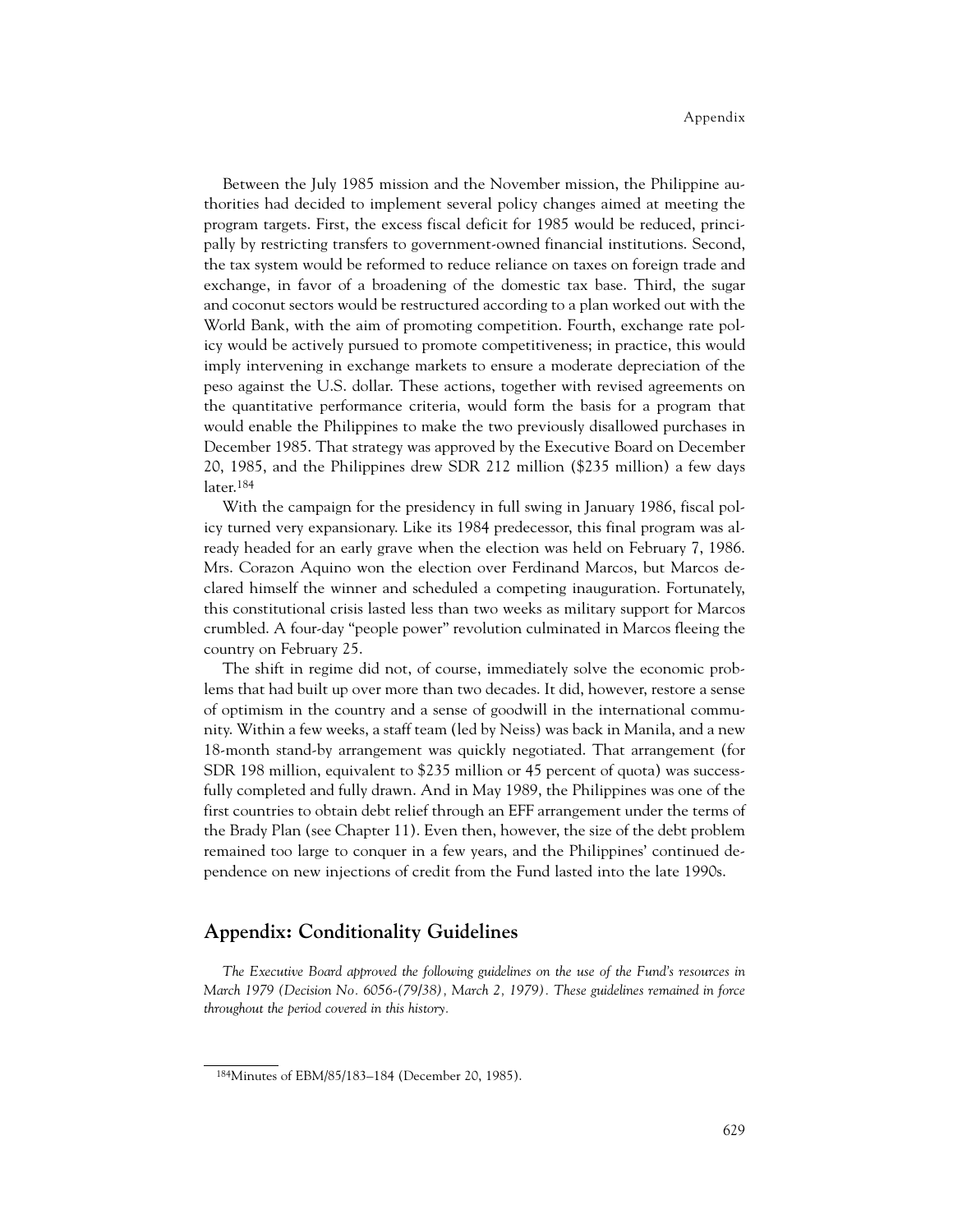### **Use of Fund's General Resources and Stand-By Arrangements**

1. Members should be encouraged to adopt corrective measures, which could be supported by use of the Fund's general resources in accordance with the Fund's policies, at an early stage of their balance of payments difficulties or as a precaution against the emergence of such difficulties. The Article IV consultations are among the occasions on which the Fund would be able to discuss with members adjustment programs, including corrective measures, that would enable the Fund to approve a stand-by arrangement.

2. The normal period for a stand-by arrangement will be one year. If, however, a longer period is requested by a member and considered necessary by the Fund to enable the member to implement its adjustment program successfully, the stand-by arrangement may extend beyond the period of one year. This period in appropriate cases may extend up to but not beyond three years.

3. Stand-by arrangements are not international agreements and therefore language having a contractual connotation will be avoided in stand-by arrangements and letters of intent.

4. In helping members to devise adjustment programs, the Fund will pay due regard to the domestic social and political objectives, the economic priorities, and the circumstances of members, including the causes of their balance of payments problems.

5. Appropriate consultation clauses will be incorporated in all stand-by arrangements. Such clauses will include provision for consultation from time to time during the whole period in which the member has outstanding purchases in the upper credit tranches. This provision will apply whether the outstanding purchases were made under a stand-by arrangement or in other transactions in the upper credit tranches.

6. Phasing and performance clauses will be omitted in stand-by arrangements that do not go beyond the first credit tranche. They will be included in all other stand-by arrangements but these clauses will be applicable only to purchases beyond the first credit tranche.

7. The Managing Director will recommend that the Executive Board approve a member's request for the use of the Fund's general resources in the credit tranches when it is his judgment that the program is consistent with the Fund's provisions and policies and that it will be carried out. A member may be expected to adopt some corrective measures before a stand-by arrangement is approved by the Fund, but only if necessary to enable the member to adopt and carry out a program consistent with the Fund's provisions and policies. In these cases the Managing Director will keep Executive Directors informed in an appropriate manner of the progress of discussions with the member.

8. The Managing Director will ensure adequate coordination in the application of policies relating to the use of the Fund's general resources with a view to maintaining the nondiscriminatory treatment of members.

9. The number and content of performance criteria may vary because of the diversity of problems and institutional arrangements of members. Performance criteria will be limited to those that are necessary to evaluate implementation of the program with a view to ensuring the achievement of its objectives. Performance criteria will normally be confined to (i) macroeconomic variables, and (ii) those necessary to implement specific provisions of the Articles or policies adopted under them. Performance criteria may relate to other variables only in exceptional cases when they are essential for the effectiveness of the member's program because of their macroeconomic impact.

10. In programs extending beyond one year, or in circumstances where a member is unable to establish in advance one or more performance criteria for all or part of the program period, provision will be made for a review in order to reach the necessary understandings with the member for the remaining period. In addition, in those exceptional cases in which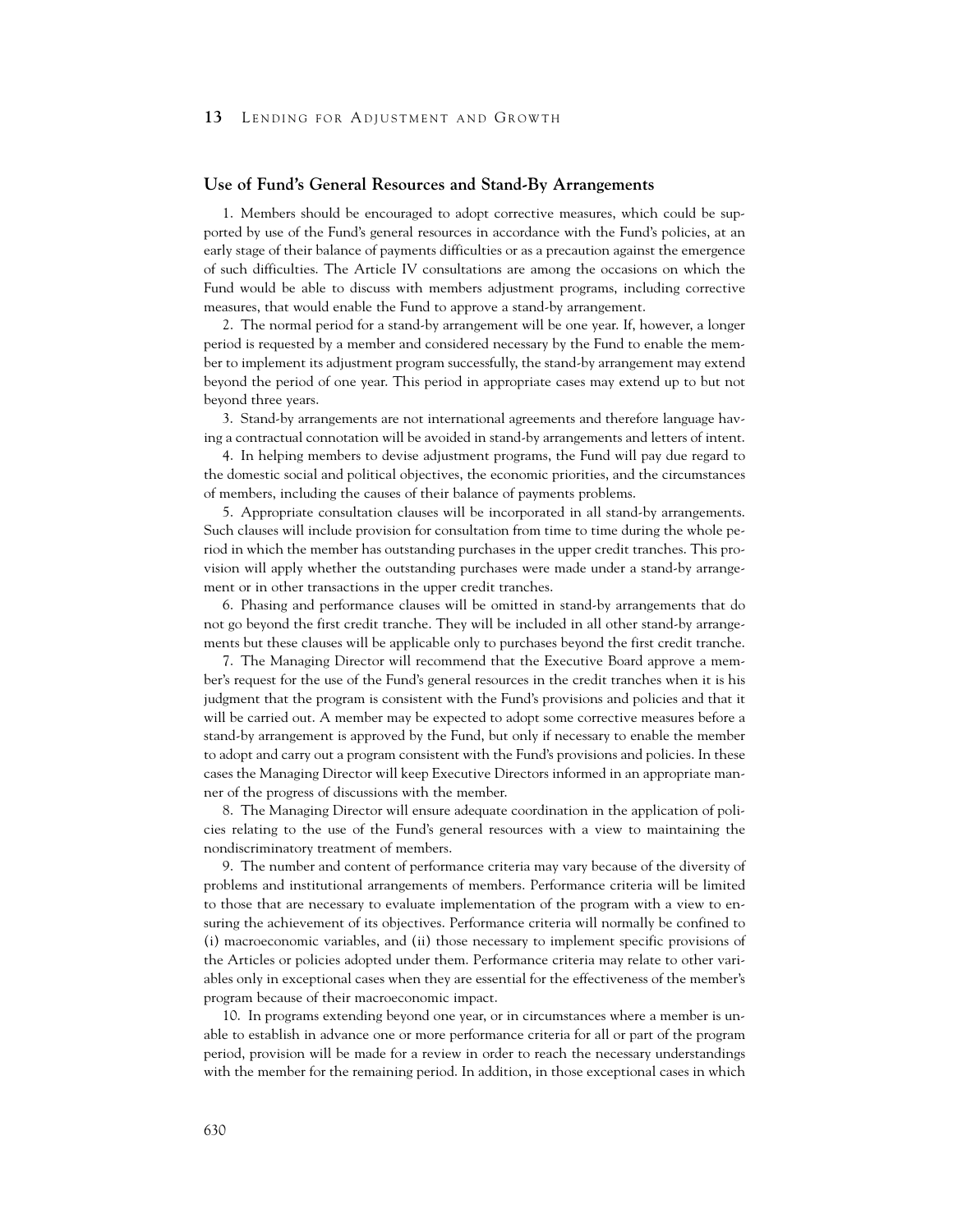an essential feature of a program cannot be formulated as a performance criterion at the beginning of a program year because of substantial uncertainties concerning major economic trends, provision will be made for a review by the Fund to evaluate the current macroeconomic policies of the member, and to reach new understandings if necessary. In these exceptional cases the Managing Director will inform Executive Directors in an appropriate manner of the subject matter of a review.

11. The staff will prepare an analysis and assessment of the performance under programs supported by use of the Fund's general resources in the credit tranches in connection with Article IV consultations and as appropriate in connection with further requests for use of the Fund's resources.

12. The staff will from time to time prepare, for review by the Executive Board, studies of programs supported by stand-by arrangements in order to evaluate and compare the appropriateness of the programs, the effectiveness of the policy instruments, the observance of the programs, and the results achieved. Such reviews will enable the Executive Board to determine when it may be appropriate to have the next comprehensive review of conditionality.

 $\infty$ 

*On August 3, 1979, the Executive Board approved the following text for a guideline on conditionality on external debt. [Decision No. 6230-(79/140)]*

## **The Chairman's Summing Up on External Debt Management Policies**

In the context of a general discussion of the issues relating to external debt management policies, the Executive Board considered the following guideline on the performance criteria with respect to foreign borrowing:

When the size and the rate of growth of external indebtedness is a relevant factor in the design of an adjustment program, a performance criterion relating to official and officially guaranteed foreign borrowing will be included in upper credit tranche arrangements. The criterion will include foreign loans with maturities of over one year, with the upper limit being determined by conditions in world capital markets; in present conditions, the upper limit will include loans with maturities in the range of 10 to 12 years. The criterion will usually be formulated in terms of loans contracted or authorized. However, in appropriate cases, it may be formulated in terms of net disbursements or net changes in the stock of external official and officially guaranteed debt. Normally, the performance criterion will also include a subceiling on foreign loans with maturities of over one year and up to five years. Flexibility will be exercised to ensure that the use of the performance criterion will not discourage capital flows of a concessional nature by excluding from the coverage of performance criteria loans defined as concessional under DAC criteria, where sufficient data are available.

Adoption of this guideline will be subject to the understanding that the staff will be guided also by the following points:

1. The above guideline will be applied with a reasonable degree of flexibility while safeguarding the principle of uniformity of treatment among members. The external debt guideline should be interpreted in the light of the general guidelines on conditionality [reproduced above], especially guideline No. 4, which states:

In helping members to devise adjustment programs, the Fund will pay due regard to the domestic social and political objectives, the economic priorities, and the circumstances of members, including the causes of their balance of payments problems.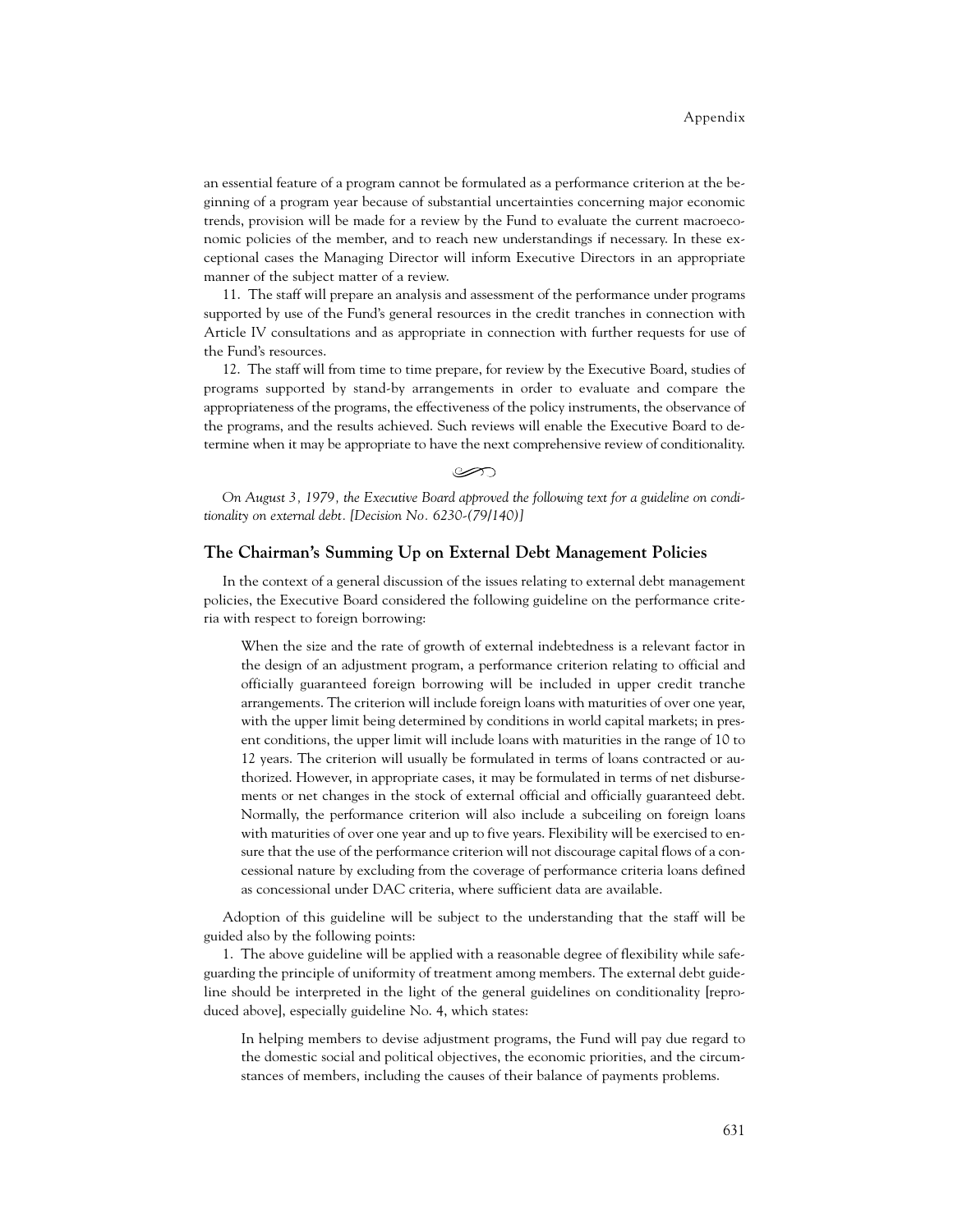Also, guideline No. 9 includes the following:

The number and content of performance criteria may vary because of the diversity of problems and institutional arrangements of members. Performance criteria will be limited to those that are necessary to evaluate implementation of the program with a view to ensuring the achievement of its objectives.

Furthermore, guideline No. 8 states:

The Managing Director will ensure adequate coordination in the application of policies relating to the use of the Fund's general resources with a view to maintaining the nondiscriminatory treatment of members.

2. While uniformity of treatment indicates a need for a common upper-maturity limit, this limit will be reviewed annually by the Executive Board at the time of its consideration of staff papers on conditions in international capital markets. In analyzing the amount and terms of new borrowing that would be appropriate—in the member's circumstances—over the medium term, the staff will take into account prospective developments in the member's external payments situation and the profile of its external indebtedness.

3. In formulating external debt criteria, the staff will be mindful of the need to ensure consistency between external debt management policies and domestic financial policies. Where external debt per se is not a matter for concern, but adjustment programs have as a main objective to reduce excess demand pressures and restore overall balance to the public sector finances, the credit ceiling for the public sector would cover both domestic and foreign financing of the overall public sector deficit.

4. Normally the performance criterion will relate to official and officially guaranteed foreign borrowing. The coverage will include official entities for which the government is financially responsible as well as private borrowing for which official guarantees have been extended and which, therefore, constitute a contingent liability of the government.

5. In cases where the member's external debt management policy covers private sector borrowing without official guarantee and there is an established regulatory machinery to control such borrowing, it will be proposed that the performance criterion on foreign borrowing should be adapted accordingly.

6. Normally, loans of less than one-year maturity will be excluded from the borrowing limitations. In exceptional circumstances where nontrade-related loans of less than one year of maturity become a source of difficulty, such loans will be included in the limitations. The Managing Director will inform Executive Directors in an appropriate manner of the reasons for including such loans in the limitation.

7. The last sentence of the guideline provides for excluding from the coverage of performance criteria those loans defined as concessional under DAC criteria. Available information on loans by multilateral development institutions indicates that all of the recent loans of the IBRD and the Inter-American Development Bank have been outside the 10 to 12-year limit and that most of the loans by the Asian and African regional development banks have also been outside the upper limit. In discussing with member countries the total amounts of permissible borrowing of less than 10 to 12 years' maturity, the staff would take into account possible lending of less than this maturity range by multilateral development institutions. In some cases, member countries utilize credits associated with concessional loans. The staff will take into account these developments in discussing the appropriate amount of borrowing.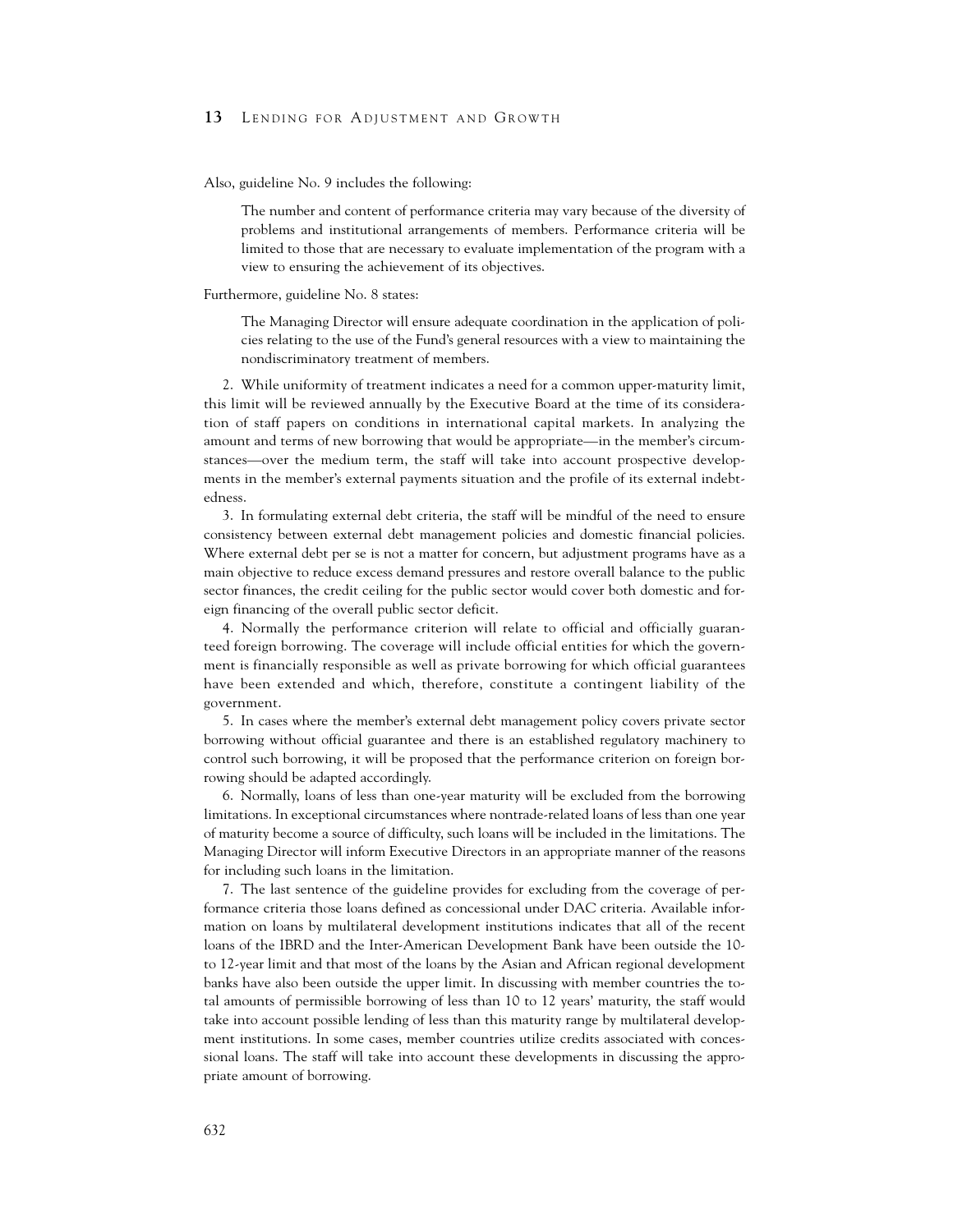# **References**

- Adams, Charles, and Daniel Gros, 1986, "The Consequences of Real Exchange Rate Rules for Inflation: Some Illustrative Examples," *Staff Papers*, International Monetary Fund, Vol. 33 (September), pp. 439–76.
- Alexander, Sydney S., 1952, "Effects of a Devaluation on a Trade Balance," *Staff Papers,* International Monetary Fund, Vol. 2 (April), pp. 263–78.
- Bagci, Pinar, and William Perraudin, 1997, "The Impact of IMF Programmes," Global Economic Institutions Working Paper No. 24 (London: Centre for Economic Policy Research, April).
- Biermann, Werner, and Jumanne Wagao, 1986, "The Quest for Adjustment: Tanzania and the IMF, 1980–1986," *African Studies Review*, Vol. 29 (December), pp. 89–103.
- Blejer, Mario I., Mohsin S. Khan, and Paul R. Masson, 1995, "Early Contributions of *Staff Papers* to International Economics," *Staff Papers*, International Monetary Fund, Vol. 42 (December), pp. 707–33.
- Boughton, James M., 1993a, "The CFA Franc Zone: Currency Union and Monetary Standard," in *Financial and Monetary Integration*, a Special Issue of the *Greek Economic Review*, ed. by Anthony S. Courakis and George Tavlas, Vol. 15, No. 1 (autumn), pp. 267–312.
- ———, 1993b, "The Economics of the CFA Franc Zone," in *Policy Issues in the Operation of Currency Unions*, ed. by Paul R. Masson and Mark P. Taylor (Cambridge: Cambridge University Press).
- ———, and K. Sarwar Lateef, 1995, *Fifty Years After Bretton Woods: The Future of the IMF and the World Bank* (Washington: International Monetary Fund and World Bank Group).
- Broad, Robin, 1988, *Unequal Alliance: The World Bank, the International Monetary Fund, and the Philippines* (Berkeley, California: University of California Press).
- Campbell, Horace, and Howard Stein, eds., 1992, *Tanzania and the IMF: The Dynamics of Liberalization* (Boulder, Colorado: Westview Press).
- Chenery, Hollis B., and Alan M. Strout, 1966, "Foreign Assistance and Economic Development," *American Economic Review*, Vol. 56 (September), pp. 679–733.
- Clément, Jean A.P., with Johannes Mueller, Stéphane Cossé, and Jean Le Dem, 1996, *Aftermath of the CFA Franc Devaluation*, IMF Occasional Paper No. 138 (Washington: International Monetary Fund).
- Corbo, Vittorio, Morris Goldstein, and Mohsin S. Khan, eds., 1987, *Growth-Oriented Adjustment Programs* (Washington: International Monetary Fund).
- De Dios, Emmanuel S., ed., 1984, *An Analysis of the Philippine Economic Crisis* (Quezon City, Philippines: University of the Philippines Press).
- de Vries, Margaret Garritsen, 1976, *The International Monetary Fund, 1966–1971: The System Under Stress*, Vol. 1: *Narrative*; Vol. 2: *Documents* (Washington: International Monetary Fund).
	- ———, 1985, *The International Monetary Fund, 1972–1978: Cooperation on Trial*, Vol. 1: *Narrative*; Vol. 2: *Analysis*; Vol. 3: *Documents* (Washington: International Monetary Fund).
- Dell, Sidney, 1981, *On Being Grandmotherly: The Evolution of IMF Conditionality*, Essays in International Finance, No. 144 (Princeton, New Jersey: International Finance Section, Department of Economics, Princeton University).
- Duncan, Alex, 1997, "The World Bank as a Project Lender: Experience from Eastern Africa," in *The World Bank: Its First Half Century,* Vol. 2: *Perspectives*, ed. by Devesh Kapur, John P. Lewis, and Richard Webb (Washington: Brookings Institution), pp. 385–434.
- Edwards, Sebastian, and Julio A. Santaella, 1993, "Devaluation Controversies in the Developing Countries: Lessons from the Bretton Woods Era," in *A Retrospective on the Bretton Woods System: Lessons for International Monetary Reform*, ed. by Michael D. Bordo and Barry Eichengreen (Chicago, Illinois: University of Chicago Press), pp. 405–55.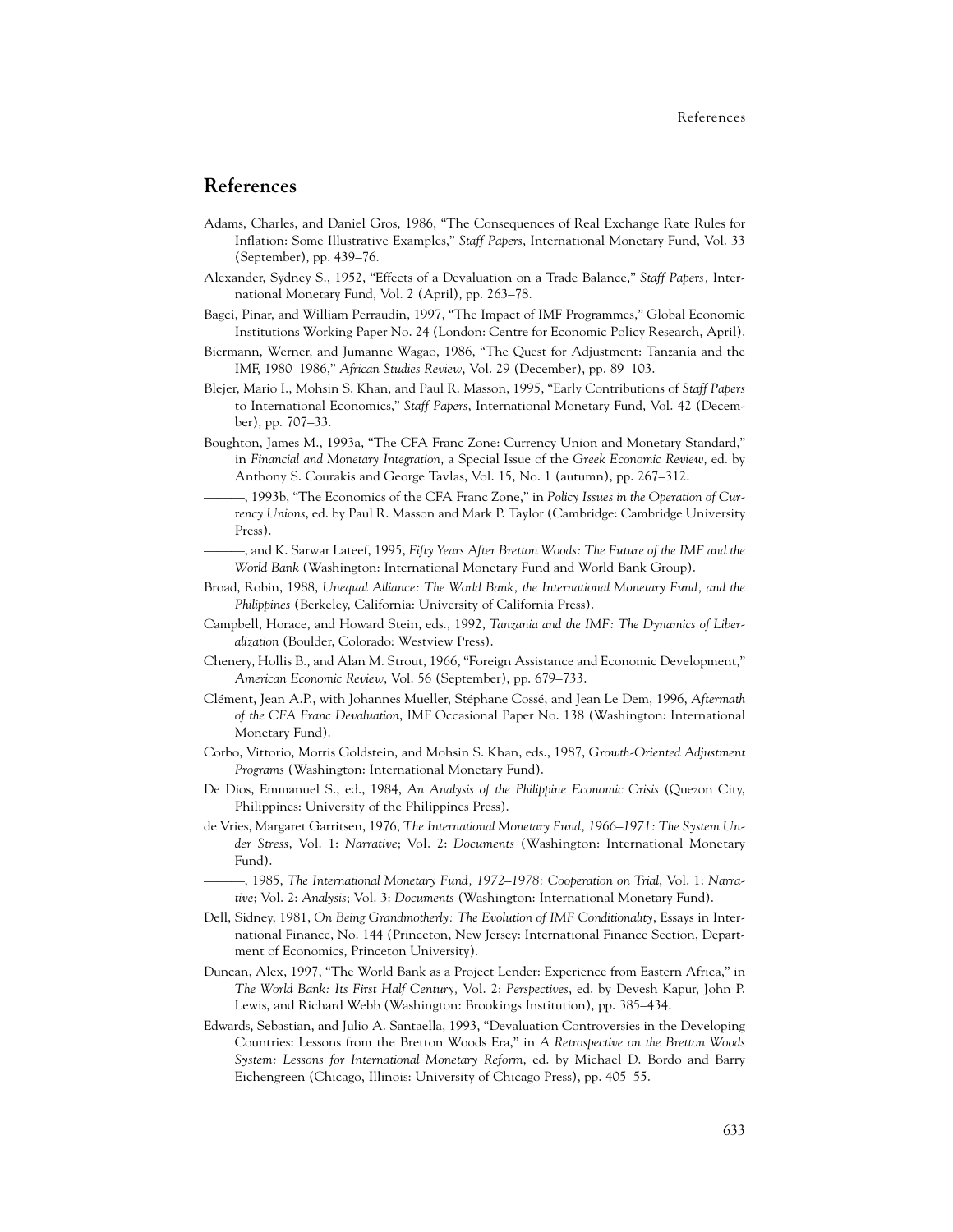- Frenkel, Jacob A., and Harry G. Johnson, 1976, *The Monetary Approach to the Balance of Payments* (Toronto: University of Toronto Press).
- Goldsbrough, David, and others, 1996, *Reinvigorating Growth in Developing Countries: Lessons from Adjustment Policies in Eight Economies*, IMF Occasional Paper No. 139 (Washington: International Monetary Fund).
- Goldstein, Morris, and Peter J. Montiel, 1986, "Evaluating Fund Stabilization Programs with Multicountry Data: Some Methodological Pitfalls," *Staff Papers*, International Monetary Fund, Vol. 33 (June), pp. 304–44.
- Guitián, Manuel, 1981, *Fund Conditionality: Evolution of Principles and Practices*, IMF Pamphlet Series, No. 38 (Washington: International Monetary Fund).
- ———, 1995, "Conditionality: Past, Present, Future," *Staff Papers*, International Monetary Fund, Vol. 42 (December), pp. 792–835.
- Hadjimichael, Michael T., Michael Nowak, Robert Sharer, and Amor Tahari, and others, 1996, *Adjustment for Growth: The African Experience*, IMF Occasional Paper No. 143 (Washington: International Monetary Fund).
- Haque, Nadeem U., and Mohsin S. Khan, 1998, "Do IMF-Supported Programs Work? A Survey of the Cross-Country Empirical Evidence," IMF Working Paper 98/169 (Washington: International Monetary Fund).
- Heller, Peter S., Richard D. Haas, and Ahsan S. Mansur, 1986, *A Review of the Fiscal Impulse Measure*, IMF Occasional Paper No. 44 (Washington: International Monetary Fund).
- Horsefield, J. Keith, 1969, *The International Monetary Fund, 1945–1965,* Twenty Years of International Monetary Coperation, Vol. 1: *Chronicle* (Washington: International Monetary Fund).
- Houben, Aerdt C.F.J., 1997, "Exchange Rate Policy and Monetary Strategy Options in the Philippines: The Search for Stability and Sustainability," IMF Paper on Policy Analysis and Assessment 97/4 (Washington, International Monetary Fund).
- Hume, David, 1752, "Of the Balance of Trade," in his *Political Discourses*, reprinted in *David Hume: Writings on Economics*, ed. by Eugene Rotwein (Madison, Wisconsin: University of Wisconsin Press, 1970).
- IMF Assessment Project, 1992, *IMF Conditionality 1980–1991: A White Paper* (Arlington, Virginia: Alexis de Toqueville Institution).
- International Monetary Fund, 1977, *The Monetary Approach to the Balance of Payments* (Washington: International Monetary Fund).
	- ———, *Summary Proceedings* (Washington: International Monetary Fund, various issues).
- ———, Fiscal Affairs Department, 1995, *Guidelines for Fiscal Adjustment*, IMF Pamphlet Series No. 49 (Washington: International Monetary Fund).
- Johnson, G.G., and others, 1985, *Formulation of Exchange Rate Policies in Adjustment Programs*, IMF Occasional Paper No. 36 (Washington: International Monetary Fund).
- Kapur, Devesh, John P. Lewis, and Richard Webb, 1997, *The World Bank: Its First Half Century*, Vol. 1: *History* (Washington: Brookings Institution).
- Khan, Mohsin S., 1990, "The Macroeconomic Effects of Fund-Supported Adjustment Programs: An Empirical Assessment," *Staff Papers*, International Monetary Fund, Vol. 37 (June), pp. 195–231.
	- ———, and Malcolm D. Knight, 1981, "Stabilization Programs in Developing Countries: A Formal Framework," *Staff Papers*, International Monetary Fund, Vol. 28 (March), pp. 1–53.
	- ———, 1985, *Fund-Supported Adjustment Programs and Economic Growth*, IMF Occasional Paper No. 41 (Washington: International Monetary Fund).
- Kahn, Mohsin, Peter Montiel, and Nadeem U. Haque, 1990, "Adjustment with Growth: Relating the Analytical Approaches of the IMF and the World Bank," *Journal of Development Economics*, Vol. 32, pp. 155–79.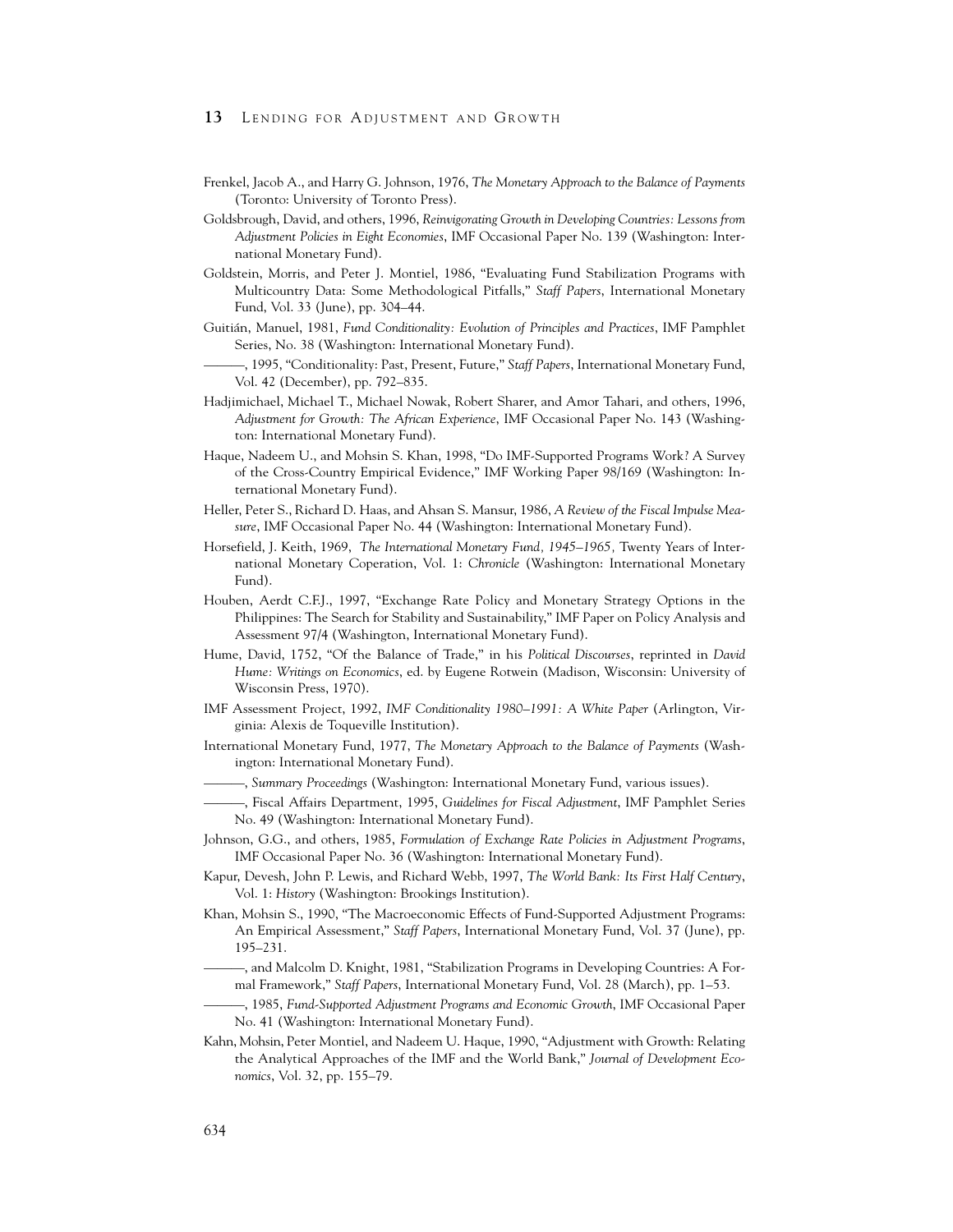- Killick, Tony, 1984, "Kenya, 1975–81," in *The IMF and Stabilisation: Developing Country Experiences*, ed. by Tony Killick (London: Heinemann Educational Books).
	- ———, 1995, *IMF Programmes in Developing Countries: Design and Impact* (London; New York: Routledge).
- Mackenzie, G.A., David W.H. Orsmond, and Philip R. Gerson, 1977, *The Composition of Fiscal Adjustment and Growth: Lessons from Fiscal Reforms in Eight Economies*, IMF Occasional Paper No. 149 (Washington: International Monetary Fund).
- Mohammed, Azizali F., 1991, "Recent Evolution of Fund Conditionality," in *International Financial Policy: Essays in Honor of Jacques J. Polak*, ed. by Jacob A. Frenkel and Morris Goldstein (Washington: International Monetary Fund and De Nederlandsche Bank), pp. 244–53.
- Montiel, Peter J., and Jonathan D. Ostry, 1991, "Macroeconomic Implications of Real Exchange Rate Targeting in Developing Countries," *Staff Papers*, International Monetary Fund, Vol. 38 (December), pp. 872–900.
- ———, 1992, "Real Exchange Rate Targeting Under Capital Controls: Can Money Provide a Nominal Anchor?" *Staff Papers*, International Monetary Fund, Vol. 39 (March), pp. 58–78.
- ———, 1993, "Targeting the Real Exchange Rate in Developing Countries," *Finance and Development*, Vol. 30 (March), pp. 38–40.
- Nascimento, Jean-Claude, 1990, "The Crisis in the Financial Sector and the Authorities' Reaction: The Case of the Philippines," IMF Working Paper 90/26 (Washington: International Monetary Fund).
- Nations, Richard, 1982, "A Chiller for Manila," *Far Eastern Economic Review*, Vol. 116 (April 30), pp. 40–41.
- Ndulu, Benno, 1987, "Stabilization and Adjustment Programs in Tanzania, 1978–1985," WIDER Country Study No. 17 (Helsinki: World Institute for Development Economics of the United Nations University).
- Nyerere, Julius K., 1977, *The Arusha Declaration Ten Years After* (Dar es Salaam: Government Printer).
- Pleskovic, Boris, and Jeffrey D. Sachs, 1994, "Political Independence and Economic Reform in Slovenia," in *The Transition in Eastern Europe*, Vol. 1 (Country Studies), ed. by Olivier Jean Blanchard, Kenneth A. Froot, and Jeffrey D. Sachs (Chicago, Illinois: University of Chicago Press), pp. 191–220.
- Polak, Jacques J., 1957, "Monetary Analysis of Income Formation and Payments Problems," *Staff Papers*, International Monetary Fund, Vol. 6 (November), pp. 1–50. Reprinted in *The Monetary Approach to the Balance of Payments*, by the International Monetary Fund, 1977, pp. 15–64.
- ———, 1991, *The Changing Nature of IMF Conditionality*, Essays in International Finance, No. 184 (Princeton, New Jersey: International Finance Section, Department of Economics, Princeton University).
- ———, 1997, "The World Bank and the IMF: A Changing Relationship," in *The World Bank: Its First Half Century*, Vol. 2: *Perspectives*, ed. by Devesh Kapur, John P. Lewis, and Richard Webb (Washington: Brookings Institution), pp. 473–522.
- ———, 1998, "The IMF Monetary Model at Forty," *Economic Modelling*, Vol. 15 (July), pp. 395–410 .
- Quirk, Peter J., Benedicte Vibe Christensen, Kyung-Mo Huh, and Toshihiko Sasaki, 1987, *Floating Exchange Rates in Developing Countries: Experience with Auction and Interbank Markets*, IMF Occasional Paper No. 53 (Washington: International Monetary Fund).
- Rajcoomar, S., Michael Bell, and others, 1996, *Financial Programming and Policy: The Case of Sri Lanka* (Washington: International Monetary Fund).
- Research Department, IMF, 1987, *Theoretical Aspects of the Design of Fund-Supported Adjustment Programs*, IMF Occasional Paper No. 55 (Washington: International Monetary Fund).